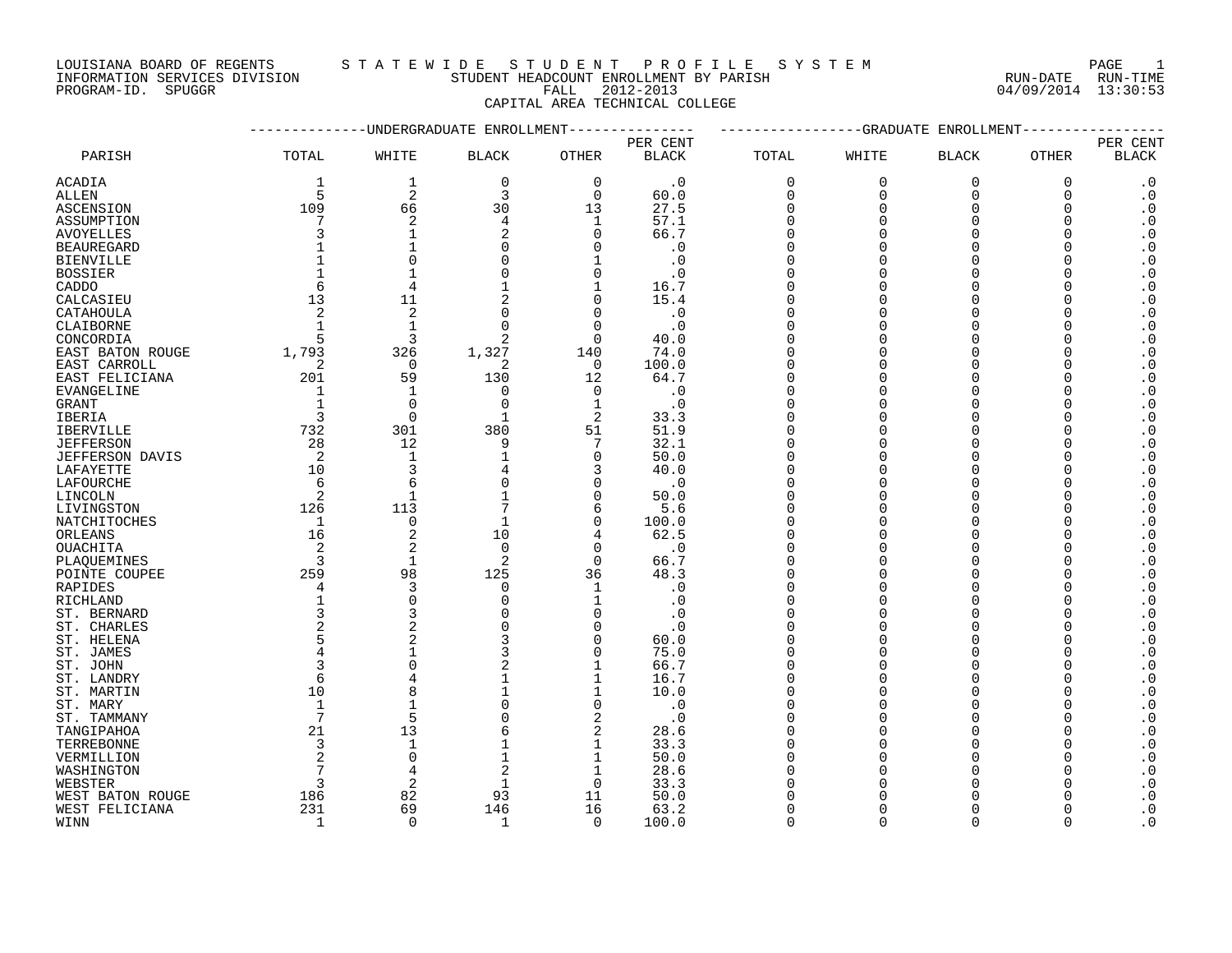### LOUISIANA BOARD OF REGENTS S T A T E W I D E S T U D E N T P R O F I L E S Y S T E M PAGE 2 INFORMATION SERVICES DIVISION STUDENT HEADCOUNT ENROLLMENT BY PARISH RUN-DATE RUN-TIME DOUISIANA BOARD OF REGENTS STAILMENT HEADCOUNT ENROLLMENT BY PARISH (RUN-DATE RUN-TIME RUN-TIME<br>INFORMATION SERVICES DIVISION STUDENT HEADCOUNT ENROLLMENT BY PARISH (RUN-DATE RUN-TIME FALL 2012-2013) (94/09/2014 13:30:53 CAPITAL AREA TECHNICAL COLLEGE

|                                         |       |       | -UNDERGRADUATE ENROLLMENT- |              |                          |       |       | -GRADUATE ENROLLMENT- |       |                   |
|-----------------------------------------|-------|-------|----------------------------|--------------|--------------------------|-------|-------|-----------------------|-------|-------------------|
| PARISH                                  | TOTAL | WHITE | <b>BLACK</b>               | <b>OTHER</b> | PER CENT<br><b>BLACK</b> | TOTAL | WHITE | BLACK                 | OTHER | PER CENT<br>BLACK |
| LOUISIANA TOTALS<br>OUT-OF-STATE TOTALS | 3,843 | 1,221 | 2,305<br>25                | 317          | 60.0<br>64.1             |       |       |                       |       |                   |
| LA./OUT-OF-STATE<br>FOREIGN TOTALS      | 3,882 | 1,230 | 2,330                      | 322          | 60.0                     |       |       |                       |       |                   |
| INSTITUTION TOTALS                      | 3,890 | 1,230 | 2,330                      | 330          | 59.9                     |       |       |                       |       |                   |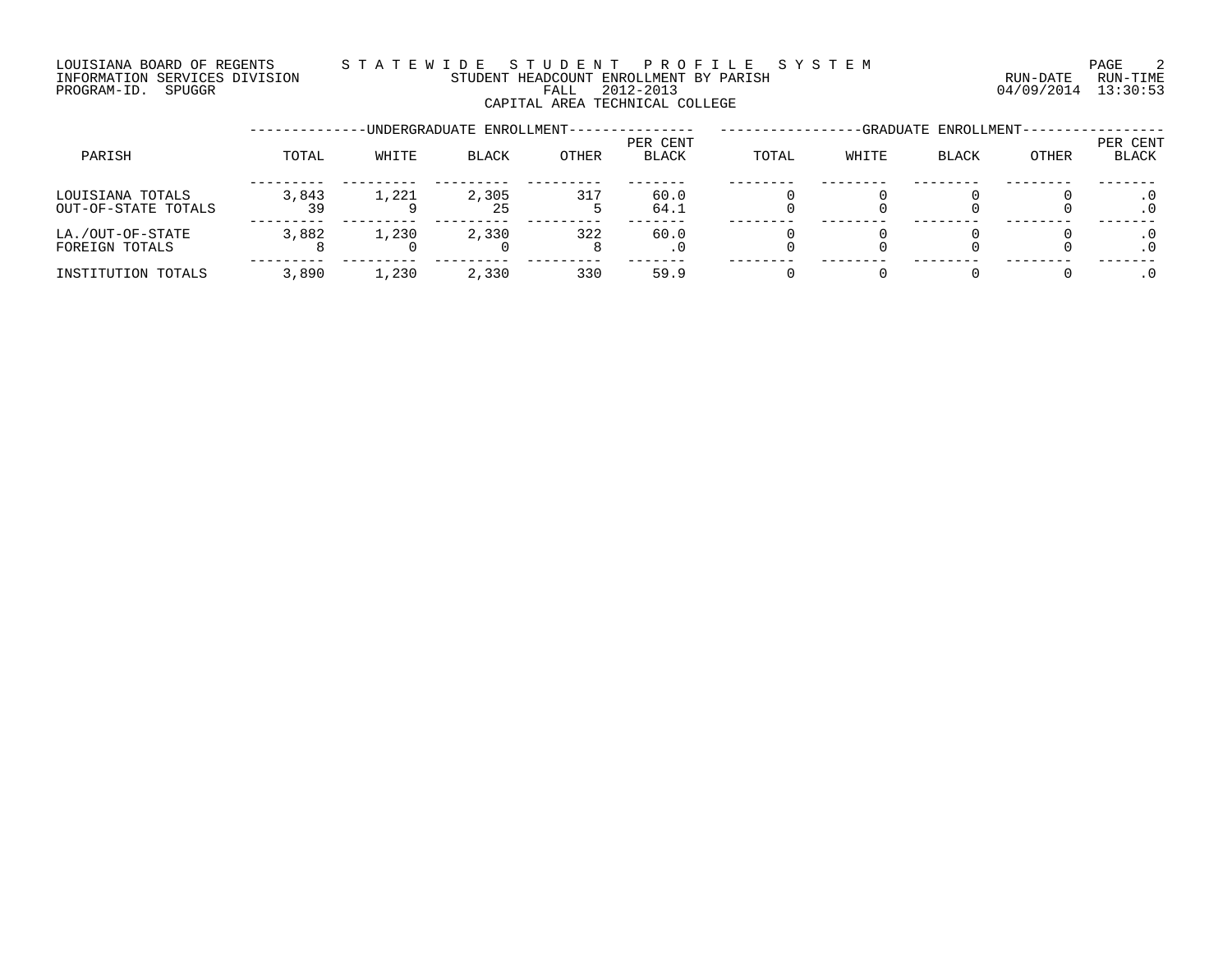INFORMATION SERVICES DIVISION STUDENT HEADCOUNT ENROLLMENT BY PARISH RUN-DATE RUN-TIME PROGRAM-ID. SPUGGR FALL 2012-2013 04/09/2014 13:30:53

### LOUISIANA BOARD OF REGENTS S T A T E W I D E S T U D E N T P R O F I L E S Y S T E M PAGE 3

S. CENTRAL LA. TECH. COLLEGE

|                        |                |                | -UNDERGRADUATE ENROLLMENT |                |              |             | -GRADUATE | ENROLLMENT     |              |                            |
|------------------------|----------------|----------------|---------------------------|----------------|--------------|-------------|-----------|----------------|--------------|----------------------------|
|                        |                |                |                           |                | PER CENT     |             |           |                |              | PER CENT                   |
| PARISH                 | TOTAL          | WHITE          | <b>BLACK</b>              | OTHER          | <b>BLACK</b> | TOTAL       | WHITE     | <b>BLACK</b>   | OTHER        | <b>BLACK</b>               |
| ACADIA                 | 8              | 6              | 1                         | 1              | 12.5         | $\mathbf 0$ | $\Omega$  | $\overline{0}$ | 0            | $\cdot$ 0                  |
| <b>ASCENSION</b>       | 22             | 16             | 6                         | $\mathbf 0$    | 27.3         | $\mathbf 0$ | $\Omega$  | $\mathbf 0$    | 0            | $\cdot$ 0                  |
| ASSUMPTION             | 44             | 34             | 9                         | $\mathbf 1$    | 20.5         | $\mathbf 0$ | $\Omega$  | $\Omega$       | $\Omega$     | $\cdot$ 0                  |
| <b>AVOYELLES</b>       | $\overline{4}$ | 3              |                           | $\Omega$       | 25.0         | $\Omega$    | $\Omega$  | $\Omega$       | $\Omega$     | $\boldsymbol{\cdot}$ 0     |
| <b>BEAUREGARD</b>      | 4              | 3              | $\Omega$                  |                | $\cdot$ 0    | $\Omega$    | $\cap$    | $\Omega$       | $\Omega$     | $\boldsymbol{\cdot}$ 0     |
| <b>BIENVILLE</b>       | $\mathbf{1}$   |                | $\Omega$                  | $\Omega$       | $\cdot$ 0    | $\mathbf 0$ |           | $\Omega$       |              | $\cdot$ 0                  |
| <b>BOSSIER</b>         | $\mathbf{1}$   |                | O                         | $\Omega$       | . 0          | $\mathbf 0$ | ∩         | $\Omega$       | <sup>0</sup> | $\cdot$ 0                  |
| CADDO                  | 2              | $\overline{2}$ | 0                         | $\Omega$       | $\cdot$ 0    | $\Omega$    |           | $\Omega$       |              | $\boldsymbol{\cdot}$ 0     |
| CALCASIEU              | 9              | 5              | 2                         | 2              | 22.2         | $\Omega$    |           | $\Omega$       | $\Omega$     | $\cdot$ 0                  |
| CALDWELL               |                |                | O                         | $\Omega$       | $\cdot$ 0    | $\Omega$    | ∩         | $\Omega$       | U            | $\cdot$ 0                  |
| CONCORDIA              | 3              | 3              | U                         | $\Omega$       | $\cdot$ 0    | $\Omega$    |           | $\Omega$       |              | $\boldsymbol{\cdot}$ 0     |
| DE SOTO                | $\mathbf{1}$   | $\overline{0}$ |                           | $\Omega$       | 100.0        | $\Omega$    |           | $\Omega$       | ∩            | $\boldsymbol{\cdot}$ 0     |
|                        | 13             | 10             |                           | $\Omega$       | 23.1         | $\Omega$    |           | $\Omega$       | $\Omega$     |                            |
| EAST BATON ROUGE       | 10             | 10             | O                         | $\Omega$       |              | $\Omega$    |           | $\Omega$       | $\Omega$     | $\boldsymbol{\cdot}$ 0     |
| EVANGELINE             |                |                |                           |                | $\cdot$ 0    | $\Omega$    | ∩         |                |              | $\boldsymbol{\cdot}$ 0     |
| FRANKLIN               | 2              | $\overline{c}$ | $\Omega$                  | $\Omega$       | $\cdot$ 0    |             |           | $\Omega$       |              | $\cdot$ 0                  |
| GRANT                  | 3              | $\mathbf{1}$   | 0                         | 2              | $\cdot$ 0    | $\Omega$    |           | $\Omega$       | <sup>0</sup> | $\boldsymbol{\cdot}$ 0     |
| IBERIA                 | 31             | 11             | 16                        | 4              | 51.6         | $\Omega$    |           | $\Omega$       | O            | $\boldsymbol{\cdot}$ 0     |
| <b>IBERVILLE</b>       | 2              | $\mathbf{1}$   | $\mathbf{1}$              | $\Omega$       | 50.0         | $\Omega$    |           | $\Omega$       |              | $\boldsymbol{\cdot}$ 0     |
| <b>JEFFERSON</b>       | 187            | 80             | 80                        | 27             | 42.8         | $\Omega$    | U         | $\Omega$       | ∩            | $\cdot$ 0                  |
| <b>JEFFERSON DAVIS</b> | 2              | $\mathbf{1}$   | $\mathbf{1}$              | $\Omega$       | 50.0         | $\Omega$    | $\cap$    | $\Omega$       |              | $\cdot$ 0                  |
| LAFAYETTE              | 11             | 7              | 4                         | $\Omega$       | 36.4         | $\Omega$    | U         | $\Omega$       | $\Omega$     | $\cdot$ 0                  |
| LAFOURCHE              | 257            | 186            | 55                        | 16             | 21.4         | $\Omega$    |           | $\Omega$       | $\Omega$     | $\boldsymbol{\cdot}$ 0     |
| LINCOLN                | 2              | $\mathbf{1}$   | $\mathbf{1}$              | $\Omega$       | 50.0         | $\Omega$    | O         | $\Omega$       | $\Omega$     | $\boldsymbol{\cdot}$ 0     |
| LIVINGSTON             | 15             | 15             | $\mathsf 0$               | $\Omega$       | $\cdot$ 0    | $\mathbf 0$ | ∩         | $\Omega$       | ∩            | $\cdot$ 0                  |
| MOREHOUSE              | 2              | $\overline{c}$ | $\mathbf 0$               | $\Omega$       | $\cdot$ 0    | $\Omega$    | O         | $\Omega$       |              | $\boldsymbol{\cdot}$ 0     |
| ORLEANS                | 77             | 10             | 64                        | 3              | 83.1         | $\Omega$    |           | $\Omega$       | O            | $\cdot$ 0                  |
| <b>OUACHITA</b>        | 5              | 5              | $\mathbf 0$               | $\Omega$       | $\cdot$ 0    | $\Omega$    |           | $\Omega$       | ∩            | $\boldsymbol{\cdot}$ 0     |
| PLAQUEMINES            | 9              | 7              | $\overline{2}$            | $\Omega$       | 22.2         | $\Omega$    |           | $\Omega$       | $\Omega$     | $\boldsymbol{\cdot}$ 0     |
| RAPIDES                | 6              | 5              |                           | $\Omega$       | 16.7         | $\Omega$    | O         | $\Omega$       | ∩            | $\boldsymbol{\cdot}$ 0     |
| RED RIVER              |                |                | $\Omega$                  | $\Omega$       | $\cdot$ 0    | $\Omega$    | $\Omega$  | $\Omega$       |              | $\boldsymbol{\cdot}$ 0     |
| RICHLAND               | $\mathbf{1}$   | $\mathbf{1}$   | $\Omega$                  | $\Omega$       | $\cdot$ 0    | $\Omega$    |           | $\Omega$       | $\Omega$     | $\boldsymbol{\cdot}$ 0     |
| SABINE                 | $\overline{a}$ | $\overline{2}$ | $\Omega$                  | $\Omega$       | $\cdot$ 0    | $\Omega$    | O         | $\Omega$       | $\Omega$     | $\boldsymbol{\cdot}$ 0     |
| ST. BERNARD            | 4              | 3              | $\mathbf 0$               | -1             | $\cdot$ 0    | $\Omega$    | ∩         | $\Omega$       | ∩            | $\cdot$ 0                  |
| ST. CHARLES            | 466            | 297            | 139                       | 30             | 29.8         | $\Omega$    | U         | $\Omega$       |              | $\boldsymbol{\cdot}$ 0     |
| ST. HELENA             | 2              | $\overline{0}$ | 2                         | $\mathbf 0$    | 100.0        | $\Omega$    | U         | $\Omega$       | O            | $\boldsymbol{\cdot}$ 0     |
| ST. JAMES              | 232            | 108            | 115                       | 9              | 49.6         | $\Omega$    | O         | $\Omega$       | $\Omega$     | $\boldsymbol{\cdot}$ 0     |
| ST. JOHN               | 402            | 137            | 236                       | 29             | 58.7         | $\Omega$    | U         | $\Omega$       | $\Omega$     | $\cdot$ 0                  |
| ST. LANDRY             | 20             | 15             | 4                         | 1              | 20.0         | $\mathbf 0$ | $\cap$    | $\Omega$       |              | $\cdot$ 0                  |
| ST. MARTIN             | 474            | 229            | 157                       | 88             | 33.1         | $\Omega$    | O         | $\Omega$       | ∩            | $\cdot$ 0                  |
| ST. MARY               | 91             | 51             | 30                        | 10             | 33.0         | $\Omega$    | U         | $\Omega$       | $\Omega$     | $\boldsymbol{\cdot}$ 0     |
| ST. TAMMANY            | 26             | 19             | 3                         | $\overline{4}$ | 11.5         | $\Omega$    |           | $\Omega$       | $\Omega$     | $\boldsymbol{\cdot}$ 0     |
| TANGIPAHOA             | 58             | 54             | 4                         | 0              | 6.9          | $\Omega$    | U         | $\Omega$       | O            | $\boldsymbol{\cdot}$ 0     |
| TENSAS                 | $\mathbf{1}$   | $\mathbf{1}$   | $\mathbf 0$               | $\Omega$       | $\cdot$ 0    | $\Omega$    | $\cap$    | $\Omega$       |              | $\boldsymbol{\cdot}$ 0     |
| TERREBONNE             | 49             | 27             | 19                        | 3              | 38.8         | $\Omega$    |           | $\Omega$       |              | $\boldsymbol{\cdot}$ 0     |
| VERMILLION             | 5              | 4              | -1                        | $\Omega$       | 20.0         | $\Omega$    |           | $\Omega$       | ∩            | $\boldsymbol{\cdot}$ 0     |
| <b>VERNON</b>          | 3              | 3              | $\Omega$                  | n              | $\cdot$ 0    | $\Omega$    |           |                |              | $\cdot$ 0                  |
| WASHINGTON             | 9              | 8              |                           | ∩              | 11.1         | $\Omega$    |           |                |              | $\cdot$ 0                  |
| WEBSTER                |                |                |                           |                | $\cdot$ 0    |             |           |                |              | $\boldsymbol{\cdot}$ 0     |
| WEST CARROLL           | 1              |                |                           | ∩              | $\cdot$ 0    | $\Omega$    |           | $\Omega$       |              | $\cdot$ 0                  |
|                        | $\mathbf{1}$   | $\mathbf{1}$   | $\Omega$                  | $\Omega$       | $\Omega$     | $\Omega$    | $\Omega$  | $\Omega$       | $\Omega$     | $\overline{\phantom{0}}$ . |
| WINN                   |                |                |                           |                |              |             |           |                |              |                            |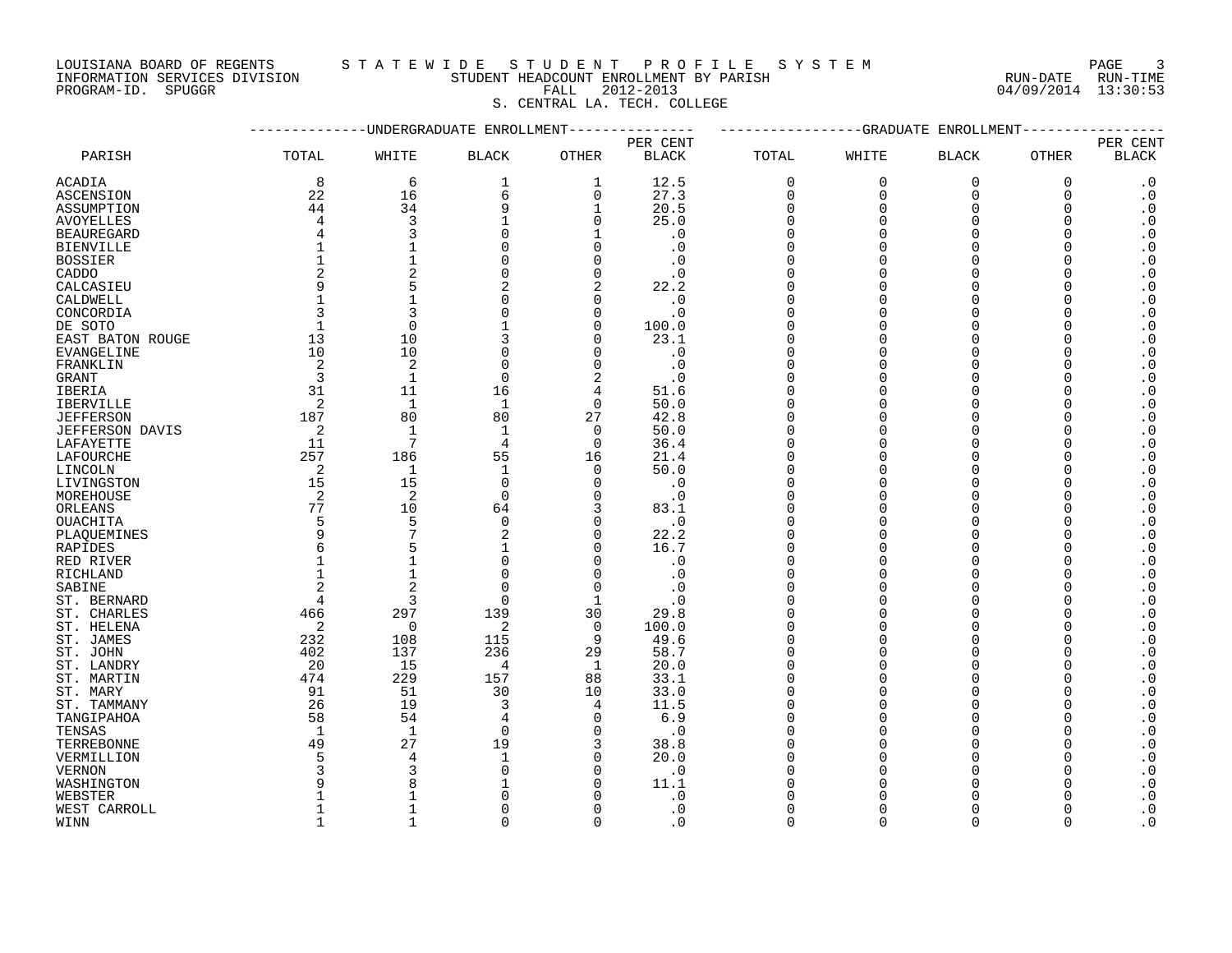### LOUISIANA BOARD OF REGENTS STATEWIDE STUDENT PROFILE SYSTEM CONDECTEMENT PAGE 4 INFORMATION SERVICES DIVISION STUDENT HEADCOUNT ENROLLMENT BY PARISH RUN-DATE RUN-TIME PROGRAM-ID. SPUGGR FALL 2012-2013 04/09/2014 13:30:53 S. CENTRAL LA. TECH. COLLEGE

--------------UNDERGRADUATE ENROLLMENT--------------- -----------------GRADUATE ENROLLMENT----------------- PER CENT PER CENT PARISH TOTAL WHITE BLACK OTHER BLACK TOTAL WHITE BLACK OTHER BLACK --------- --------- --------- --------- ------- -------- -------- -------- -------- ------- LOUISIANA TOTALS 2,583 1,392 959 232 37.1 0 0 0 0 .0 OUT-OF-STATE TOTALS 294 212 52 30 17.7 0 0 0 0 .0 --------- --------- --------- --------- ------- -------- -------- -------- -------- ------- LA./OUT-OF-STATE 2,877 1,604 1,011 262 35.1 0 0 0 0 .0 FOREIGN TOTALS 8 1 0 7 .0 0 0 0 0 .0 --------- --------- --------- --------- ------- -------- -------- -------- -------- ------- INSTITUTION TOTALS 2,885 1,605 1,011 269 35.0 0 0 0 0 .0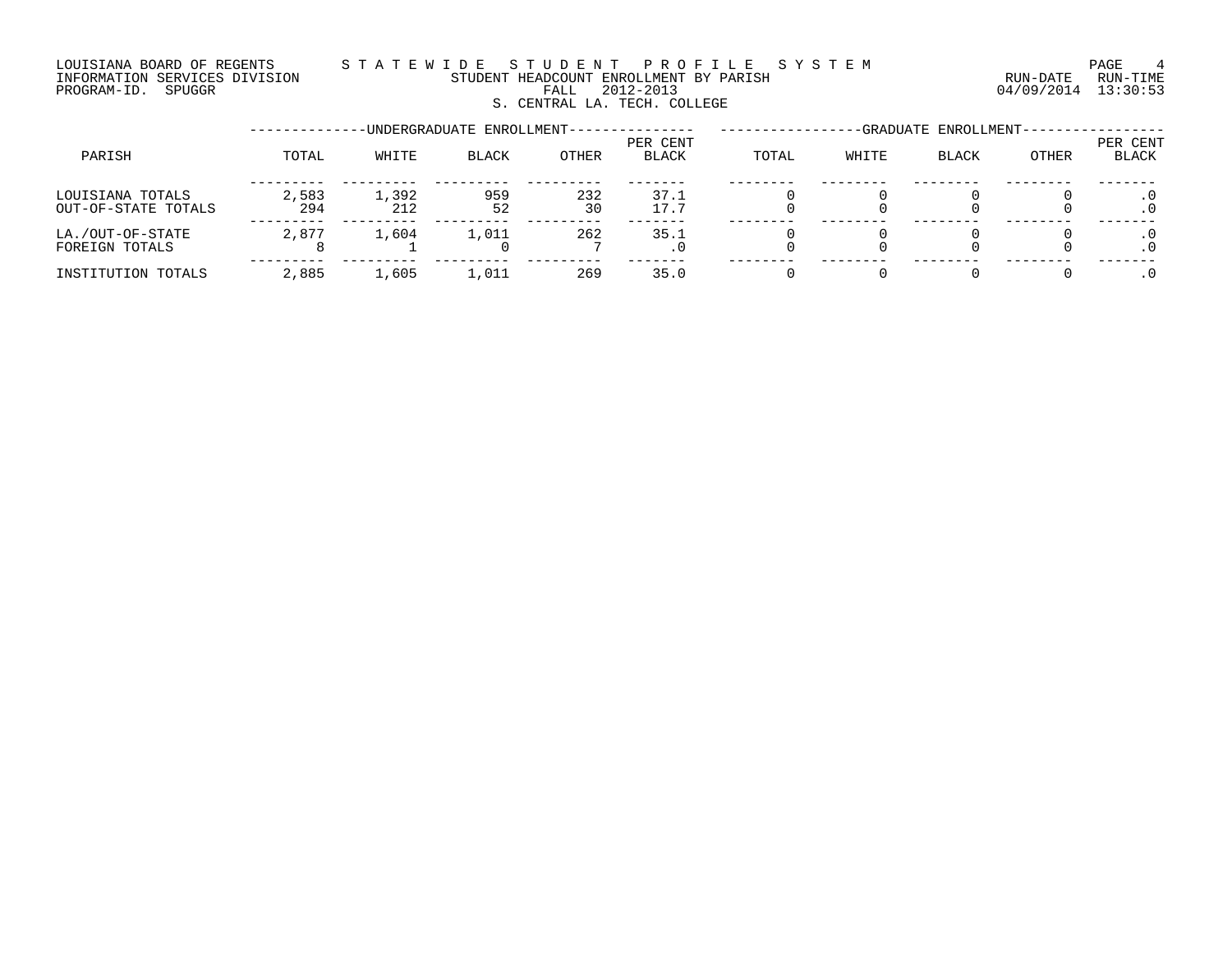LOUISIANA BOARD OF REGENTS S T A T E W I D E S T U D E N T P R O F I L E S Y S T E M PAGE 5 DOUISIANA BOARD OF REGENTS STAILMENT HEADCOUNT ENROLLMENT BY PARISH CONTRACTION SERVICES DIVISION STUDENT HEADCOUNT ENROLLMENT BY PARISH (RUN-DATE RUN-TIME PROGRAM-ID. SPUGGR (13:30:53)

INFORMATION SERVICES DIVISION STUDENT HEADCOUNT ENROLLMENT BY PARISH RUN-DATE RUN-TIME

CENTRAL LA. TECH COMM COLLEGE

| PER CENT<br>PER CENT<br>TOTAL<br><b>BLACK</b><br>PARISH<br>WHITE<br><b>BLACK</b><br>OTHER<br>BLACK<br>TOTAL<br>WHITE<br><b>BLACK</b><br>OTHER<br>$\mathbf 0$<br>$\mathbf 0$<br>0<br>$\cdot$ 0<br>1<br>$\cdot$ 0<br>0<br>0<br>0<br>1<br>209<br>83<br>28.7<br>$\cdot$ 0<br>60<br>66<br>$\Omega$<br>$\mathbf 0$<br>$\mathbf 0$<br>0<br>ALLEN<br>3<br>$\mathbf{1}$<br>2<br>$\mathbf 0$<br>66.7<br>$\cdot$ 0<br>ASCENSION<br>$\Omega$<br>$\Omega$<br>$\Omega$<br>O<br>571<br>169<br>211<br>$\cdot$ 0<br><b>AVOYELLES</b><br>191<br>37.0<br>$\Omega$<br>$\Omega$<br>O<br>O<br>53<br>$\boldsymbol{\cdot}$ 0<br>90<br>23<br>14<br>25.6<br><b>BEAUREGARD</b><br>$\Omega$<br>$\Omega$<br>$\boldsymbol{\cdot}$ 0<br><b>BIENVILLE</b><br>1<br>1<br>66.7<br>$\Omega$<br>$\Omega$<br>6<br>4<br>$\cdot$ 0<br>$\mathbf 1$<br>50.0<br><b>BOSSIER</b><br>0<br>$\Omega$<br>∩<br>3<br>$\boldsymbol{\cdot}$ 0<br>3<br>. 0<br>CADDO<br>0<br>$\Omega$<br>$\Omega$<br><sup>0</sup><br>$\boldsymbol{\cdot}$ 0<br>11<br>6<br>CALCASIEU<br>1<br>36.4<br>$\Omega$<br>$\Omega$<br>4<br>$\boldsymbol{\cdot}$ 0<br>2<br>$\mathbf{1}$<br>1<br>$\cdot$ 0<br>CALDWELL<br>0<br>$\Omega$<br>$\Omega$<br>51<br>35<br>14<br>2<br>27.5<br>$\boldsymbol{\cdot}$ 0<br>CATAHOULA<br>$\Omega$<br>$\Omega$<br>2<br>$\cdot$ 0<br>2<br>$\overline{0}$<br>$\mathbf 0$<br>CLAIBORNE<br>100.0<br>O<br>∩<br>79<br>$\boldsymbol{\cdot}$ 0<br>74<br>11<br>45.1<br>CONCORDIA<br>164<br>$\Omega$<br>$\Omega$<br>$\boldsymbol{\cdot}$ 0<br>DE SOTO<br>1<br>0<br>0<br>$\cdot$ 0<br>$\Omega$<br>$\Omega$<br>1<br>O<br>$\overline{2}$<br>$\boldsymbol{\cdot}$ 0<br>8<br>$\mathbf{1}$<br>62.5<br>EAST BATON ROUGE<br>$\Omega$<br>$\Omega$<br>16<br>11<br>31.3<br>$\boldsymbol{\cdot}$ 0<br>0<br>$\Omega$<br>$\Omega$<br>EVANGELINE<br>7<br>$\cdot$ 0<br>8<br>$\mathbf 0$<br>12.5<br>FRANKLIN<br>$\mathbf{1}$<br>$\Omega$<br>∩<br>37<br>$\boldsymbol{\cdot}$ 0<br>92<br>35<br>20<br>38.0<br>GRANT<br>$\Omega$<br>$\Omega$<br>$\boldsymbol{\cdot}$ 0<br>2<br>2<br>IBERIA<br>0<br>0<br>100.0<br>$\Omega$<br>$\Omega$<br>O<br>$\mathbf 0$<br>$\boldsymbol{\cdot}$ 0<br>$\overline{4}$<br>0<br>4<br>100.0<br>$\Omega$<br>$\Omega$<br><b>IBERVILLE</b><br>71<br>14<br>21<br>29.6<br>$\boldsymbol{\cdot}$ 0<br><b>JACKSON</b><br>36<br>$\Omega$<br>$\Omega$<br>12<br>7<br>$\boldsymbol{\cdot}$ 0<br>33.3<br><b>JEFFERSON</b><br>1<br>$\Omega$<br>4<br>∩<br>$\boldsymbol{\cdot}$ 0<br>LAFAYETTE<br>5<br>$\Omega$<br>1<br>80.0<br>$\Omega$<br>$\Omega$<br>$\boldsymbol{\cdot}$ 0<br>34<br>2<br>18.2<br>44<br>$\Omega$<br>$\Omega$<br>LA SALLE<br>O<br>$\boldsymbol{\cdot}$ 0<br>0<br>1<br>$\cdot$ 0<br>LINCOLN<br>1<br>$\Omega$<br>$\Omega$<br>0<br>2<br>$\mathbf{1}$<br>$\boldsymbol{\cdot}$ 0<br>LIVINGSTON<br>$\Omega$<br>1<br>$\cdot$ 0<br>$\Omega$<br>$\Omega$<br>$\Omega$<br>$\cdot$ 0<br>MOREHOUSE<br>1<br>1<br>0<br>. 0<br>∩<br>15<br>11<br>$\boldsymbol{\cdot}$ 0<br>NATCHITOCHES<br>0<br>26.7<br>$\Omega$<br>$\Omega$<br>4<br>$\boldsymbol{\cdot}$ 0<br>19<br>17<br>2<br>89.5<br>ORLEANS<br>0<br>$\Omega$<br>$\Omega$<br>O<br>$\overline{2}$<br>2<br>$\boldsymbol{\cdot}$ 0<br>$\mathbf 0$<br>$\mathbf 0$<br>$\cdot$ 0<br>OUACHITA<br>$\Omega$<br>$\Omega$<br>$\mathbf{1}$<br>0<br>$\boldsymbol{\cdot}$ 0<br>PLAQUEMINES<br>$\Omega$<br>. 0<br>$\Omega$<br>$\Omega$<br>$\overline{2}$<br>$\boldsymbol{\cdot}$ 0<br>$\mathbf 0$<br>-1<br>33.3<br>∩<br>POINTE COUPEE<br>O<br>$\boldsymbol{\cdot}$ 0<br>496<br>179<br>147<br>170<br>29.6<br>RAPIDES<br>$\Omega$<br>$\Omega$<br>$\boldsymbol{\cdot}$ 0<br>RED RIVER<br>0<br>0<br>$\cdot$ 0<br>$\Omega$<br>$\Omega$<br>1<br>1<br>O<br>$\boldsymbol{\cdot}$ 0<br>0<br>0<br>1<br>100.0<br>$\Omega$<br>$\Omega$<br>RICHLAND<br>7<br>11<br>27.3<br>$\boldsymbol{\cdot}$ 0<br>1<br>$\Omega$<br>$\Omega$<br>SABINE<br>$\boldsymbol{\cdot}$ 0<br>$\mathbf 0$<br>0<br>100.0<br>$\Omega$<br>ST. HELENA<br>∩<br>$\boldsymbol{\cdot}$ 0<br>2<br>$\Omega$<br>$\mathbf{1}$<br>50.0<br>ST. JOHN<br>1<br>$\Omega$<br>$\Omega$<br>$\boldsymbol{\cdot}$ 0<br>$\mathbf 0$<br>1<br>66.7<br>$\Omega$<br>$\Omega$<br>ST. LANDRY<br>O<br>$\overline{2}$<br>$\boldsymbol{\cdot}$ 0<br>1<br>50.0<br>$\Omega$<br>$\Omega$<br>ST. TAMMANY<br>6<br>$\mathbf 0$<br>$\boldsymbol{\cdot}$ 0<br>TANGIPAHOA<br>1<br>0<br>100.0<br>$\Omega$<br>$\Omega$<br>$\overline{2}$<br>$\cdot$ 0<br>10<br>$\mathbf 0$<br>8<br>80.0<br>TENSAS<br>O<br>∩<br>$\boldsymbol{\cdot}$ 0<br>$\mathbf 1$<br>$\mathbf 1$<br>$\mathbf 0$<br>TERREBONNE<br>$\Omega$<br>. 0<br>$\Omega$<br>$\Omega$<br>150<br>105<br>$\cdot$ 0<br>24<br>21<br>$\Omega$<br>$\Omega$<br>VERNON<br>16.0<br>O<br>O<br>$\boldsymbol{\cdot}$ 0<br>2<br>0<br>WASHINGTON<br>2<br>0<br>100.0<br>$\Omega$<br>$\Omega$<br>$\mathbf 0$<br>100.0<br>$\boldsymbol{\cdot}$ 0<br>$\mathbf{1}$<br>0<br>$\Omega$<br>$\Omega$<br>WEBSTER<br>$\boldsymbol{\cdot}$ 0<br>WEST CARROLL<br>$\mathbf{1}$<br>0<br>0<br>$\cdot$ 0<br>$\Omega$<br>0<br><sup>0</sup><br>$\boldsymbol{\cdot}$ 0<br>$\mathbf 0$<br>$\mathbf{1}$<br>$\mathbf 0$<br>100.0<br>WEST FELICIANA<br>1<br>0<br>$\Omega$<br>$\Omega$<br>$\boldsymbol{\cdot}$ 0<br>142<br>74<br>39<br>29<br>$\Omega$<br>WINN<br>27.5<br>$\Omega$<br>$\Omega$<br>0 |               |  | -UNDERGRADUATE ENROLLMENT |  | ----------GRADUATE | ENROLLMENT |  |
|---------------------------------------------------------------------------------------------------------------------------------------------------------------------------------------------------------------------------------------------------------------------------------------------------------------------------------------------------------------------------------------------------------------------------------------------------------------------------------------------------------------------------------------------------------------------------------------------------------------------------------------------------------------------------------------------------------------------------------------------------------------------------------------------------------------------------------------------------------------------------------------------------------------------------------------------------------------------------------------------------------------------------------------------------------------------------------------------------------------------------------------------------------------------------------------------------------------------------------------------------------------------------------------------------------------------------------------------------------------------------------------------------------------------------------------------------------------------------------------------------------------------------------------------------------------------------------------------------------------------------------------------------------------------------------------------------------------------------------------------------------------------------------------------------------------------------------------------------------------------------------------------------------------------------------------------------------------------------------------------------------------------------------------------------------------------------------------------------------------------------------------------------------------------------------------------------------------------------------------------------------------------------------------------------------------------------------------------------------------------------------------------------------------------------------------------------------------------------------------------------------------------------------------------------------------------------------------------------------------------------------------------------------------------------------------------------------------------------------------------------------------------------------------------------------------------------------------------------------------------------------------------------------------------------------------------------------------------------------------------------------------------------------------------------------------------------------------------------------------------------------------------------------------------------------------------------------------------------------------------------------------------------------------------------------------------------------------------------------------------------------------------------------------------------------------------------------------------------------------------------------------------------------------------------------------------------------------------------------------------------------------------------------------------------------------------------------------------------------------------------------------------------------------------------------------------------------------------------------------------------------------------------------------------------------------------------------------------------------------------------------------------------------------------------------------------------------------------------------------------------------------------------------------------------------------------------------------------------------------------------------------------------------------------------------------------------------------------------------------------------------------------------------------------------------------------------------------------------------------------------------------------------------------------------------------------------------------------------------------------------------------------------------------------------------------------------------------------------------------------------------------------------------------------------------------------------------------------------------------------------------------------------------------------------------------------------------------------------------------------------------------------------------------------------------------------------------------------------------------------------------------------------------------------------------------------------|---------------|--|---------------------------|--|--------------------|------------|--|
|                                                                                                                                                                                                                                                                                                                                                                                                                                                                                                                                                                                                                                                                                                                                                                                                                                                                                                                                                                                                                                                                                                                                                                                                                                                                                                                                                                                                                                                                                                                                                                                                                                                                                                                                                                                                                                                                                                                                                                                                                                                                                                                                                                                                                                                                                                                                                                                                                                                                                                                                                                                                                                                                                                                                                                                                                                                                                                                                                                                                                                                                                                                                                                                                                                                                                                                                                                                                                                                                                                                                                                                                                                                                                                                                                                                                                                                                                                                                                                                                                                                                                                                                                                                                                                                                                                                                                                                                                                                                                                                                                                                                                                                                                                                                                                                                                                                                                                                                                                                                                                                                                                                                                                                                   |               |  |                           |  |                    |            |  |
|                                                                                                                                                                                                                                                                                                                                                                                                                                                                                                                                                                                                                                                                                                                                                                                                                                                                                                                                                                                                                                                                                                                                                                                                                                                                                                                                                                                                                                                                                                                                                                                                                                                                                                                                                                                                                                                                                                                                                                                                                                                                                                                                                                                                                                                                                                                                                                                                                                                                                                                                                                                                                                                                                                                                                                                                                                                                                                                                                                                                                                                                                                                                                                                                                                                                                                                                                                                                                                                                                                                                                                                                                                                                                                                                                                                                                                                                                                                                                                                                                                                                                                                                                                                                                                                                                                                                                                                                                                                                                                                                                                                                                                                                                                                                                                                                                                                                                                                                                                                                                                                                                                                                                                                                   |               |  |                           |  |                    |            |  |
|                                                                                                                                                                                                                                                                                                                                                                                                                                                                                                                                                                                                                                                                                                                                                                                                                                                                                                                                                                                                                                                                                                                                                                                                                                                                                                                                                                                                                                                                                                                                                                                                                                                                                                                                                                                                                                                                                                                                                                                                                                                                                                                                                                                                                                                                                                                                                                                                                                                                                                                                                                                                                                                                                                                                                                                                                                                                                                                                                                                                                                                                                                                                                                                                                                                                                                                                                                                                                                                                                                                                                                                                                                                                                                                                                                                                                                                                                                                                                                                                                                                                                                                                                                                                                                                                                                                                                                                                                                                                                                                                                                                                                                                                                                                                                                                                                                                                                                                                                                                                                                                                                                                                                                                                   | <b>ACADIA</b> |  |                           |  |                    |            |  |
|                                                                                                                                                                                                                                                                                                                                                                                                                                                                                                                                                                                                                                                                                                                                                                                                                                                                                                                                                                                                                                                                                                                                                                                                                                                                                                                                                                                                                                                                                                                                                                                                                                                                                                                                                                                                                                                                                                                                                                                                                                                                                                                                                                                                                                                                                                                                                                                                                                                                                                                                                                                                                                                                                                                                                                                                                                                                                                                                                                                                                                                                                                                                                                                                                                                                                                                                                                                                                                                                                                                                                                                                                                                                                                                                                                                                                                                                                                                                                                                                                                                                                                                                                                                                                                                                                                                                                                                                                                                                                                                                                                                                                                                                                                                                                                                                                                                                                                                                                                                                                                                                                                                                                                                                   |               |  |                           |  |                    |            |  |
|                                                                                                                                                                                                                                                                                                                                                                                                                                                                                                                                                                                                                                                                                                                                                                                                                                                                                                                                                                                                                                                                                                                                                                                                                                                                                                                                                                                                                                                                                                                                                                                                                                                                                                                                                                                                                                                                                                                                                                                                                                                                                                                                                                                                                                                                                                                                                                                                                                                                                                                                                                                                                                                                                                                                                                                                                                                                                                                                                                                                                                                                                                                                                                                                                                                                                                                                                                                                                                                                                                                                                                                                                                                                                                                                                                                                                                                                                                                                                                                                                                                                                                                                                                                                                                                                                                                                                                                                                                                                                                                                                                                                                                                                                                                                                                                                                                                                                                                                                                                                                                                                                                                                                                                                   |               |  |                           |  |                    |            |  |
|                                                                                                                                                                                                                                                                                                                                                                                                                                                                                                                                                                                                                                                                                                                                                                                                                                                                                                                                                                                                                                                                                                                                                                                                                                                                                                                                                                                                                                                                                                                                                                                                                                                                                                                                                                                                                                                                                                                                                                                                                                                                                                                                                                                                                                                                                                                                                                                                                                                                                                                                                                                                                                                                                                                                                                                                                                                                                                                                                                                                                                                                                                                                                                                                                                                                                                                                                                                                                                                                                                                                                                                                                                                                                                                                                                                                                                                                                                                                                                                                                                                                                                                                                                                                                                                                                                                                                                                                                                                                                                                                                                                                                                                                                                                                                                                                                                                                                                                                                                                                                                                                                                                                                                                                   |               |  |                           |  |                    |            |  |
|                                                                                                                                                                                                                                                                                                                                                                                                                                                                                                                                                                                                                                                                                                                                                                                                                                                                                                                                                                                                                                                                                                                                                                                                                                                                                                                                                                                                                                                                                                                                                                                                                                                                                                                                                                                                                                                                                                                                                                                                                                                                                                                                                                                                                                                                                                                                                                                                                                                                                                                                                                                                                                                                                                                                                                                                                                                                                                                                                                                                                                                                                                                                                                                                                                                                                                                                                                                                                                                                                                                                                                                                                                                                                                                                                                                                                                                                                                                                                                                                                                                                                                                                                                                                                                                                                                                                                                                                                                                                                                                                                                                                                                                                                                                                                                                                                                                                                                                                                                                                                                                                                                                                                                                                   |               |  |                           |  |                    |            |  |
|                                                                                                                                                                                                                                                                                                                                                                                                                                                                                                                                                                                                                                                                                                                                                                                                                                                                                                                                                                                                                                                                                                                                                                                                                                                                                                                                                                                                                                                                                                                                                                                                                                                                                                                                                                                                                                                                                                                                                                                                                                                                                                                                                                                                                                                                                                                                                                                                                                                                                                                                                                                                                                                                                                                                                                                                                                                                                                                                                                                                                                                                                                                                                                                                                                                                                                                                                                                                                                                                                                                                                                                                                                                                                                                                                                                                                                                                                                                                                                                                                                                                                                                                                                                                                                                                                                                                                                                                                                                                                                                                                                                                                                                                                                                                                                                                                                                                                                                                                                                                                                                                                                                                                                                                   |               |  |                           |  |                    |            |  |
|                                                                                                                                                                                                                                                                                                                                                                                                                                                                                                                                                                                                                                                                                                                                                                                                                                                                                                                                                                                                                                                                                                                                                                                                                                                                                                                                                                                                                                                                                                                                                                                                                                                                                                                                                                                                                                                                                                                                                                                                                                                                                                                                                                                                                                                                                                                                                                                                                                                                                                                                                                                                                                                                                                                                                                                                                                                                                                                                                                                                                                                                                                                                                                                                                                                                                                                                                                                                                                                                                                                                                                                                                                                                                                                                                                                                                                                                                                                                                                                                                                                                                                                                                                                                                                                                                                                                                                                                                                                                                                                                                                                                                                                                                                                                                                                                                                                                                                                                                                                                                                                                                                                                                                                                   |               |  |                           |  |                    |            |  |
|                                                                                                                                                                                                                                                                                                                                                                                                                                                                                                                                                                                                                                                                                                                                                                                                                                                                                                                                                                                                                                                                                                                                                                                                                                                                                                                                                                                                                                                                                                                                                                                                                                                                                                                                                                                                                                                                                                                                                                                                                                                                                                                                                                                                                                                                                                                                                                                                                                                                                                                                                                                                                                                                                                                                                                                                                                                                                                                                                                                                                                                                                                                                                                                                                                                                                                                                                                                                                                                                                                                                                                                                                                                                                                                                                                                                                                                                                                                                                                                                                                                                                                                                                                                                                                                                                                                                                                                                                                                                                                                                                                                                                                                                                                                                                                                                                                                                                                                                                                                                                                                                                                                                                                                                   |               |  |                           |  |                    |            |  |
|                                                                                                                                                                                                                                                                                                                                                                                                                                                                                                                                                                                                                                                                                                                                                                                                                                                                                                                                                                                                                                                                                                                                                                                                                                                                                                                                                                                                                                                                                                                                                                                                                                                                                                                                                                                                                                                                                                                                                                                                                                                                                                                                                                                                                                                                                                                                                                                                                                                                                                                                                                                                                                                                                                                                                                                                                                                                                                                                                                                                                                                                                                                                                                                                                                                                                                                                                                                                                                                                                                                                                                                                                                                                                                                                                                                                                                                                                                                                                                                                                                                                                                                                                                                                                                                                                                                                                                                                                                                                                                                                                                                                                                                                                                                                                                                                                                                                                                                                                                                                                                                                                                                                                                                                   |               |  |                           |  |                    |            |  |
|                                                                                                                                                                                                                                                                                                                                                                                                                                                                                                                                                                                                                                                                                                                                                                                                                                                                                                                                                                                                                                                                                                                                                                                                                                                                                                                                                                                                                                                                                                                                                                                                                                                                                                                                                                                                                                                                                                                                                                                                                                                                                                                                                                                                                                                                                                                                                                                                                                                                                                                                                                                                                                                                                                                                                                                                                                                                                                                                                                                                                                                                                                                                                                                                                                                                                                                                                                                                                                                                                                                                                                                                                                                                                                                                                                                                                                                                                                                                                                                                                                                                                                                                                                                                                                                                                                                                                                                                                                                                                                                                                                                                                                                                                                                                                                                                                                                                                                                                                                                                                                                                                                                                                                                                   |               |  |                           |  |                    |            |  |
|                                                                                                                                                                                                                                                                                                                                                                                                                                                                                                                                                                                                                                                                                                                                                                                                                                                                                                                                                                                                                                                                                                                                                                                                                                                                                                                                                                                                                                                                                                                                                                                                                                                                                                                                                                                                                                                                                                                                                                                                                                                                                                                                                                                                                                                                                                                                                                                                                                                                                                                                                                                                                                                                                                                                                                                                                                                                                                                                                                                                                                                                                                                                                                                                                                                                                                                                                                                                                                                                                                                                                                                                                                                                                                                                                                                                                                                                                                                                                                                                                                                                                                                                                                                                                                                                                                                                                                                                                                                                                                                                                                                                                                                                                                                                                                                                                                                                                                                                                                                                                                                                                                                                                                                                   |               |  |                           |  |                    |            |  |
|                                                                                                                                                                                                                                                                                                                                                                                                                                                                                                                                                                                                                                                                                                                                                                                                                                                                                                                                                                                                                                                                                                                                                                                                                                                                                                                                                                                                                                                                                                                                                                                                                                                                                                                                                                                                                                                                                                                                                                                                                                                                                                                                                                                                                                                                                                                                                                                                                                                                                                                                                                                                                                                                                                                                                                                                                                                                                                                                                                                                                                                                                                                                                                                                                                                                                                                                                                                                                                                                                                                                                                                                                                                                                                                                                                                                                                                                                                                                                                                                                                                                                                                                                                                                                                                                                                                                                                                                                                                                                                                                                                                                                                                                                                                                                                                                                                                                                                                                                                                                                                                                                                                                                                                                   |               |  |                           |  |                    |            |  |
|                                                                                                                                                                                                                                                                                                                                                                                                                                                                                                                                                                                                                                                                                                                                                                                                                                                                                                                                                                                                                                                                                                                                                                                                                                                                                                                                                                                                                                                                                                                                                                                                                                                                                                                                                                                                                                                                                                                                                                                                                                                                                                                                                                                                                                                                                                                                                                                                                                                                                                                                                                                                                                                                                                                                                                                                                                                                                                                                                                                                                                                                                                                                                                                                                                                                                                                                                                                                                                                                                                                                                                                                                                                                                                                                                                                                                                                                                                                                                                                                                                                                                                                                                                                                                                                                                                                                                                                                                                                                                                                                                                                                                                                                                                                                                                                                                                                                                                                                                                                                                                                                                                                                                                                                   |               |  |                           |  |                    |            |  |
|                                                                                                                                                                                                                                                                                                                                                                                                                                                                                                                                                                                                                                                                                                                                                                                                                                                                                                                                                                                                                                                                                                                                                                                                                                                                                                                                                                                                                                                                                                                                                                                                                                                                                                                                                                                                                                                                                                                                                                                                                                                                                                                                                                                                                                                                                                                                                                                                                                                                                                                                                                                                                                                                                                                                                                                                                                                                                                                                                                                                                                                                                                                                                                                                                                                                                                                                                                                                                                                                                                                                                                                                                                                                                                                                                                                                                                                                                                                                                                                                                                                                                                                                                                                                                                                                                                                                                                                                                                                                                                                                                                                                                                                                                                                                                                                                                                                                                                                                                                                                                                                                                                                                                                                                   |               |  |                           |  |                    |            |  |
|                                                                                                                                                                                                                                                                                                                                                                                                                                                                                                                                                                                                                                                                                                                                                                                                                                                                                                                                                                                                                                                                                                                                                                                                                                                                                                                                                                                                                                                                                                                                                                                                                                                                                                                                                                                                                                                                                                                                                                                                                                                                                                                                                                                                                                                                                                                                                                                                                                                                                                                                                                                                                                                                                                                                                                                                                                                                                                                                                                                                                                                                                                                                                                                                                                                                                                                                                                                                                                                                                                                                                                                                                                                                                                                                                                                                                                                                                                                                                                                                                                                                                                                                                                                                                                                                                                                                                                                                                                                                                                                                                                                                                                                                                                                                                                                                                                                                                                                                                                                                                                                                                                                                                                                                   |               |  |                           |  |                    |            |  |
|                                                                                                                                                                                                                                                                                                                                                                                                                                                                                                                                                                                                                                                                                                                                                                                                                                                                                                                                                                                                                                                                                                                                                                                                                                                                                                                                                                                                                                                                                                                                                                                                                                                                                                                                                                                                                                                                                                                                                                                                                                                                                                                                                                                                                                                                                                                                                                                                                                                                                                                                                                                                                                                                                                                                                                                                                                                                                                                                                                                                                                                                                                                                                                                                                                                                                                                                                                                                                                                                                                                                                                                                                                                                                                                                                                                                                                                                                                                                                                                                                                                                                                                                                                                                                                                                                                                                                                                                                                                                                                                                                                                                                                                                                                                                                                                                                                                                                                                                                                                                                                                                                                                                                                                                   |               |  |                           |  |                    |            |  |
|                                                                                                                                                                                                                                                                                                                                                                                                                                                                                                                                                                                                                                                                                                                                                                                                                                                                                                                                                                                                                                                                                                                                                                                                                                                                                                                                                                                                                                                                                                                                                                                                                                                                                                                                                                                                                                                                                                                                                                                                                                                                                                                                                                                                                                                                                                                                                                                                                                                                                                                                                                                                                                                                                                                                                                                                                                                                                                                                                                                                                                                                                                                                                                                                                                                                                                                                                                                                                                                                                                                                                                                                                                                                                                                                                                                                                                                                                                                                                                                                                                                                                                                                                                                                                                                                                                                                                                                                                                                                                                                                                                                                                                                                                                                                                                                                                                                                                                                                                                                                                                                                                                                                                                                                   |               |  |                           |  |                    |            |  |
|                                                                                                                                                                                                                                                                                                                                                                                                                                                                                                                                                                                                                                                                                                                                                                                                                                                                                                                                                                                                                                                                                                                                                                                                                                                                                                                                                                                                                                                                                                                                                                                                                                                                                                                                                                                                                                                                                                                                                                                                                                                                                                                                                                                                                                                                                                                                                                                                                                                                                                                                                                                                                                                                                                                                                                                                                                                                                                                                                                                                                                                                                                                                                                                                                                                                                                                                                                                                                                                                                                                                                                                                                                                                                                                                                                                                                                                                                                                                                                                                                                                                                                                                                                                                                                                                                                                                                                                                                                                                                                                                                                                                                                                                                                                                                                                                                                                                                                                                                                                                                                                                                                                                                                                                   |               |  |                           |  |                    |            |  |
|                                                                                                                                                                                                                                                                                                                                                                                                                                                                                                                                                                                                                                                                                                                                                                                                                                                                                                                                                                                                                                                                                                                                                                                                                                                                                                                                                                                                                                                                                                                                                                                                                                                                                                                                                                                                                                                                                                                                                                                                                                                                                                                                                                                                                                                                                                                                                                                                                                                                                                                                                                                                                                                                                                                                                                                                                                                                                                                                                                                                                                                                                                                                                                                                                                                                                                                                                                                                                                                                                                                                                                                                                                                                                                                                                                                                                                                                                                                                                                                                                                                                                                                                                                                                                                                                                                                                                                                                                                                                                                                                                                                                                                                                                                                                                                                                                                                                                                                                                                                                                                                                                                                                                                                                   |               |  |                           |  |                    |            |  |
|                                                                                                                                                                                                                                                                                                                                                                                                                                                                                                                                                                                                                                                                                                                                                                                                                                                                                                                                                                                                                                                                                                                                                                                                                                                                                                                                                                                                                                                                                                                                                                                                                                                                                                                                                                                                                                                                                                                                                                                                                                                                                                                                                                                                                                                                                                                                                                                                                                                                                                                                                                                                                                                                                                                                                                                                                                                                                                                                                                                                                                                                                                                                                                                                                                                                                                                                                                                                                                                                                                                                                                                                                                                                                                                                                                                                                                                                                                                                                                                                                                                                                                                                                                                                                                                                                                                                                                                                                                                                                                                                                                                                                                                                                                                                                                                                                                                                                                                                                                                                                                                                                                                                                                                                   |               |  |                           |  |                    |            |  |
|                                                                                                                                                                                                                                                                                                                                                                                                                                                                                                                                                                                                                                                                                                                                                                                                                                                                                                                                                                                                                                                                                                                                                                                                                                                                                                                                                                                                                                                                                                                                                                                                                                                                                                                                                                                                                                                                                                                                                                                                                                                                                                                                                                                                                                                                                                                                                                                                                                                                                                                                                                                                                                                                                                                                                                                                                                                                                                                                                                                                                                                                                                                                                                                                                                                                                                                                                                                                                                                                                                                                                                                                                                                                                                                                                                                                                                                                                                                                                                                                                                                                                                                                                                                                                                                                                                                                                                                                                                                                                                                                                                                                                                                                                                                                                                                                                                                                                                                                                                                                                                                                                                                                                                                                   |               |  |                           |  |                    |            |  |
|                                                                                                                                                                                                                                                                                                                                                                                                                                                                                                                                                                                                                                                                                                                                                                                                                                                                                                                                                                                                                                                                                                                                                                                                                                                                                                                                                                                                                                                                                                                                                                                                                                                                                                                                                                                                                                                                                                                                                                                                                                                                                                                                                                                                                                                                                                                                                                                                                                                                                                                                                                                                                                                                                                                                                                                                                                                                                                                                                                                                                                                                                                                                                                                                                                                                                                                                                                                                                                                                                                                                                                                                                                                                                                                                                                                                                                                                                                                                                                                                                                                                                                                                                                                                                                                                                                                                                                                                                                                                                                                                                                                                                                                                                                                                                                                                                                                                                                                                                                                                                                                                                                                                                                                                   |               |  |                           |  |                    |            |  |
|                                                                                                                                                                                                                                                                                                                                                                                                                                                                                                                                                                                                                                                                                                                                                                                                                                                                                                                                                                                                                                                                                                                                                                                                                                                                                                                                                                                                                                                                                                                                                                                                                                                                                                                                                                                                                                                                                                                                                                                                                                                                                                                                                                                                                                                                                                                                                                                                                                                                                                                                                                                                                                                                                                                                                                                                                                                                                                                                                                                                                                                                                                                                                                                                                                                                                                                                                                                                                                                                                                                                                                                                                                                                                                                                                                                                                                                                                                                                                                                                                                                                                                                                                                                                                                                                                                                                                                                                                                                                                                                                                                                                                                                                                                                                                                                                                                                                                                                                                                                                                                                                                                                                                                                                   |               |  |                           |  |                    |            |  |
|                                                                                                                                                                                                                                                                                                                                                                                                                                                                                                                                                                                                                                                                                                                                                                                                                                                                                                                                                                                                                                                                                                                                                                                                                                                                                                                                                                                                                                                                                                                                                                                                                                                                                                                                                                                                                                                                                                                                                                                                                                                                                                                                                                                                                                                                                                                                                                                                                                                                                                                                                                                                                                                                                                                                                                                                                                                                                                                                                                                                                                                                                                                                                                                                                                                                                                                                                                                                                                                                                                                                                                                                                                                                                                                                                                                                                                                                                                                                                                                                                                                                                                                                                                                                                                                                                                                                                                                                                                                                                                                                                                                                                                                                                                                                                                                                                                                                                                                                                                                                                                                                                                                                                                                                   |               |  |                           |  |                    |            |  |
|                                                                                                                                                                                                                                                                                                                                                                                                                                                                                                                                                                                                                                                                                                                                                                                                                                                                                                                                                                                                                                                                                                                                                                                                                                                                                                                                                                                                                                                                                                                                                                                                                                                                                                                                                                                                                                                                                                                                                                                                                                                                                                                                                                                                                                                                                                                                                                                                                                                                                                                                                                                                                                                                                                                                                                                                                                                                                                                                                                                                                                                                                                                                                                                                                                                                                                                                                                                                                                                                                                                                                                                                                                                                                                                                                                                                                                                                                                                                                                                                                                                                                                                                                                                                                                                                                                                                                                                                                                                                                                                                                                                                                                                                                                                                                                                                                                                                                                                                                                                                                                                                                                                                                                                                   |               |  |                           |  |                    |            |  |
|                                                                                                                                                                                                                                                                                                                                                                                                                                                                                                                                                                                                                                                                                                                                                                                                                                                                                                                                                                                                                                                                                                                                                                                                                                                                                                                                                                                                                                                                                                                                                                                                                                                                                                                                                                                                                                                                                                                                                                                                                                                                                                                                                                                                                                                                                                                                                                                                                                                                                                                                                                                                                                                                                                                                                                                                                                                                                                                                                                                                                                                                                                                                                                                                                                                                                                                                                                                                                                                                                                                                                                                                                                                                                                                                                                                                                                                                                                                                                                                                                                                                                                                                                                                                                                                                                                                                                                                                                                                                                                                                                                                                                                                                                                                                                                                                                                                                                                                                                                                                                                                                                                                                                                                                   |               |  |                           |  |                    |            |  |
|                                                                                                                                                                                                                                                                                                                                                                                                                                                                                                                                                                                                                                                                                                                                                                                                                                                                                                                                                                                                                                                                                                                                                                                                                                                                                                                                                                                                                                                                                                                                                                                                                                                                                                                                                                                                                                                                                                                                                                                                                                                                                                                                                                                                                                                                                                                                                                                                                                                                                                                                                                                                                                                                                                                                                                                                                                                                                                                                                                                                                                                                                                                                                                                                                                                                                                                                                                                                                                                                                                                                                                                                                                                                                                                                                                                                                                                                                                                                                                                                                                                                                                                                                                                                                                                                                                                                                                                                                                                                                                                                                                                                                                                                                                                                                                                                                                                                                                                                                                                                                                                                                                                                                                                                   |               |  |                           |  |                    |            |  |
|                                                                                                                                                                                                                                                                                                                                                                                                                                                                                                                                                                                                                                                                                                                                                                                                                                                                                                                                                                                                                                                                                                                                                                                                                                                                                                                                                                                                                                                                                                                                                                                                                                                                                                                                                                                                                                                                                                                                                                                                                                                                                                                                                                                                                                                                                                                                                                                                                                                                                                                                                                                                                                                                                                                                                                                                                                                                                                                                                                                                                                                                                                                                                                                                                                                                                                                                                                                                                                                                                                                                                                                                                                                                                                                                                                                                                                                                                                                                                                                                                                                                                                                                                                                                                                                                                                                                                                                                                                                                                                                                                                                                                                                                                                                                                                                                                                                                                                                                                                                                                                                                                                                                                                                                   |               |  |                           |  |                    |            |  |
|                                                                                                                                                                                                                                                                                                                                                                                                                                                                                                                                                                                                                                                                                                                                                                                                                                                                                                                                                                                                                                                                                                                                                                                                                                                                                                                                                                                                                                                                                                                                                                                                                                                                                                                                                                                                                                                                                                                                                                                                                                                                                                                                                                                                                                                                                                                                                                                                                                                                                                                                                                                                                                                                                                                                                                                                                                                                                                                                                                                                                                                                                                                                                                                                                                                                                                                                                                                                                                                                                                                                                                                                                                                                                                                                                                                                                                                                                                                                                                                                                                                                                                                                                                                                                                                                                                                                                                                                                                                                                                                                                                                                                                                                                                                                                                                                                                                                                                                                                                                                                                                                                                                                                                                                   |               |  |                           |  |                    |            |  |
|                                                                                                                                                                                                                                                                                                                                                                                                                                                                                                                                                                                                                                                                                                                                                                                                                                                                                                                                                                                                                                                                                                                                                                                                                                                                                                                                                                                                                                                                                                                                                                                                                                                                                                                                                                                                                                                                                                                                                                                                                                                                                                                                                                                                                                                                                                                                                                                                                                                                                                                                                                                                                                                                                                                                                                                                                                                                                                                                                                                                                                                                                                                                                                                                                                                                                                                                                                                                                                                                                                                                                                                                                                                                                                                                                                                                                                                                                                                                                                                                                                                                                                                                                                                                                                                                                                                                                                                                                                                                                                                                                                                                                                                                                                                                                                                                                                                                                                                                                                                                                                                                                                                                                                                                   |               |  |                           |  |                    |            |  |
|                                                                                                                                                                                                                                                                                                                                                                                                                                                                                                                                                                                                                                                                                                                                                                                                                                                                                                                                                                                                                                                                                                                                                                                                                                                                                                                                                                                                                                                                                                                                                                                                                                                                                                                                                                                                                                                                                                                                                                                                                                                                                                                                                                                                                                                                                                                                                                                                                                                                                                                                                                                                                                                                                                                                                                                                                                                                                                                                                                                                                                                                                                                                                                                                                                                                                                                                                                                                                                                                                                                                                                                                                                                                                                                                                                                                                                                                                                                                                                                                                                                                                                                                                                                                                                                                                                                                                                                                                                                                                                                                                                                                                                                                                                                                                                                                                                                                                                                                                                                                                                                                                                                                                                                                   |               |  |                           |  |                    |            |  |
|                                                                                                                                                                                                                                                                                                                                                                                                                                                                                                                                                                                                                                                                                                                                                                                                                                                                                                                                                                                                                                                                                                                                                                                                                                                                                                                                                                                                                                                                                                                                                                                                                                                                                                                                                                                                                                                                                                                                                                                                                                                                                                                                                                                                                                                                                                                                                                                                                                                                                                                                                                                                                                                                                                                                                                                                                                                                                                                                                                                                                                                                                                                                                                                                                                                                                                                                                                                                                                                                                                                                                                                                                                                                                                                                                                                                                                                                                                                                                                                                                                                                                                                                                                                                                                                                                                                                                                                                                                                                                                                                                                                                                                                                                                                                                                                                                                                                                                                                                                                                                                                                                                                                                                                                   |               |  |                           |  |                    |            |  |
|                                                                                                                                                                                                                                                                                                                                                                                                                                                                                                                                                                                                                                                                                                                                                                                                                                                                                                                                                                                                                                                                                                                                                                                                                                                                                                                                                                                                                                                                                                                                                                                                                                                                                                                                                                                                                                                                                                                                                                                                                                                                                                                                                                                                                                                                                                                                                                                                                                                                                                                                                                                                                                                                                                                                                                                                                                                                                                                                                                                                                                                                                                                                                                                                                                                                                                                                                                                                                                                                                                                                                                                                                                                                                                                                                                                                                                                                                                                                                                                                                                                                                                                                                                                                                                                                                                                                                                                                                                                                                                                                                                                                                                                                                                                                                                                                                                                                                                                                                                                                                                                                                                                                                                                                   |               |  |                           |  |                    |            |  |
|                                                                                                                                                                                                                                                                                                                                                                                                                                                                                                                                                                                                                                                                                                                                                                                                                                                                                                                                                                                                                                                                                                                                                                                                                                                                                                                                                                                                                                                                                                                                                                                                                                                                                                                                                                                                                                                                                                                                                                                                                                                                                                                                                                                                                                                                                                                                                                                                                                                                                                                                                                                                                                                                                                                                                                                                                                                                                                                                                                                                                                                                                                                                                                                                                                                                                                                                                                                                                                                                                                                                                                                                                                                                                                                                                                                                                                                                                                                                                                                                                                                                                                                                                                                                                                                                                                                                                                                                                                                                                                                                                                                                                                                                                                                                                                                                                                                                                                                                                                                                                                                                                                                                                                                                   |               |  |                           |  |                    |            |  |
|                                                                                                                                                                                                                                                                                                                                                                                                                                                                                                                                                                                                                                                                                                                                                                                                                                                                                                                                                                                                                                                                                                                                                                                                                                                                                                                                                                                                                                                                                                                                                                                                                                                                                                                                                                                                                                                                                                                                                                                                                                                                                                                                                                                                                                                                                                                                                                                                                                                                                                                                                                                                                                                                                                                                                                                                                                                                                                                                                                                                                                                                                                                                                                                                                                                                                                                                                                                                                                                                                                                                                                                                                                                                                                                                                                                                                                                                                                                                                                                                                                                                                                                                                                                                                                                                                                                                                                                                                                                                                                                                                                                                                                                                                                                                                                                                                                                                                                                                                                                                                                                                                                                                                                                                   |               |  |                           |  |                    |            |  |
|                                                                                                                                                                                                                                                                                                                                                                                                                                                                                                                                                                                                                                                                                                                                                                                                                                                                                                                                                                                                                                                                                                                                                                                                                                                                                                                                                                                                                                                                                                                                                                                                                                                                                                                                                                                                                                                                                                                                                                                                                                                                                                                                                                                                                                                                                                                                                                                                                                                                                                                                                                                                                                                                                                                                                                                                                                                                                                                                                                                                                                                                                                                                                                                                                                                                                                                                                                                                                                                                                                                                                                                                                                                                                                                                                                                                                                                                                                                                                                                                                                                                                                                                                                                                                                                                                                                                                                                                                                                                                                                                                                                                                                                                                                                                                                                                                                                                                                                                                                                                                                                                                                                                                                                                   |               |  |                           |  |                    |            |  |
|                                                                                                                                                                                                                                                                                                                                                                                                                                                                                                                                                                                                                                                                                                                                                                                                                                                                                                                                                                                                                                                                                                                                                                                                                                                                                                                                                                                                                                                                                                                                                                                                                                                                                                                                                                                                                                                                                                                                                                                                                                                                                                                                                                                                                                                                                                                                                                                                                                                                                                                                                                                                                                                                                                                                                                                                                                                                                                                                                                                                                                                                                                                                                                                                                                                                                                                                                                                                                                                                                                                                                                                                                                                                                                                                                                                                                                                                                                                                                                                                                                                                                                                                                                                                                                                                                                                                                                                                                                                                                                                                                                                                                                                                                                                                                                                                                                                                                                                                                                                                                                                                                                                                                                                                   |               |  |                           |  |                    |            |  |
|                                                                                                                                                                                                                                                                                                                                                                                                                                                                                                                                                                                                                                                                                                                                                                                                                                                                                                                                                                                                                                                                                                                                                                                                                                                                                                                                                                                                                                                                                                                                                                                                                                                                                                                                                                                                                                                                                                                                                                                                                                                                                                                                                                                                                                                                                                                                                                                                                                                                                                                                                                                                                                                                                                                                                                                                                                                                                                                                                                                                                                                                                                                                                                                                                                                                                                                                                                                                                                                                                                                                                                                                                                                                                                                                                                                                                                                                                                                                                                                                                                                                                                                                                                                                                                                                                                                                                                                                                                                                                                                                                                                                                                                                                                                                                                                                                                                                                                                                                                                                                                                                                                                                                                                                   |               |  |                           |  |                    |            |  |
|                                                                                                                                                                                                                                                                                                                                                                                                                                                                                                                                                                                                                                                                                                                                                                                                                                                                                                                                                                                                                                                                                                                                                                                                                                                                                                                                                                                                                                                                                                                                                                                                                                                                                                                                                                                                                                                                                                                                                                                                                                                                                                                                                                                                                                                                                                                                                                                                                                                                                                                                                                                                                                                                                                                                                                                                                                                                                                                                                                                                                                                                                                                                                                                                                                                                                                                                                                                                                                                                                                                                                                                                                                                                                                                                                                                                                                                                                                                                                                                                                                                                                                                                                                                                                                                                                                                                                                                                                                                                                                                                                                                                                                                                                                                                                                                                                                                                                                                                                                                                                                                                                                                                                                                                   |               |  |                           |  |                    |            |  |
|                                                                                                                                                                                                                                                                                                                                                                                                                                                                                                                                                                                                                                                                                                                                                                                                                                                                                                                                                                                                                                                                                                                                                                                                                                                                                                                                                                                                                                                                                                                                                                                                                                                                                                                                                                                                                                                                                                                                                                                                                                                                                                                                                                                                                                                                                                                                                                                                                                                                                                                                                                                                                                                                                                                                                                                                                                                                                                                                                                                                                                                                                                                                                                                                                                                                                                                                                                                                                                                                                                                                                                                                                                                                                                                                                                                                                                                                                                                                                                                                                                                                                                                                                                                                                                                                                                                                                                                                                                                                                                                                                                                                                                                                                                                                                                                                                                                                                                                                                                                                                                                                                                                                                                                                   |               |  |                           |  |                    |            |  |
|                                                                                                                                                                                                                                                                                                                                                                                                                                                                                                                                                                                                                                                                                                                                                                                                                                                                                                                                                                                                                                                                                                                                                                                                                                                                                                                                                                                                                                                                                                                                                                                                                                                                                                                                                                                                                                                                                                                                                                                                                                                                                                                                                                                                                                                                                                                                                                                                                                                                                                                                                                                                                                                                                                                                                                                                                                                                                                                                                                                                                                                                                                                                                                                                                                                                                                                                                                                                                                                                                                                                                                                                                                                                                                                                                                                                                                                                                                                                                                                                                                                                                                                                                                                                                                                                                                                                                                                                                                                                                                                                                                                                                                                                                                                                                                                                                                                                                                                                                                                                                                                                                                                                                                                                   |               |  |                           |  |                    |            |  |
|                                                                                                                                                                                                                                                                                                                                                                                                                                                                                                                                                                                                                                                                                                                                                                                                                                                                                                                                                                                                                                                                                                                                                                                                                                                                                                                                                                                                                                                                                                                                                                                                                                                                                                                                                                                                                                                                                                                                                                                                                                                                                                                                                                                                                                                                                                                                                                                                                                                                                                                                                                                                                                                                                                                                                                                                                                                                                                                                                                                                                                                                                                                                                                                                                                                                                                                                                                                                                                                                                                                                                                                                                                                                                                                                                                                                                                                                                                                                                                                                                                                                                                                                                                                                                                                                                                                                                                                                                                                                                                                                                                                                                                                                                                                                                                                                                                                                                                                                                                                                                                                                                                                                                                                                   |               |  |                           |  |                    |            |  |
|                                                                                                                                                                                                                                                                                                                                                                                                                                                                                                                                                                                                                                                                                                                                                                                                                                                                                                                                                                                                                                                                                                                                                                                                                                                                                                                                                                                                                                                                                                                                                                                                                                                                                                                                                                                                                                                                                                                                                                                                                                                                                                                                                                                                                                                                                                                                                                                                                                                                                                                                                                                                                                                                                                                                                                                                                                                                                                                                                                                                                                                                                                                                                                                                                                                                                                                                                                                                                                                                                                                                                                                                                                                                                                                                                                                                                                                                                                                                                                                                                                                                                                                                                                                                                                                                                                                                                                                                                                                                                                                                                                                                                                                                                                                                                                                                                                                                                                                                                                                                                                                                                                                                                                                                   |               |  |                           |  |                    |            |  |
|                                                                                                                                                                                                                                                                                                                                                                                                                                                                                                                                                                                                                                                                                                                                                                                                                                                                                                                                                                                                                                                                                                                                                                                                                                                                                                                                                                                                                                                                                                                                                                                                                                                                                                                                                                                                                                                                                                                                                                                                                                                                                                                                                                                                                                                                                                                                                                                                                                                                                                                                                                                                                                                                                                                                                                                                                                                                                                                                                                                                                                                                                                                                                                                                                                                                                                                                                                                                                                                                                                                                                                                                                                                                                                                                                                                                                                                                                                                                                                                                                                                                                                                                                                                                                                                                                                                                                                                                                                                                                                                                                                                                                                                                                                                                                                                                                                                                                                                                                                                                                                                                                                                                                                                                   |               |  |                           |  |                    |            |  |
|                                                                                                                                                                                                                                                                                                                                                                                                                                                                                                                                                                                                                                                                                                                                                                                                                                                                                                                                                                                                                                                                                                                                                                                                                                                                                                                                                                                                                                                                                                                                                                                                                                                                                                                                                                                                                                                                                                                                                                                                                                                                                                                                                                                                                                                                                                                                                                                                                                                                                                                                                                                                                                                                                                                                                                                                                                                                                                                                                                                                                                                                                                                                                                                                                                                                                                                                                                                                                                                                                                                                                                                                                                                                                                                                                                                                                                                                                                                                                                                                                                                                                                                                                                                                                                                                                                                                                                                                                                                                                                                                                                                                                                                                                                                                                                                                                                                                                                                                                                                                                                                                                                                                                                                                   |               |  |                           |  |                    |            |  |
|                                                                                                                                                                                                                                                                                                                                                                                                                                                                                                                                                                                                                                                                                                                                                                                                                                                                                                                                                                                                                                                                                                                                                                                                                                                                                                                                                                                                                                                                                                                                                                                                                                                                                                                                                                                                                                                                                                                                                                                                                                                                                                                                                                                                                                                                                                                                                                                                                                                                                                                                                                                                                                                                                                                                                                                                                                                                                                                                                                                                                                                                                                                                                                                                                                                                                                                                                                                                                                                                                                                                                                                                                                                                                                                                                                                                                                                                                                                                                                                                                                                                                                                                                                                                                                                                                                                                                                                                                                                                                                                                                                                                                                                                                                                                                                                                                                                                                                                                                                                                                                                                                                                                                                                                   |               |  |                           |  |                    |            |  |
|                                                                                                                                                                                                                                                                                                                                                                                                                                                                                                                                                                                                                                                                                                                                                                                                                                                                                                                                                                                                                                                                                                                                                                                                                                                                                                                                                                                                                                                                                                                                                                                                                                                                                                                                                                                                                                                                                                                                                                                                                                                                                                                                                                                                                                                                                                                                                                                                                                                                                                                                                                                                                                                                                                                                                                                                                                                                                                                                                                                                                                                                                                                                                                                                                                                                                                                                                                                                                                                                                                                                                                                                                                                                                                                                                                                                                                                                                                                                                                                                                                                                                                                                                                                                                                                                                                                                                                                                                                                                                                                                                                                                                                                                                                                                                                                                                                                                                                                                                                                                                                                                                                                                                                                                   |               |  |                           |  |                    |            |  |
|                                                                                                                                                                                                                                                                                                                                                                                                                                                                                                                                                                                                                                                                                                                                                                                                                                                                                                                                                                                                                                                                                                                                                                                                                                                                                                                                                                                                                                                                                                                                                                                                                                                                                                                                                                                                                                                                                                                                                                                                                                                                                                                                                                                                                                                                                                                                                                                                                                                                                                                                                                                                                                                                                                                                                                                                                                                                                                                                                                                                                                                                                                                                                                                                                                                                                                                                                                                                                                                                                                                                                                                                                                                                                                                                                                                                                                                                                                                                                                                                                                                                                                                                                                                                                                                                                                                                                                                                                                                                                                                                                                                                                                                                                                                                                                                                                                                                                                                                                                                                                                                                                                                                                                                                   |               |  |                           |  |                    |            |  |
|                                                                                                                                                                                                                                                                                                                                                                                                                                                                                                                                                                                                                                                                                                                                                                                                                                                                                                                                                                                                                                                                                                                                                                                                                                                                                                                                                                                                                                                                                                                                                                                                                                                                                                                                                                                                                                                                                                                                                                                                                                                                                                                                                                                                                                                                                                                                                                                                                                                                                                                                                                                                                                                                                                                                                                                                                                                                                                                                                                                                                                                                                                                                                                                                                                                                                                                                                                                                                                                                                                                                                                                                                                                                                                                                                                                                                                                                                                                                                                                                                                                                                                                                                                                                                                                                                                                                                                                                                                                                                                                                                                                                                                                                                                                                                                                                                                                                                                                                                                                                                                                                                                                                                                                                   |               |  |                           |  |                    |            |  |
|                                                                                                                                                                                                                                                                                                                                                                                                                                                                                                                                                                                                                                                                                                                                                                                                                                                                                                                                                                                                                                                                                                                                                                                                                                                                                                                                                                                                                                                                                                                                                                                                                                                                                                                                                                                                                                                                                                                                                                                                                                                                                                                                                                                                                                                                                                                                                                                                                                                                                                                                                                                                                                                                                                                                                                                                                                                                                                                                                                                                                                                                                                                                                                                                                                                                                                                                                                                                                                                                                                                                                                                                                                                                                                                                                                                                                                                                                                                                                                                                                                                                                                                                                                                                                                                                                                                                                                                                                                                                                                                                                                                                                                                                                                                                                                                                                                                                                                                                                                                                                                                                                                                                                                                                   |               |  |                           |  |                    |            |  |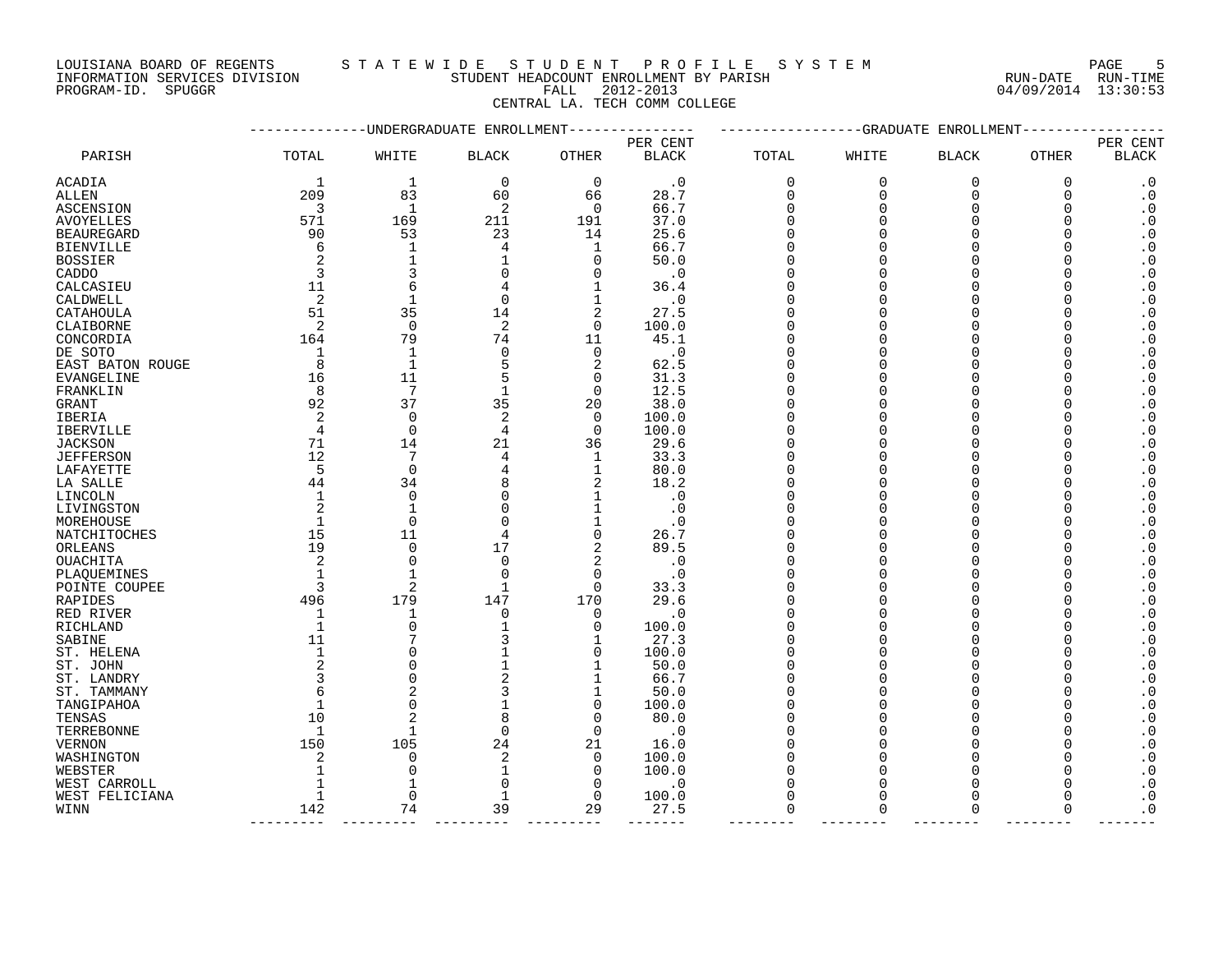### LOUISIANA BOARD OF REGENTS S T A T E W I D E S T U D E N T P R O F I L E S Y S T E M PAGE 6 INFORMATION SERVICES DIVISION STUDENT HEADCOUNT ENROLLMENT BY PARISH RUN-DATE RUN-TIME PROGRAM-ID. SPUGGR FALL 2012-2013 04/09/2014 13:30:53

CENTRAL LA. TECH COMM COLLEGE

|                                         |       |       | -UNDERGRADUATE ENROLLMENT- |       |                          |       |       | -GRADUATE ENROLLMENT- |       |                   |
|-----------------------------------------|-------|-------|----------------------------|-------|--------------------------|-------|-------|-----------------------|-------|-------------------|
| PARISH                                  | TOTAL | WHITE | <b>BLACK</b>               | OTHER | PER CENT<br><b>BLACK</b> | TOTAL | WHITE | <b>BLACK</b>          | OTHER | PER CENT<br>BLACK |
| LOUISIANA TOTALS<br>OUT-OF-STATE TOTALS | 2,252 | 932   | 740<br>19                  | 580   | 32.9<br>61.3             |       |       |                       |       |                   |
| LA./OUT-OF-STATE<br>FOREIGN TOTALS      | 2,283 | 941   | 759                        | 583   | 33.2<br>. 0              |       |       |                       |       |                   |
| INSTITUTION TOTALS                      | 2,283 | 941   | 759                        | 583   | 33.2                     |       |       |                       |       |                   |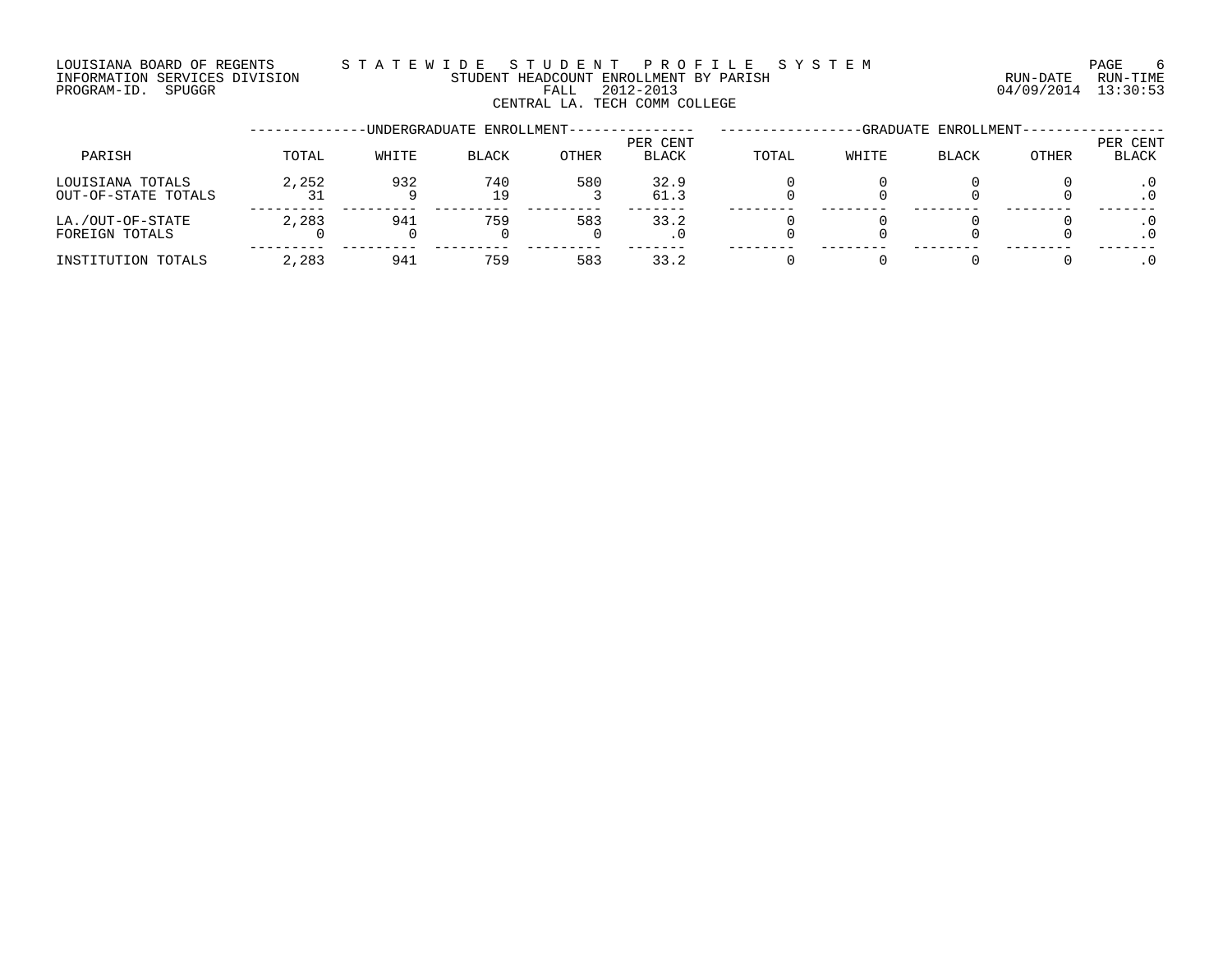PROGRAM-ID. SPUGGR FALL 2012-2013 04/09/2014 13:30:53

### LOUISIANA BOARD OF REGENTS STA TEWIDE STUDENT PROFILE SYSTEM NAGE 7 INFORMATION SERVICES DIVISION STUDENT HEADCOUNT ENROLLMENT BY PARISH RUN-DATE RUN-TIME

NORTHWEST LA. TECH. COLLEGE

|                     |                  | UNDERGRADUATE  | ENROLLMENT   |              |                            |                | -GRADUATE   | ENROLLMEN      |              |                          |
|---------------------|------------------|----------------|--------------|--------------|----------------------------|----------------|-------------|----------------|--------------|--------------------------|
| PARISH              | TOTAL            | WHITE          | <b>BLACK</b> | <b>OTHER</b> | PER CENT<br><b>BLACK</b>   | TOTAL          | WHITE       | <b>BLACK</b>   | <b>OTHER</b> | PER CENT<br><b>BLACK</b> |
|                     | 1                | 0              | 1            | 0            | 100.0                      | $\mathbf 0$    | $\mathbf 0$ | $\overline{0}$ | $\mathbf 0$  | $\boldsymbol{\cdot}$ 0   |
| ACADIA              |                  | 0              |              | $\Omega$     |                            | $\Omega$       | $\Omega$    | $\Omega$       |              | $\boldsymbol{\cdot}$ 0   |
| <b>ASCENSION</b>    |                  |                |              |              | 100.0                      |                |             |                |              |                          |
| <b>AVOYELLES</b>    |                  |                |              |              | 75.0                       |                |             |                |              | $\boldsymbol{\cdot}$ 0   |
| <b>BEAUREGARD</b>   |                  | 1              |              |              | . 0                        |                |             |                |              | $\cdot$ 0                |
| <b>BIENVILLE</b>    | 74               | 37             | 34           | 3            | 45.9                       |                |             |                |              | $\boldsymbol{\cdot}$ 0   |
| <b>BOSSIER</b>      | 393              | 252            | 102          | 39           | 26.0                       |                |             |                |              | $\boldsymbol{\cdot}$ 0   |
| CADDO               | 601              | 229            | 345          | 27           | 57.4                       |                |             |                |              | $\boldsymbol{\cdot}$ 0   |
| CALCASIEU           | $\overline{4}$   | 2              | 2            | $\Omega$     | 50.0                       |                |             |                |              | $\cdot$ 0                |
| CLAIBORNE           | 164              | 62             | 101          |              | 61.6                       |                |             |                |              | $\boldsymbol{\cdot}$ 0   |
| CONCORDIA           | 3                | $\mathbf{1}$   | 2            | $\Omega$     | 66.7                       |                |             |                |              | $\cdot$ 0                |
| DE SOTO             | 207              | 86             | 111          | 10           | 53.6                       |                |             |                |              | $\cdot$ 0                |
| EAST BATON ROUGE    |                  | 2              | $\mathbf{1}$ | $\Omega$     | 33.3                       |                |             |                |              | $\boldsymbol{\cdot}$ 0   |
| <b>GRANT</b>        |                  | 3              |              |              | 20.0                       |                |             |                |              | $\boldsymbol{\cdot}$ 0   |
| <b>JACKSON</b>      |                  |                |              |              | 25.0                       |                |             |                |              | $\boldsymbol{\cdot}$ 0   |
| <b>JEFFERSON</b>    |                  |                |              |              | . 0                        |                |             |                |              | $\cdot$ 0                |
| JEFFERSON DAVIS     |                  | O              |              |              | . 0                        |                |             |                |              | $\cdot$ 0                |
| LAFAYETTE           |                  |                |              |              | 40.0                       |                |             |                |              | $\cdot$ 0                |
| <b>LAFOURCHE</b>    |                  |                |              |              | . 0                        |                |             |                |              | $\cdot$ 0                |
|                     |                  | $\overline{2}$ |              |              |                            |                |             |                |              | $\ddot{0}$               |
| LA SALLE            |                  |                |              |              | . 0                        |                |             |                |              |                          |
| LINCOLN             | 14               | 7              |              |              | 42.9                       |                |             |                |              | $\boldsymbol{\cdot}$ 0   |
| NATCHITOCHES        | 464              | 148            | 245          | 71           | 52.8                       |                |             |                |              | $\boldsymbol{\cdot}$ 0   |
| ORLEANS             |                  | $\Omega$       | -1           |              | 50.0                       |                |             |                |              | $\boldsymbol{\cdot}$ 0   |
| OUACHITA            |                  | 3              |              |              | 66.7                       |                |             |                |              | $\cdot$ 0                |
| <b>RAPIDES</b>      |                  | 3              | ∩            |              | $\cdot$ 0                  |                |             |                |              | $\boldsymbol{\cdot}$ 0   |
| RED RIVER           | 78               | 27             | 50           |              | 64.1                       |                |             |                |              | $\boldsymbol{\cdot}$ 0   |
| RICHLAND            | -1               | $\mathbf{1}$   | $\Omega$     | $\Omega$     | $\overline{\phantom{0}}$ . |                |             |                |              | $\cdot$ 0                |
| SABINE              | 163              | 81             | 40           | 42           | 24.5                       |                |             |                |              | $\cdot$ 0                |
| ST. BERNARD         |                  | $\Omega$       |              | $\Omega$     | 100.0                      |                |             |                |              | $\cdot$ 0                |
| ST. CHARLES         |                  |                |              | U            | . 0                        |                |             |                |              | $\ddot{0}$               |
| ST. MARTIN          |                  |                |              |              | 100.0                      |                |             |                |              | $\boldsymbol{\cdot}$ 0   |
| <b>UNION</b>        |                  |                |              |              | 33.3                       |                |             |                |              | $\boldsymbol{\cdot}$ 0   |
| VERMILLION          |                  |                |              |              | . 0                        |                |             |                |              | $\cdot$ 0                |
| <b>VERNON</b>       |                  |                |              |              | 33.3                       |                |             |                |              | $\cdot$ 0                |
| WASHINGTON          |                  |                |              |              | . 0                        |                |             |                |              | $\cdot$ 0                |
| WEBSTER             | 271              | 161            | 106          |              | 39.1                       |                |             |                |              | $\boldsymbol{\cdot}$ 0   |
| WEST FELICIANA      | $\overline{1}$   | $\Omega$       | -1           | O            | 100.0                      |                |             |                |              | $\boldsymbol{\cdot}$ 0   |
| WINN                |                  |                |              |              | 33.3                       |                |             | $\Omega$       |              | $\cdot$ 0                |
|                     |                  |                |              |              |                            |                |             |                |              |                          |
| LOUISIANA TOTALS    |                  | 1,131          | 1,170        | 206          | 46.7                       | $\overline{0}$ | $\Omega$    | $\Omega$       | $\mathbf 0$  | $\boldsymbol{\cdot}$ 0   |
| OUT-OF-STATE TOTALS | $2,507$<br>$119$ | 70             | 35           | 14           | 29.4                       | $\Omega$       | ∩           | $\Omega$       | 0            | $\cdot$ 0                |
|                     |                  |                |              |              |                            |                |             |                |              |                          |
| LA./OUT-OF-STATE    | 2,626            | 1,201          | 1,205        | 220          | 45.9                       | 0              | $\mathbf 0$ | $\mathbf 0$    | $\mathbf 0$  | $\cdot$ 0                |
| FOREIGN TOTALS      | $\mathbf 0$      | 0              | 0            | 0            | $\cdot$ 0                  | $\Omega$       | $\Omega$    | $\Omega$       | 0            | $\boldsymbol{\cdot}$ 0   |
| INSTITUTION TOTALS  | 2,626            | 1,201          | 1,205        | 220          | 45.9                       | $\Omega$       | $\Omega$    | $\Omega$       | $\Omega$     | $\boldsymbol{\cdot}$ 0   |
|                     |                  |                |              |              |                            |                |             |                |              |                          |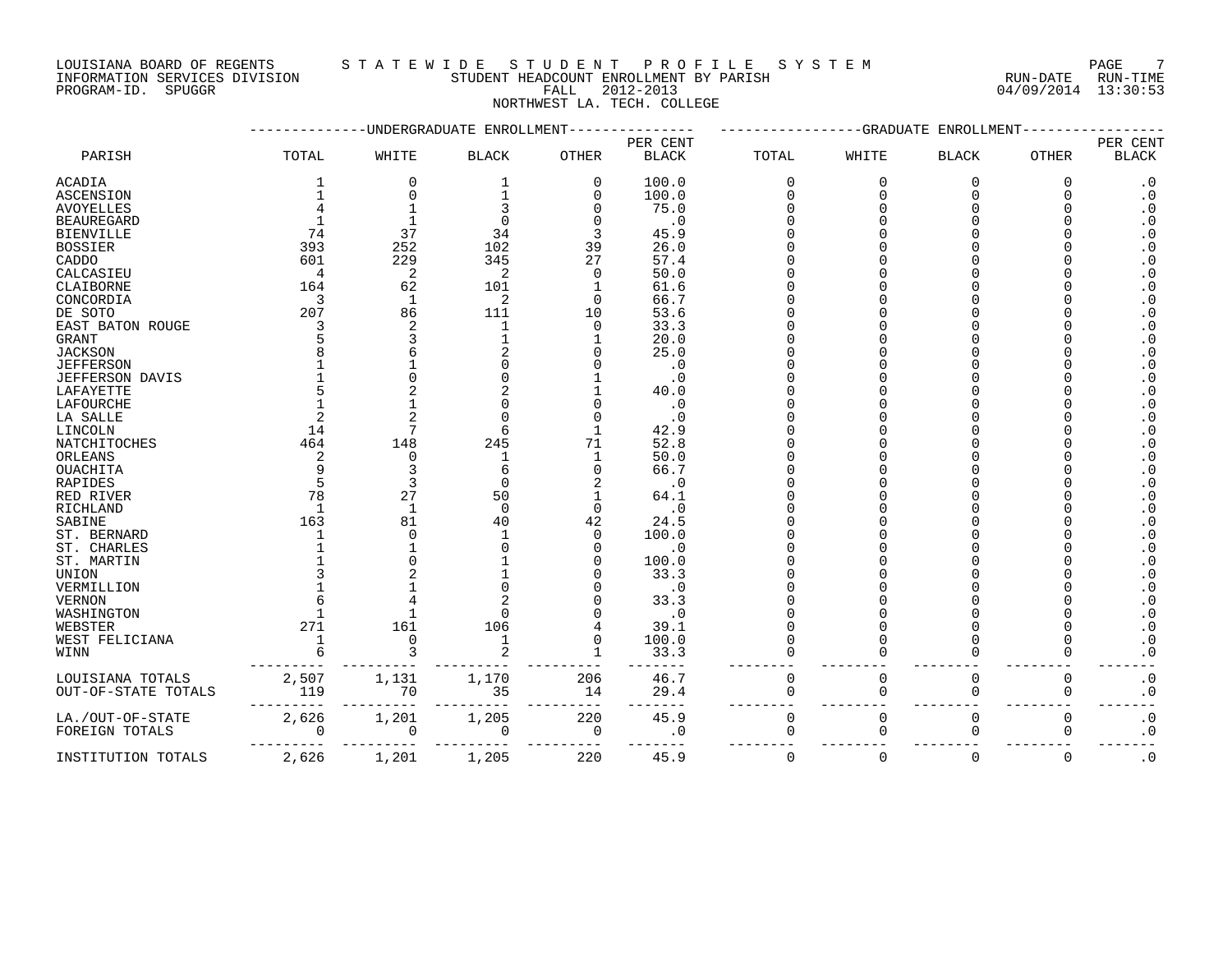INFORMATION SERVICES DIVISION STUDENT HEADCOUNT ENROLLMENT BY PARISH RUN-DATE RUN-TIME PROGRAM-ID. SPUGGR FALL 2012-2013 04/09/2014 13:30:53

### LOUISIANA BOARD OF REGENTS STATEWIDE STUDENT PROFILE SYSTEM NAGE 8

NORTHSHORE TECH COMM. COLLEGE

|                     |       | -UNDERGRADUATE | ENROLLMENT     |              |              |          | -GRADUATE | ENROLLMENT   |              |                        |
|---------------------|-------|----------------|----------------|--------------|--------------|----------|-----------|--------------|--------------|------------------------|
|                     |       |                |                |              | PER CENT     |          |           |              |              | PER CENT               |
| PARISH              | TOTAL | WHITE          | <b>BLACK</b>   | OTHER        | <b>BLACK</b> | TOTAL    | WHITE     | <b>BLACK</b> | <b>OTHER</b> | <b>BLACK</b>           |
| <b>ACADIA</b>       | -1    |                | 0              | $\Omega$     | . 0          | O        | $\Omega$  | $\Omega$     | O            | $\cdot$ 0              |
| <b>ASCENSION</b>    | 11    |                |                |              | 18.2         |          |           |              |              | $\cdot$ 0              |
| ASSUMPTION          |       | O              |                | 0            | 100.0        |          |           |              |              | $\cdot$ 0              |
| <b>AVOYELLES</b>    |       |                |                | 2            | 20.0         |          |           |              |              | $\boldsymbol{\cdot}$ 0 |
| CALCASIEU           | 13    |                |                | 10           | . 0          |          |           |              |              | $\cdot$ 0              |
| CATAHOULA           |       | $\Omega$       |                | $\Omega$     | 100.0        |          |           |              |              | $\cdot$ 0              |
| EAST BATON ROUGE    | 30    | 10             | 15             |              | 50.0         |          |           |              |              | $\cdot$ 0              |
| EAST FELICIANA      | 22    | 4              | 18             |              | 81.8         |          |           |              |              | $\boldsymbol{\cdot}$ 0 |
| <b>IBERVILLE</b>    |       | 2              | $\overline{2}$ | ∩            | 50.0         |          |           |              |              | $\cdot$ 0              |
| <b>JEFFERSON</b>    | 152   | 97             | 36             | 19           | 23.7         |          |           |              |              | $\cdot$ 0              |
| LAFAYETTE           |       | 0              | $\Omega$       |              | . 0          |          |           |              |              | $\cdot$ 0              |
| LAFOURCHE           |       |                |                |              | . 0          |          |           |              |              | $\boldsymbol{\cdot}$ 0 |
| LINCOLN             |       |                | $\Omega$       | U            |              |          |           |              |              | $\cdot$ 0              |
| LIVINGSTON          | 514   | 164            | 23             | 327          | 4.5          |          |           |              |              | $\boldsymbol{\cdot}$ 0 |
| ORLEANS             | 58    | 10             | 46             | 2            | 79.3         |          |           |              |              | $\boldsymbol{\cdot}$ 0 |
| OUACHITA            |       |                | ∩              |              | . 0          |          |           |              |              | $\cdot$ 0              |
| PLAQUEMINES         |       |                |                |              | 100.0        |          |           |              |              | $\boldsymbol{\cdot}$ 0 |
| POINTE COUPEE       |       |                |                |              | $\cdot$ 0    |          |           |              |              | $\cdot$ 0              |
| RED RIVER           |       |                |                |              | . 0          |          |           |              |              | $\cdot$ 0              |
| ST. BERNARD         | 11    | 10             |                |              | 9.1          |          |           |              |              | $\cdot$ 0              |
| ST. CHARLES         | 16    | 11             |                | 2            | 18.8         |          |           |              |              | $\cdot$ 0              |
| ST. HELENA          | 85    | 11             | 55             | 19           | 64.7         |          |           |              |              | $\cdot$ 0              |
| ST. JOHN            | 12    | 2              |                |              | 58.3         |          |           |              |              | $\cdot$ 0              |
| ST. LANDRY          | 13    | 5              |                |              | 15.4         |          |           |              |              | $\cdot$ 0              |
| ST. MARTIN          | -1    | $\mathbf{1}$   | $\Omega$       | O            | . 0          |          |           |              |              | $\cdot$ 0              |
| ST. TAMMANY         | 730   | 577            | 108            | 45           | 14.8         |          |           |              |              | $\cdot$ 0              |
| TANGIPAHOA          | 653   | 285            | 273            | 95           | 41.8         |          |           |              |              | $\boldsymbol{\cdot}$ 0 |
| TERREBONNE          |       | 3              | 2              |              | 33.3         |          |           |              |              | $\cdot$ 0              |
| <b>UNION</b>        |       | $\Omega$       | $\mathbf{1}$   |              | 100.0        |          |           |              |              | $\cdot$ 0              |
| WASHINGTON          | 682   | 360            | 316            |              | 46.3         |          |           |              |              | $\cdot$ 0              |
| WEBSTER             |       |                |                |              | . 0          |          |           |              |              | $\cdot$ 0              |
| WEST BATON ROUGE    |       | O              |                |              | $\cdot$ 0    |          |           |              |              | $\cdot$ 0              |
| WEST FELICIANA      |       |                |                | O            | 40.0         |          |           |              |              | $\boldsymbol{\cdot}$ 0 |
|                     |       |                |                |              |              |          |           |              |              |                        |
| LOUISIANA TOTALS    | 3,041 | 1,574          | 917            | 550          | 30.2         | 0        | 0         | 0            | 0            | $\boldsymbol{\cdot}$ 0 |
| OUT-OF-STATE TOTALS | 67    | 27             | 39             | $\mathbf{1}$ | 58.2         | $\Omega$ | ∩         | $\mathbf 0$  | $\Omega$     | $\boldsymbol{\cdot}$ 0 |
|                     |       |                |                |              |              |          |           |              |              |                        |
| LA./OUT-OF-STATE    | 3,108 | 1,601          | 956            | 551          | 30.8         | 0        | 0         | 0            | 0            | $\cdot$ 0              |
| FOREIGN TOTALS      |       | $\mathbf{1}$   | 0              | 2            | . 0          | $\Omega$ | ∩         | $\Omega$     | $\Omega$     | $\boldsymbol{\cdot}$ 0 |
| INSTITUTION TOTALS  | 3,111 | 1,602          | 956            | 553          | 30.7         | $\Omega$ | $\Omega$  | $\Omega$     | $\Omega$     | $\cdot$ 0              |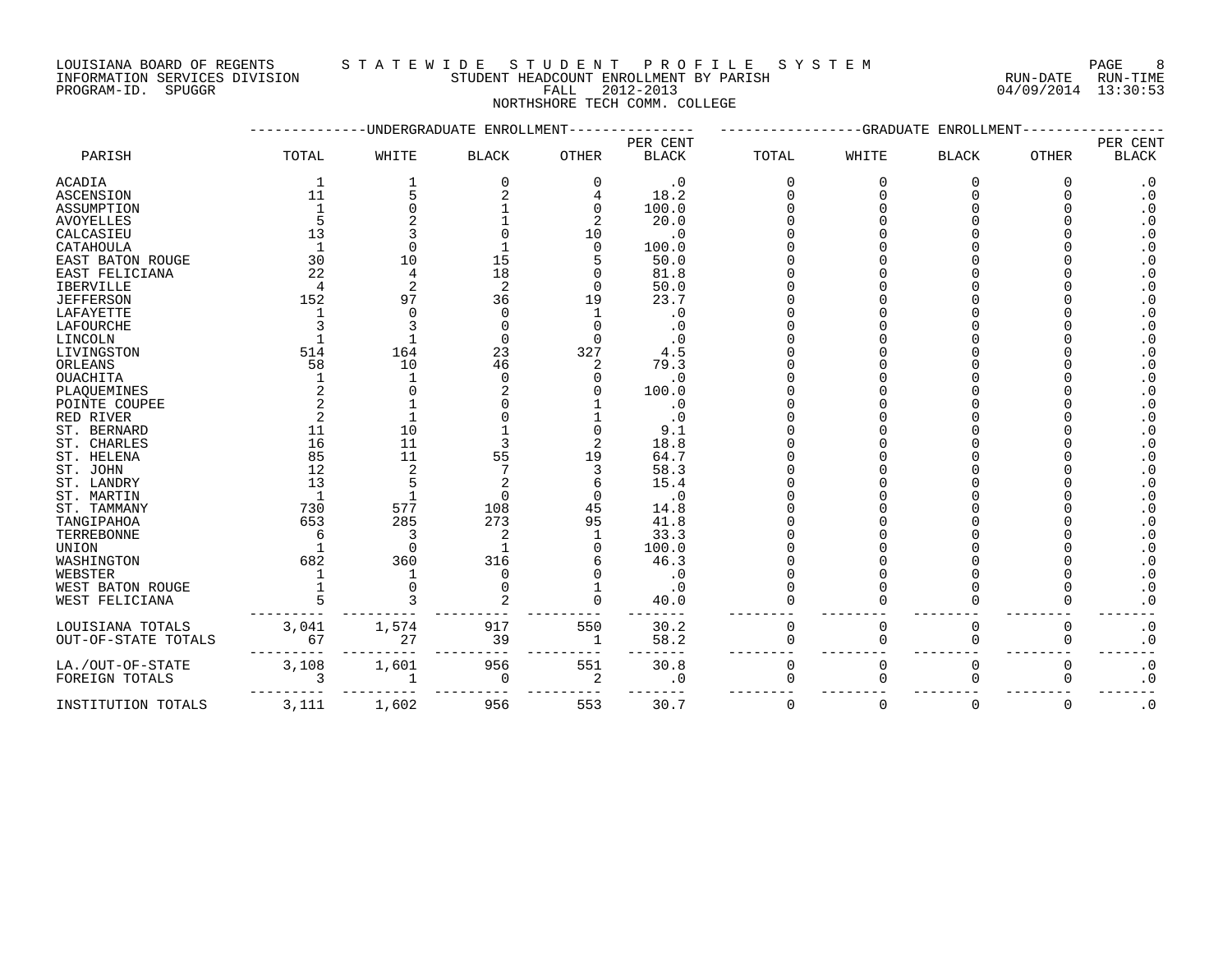LOUISIANA BOARD OF REGENTS S T A T E W I D E S T U D E N T P R O F I L E S Y S T E M PAGE 9

### INFORMATION SERVICES DIVISION STUDENT HEADCOUNT ENROLLMENT BY PARISH RUN-DATE RUN-TIME PROGRAM-ID. SPUGGR FALL 2012-2013 04/09/2014 13:30:53 GRAMBLING STATE UNIVERSITY

|                   |                | --------UNDERGRADUATE ENROLLMENT |                 |                |              |                | ----------GRADUATE | ENROLLMENT     |          |                        |
|-------------------|----------------|----------------------------------|-----------------|----------------|--------------|----------------|--------------------|----------------|----------|------------------------|
|                   |                |                                  |                 |                | PER CENT     |                |                    |                |          | PER CENT               |
| PARISH            | TOTAL          | WHITE                            | <b>BLACK</b>    | OTHER          | <b>BLACK</b> | TOTAL          | WHITE              | <b>BLACK</b>   | OTHER    | <b>BLACK</b>           |
| <b>ACADIA</b>     | 5              | $\mathbf 0$                      | 5               | $\mathbf 0$    | 100.0        | $\mathbf 0$    | $\Omega$           | 0              | $\Omega$ | $\cdot$ 0              |
| ALLEN             | 7              | $\Omega$                         | 7               | $\mathbf 0$    | 100.0        | $\mathbf 0$    | $\Omega$           | $\mathbf 0$    | $\Omega$ | $\cdot$ 0              |
| ASCENSION         | 7              | $\mathbf 0$                      |                 | $\mathbf 0$    | 100.0        | $\Omega$       | $\Omega$           | $\Omega$       | $\Omega$ | $\cdot$ 0              |
| ASSUMPTION        | 3              | $\Omega$                         | 3               | $\mathbf 0$    | 100.0        | $\Omega$       |                    | $\Omega$       | ∩        | $\cdot$ 0              |
| <b>AVOYELLES</b>  | 13             | $\Omega$                         | 11              | $\overline{2}$ | 84.6         | $\Omega$       |                    | $\Omega$       |          | $\boldsymbol{\cdot}$ 0 |
| <b>BEAUREGARD</b> | 6              | $\Omega$                         | 6               | $\mathbf 0$    | 100.0        | $\mathbf 0$    |                    | $\Omega$       | ∩        | $\cdot$ 0              |
| <b>BIENVILLE</b>  | 92             | $\Omega$                         | 88              | 4              | 95.7         | 21             |                    | 18             | 3        | 85.7                   |
| <b>BOSSIER</b>    | 28             | $\mathbf{1}$                     | 25              | $\overline{2}$ | 89.3         | 13             |                    | 9              | 1        | 69.2                   |
| CADDO             | 335            | $\Omega$                         | 327             | 8              | 97.6         | 85             |                    | 63             | 18       | 74.1                   |
| CALCASIEU         | 29             | $\Omega$                         | 29              | 0              | 100.0        | 3              |                    | 3              | $\Omega$ | 100.0                  |
| CALDWELL          | 2              | $\Omega$                         | 2               | $\Omega$       | 100.0        | $\mathbf{1}$   |                    | $\Omega$       | 0        | $\boldsymbol{\cdot}$ 0 |
| CAMERON           | 1              | $\mathbf 0$                      | 1               | 0              | 100.0        | $\Omega$       |                    | $\Omega$       | 0        | $\cdot$ 0              |
| CATAHOULA         | 5              | $\Omega$                         | 5               | 0              | 100.0        | $\overline{2}$ |                    | $\overline{2}$ | $\Omega$ | 100.0                  |
| CLAIBORNE         | 63             | $\Omega$                         | 59              | 4              | 93.7         | 15             |                    | 9              | 3        | 60.0                   |
|                   | 36             | $\Omega$                         | 34              | $\overline{2}$ |              | 5              |                    | 5              | ∩        | 100.0                  |
| CONCORDIA         | 27             | $\mathbf 0$                      | 25              |                | 94.4         |                |                    |                |          |                        |
| DE SOTO           |                |                                  | 56              | 2              | 92.6         | 3              |                    |                |          | 66.7                   |
| EAST BATON ROUGE  | 56             | $\mathbf 0$                      |                 | 0              | 100.0        |                |                    |                | 0        | 100.0                  |
| EAST CARROLL      | 44             | $\Omega$                         | 43              | 1              | 97.7         | 8              |                    | 8              | ∩        | 100.0                  |
| EAST FELICIANA    | $\overline{4}$ | $\Omega$                         | 4               | $\mathbf 0$    | 100.0        | $\Omega$       |                    | $\Omega$       | O        | $\cdot$ 0              |
| <b>EVANGELINE</b> | 6              | $\Omega$                         | 5               | $\mathbf{1}$   | 83.3         |                |                    |                | ∩        | 100.0                  |
| FRANKLIN          | 27             | $\mathbf 0$                      | 27              | $\mathbf 0$    | 100.0        | 8              |                    | 6              |          | 75.0                   |
| GRANT             | 3              | $\mathbf 0$                      | 3               | 0              | 100.0        | $\Omega$       |                    | $\Omega$       | 0        | $\cdot$ 0              |
| IBERIA            | 20             | $\mathbf{1}$                     | 18              | 1              | 90.0         | $\Omega$       |                    | $\Omega$       |          | $\cdot$ 0              |
| IBERVILLE         | 16             | $\mathbf{1}$                     | 15              | $\mathbf 0$    | 93.8         | $\mathbf 0$    |                    | $\Omega$       | ∩        | $\cdot$ 0              |
| <b>JACKSON</b>    | 151            | 38                               | 107             | 6              | 70.9         | 23             |                    | 18             |          | 78.3                   |
| <b>JEFFERSON</b>  | 37             | $\mathbf 0$                      | 35              | 2              | 94.6         | $\mathbf 0$    | $\Omega$           | $\mathbf 0$    |          | $\cdot$ 0              |
| JEFFERSON DAVIS   | 7              | $\mathbf 0$                      | $7\phantom{.0}$ | 0              | 100.0        | $\Omega$       | $\Omega$           | $\Omega$       | O        | $\cdot$ 0              |
| LAFAYETTE         | 30             | $\mathbf 0$                      | 30              | $\mathbf 0$    | 100.0        |                |                    |                | $\Omega$ | 100.0                  |
| LAFOURCHE         | 2              | $\Omega$                         | 2               | $\mathbf 0$    | 100.0        |                | $\Omega$           | 1              | $\Omega$ | 100.0                  |
| LA SALLE          | 2              | $\Omega$                         | $\overline{2}$  | $\Omega$       | 100.0        | $\Omega$       | $\Omega$           | $\Omega$       | $\Omega$ | $\cdot$ 0              |
| LINCOLN           | 480            | 16                               | 448             | 16             | 93.3         | 325            | 11                 | 281            | 33       | 86.5                   |
| LIVINGSTON        | -1             | $\mathbf 0$                      | 1               | 0              | 100.0        | 0              | 0                  | 0              | 0        | $\cdot$ 0              |
| MADISON           | 91             | $\Omega$                         | 89              | 2              | 97.8         | $\overline{2}$ | $\Omega$           | $\overline{2}$ | ∩        | 100.0                  |
| MOREHOUSE         | 78             | $\mathbf{1}$                     | 75              | 2              | 96.2         | 13             | 2                  | 11             | $\Omega$ | 84.6                   |
| NATCHITOCHES      | 12             | $\Omega$                         | 11              | 1              | 91.7         | 4              | $\Omega$           | $\overline{4}$ | $\Omega$ | 100.0                  |
| ORLEANS           | 96             | $\mathbf 0$                      | 94              | $\overline{2}$ | 97.9         | 4              | $\Omega$           | 3              |          | 75.0                   |
| OUACHITA          | 327            | 7                                | 312             | 8              | 95.4         | 120            | 14                 | 83             | 23       | 69.2                   |
| PLAQUEMINES       | 5              | $\Omega$                         | 5               | $\Omega$       | 100.0        | $\mathbf{1}$   | $\Omega$           | $\mathbf{1}$   | $\Omega$ | 100.0                  |
| POINTE COUPEE     | $\overline{3}$ | $\mathbf 0$                      | 3               | $\mathbf 0$    | 100.0        | 0              | $\Omega$           | $\Omega$       | $\Omega$ | $\cdot$ 0              |
| RAPIDES           | 71             | $\mathbf{1}$                     | 67              | 3              | 94.4         | 7              | $\Omega$           | 5              | 2        | 71.4                   |
| RED RIVER         | 3              | $\mathbf 0$                      | 3               | $\overline{0}$ | 100.0        |                | $\Omega$           |                | $\Omega$ | 100.0                  |
| RICHLAND          | 32             | $\mathbf{1}$                     | 30              | 1              | 93.8         | 6              | 2                  | 4              | O        | 66.7                   |
| SABINE            | 8              | $\Omega$                         |                 | $\mathbf 0$    | 100.0        | $\Omega$       | $\Omega$           | $\Omega$       | $\Omega$ | $\cdot$ 0              |
| ST. BERNARD       |                | $\Omega$                         |                 | $\mathbf 0$    | 100.0        | $\Omega$       |                    | $\Omega$       | $\Omega$ | $\cdot$ 0              |
| ST. CHARLES       |                | $\Omega$                         |                 | $\Omega$       | 100.0        |                |                    |                | $\Omega$ | 100.0                  |
| ST. HELENA        |                | $\Omega$                         |                 | 0              | 100.0        | $\Omega$       |                    | $\Omega$       | ∩        | $\cdot$ 0              |
| ST. JAMES         |                | $\mathbf 0$                      | 2               | 0              | 100.0        |                |                    |                | O        | 100.0                  |
| ST. JOHN          | 19             | $\Omega$                         | 19              | 0              | 100.0        | $\Omega$       |                    |                | ∩        | $\cdot$ 0              |
| ST. LANDRY        | 17             | $\Omega$                         | 16              | 1              | 94.1         | 3              |                    |                | ∩        | 100.0                  |
| ST. MARTIN        | 4              | $\Omega$                         | 4               | $\Omega$       | 100.0        | $\Omega$       | $\Omega$           | $\Omega$       | $\Omega$ | $\cdot$ 0              |
|                   |                |                                  |                 |                |              |                |                    |                |          |                        |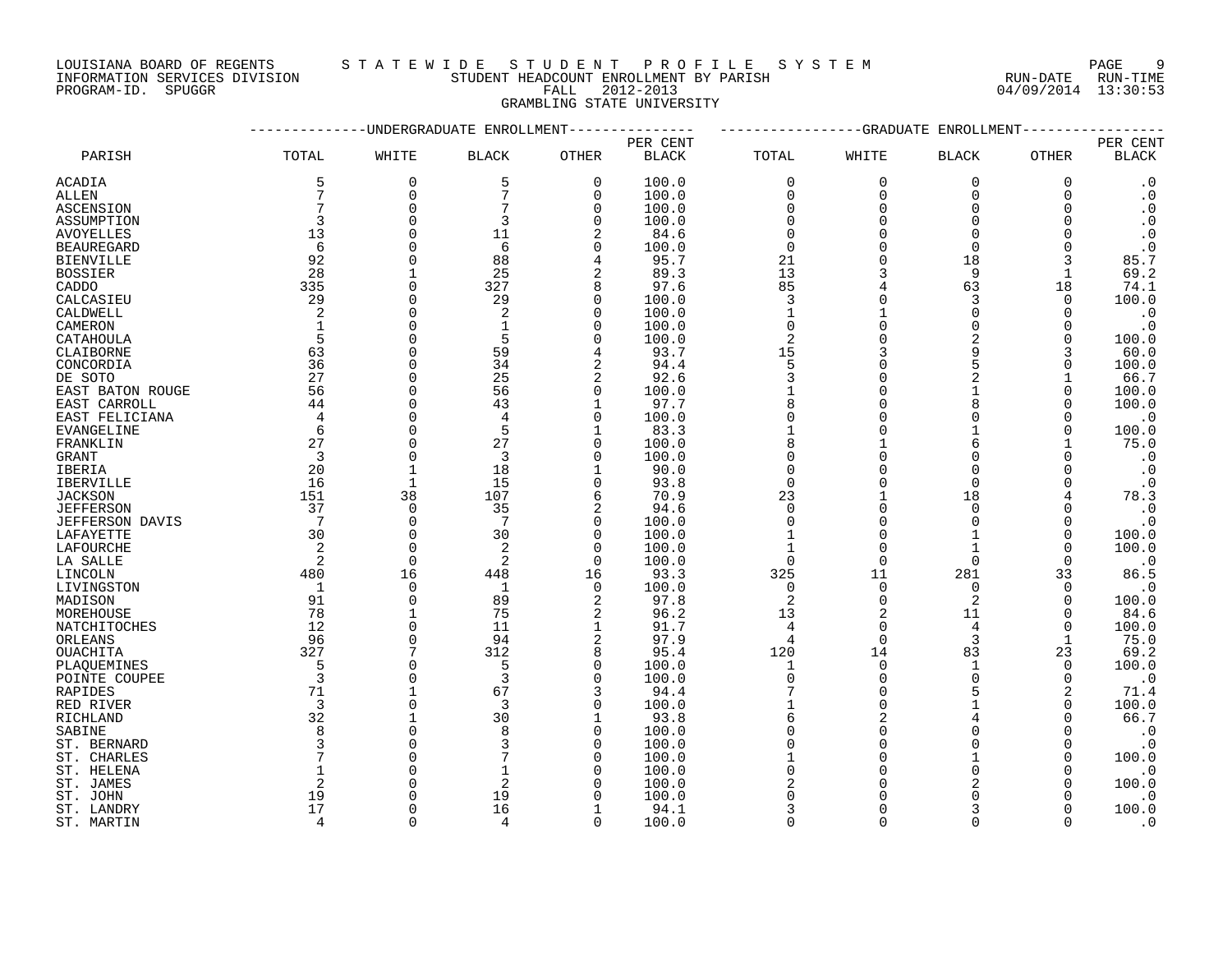### LOUISIANA BOARD OF REGENTS S T A T E W I D E S T U D E N T P R O F I L E S Y S T E M PAGE 10 INFORMATION SERVICES DIVISION STUDENT HEADCOUNT ENROLLMENT BY PARISH RUN-DATE RUN-TIME PROGRAM-ID. SPUGGR FALL 2012-2013 04/09/2014 13:30:53

GRAMBLING STATE UNIVERSITY

|                     |       |       | -UNDERGRADUATE ENROLLMENT- |              |           |       | -GRADUATE ENROLLMENT- |              |              |           |
|---------------------|-------|-------|----------------------------|--------------|-----------|-------|-----------------------|--------------|--------------|-----------|
|                     |       |       |                            |              | PER CENT  |       |                       |              |              | PER CENT  |
| PARISH              | TOTAL | WHITE | <b>BLACK</b>               | <b>OTHER</b> | BLACK     | TOTAL | WHITE                 | <b>BLACK</b> | <b>OTHER</b> | BLACK     |
| ST. MARY            | 13    |       | 13                         |              | 100.0     |       |                       |              |              | $\cdot$ 0 |
| ST. TAMMANY         | 13    |       | 13                         |              | 100.0     |       |                       |              |              | 100.0     |
| TANGIPAHOA          | 18    |       | 18                         |              | 100.0     |       |                       |              |              | $\cdot$ 0 |
| TENSAS              | 19    |       | 17                         |              | 89.5      |       |                       |              |              |           |
| TERREBONNE          | 11    |       | 11                         |              | 100.0     |       |                       |              |              | $\cdot$ 0 |
| UNION               | 60    |       | 57                         |              | 95.0      |       |                       |              |              | 71.4      |
| VERMILLION          |       |       |                            |              | 100.0     |       |                       |              |              | $\cdot$ 0 |
| VERNON              |       |       |                            |              | 100.0     |       |                       |              |              | 100.0     |
| WASHINGTON          | 25    |       | 25                         |              | 100.0     |       |                       |              |              | 100.0     |
| WEBSTER             | 96    |       | 84                         |              | 87.5      |       |                       |              |              | 58.3      |
| WEST BATON ROUGE    |       |       |                            |              | 100.0     |       |                       |              |              | 100.0     |
| WEST CARROLL        |       |       |                            |              | 75.0      |       |                       |              |              | $\cdot$ 0 |
| WEST FELICIANA      |       |       |                            |              | 100.0     |       |                       |              |              | $\cdot$ 0 |
| WINN                | 21    |       |                            |              | 81.0      |       |                       |              |              | $\cdot$ 0 |
| LOUISIANA TOTALS    | 2,622 | 75    | 2,462                      | 85           | 93.9      | 705   | 44                    | 564          | 97           | 80.0      |
| OUT-OF-STATE TOTALS | 1,550 | 12    | 1,460                      | 78           | 94.2      | 95    |                       | 67           | 22           | 70.5      |
| LA./OUT-OF-STATE    | 4,172 | 87    | 3,922                      | 163          | 94.0      | 800   | 50                    | 631          | 119          | 78.9      |
| FOREIGN TOTALS      | 263   |       |                            | 263          | $\cdot$ 0 | 42    |                       |              | 42           | $\cdot$ 0 |
| INSTITUTION TOTALS  | 4,435 | 87    | 3,922                      | 426          | 88.4      | 842   | 50                    | 631          | 161          | 74.9      |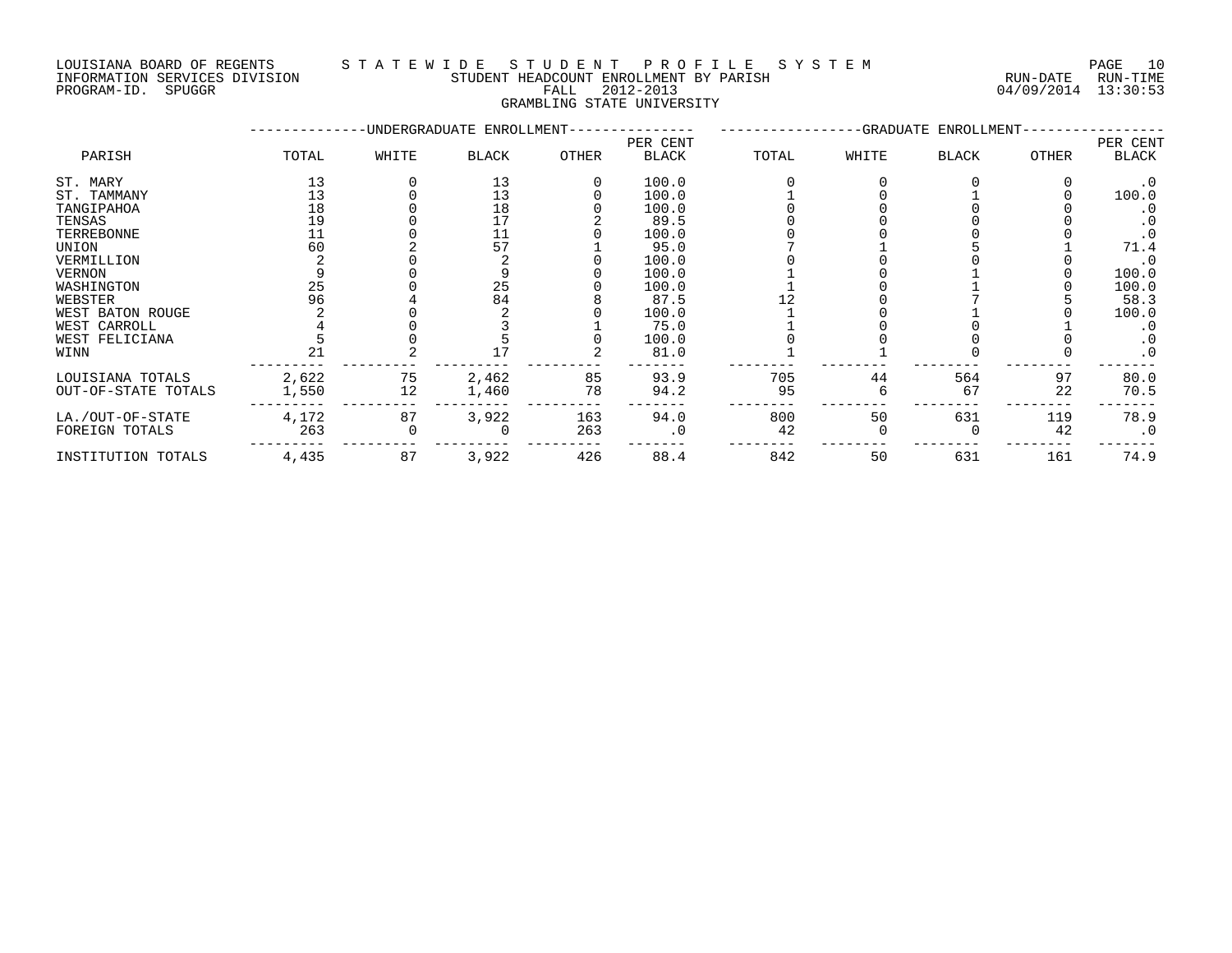LOUISIANA BOARD OF REGENTS S T A T E W I D E S T U D E N T P R O F I L E S Y S T E M PAGE 11 INFORMATION SERVICES DIVISION STUDENT HEADCOUNT ENROLLMENT BY PARISH RUN-DATE RUN-TIME

PROGRAM-ID. SPUGGR FALL 2012-2013 04/09/2014 13:30:53 LOUISIANA TECH UNIVERSITY

|                       |                         |                |                |                |              |                | ------------GRADUATE | ENROLLMENT     |               |              |
|-----------------------|-------------------------|----------------|----------------|----------------|--------------|----------------|----------------------|----------------|---------------|--------------|
|                       |                         |                |                |                | PER CENT     |                |                      |                |               | PER CENT     |
| PARISH                | TOTAL                   | WHITE          | <b>BLACK</b>   | <b>OTHER</b>   | <b>BLACK</b> | TOTAL          | WHITE                | <b>BLACK</b>   | OTHER         | <b>BLACK</b> |
| ACADIA                | 30                      | 25             | 1              | 4              | 3.3          | 3              | 2                    | 1              | 0             | 33.3         |
| ALLEN                 | 15                      | 14             | $\mathbf 0$    | 1              | $\cdot$ 0    | 2              | 2                    | $\Omega$       | 0             | $\cdot$ 0    |
| <b>ASCENSION</b>      | 55                      | 43             | 5              | 7              | 9.1          | 10             | 7                    | 3              | $\Omega$      | 30.0         |
| ASSUMPTION            | 6                       | $\overline{3}$ | ζ              | $\Omega$       | 50.0         | $\Omega$       | $\Omega$             |                | $\Omega$      | $\cdot$ 0    |
| <b>AVOYELLES</b>      | 30                      | 28             | $\Omega$       | 2              | $\cdot$ 0    | 20             | 18                   |                | 1             | 5.0          |
| <b>BEAUREGARD</b>     | 32                      | 22             | 4              | 6              | 12.5         | 6              | 3                    | $\mathcal{D}$  | $\mathbf{1}$  | 33.3         |
| <b>BIENVILLE</b>      | 83                      | 62             | 11             | 10             | 13.3         | 32             | 28                   | 3              | $\mathbf{1}$  | 9.4          |
| <b>BOSSIER</b>        | 687                     | 467            | 103            | 117            | 15.0         | 163            | 123                  | 17             | 23            | 10.4         |
| CADDO                 | 1,001                   | 608            | 257            | 136            | 25.7         | 247            | 119                  | 101            | 27            | 40.9         |
| CALCASIEU             | 99                      | 86             | 9              | 4              | 9.1          | 47             | 41                   | 6              | $\mathbf 0$   | 12.8         |
| CALDWELL              | 75                      | 62             | 7              | 6              | 9.3          | 10             | 9                    | $\Omega$       | 1             | $\cdot$ 0    |
| CATAHOULA             | 15                      | 12             | 2              | $\mathbf{1}$   | 13.3         | 4              | 2                    |                | $\Omega$      | 50.0         |
| CLAIBORNE             | 107                     | 72             | 24             | 11             | 22.4         | 27             | 16                   | 10             |               | 37.0         |
| CONCORDIA             | 41                      | 35             | 3              | 3              | 7.3          | 8              | 4                    | 3              |               | 37.5         |
| DE SOTO               | 45                      | 30             | 9              | 6              | 20.0         | 12             | 9                    | $\overline{2}$ |               | 16.7         |
| EAST BATON ROUGE      | 222                     | 154            | 41             | 27             | 18.5         | 82             | 32                   | 45             | 5             | 54.9         |
| EAST CARROLL          | 11                      | 10             | $\Omega$       | 1              | $\cdot$ 0    | $\mathbf 1$    | $\Omega$             |                | 0             | 100.0        |
| EAST FELICIANA        | $-5$                    | 5              | $\Omega$       | $\mathbf 0$    | $\cdot$ 0    | 6              | $\overline{2}$       | $\overline{4}$ |               | 66.7         |
| EVANGELINE            | 18                      | 13             |                | 4              | 5.6          | $\mathbf 0$    | $\Omega$             | $\Omega$       | $\Omega$      | $\cdot$ 0    |
| FRANKLIN              | 54                      | 42             | 6              | 6              | 11.1         | 19             | 17                   |                |               | 5.3          |
| GRANT                 | 44                      | 34             | 4              | 6              | 9.1          | 3              | $\overline{2}$       |                |               | $\cdot$ 0    |
| IBERIA                | 45                      | 36             | 6              | 3              | 13.3         | 17             | 9                    |                | $\Omega$      | 47.1         |
| <b>IBERVILLE</b>      | $\overline{\mathbf{3}}$ | 1              | 2              | $\overline{0}$ | 66.7         | 12             | $\overline{4}$       | 6              | 2             | 50.0         |
| <b>JACKSON</b>        | 196                     | 150            | 18             | 28             | 9.2          | 28             | 20                   |                | 0             | 28.6         |
| <b>JEFFERSON</b>      | 88                      | 39             | 24             | 25             | 27.3         | 17             | 9                    |                | 2             | 35.3         |
| JEFFERSON DAVIS       | 24                      | 15             | 5              | 4              | 20.8         | $\overline{4}$ | 4                    | $\cap$         | 0             | $\cdot$ 0    |
| LAFAYETTE             | 43                      | 39             | $\mathbf{1}$   | 3              | 2.3          | 11             | 10                   |                | $\Omega$      | 9.1          |
| LAFOURCHE             | 118                     | 73             | 19             | 26             | 16.1         | 19             | 17                   |                | 1             | 5.3          |
| LA SALLE              | 27                      | 19             | 3              | 5              | 11.1         | 3              | 2                    | $\Omega$       | $\mathbf{1}$  | $\cdot$ 0    |
| LINCOLN               | 1,504                   | 1,062          | 129            | 313            | 8.6          | 192            | 148                  | 31             | 13            | 16.1         |
| LIVINGSTON            | 197                     | 174            | 4              | 19             | 2.0          | 29             | 24                   | 5              | $\Omega$      | 17.2         |
| MADISON               | 36                      | 21             | 9              | 6              | 25.0         | 6              | 3                    | $\overline{a}$ | 1             | 33.3         |
| MOREHOUSE             | 119                     | 60             | 38             | 21             | 31.9         | 29             | 20                   |                | 4             | 17.2         |
| NATCHITOCHES          | 51                      | 40             | $\overline{4}$ | 7              | 7.8          | 23             | 19                   | $\overline{4}$ | 0             | 17.4         |
| ORLEANS               | 27                      | 6              | 17             | 4              | 63.0         | 22             | 8                    | 11             | 3             | 50.0         |
| <b>OUACHITA</b>       | 858                     | 681            | 82             | 95             | 9.6          | 236            | 180                  | 33             | 23            | 14.0         |
| PLAOUEMINES           | 13                      | 8              | 4              | 1              | 30.8         | $\overline{4}$ | 4                    | $\Omega$       | $\Omega$      | $\cdot$ 0    |
| POINTE COUPEE         | 21                      | 9              | 8              | 4              | 38.1         | 3              | 2                    | 7              | $\mathbf 0$   | 33.3         |
| RAPIDES               | 393                     | 306            | 25             | 62             | 6.4          | 48             | 39                   |                | 2             | 14.6         |
| RED RIVER             | 24                      | 17<br>86       | 6<br>16        | 1              | 25.0         | 5<br>34        | $\overline{4}$<br>27 |                | $\Omega$<br>3 | 20.0<br>11.8 |
| RICHLAND              | 116<br>24               | 17             | 3              | 14<br>4        | 13.8<br>12.5 | 39             | 32                   | $\overline{2}$ | 5             | 5.1          |
| SABINE<br>ST. BERNARD | $\overline{4}$          | 2              |                | 1              | 25.0         | 2              | 2                    |                | $\Omega$      | $\cdot$ 0    |
| ST. CHARLES           | 55                      | 40             | 5              | 10             | 9.1          | 7              | 5                    |                |               | 14.3         |
| ST. HELENA            | 2                       | $\mathbf{1}$   |                | $\Omega$       | 50.0         | $\Omega$       | $\Omega$             | $\Omega$       | $\Omega$      | $\cdot$ 0    |
| ST. JAMES             | 12                      | 8              | 2              | 2              | 16.7         |                |                      |                |               | 33.3         |
| ST. JOHN              | 22                      | 10             | 11             | 1              | 50.0         |                | 2                    |                |               | 25.0         |
| ST. LANDRY            | 31                      | 25             | 2              | 4              | 6.5          |                |                      |                |               | $\cdot$ 0    |
| ST. MARTIN            | 41                      | 26             | 3              | 12             | 7.3          |                | 2                    | 2              | $\Omega$      | 50.0         |
| ST. MARY              | 11                      | $\Delta$       | 6              | $\mathbf{1}$   | 54.5         | $\mathsf{Q}$   | 7                    | $\mathfrak{D}$ | $\Omega$      | 22.2         |
|                       |                         |                |                |                |              |                |                      |                |               |              |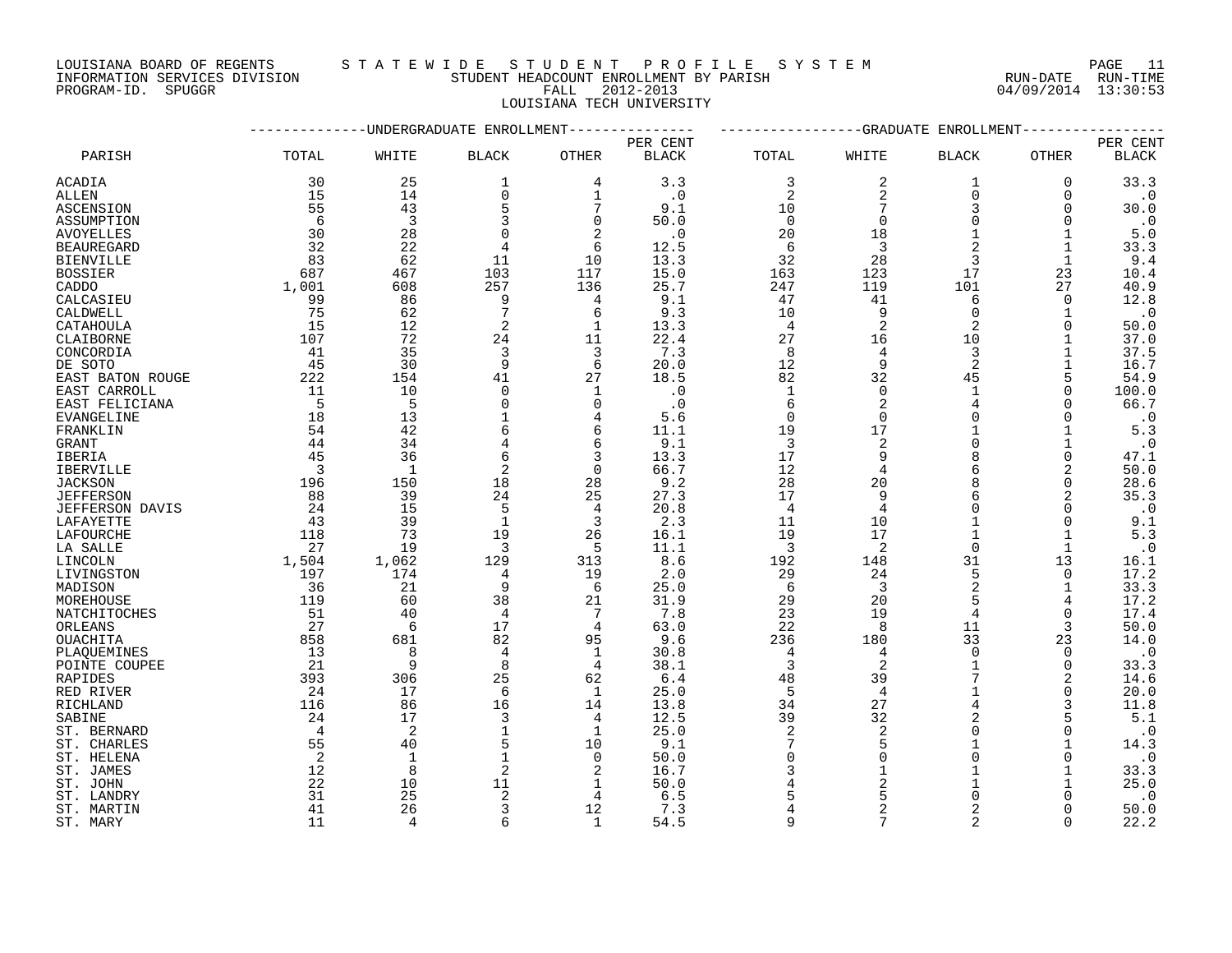### LOUISIANA BOARD OF REGENTS STATEWIDE STUDENT PROFILE SYSTEM PAGE 12<br>TNFORMATION SERVICES DIVISION STUDENT HEADCOUNT ENROLLMENT BY PARISH INFORMATION SERVICES DIVISION STUDENT HEADCOUNT ENROLLMENT BY PARISH PROGRAM-ID. SPUGGR FALL 2012-2013 04/09/2014 13:30:53

### LOUISIANA TECH UNIVERSITY

--------------UNDERGRADUATE ENROLLMENT--------------- -----------------GRADUATE ENROLLMENT----------------- PER CENT PER CENT PARISH TOTAL WHITE BLACK OTHER BLACK TOTAL WHITE BLACK OTHER BLACK ST. TAMMANY 217 171 5 41 2.3 17 14 0 3 .0 TANGIPAHOA 58 43 8 7 13.8 20 12 7 1 35.0 TENSAS 7 6 0 1 .0 3 2 1 0 33.3 TERREBONNE 34 24 5 5 14.7 5 5 0 0 .0 UNION 184 158 13 13 7.1 48 41 4 3 8.3 VERMILLION 5 4 0 1 .0 2 2 0 0 .0 VERNON 48 34 8 6 16.7 5 5 0 0 .0 WASHINGTON 28 27 0 1 .0 1 0 1 0 100.0 WEBSTER 275 221 30 24 10.9 55 44 7 4 12.7 WEST BATON ROUGE 11 6 4 1 36.4 4 2 50.0 WEST CARROLL 24 18 4 2 16.7 9 8 0 1 .0 WEST FELICIANA 21 18 0 3 .0 2 2 0 0 .0 WINN 56 46 4 6 7.1 20 16 2 2 10.0 --------- --------- --------- --------- ------- -------- -------- -------- -------- ------- LOUISIANA TOTALS 7,748 5,578 1,025 1,145 13.2 1,708 1,198 369 141 21.6 OUT-OF-STATE TOTALS 867 561 130 176 15.0 301 246 27 28 9.0 --------- --------- --------- --------- ------- -------- -------- -------- -------- ------- LA./OUT-OF-STATE 8,615 6,139 1,155 1,321 13.4 2,009 1,444 396 169 19.7 FOREIGN TOTALS 343 0 0 343 .0 337 0 0 337 .0 --------- --------- --------- --------- ------- -------- -------- -------- -------- -------

INSTITUTION TOTALS 8,958 6,139 1,155 1,664 12.9 2,346 1,444 396 506 16.9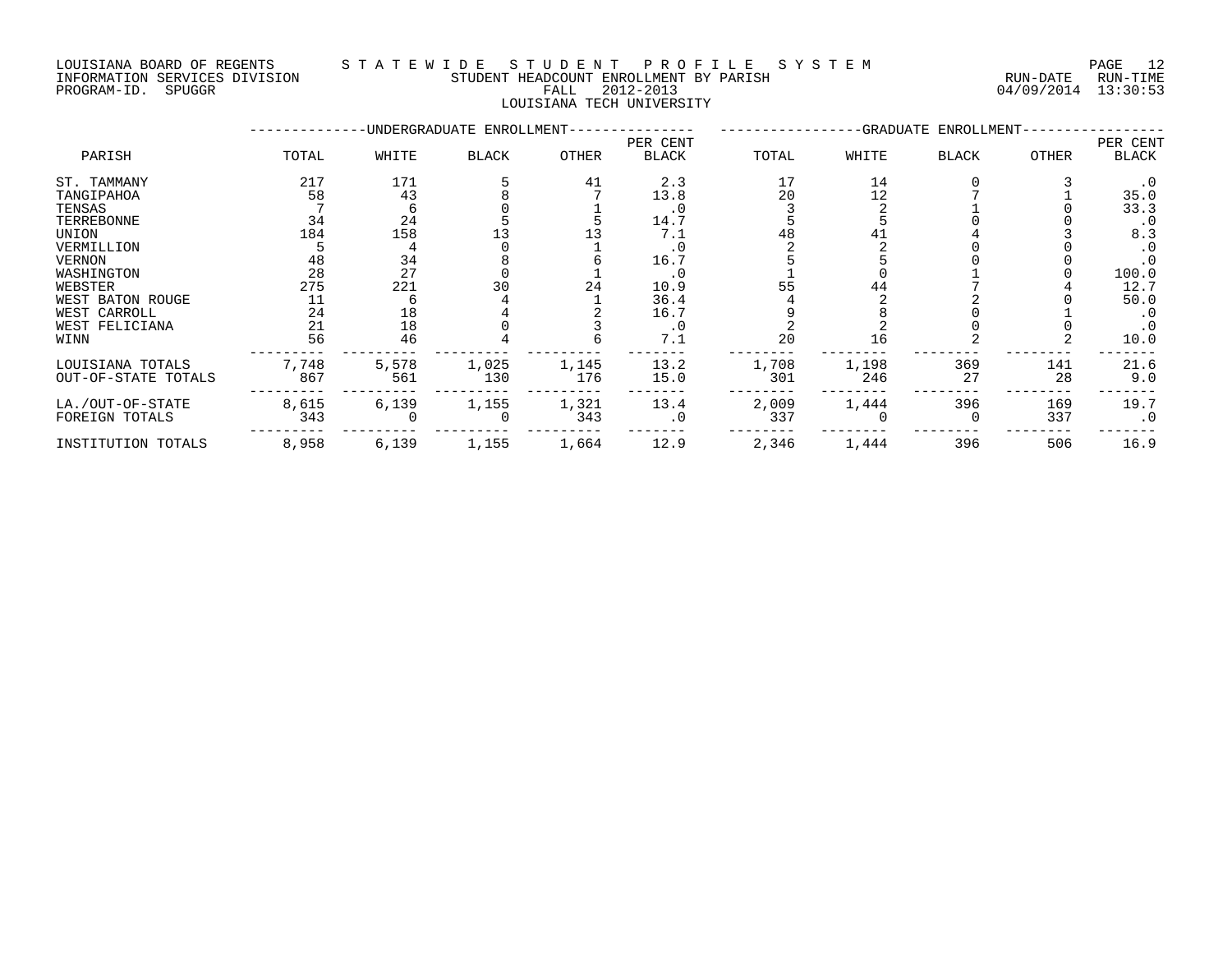LOUISIANA BOARD OF REGENTS S T A T E W I D E S T U D E N T P R O F I L E S Y S T E M PAGE 13

### INFORMATION SERVICES DIVISION STUDENT HEADCOUNT ENROLLMENT BY PARISH RUN-DATE RUN-TIME PROGRAM-ID. SPUGGR FALL 2012-2013 04/09/2014 13:30:53 MCNEESE STATE UNIVERSITY

|                    |                         | ---------UNDERGRADUATE ENROLLMENT--------------- |                |                |              |                     |                | ------------GRADUATE ENROLLMENT- |              |                                     |
|--------------------|-------------------------|--------------------------------------------------|----------------|----------------|--------------|---------------------|----------------|----------------------------------|--------------|-------------------------------------|
|                    |                         |                                                  |                |                | PER CENT     |                     |                |                                  |              | PER CENT                            |
| PARISH             | TOTAL                   | WHITE                                            | <b>BLACK</b>   | <b>OTHER</b>   | <b>BLACK</b> | TOTAL               | WHITE          | <b>BLACK</b>                     | <b>OTHER</b> | <b>BLACK</b>                        |
| ACADIA             | 220                     | 191                                              | 26             | 3              | 11.8         | 29                  | 26             | 3                                | 0            | 10.3                                |
| ALLEN              | 292                     | 241                                              | 32             | 19             | 11.0         | 30                  | 26             | 3                                | 1            | 10.0                                |
| ASCENSION          | 16                      | 7                                                |                | 2              | 43.8         | $\Omega$            | $\Omega$       | $\Omega$                         | ∩            | $\cdot$ 0                           |
| ASSUMPTION         | 4                       | $\mathbf{1}$                                     |                | $\mathbf 0$    | 75.0         | $\mathbf 0$         | $\Omega$       | $\Omega$                         |              | $\cdot$ 0                           |
| <b>AVOYELLES</b>   | 8                       | 5                                                |                | $\mathbf 1$    | 25.0         | 0                   | $\Omega$       | ∩                                | ∩            | $\cdot$ 0                           |
| <b>BEAUREGARD</b>  | 479                     | 411                                              | 38             | 30             | 7.9          | 32                  | 25             |                                  |              | 18.8                                |
| <b>BIENVILLE</b>   | -1                      | $\mathbf{1}$                                     | $\Omega$       | $\Omega$       | $\cdot$ 0    | $\mathbf 0$         | $\Omega$       | $\Omega$                         | 0            | $\cdot$ 0                           |
| <b>BOSSIER</b>     | 18                      | 10                                               | 7              | $\mathbf{1}$   | 38.9         | $\mathbf{1}$        | $\mathbf 0$    | 1                                | $\Omega$     | 100.0                               |
| CADDO              | 26                      | 9                                                | 17             | $\Omega$       | 65.4         | 3                   | 2              | 1                                | ∩            | 33.3                                |
| CALCASIEU          | 3,932                   | 3,093                                            | 652            | 187            | 16.6         | 404                 | 328            | 68                               | 8            | 16.8                                |
| CAMERON            | 176                     | 171                                              | 1              | 4              | .6           | 17                  | 17             | ∩                                | ∩            | $\cdot$ 0                           |
| CATAHOULA          |                         | 1                                                | $\mathbf 0$    | $\mathbf 0$    | $\cdot$ 0    | $\mathbf 0$         | $\Omega$       | $\Omega$                         |              | $\cdot$ 0                           |
| CONCORDIA          | 4                       | 4                                                | $\Omega$       | 0              | . 0          | 1                   |                | ∩                                |              | $\cdot$ 0                           |
| DE SOTO            | 3                       | $\overline{2}$                                   | $\mathbf{1}$   | $\Omega$       | 33.3         | $\mathbf{1}$        |                | ∩                                |              | $\cdot$ 0                           |
| EAST BATON ROUGE   | 55                      | 35                                               | 20             | $\Omega$       | 36.4         | 9                   |                |                                  |              | 44.4                                |
| EAST FELICIANA     | $\overline{\mathbf{3}}$ | $\mathbf{1}$                                     | $\overline{c}$ | $\mathbf 0$    | 66.7         | $\mathbf{1}$        |                |                                  | 0            | 100.0                               |
| EVANGELINE         | 119                     | 97                                               | 21             | 1              | 17.6         | 11                  |                | $\overline{2}$                   | ∩            | 18.2                                |
| FRANKLIN           | 1                       | $\Omega$                                         | $\Omega$       | 1              | . 0          | $\mathbf{1}$        |                | ∩                                |              | $\cdot$ 0                           |
| GRANT              | 12                      | 9                                                | 2              | $\mathbf 1$    | 16.7         | $\mathbf{1}$        |                | $\Omega$                         | ∩            | $\cdot$ 0                           |
| IBERIA             | 75                      | 37                                               | 36             | $\overline{2}$ | 48.0         | 5                   |                |                                  | ∩            | 20.0                                |
| IBERVILLE          | 12                      | 4                                                | 8              | $\mathbf 0$    | 66.7         |                     |                | $\Omega$                         |              | $\cdot$ 0                           |
| <b>JACKSON</b>     | 2                       | $\mathbf{1}$                                     |                | $\Omega$       | 50.0         | $\Omega$            |                | ∩                                | 0            | $\cdot$ 0                           |
| <b>JEFFERSON</b>   | 20                      | 8                                                | 9              | 3              | 45.0         | 6                   | 5              |                                  |              | $\cdot$ 0                           |
| JEFFERSON DAVIS    | 525                     | 454                                              | 49             | 22             | 9.3          | 48                  | 38             |                                  |              | 18.8                                |
| LAFAYETTE          | 137                     | 58                                               | 74             | 5              | 54.0         | 27                  | 20             |                                  |              | 22.2                                |
| LAFOURCHE          | 13                      | 12                                               | $\mathbf{1}$   | $\mathbf 0$    | 7.7          | 1                   | $\Omega$       |                                  | $\Omega$     | 100.0                               |
| LA SALLE           | 2                       | $\overline{2}$                                   | ∩              | $\mathbf 0$    | . 0          | $\Omega$            |                | ∩                                |              | $\cdot$ 0                           |
| LIVINGSTON         | 8                       | 8                                                |                | $\mathbf 0$    | $\cdot$ 0    |                     |                | $\Omega$                         | 0            | $\cdot$ 0                           |
| MADISON            |                         | $\Omega$                                         |                | 0              | 100.0        |                     |                |                                  | $\Omega$     | 100.0                               |
| MOREHOUSE          |                         | $\mathbf{1}$                                     |                | $\Omega$       | $\cdot$ 0    | $\Omega$            |                | $\Omega$                         |              | $\cdot$ 0                           |
| NATCHITOCHES       | 16                      | 10                                               | 6              | $\Omega$       | 37.5         |                     |                | $\Omega$                         | O            | $\cdot$ 0                           |
| ORLEANS            | 30                      | 9                                                | 20             | 1              | 66.7         | 3                   |                | $\overline{2}$                   | 0            | 66.7                                |
| OUACHITA           | 20                      | 6                                                | 13             | $\mathbf 1$    | 65.0         |                     |                | $\Omega$                         |              | $\cdot$ 0                           |
| PLAQUEMINES        | $\mathbf{1}$            | $\mathbf 0$                                      | $\Omega$       | 1              | . 0          | $\Omega$            |                | $\Omega$                         | ∩            | $\cdot$ 0                           |
| POINTE COUPEE      | 29                      | 18                                               | 11             | $\mathbf 0$    | 37.9         |                     |                | $\Omega$                         | ∩            | $\cdot$ 0                           |
| RAPIDES            | 56                      | 31                                               | 25             | 0              | 44.6         | 9                   |                |                                  | 0            | 22.2                                |
|                    | 3                       | 2                                                | $\mathbf 1$    | $\mathbf 0$    | 33.3         | $\Omega$            |                | $\Omega$                         |              | $\cdot$ 0                           |
| RICHLAND<br>SABINE | 14                      | 11                                               | $\Omega$       | 3              | $\cdot$ 0    | 2                   |                | $\Omega$                         |              | $\cdot$ 0                           |
|                    | 1                       | $\mathbf 0$                                      |                | 1              |              | $\Omega$            |                | $\Omega$                         | $\Omega$     | $\cdot$ 0                           |
| ST. BERNARD        |                         | 7                                                |                | $\Omega$       | $\cdot$ 0    |                     |                | ∩                                |              |                                     |
| ST. CHARLES        | 14<br>2                 | 1                                                |                | $\mathbf 0$    | 50.0<br>50.0 | 2                   |                | $\Omega$                         |              | $\boldsymbol{\cdot}$ 0<br>$\cdot$ 0 |
| ST. JAMES          | 12                      | 2                                                | 9              | 1              | 75.0         | $\mathbf 0$         | $\Omega$       | $\Omega$                         |              | $\cdot$ 0                           |
| ST. JOHN           |                         | 76                                               | 59             |                |              |                     | 10             | $\overline{2}$                   | $\Omega$     | 16.7                                |
| ST. LANDRY         | 136                     | 7                                                |                | 1              | 43.4         | 12<br>9             |                | 6                                |              |                                     |
| ST. MARTIN         | 36                      |                                                  | 29             | 0              | 80.6         |                     | 2              |                                  |              | 66.7                                |
| ST. MARY           | 36                      | 18                                               | 18<br>5        | $\Omega$<br>1  | 50.0         | $\overline{2}$<br>3 | $\overline{2}$ | $\Omega$<br>$\cap$               | ∩            | $\cdot$ 0                           |
| ST. TAMMANY        | 33                      | 27                                               |                |                | 15.2         |                     |                |                                  |              | $\cdot$ 0                           |
| TANGIPAHOA         | 9                       | 7                                                |                | 0              | 22.2         |                     |                | ∩                                |              | $\cdot$ 0                           |
| TENSAS             |                         | 1                                                | ∩              |                | . 0          |                     |                |                                  |              | $\cdot$ 0                           |
| TERREBONNE         | 18                      | 6                                                | 11             | 1              | 61.1         | 1                   |                | $\Omega$<br>$\mathbf{1}$         |              | $\cdot$ 0                           |
| VERMILLION         | 104                     | 90                                               | 12             | $\overline{2}$ | 11.5         | 9                   | $\mathsf{R}$   |                                  | ∩            | 11.1                                |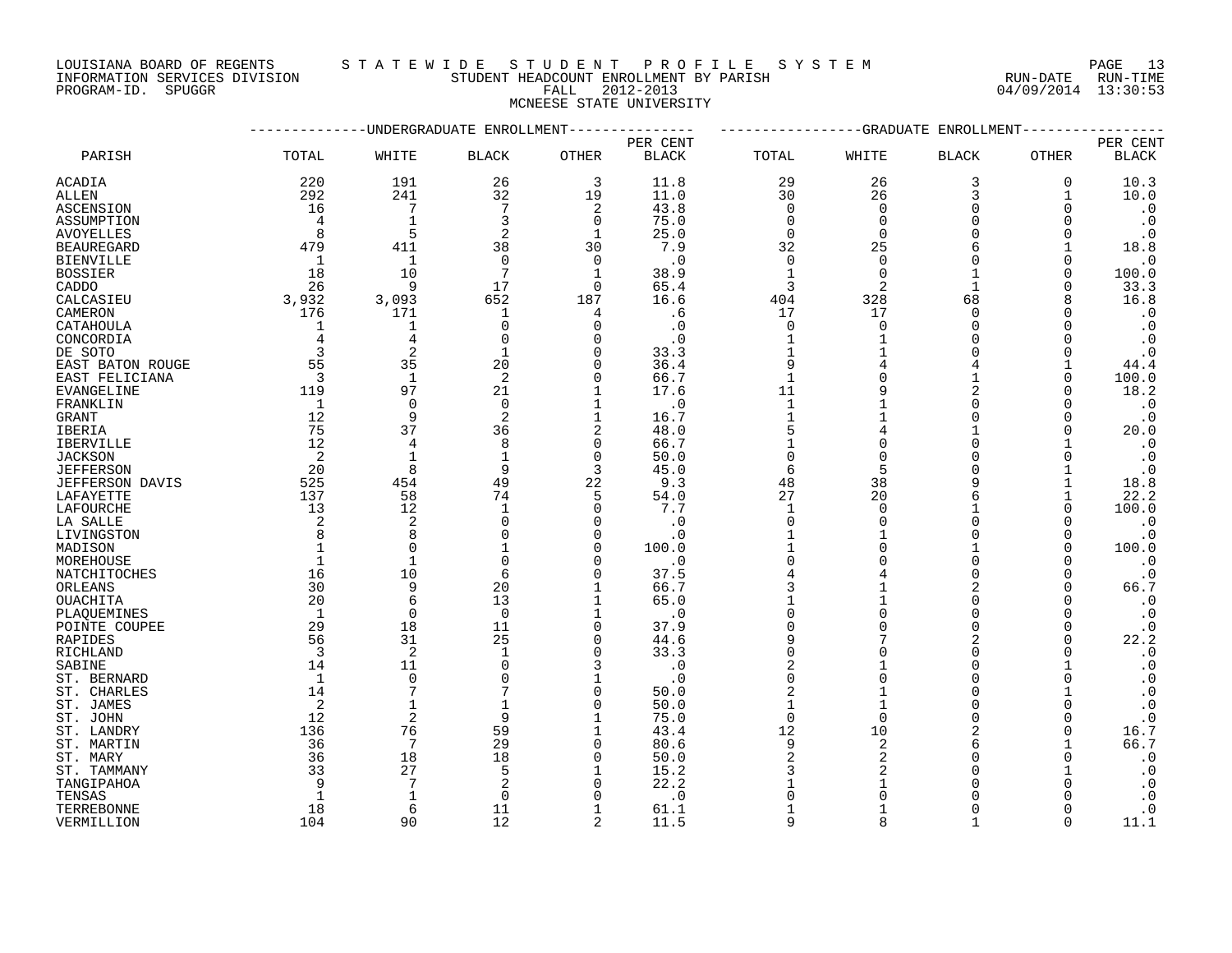### LOUISIANA BOARD OF REGENTS S T A T E W I D E S T U D E N T P R O F I L E S Y S T E M PAGE 14 INFORMATION SERVICES DIVISION STUDENT HEADCOUNT ENROLLMENT BY PARISH RUN-DATE RUN-TIME PROGRAM-ID. SPUGGR FALL 2012-2013 04/09/2014 13:30:53

## MCNEESE STATE UNIVERSITY

|                                                                                               |              |              | -UNDERGRADUATE ENROLLMENT- |            |                                                           |           |           | -GRADUATE ENROLLMENT |          |                                                                 |
|-----------------------------------------------------------------------------------------------|--------------|--------------|----------------------------|------------|-----------------------------------------------------------|-----------|-----------|----------------------|----------|-----------------------------------------------------------------|
| PARISH                                                                                        | TOTAL        | WHITE        | <b>BLACK</b>               | OTHER      | PER CENT<br><b>BLACK</b>                                  | TOTAL     | WHITE     | <b>BLACK</b>         | OTHER    | PER CENT<br>BLACK                                               |
| VERNON<br>WASHINGTON<br>WEBSTER<br>WEST BATON ROUGE<br>WEST CARROLL<br>WEST FELICIANA<br>WINN | 113          | 93           | 14                         |            | 12.4<br>50.0<br>33.3<br>55.6<br>33.3<br>45.5<br>$\cdot$ 0 | 16        | 13        |                      |          | 6.3<br>. 0<br>$\cdot$ 0<br>$\cdot$ 0<br>. 0<br>. 0<br>$\cdot$ 0 |
| LOUISIANA TOTALS<br>OUT-OF-STATE TOTALS                                                       | 6,883<br>503 | 5,314<br>364 | 1,268<br>92                | 301<br>47  | 18.4<br>18.3                                              | 709<br>88 | 567<br>72 | 121                  | 21       | 17.1<br>9.1                                                     |
| LA./OUT-OF-STATE<br>FOREIGN TOTALS                                                            | 7,386<br>316 | 5,678        | 1,360<br>12                | 348<br>295 | 18.4<br>3.8                                               | 797<br>80 | 639       | 129                  | 29<br>76 | 16.2<br>. 0                                                     |
| INSTITUTION TOTALS                                                                            | 7,702        | 5,687        | 1,372                      | 643        | 17.8                                                      | 877       | 643       | 129                  | 105      | 14.7                                                            |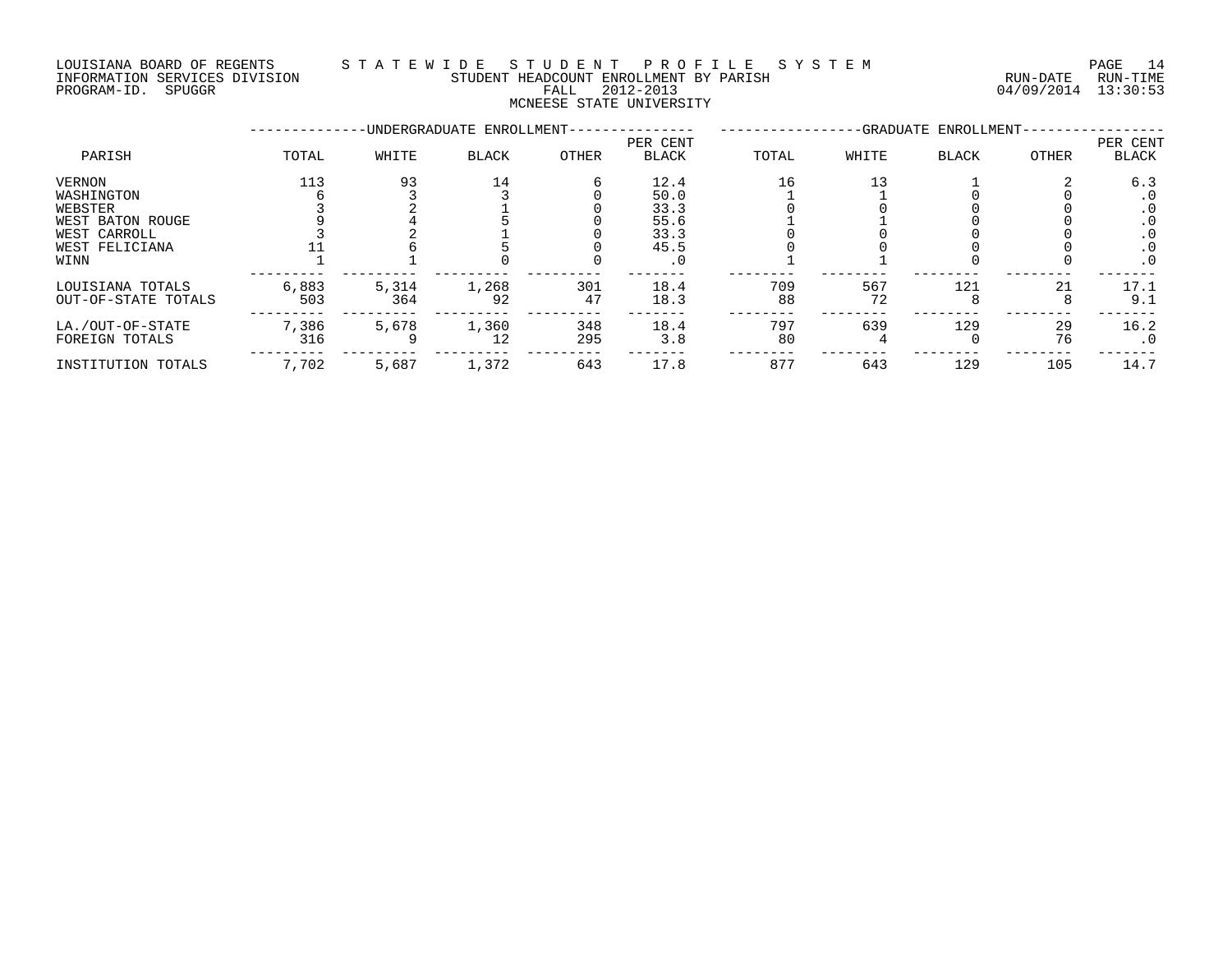LOUISIANA BOARD OF REGENTS STATEWIDE STUDE NT PROFILE SYSTEM PAGE 15<br>INFORMATION SERVICES DIVISION STUDENT HEADCOUNT ENROLLMENT BY PARISH NUN-DATE RUN-TIME INFORMATION SERVICES DIVISION STUDENT HEADCOUNT ENROLLMENT BY PARISH

PROGRAM-ID. SPUGGR FALL 2012-2013 04/09/2014 13:30:53 NICHOLLS STATE UNIVERSITY

|                   |                            | ---------UNDERGRADUATE ENROLLMENT |              |                |              |                | ------------GRADUATE | ENROLLMENT     |              |                        |
|-------------------|----------------------------|-----------------------------------|--------------|----------------|--------------|----------------|----------------------|----------------|--------------|------------------------|
|                   |                            |                                   |              |                | PER CENT     |                |                      |                |              | PER CENT               |
| PARISH            | TOTAL                      | WHITE                             | <b>BLACK</b> | OTHER          | <b>BLACK</b> | TOTAL          | WHITE                | <b>BLACK</b>   | OTHER        | <b>BLACK</b>           |
| ACADIA            | 7                          | 5                                 | 1            | 1              | 14.3         | $\mathbf 0$    | $\mathbf 0$          | 0              | 0            | $\cdot$ 0              |
| ALLEN             | 2                          | $\mathbf{1}$                      | $\mathbf{1}$ | $\Omega$       | 50.0         | $\Omega$       | $\Omega$             | $\mathbf 0$    | $\Omega$     | $\cdot$ 0              |
| ASCENSION         | 135                        | 85                                | 38           | 12             | 28.1         | 17             | 13                   |                | 0            | 23.5                   |
| ASSUMPTION        | 263                        | 202                               | 49           | 12             | 18.6         | 13             | 7                    | 5              |              | 38.5                   |
| <b>AVOYELLES</b>  | 3                          | $\overline{2}$                    | $\mathbf{1}$ | $\Omega$       | 33.3         | $\mathbf{1}$   | $\mathbf{1}$         | $\Omega$       | $\Omega$     | $\cdot$ 0              |
| <b>BEAUREGARD</b> | $\overline{4}$             | $\overline{4}$                    | $\Omega$     | $\Omega$       | $\cdot$ 0    | $\mathbf 0$    | $\Omega$             | $\Omega$       | $\Omega$     | $\cdot$ 0              |
| <b>BOSSIER</b>    | 3                          |                                   |              | 0              | 33.3         | $\mathbf 0$    |                      | $\Omega$       | 0            | $\cdot$ 0              |
| CADDO             | 8                          |                                   | 2            | 2              | 25.0         | 3              | $\mathbf{1}$         | $\overline{2}$ | $\Omega$     | 66.7                   |
| CALCASIEU         | 15                         |                                   | 6            | $\Omega$       | 40.0         | $\overline{2}$ | $\overline{2}$       | $\Omega$       | $\Omega$     | $\cdot$ 0              |
| CALDWELL          | $\mathbf{1}$               |                                   | 0            | $\Omega$       | $\cdot$ 0    | $\mathbf 0$    |                      | $\Omega$       | $\Omega$     | $\cdot$ 0              |
| CATAHOULA         | $\mathbf{1}$               | $\Omega$                          | 0            | 1              | $\cdot$ 0    | $\Omega$       | ∩                    | $\Omega$       | $\Omega$     | $\cdot$ 0              |
| CLAIBORNE         |                            | $\Omega$                          | $\Omega$     | 1              |              |                |                      |                |              | $\cdot$ 0              |
| CONCORDIA         | $\mathbf{1}$               |                                   | $\Omega$     | $\Omega$       |              | $\Omega$       |                      |                |              | $\boldsymbol{\cdot}$ 0 |
| DE SOTO           | 1                          | 1                                 | 0            | $\Omega$       |              | $\mathbf 0$    | $\Omega$             |                | $\Omega$     | $\cdot$ 0              |
| EAST BATON ROUGE  | 128                        | 68                                | 43           | 17             | 33.6         | 22             | 12                   |                | 2            | 36.4                   |
| EAST FELICIANA    | $\overline{\phantom{0}}^2$ | $\mathbf{1}$                      | $\mathbf{1}$ | $\overline{0}$ | 50.0         | $\mathbf 0$    | $\cap$               |                | $\Omega$     | $\cdot$ 0              |
| <b>EVANGELINE</b> | $\overline{\phantom{0}}^2$ | $\overline{0}$                    | 1            | $\mathbf 1$    | 50.0         | $\mathbf 0$    | $\Omega$             |                | 0            | $\cdot$ 0              |
| IBERIA            | 58                         | 28                                | 28           | 2              | 48.3         | 12             |                      |                | 2            | 66.7                   |
| <b>IBERVILLE</b>  | 48                         | 25                                | 19           | 4              | 39.6         | $\mathbf{1}$   |                      |                | $\Omega$     | $\cdot$ 0              |
| <b>JACKSON</b>    | 2                          | $\mathbf{1}$                      |              | $\Omega$       | 50.0         | $\mathbf 0$    |                      |                | $\Omega$     | $\cdot$ 0              |
| <b>JEFFERSON</b>  | 358                        | 167                               | 147          | 44             | 41.1         | 12             |                      |                | $\mathbf{1}$ | 33.3                   |
| JEFFERSON DAVIS   | $\overline{4}$             | 2                                 | 1            | 1              | 25.0         | 1              |                      |                | $\Omega$     | 100.0                  |
| LAFAYETTE         | 51                         | 32                                | 13           | 6              | 25.5         | 4              |                      | 2              |              | 50.0                   |
| LAFOURCHE         | 1,557                      | 1,287                             | 144          | 126            | 9.2          | 169            | 137                  | 20             | 12           | 11.8                   |
| LINCOLN           | 3                          | 2                                 | 1            | $\Omega$       | 33.3         | $\Omega$       | $\Omega$             | $\Omega$       | $\Omega$     | $\cdot$ 0              |
| LIVINGSTON        | 20                         | 16                                | 2            | 2              | 10.0         | $\mathbf{1}$   | $\Omega$             | $\Omega$       |              | $\cdot$ 0              |
|                   | 3                          | $\mathbf{1}$                      | 2            | $\Omega$       | 66.7         | $\mathbf 0$    |                      | $\Omega$       | $\Omega$     | $\cdot$ 0              |
| MADISON           | $\overline{4}$             | 2                                 | 2            | $\Omega$       |              | $\mathbf 0$    |                      | $\Omega$       | $\Omega$     |                        |
| MOREHOUSE         | 164                        | 26                                | 126          | 12             | 50.0<br>76.8 | 9              | 4                    | 5              | $\Omega$     | $\cdot$ 0<br>55.6      |
| ORLEANS           |                            | $\overline{0}$                    |              |                |              | $\mathbf{1}$   |                      | $\Omega$       | $\Omega$     |                        |
| <b>OUACHITA</b>   | $\mathbf{1}$<br>28         |                                   | 1<br>8       | $\mathbf 0$    | 100.0        | $\mathbf 0$    | $\Omega$             | $\Omega$       | ∩            | $\cdot$ 0              |
| PLAQUEMINES       | 11                         | 16                                |              | 4              | 28.6         |                | $\overline{2}$       | $\Omega$       |              | $\cdot$ 0              |
| POINTE COUPEE     |                            | 11                                | $\Omega$     | $\Omega$       | $\cdot$ 0    | 2              |                      |                | $\Omega$     | $\cdot$ 0              |
| RAPIDES           | 15                         | $7\phantom{.0}$                   |              | 1              | 46.7         | $\Omega$       |                      |                |              | $\cdot$ 0              |
| RICHLAND          | 2                          | $\mathbf{1}$                      | 1            | $\mathbf 0$    | 50.0         | $\mathbf 0$    |                      |                |              | $\cdot$ 0              |
| SABINE            | 6                          | $\overline{3}$                    | 2            | 1              | 33.3         | $\Omega$       |                      |                | $\Omega$     | $\cdot$ 0              |
| ST. BERNARD       | 31                         | 24                                | 3            | $\overline{4}$ | 9.7          | $\mathbf{1}$   |                      |                | $\Omega$     | $\cdot$ 0              |
| ST. CHARLES       | 223                        | 166                               | 38           | 19             | 17.0         | 17             | 14                   |                | $\Omega$     | 17.6                   |
| ST. HELENA        | 2                          | 2                                 | $\Omega$     | $\Omega$       | $\cdot$ 0    | $\Omega$       | $\Omega$             |                |              | $\cdot$ 0              |
| ST. JAMES         | 179                        | 110                               | 61           | 8              | 34.1         | 23             | 14                   |                | $\Omega$     | 39.1                   |
| ST. JOHN          | 84                         | 35                                | 41           | 8              | 48.8         | 6              |                      |                | $\Omega$     | 83.3                   |
| ST. LANDRY        | 13                         | 5                                 | 8            | $\Omega$       | 61.5         | 1              | $\Omega$             |                | $\Omega$     | 100.0                  |
| ST. MARTIN        | 18                         | 14                                | 2            | 2              | 11.1         | 2              | 1                    | $\mathbf{1}$   | O            | 50.0                   |
| ST. MARY          | 613                        | 418                               | 114          | 81             | 18.6         | 68             | 43                   | 20             | 5            | 29.4                   |
| ST. TAMMANY       | 102                        | 76                                | 21           | 5              | 20.6         | 2              | $\mathbf{1}$         | $\Omega$       |              | $\cdot$ 0              |
| TANGIPAHOA        | 20                         | 6                                 | 11           | 3              | 55.0         | 2              | 2                    | $\Omega$       | 0            | $\cdot$ 0              |
| TERREBONNE        | 1,421                      | 1,076                             | 170          | 175            | 12.0         | 137            | 104                  | 21             | 12           | 15.3                   |
| UNION             | 2                          | 2                                 | $\mathbf 0$  | 0              | $\cdot$ 0    | $\mathbf 0$    | $\Omega$             | $\Omega$       | 0            | $\cdot$ 0              |
| VERMILLION        | 8                          |                                   | 2            |                | 25.0         |                |                      |                | ∩            | $\cdot$ 0              |
| <b>VERNON</b>     | 3                          |                                   | 2            | $\Omega$       | 66.7         | O              |                      |                |              | $\cdot$ 0              |
| WASHINGTON        | 12                         | 5                                 | 6            | 1              | 50.0         | $\Omega$       | $\cap$               | $\Omega$       | $\Omega$     | $\cdot$ 0              |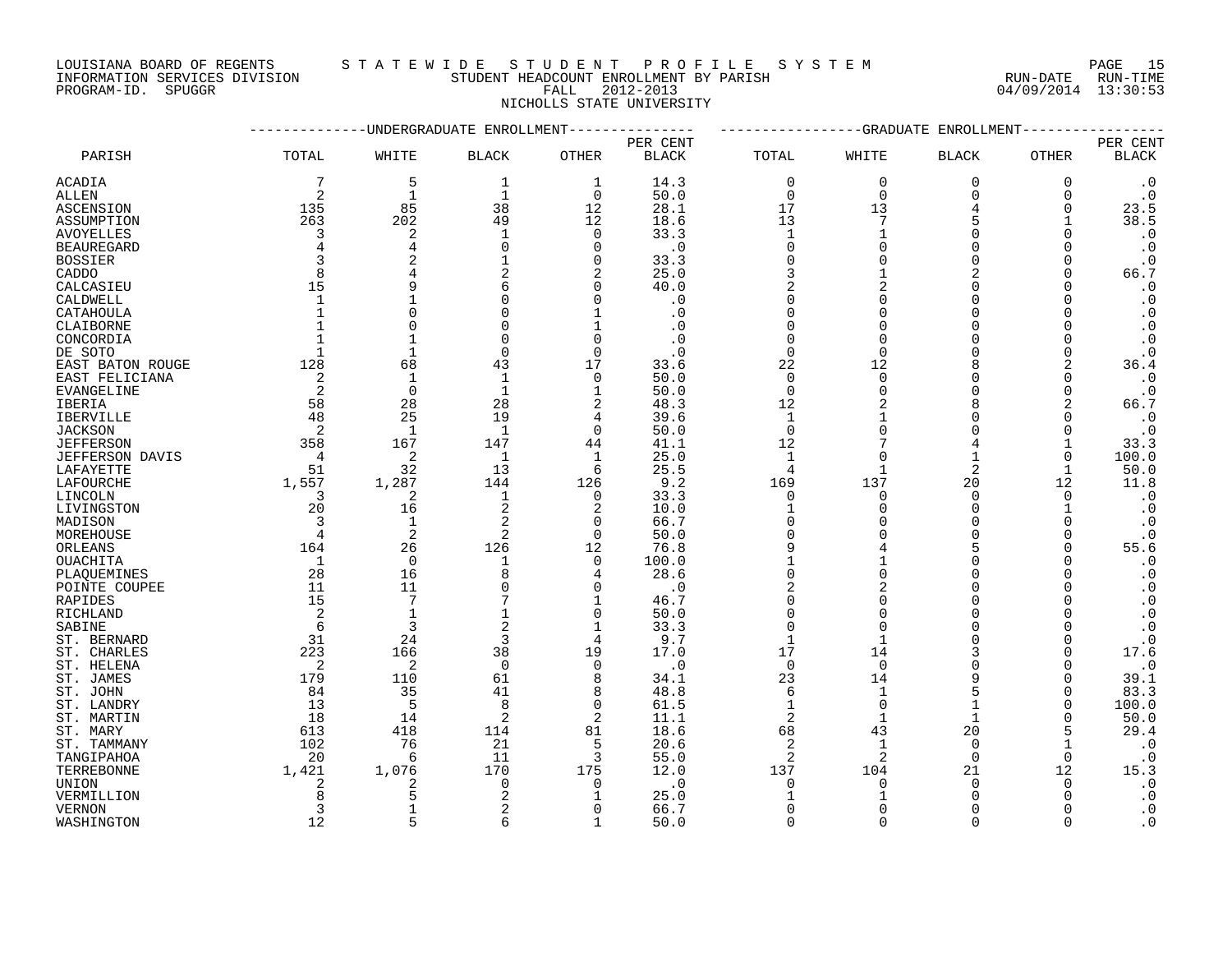### LOUISIANA BOARD OF REGENTS S T A T E W I D E S T U D E N T P R O F I L E S Y S T E M PAGE 16 INFORMATION SERVICES DIVISION STUDENT HEADCOUNT ENROLLMENT BY PARISH RUN-DATE RUN-TIME INFORMATION SERVICES DIVISION CHARRE STUDENT HEADCOUNT ENROLLMENT BY PARISH CHARRE RUN-DATE RUN-TIME RUN-TIME<br>PROGRAM-ID. SPUGGR PROGRE FALL 2012-2013 NICHOLLS STATE UNIVERSITY

### --------------UNDERGRADUATE ENROLLMENT--------------- -----------------GRADUATE ENROLLMENT----------------- PER CENT PER CENT PARISH TOTAL WHITE BLACK OTHER BLACK TOTAL WHITE BLACK OTHER BLACK WEBSTER 5 1 3 1 60.0 0 0 0 0 .0 WEST BATON ROUGE 18 8 9 1 50.0 2 1 1 50.0 WEST FELICIANA 10 7 3 0 30.0 0 0 0 0 .0 WINN 2 2 0 0 .0 0 0 0 0 .0 --------- --------- --------- --------- ------- -------- -------- -------- -------- ------- LOUISIANA TOTALS 5,678 3,976 1,143 559 20.1 532 374 120 38 22.6 OUT-OF-STATE TOTALS 232 145 45 42 19.4 49 40 5 4 10.2 --------- --------- --------- --------- ------- -------- -------- -------- -------- ------- LA./OUT-OF-STATE 5,910 4,121 1,188 601 20.1 581 414 125 42 21.5 FOREIGN TOTALS 102 1 1 100 1.0 28 1 0 27 .0 --------- --------- --------- --------- ------- -------- -------- -------- -------- ------- INSTITUTION TOTALS 6,012 4,122 1,189 701 19.8 609 415 125 69 20.5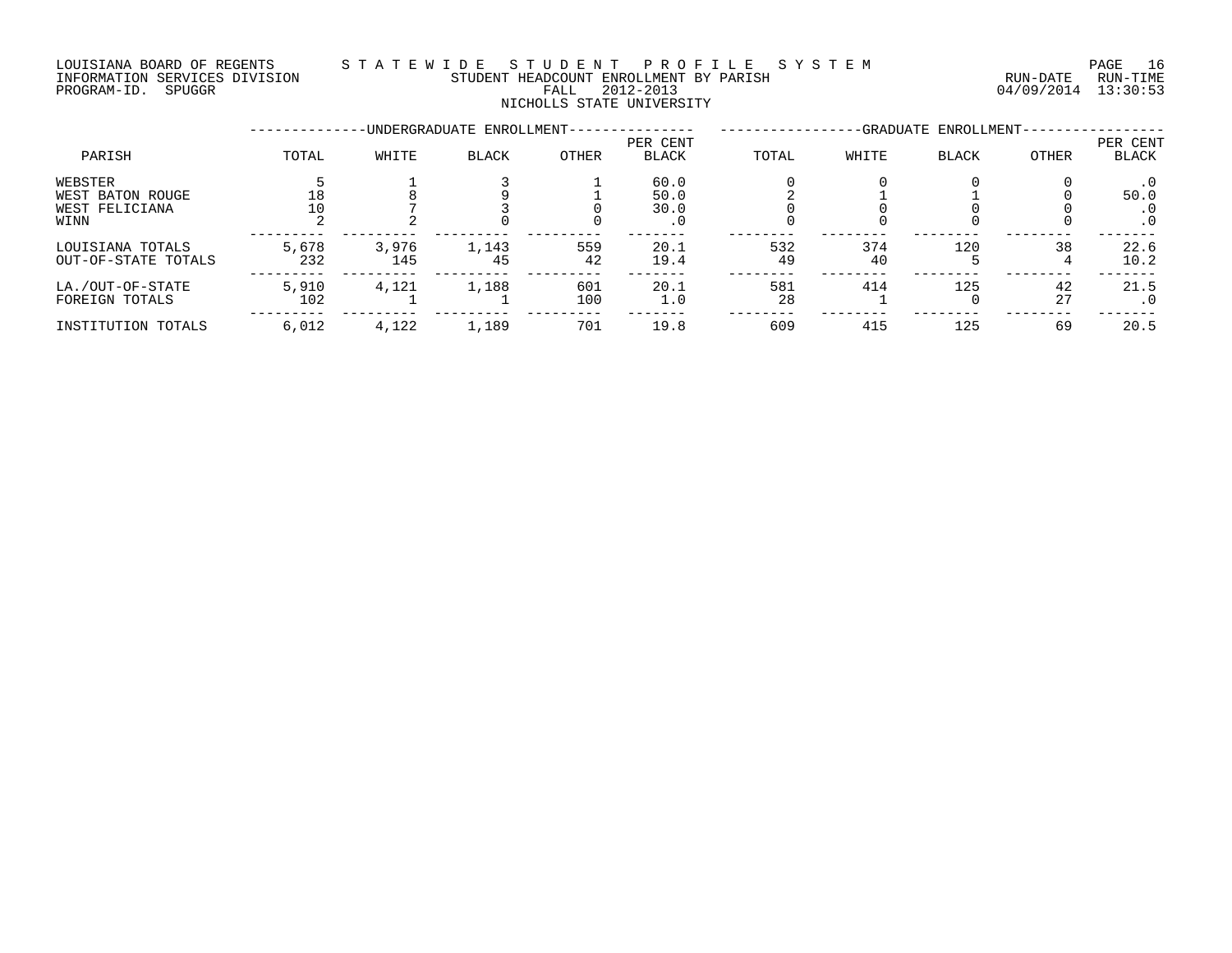INFORMATION SERVICES DIVISION STUDENT HEADCOUNT ENROLLMENT BY PARISH RUN-DATE RUN-TIME NOUSLAM SOURCES DIVISION CONTROLLER TO A THE STUDENT HEADCOUNT ENROLLMENT BY PARISH THAT THE THE RUN-DATE RUN-<br>PROGRAM-ID. SPUGGR DIVISION FALL 2012-2013 04/09/2014 13:30:53

### LOUISIANA BOARD OF REGENTS S T A T E W I D E S T U D E N T P R O F I L E S Y S T E M PAGE 17

UNIVERSITY OF LA. AT MONROE

|                        |                |                | -UNDERGRADUATE ENROLLMENT |                |              |                | -GRADUATE      | ENROLLMENT     |              |                        |
|------------------------|----------------|----------------|---------------------------|----------------|--------------|----------------|----------------|----------------|--------------|------------------------|
|                        |                |                |                           |                | PER CENT     |                |                |                |              | PER CENT               |
| PARISH                 | TOTAL          | WHITE          | <b>BLACK</b>              | <b>OTHER</b>   | <b>BLACK</b> | TOTAL          | WHITE          | <b>BLACK</b>   | OTHER        | $\operatorname{BLACK}$ |
| ACADIA                 | 10             | 9              | 1                         | $\Omega$       | 10.0         | 11             | 10             | $\overline{0}$ | 1            | $\cdot$ 0              |
| ALLEN                  | 17             | 12             | 3                         | $\overline{2}$ | 17.6         | $\sqrt{2}$     | 1              | $\mathbf 0$    | 1            | $\cdot$ 0              |
| ASCENSION              | 25             | 18             | 6                         | 1              | 24.0         | 3              | $\overline{2}$ | $\mathbf{1}$   | 0            | 33.3                   |
| ASSUMPTION             | 7              | $\overline{4}$ | 3                         | $\Omega$       | 42.9         | 6              | 6              | $\Omega$       | $\Omega$     | $\cdot$ 0              |
| <b>AVOYELLES</b>       | 23             | 13             | 9                         | $\mathbf{1}$   | 39.1         | 3              |                |                |              | 33.3                   |
| <b>BEAUREGARD</b>      | 23             | 11             | 7                         | 5              | 30.4         | 5              |                | $\Omega$       | $\Omega$     | $\cdot$ 0              |
| <b>BIENVILLE</b>       | 23             | 5              | 17                        | $\mathbf{1}$   | 73.9         | 3              | $\overline{2}$ | $\cap$         |              | $\cdot$ 0              |
| <b>BOSSIER</b>         | 148            | 90             | 39                        | 19             | 26.4         | 32             | 19             | 4              | 9            | 12.5                   |
| CADDO                  | 278            | 80             | 177                       | 21             | 63.7         | 46             | 23             | 19             | 4            | 41.3                   |
| CALCASIEU              | 54             | 31             | 19                        | $\overline{4}$ | 35.2         | 16             | 12             | $\mathbf{1}$   | 3            | 6.3                    |
| CALDWELL               | 68             | 57             | 8                         | 3              | 11.8         | 9              | 8              |                | $\Omega$     | 11.1                   |
| CAMERON                | 2              | $\overline{2}$ | $\Omega$                  | $\Omega$       | $\cdot$ 0    | $\mathbf{1}$   |                | $\Omega$       | $\Omega$     | $\cdot$ 0              |
| CATAHOULA              | 97             | 70             | 25                        | $\overline{2}$ | 25.8         | 7              |                | $\overline{2}$ | $\Omega$     | 28.6                   |
| CLAIBORNE              | 23             | 10             | 13                        | $\Omega$       | 56.5         | 3              | 3              | $\Omega$       | $\Omega$     | $\cdot$ 0              |
| CONCORDIA              | 142            | 103            | 32                        | 7              | 22.5         | 9              |                |                |              | 11.1                   |
| DE SOTO                | 25             | 13             | 11                        | $\mathbf{1}$   | 44.0         | $\overline{7}$ | 5              |                | $\mathbf{1}$ | 14.3                   |
| EAST BATON ROUGE       | 107            | 33             | 59                        | 15             | 55.1         | 38             | 20             |                | 11           | 18.4                   |
| EAST CARROLL           | 38             | 18             | 18                        | $\overline{2}$ | 47.4         | 8              | 3              |                | $\mathbf 0$  | 62.5                   |
| EAST FELICIANA         | 6              | $\overline{c}$ | 2                         | 2              | 33.3         | $\mathbf{1}$   |                | $\Omega$       | 0            | $\cdot$ 0              |
| <b>EVANGELINE</b>      | 19             | 17             | 1                         | 1              | 5.3          | 5              |                |                | $\Omega$     | 20.0                   |
| FRANKLIN               | 237            | 185            | 47                        | 5              | 19.8         | 20             | 14             | 5              |              | 25.0                   |
| <b>GRANT</b>           | 37             | 31             | 4                         | $\overline{2}$ | 10.8         | 4              | 4              | $\Omega$       | $\Omega$     | $\cdot$ 0              |
| IBERIA                 | 35             | 14             | 15                        | 6              | 42.9         | 9              | $\overline{2}$ | $\mathcal{D}$  |              | 22.2                   |
| <b>IBERVILLE</b>       | 73             | 42             | 27                        | $\overline{4}$ | 37.0         | $\mathbf 0$    | $\Omega$       | $\Omega$       | 0            | $\cdot$ 0              |
| <b>JACKSON</b>         | 67             | 52             | 10                        | 5              | 14.9         | 11             | 10             |                |              | $\cdot$ 0              |
| <b>JEFFERSON</b>       | 73             | 24             | 31                        | 18             | 42.5         | 25             | 16             |                | 5            | 16.0                   |
| <b>JEFFERSON DAVIS</b> | 10             | 8              | 2                         | $\Omega$       | 20.0         | $\overline{4}$ | 3              | $\Omega$       |              | $\cdot$ 0              |
| LAFAYETTE              | 22             | 9              |                           | 6              | 31.8         | 23             | 14             | 3              |              | 13.0                   |
| LAFOURCHE              | 29             | 20             |                           | 5              | 13.8         | $\overline{4}$ | 3              |                |              | $\cdot$ 0              |
| LA SALLE               | 83             | 76             | 4                         | 3              | 4.8          | $\overline{4}$ | 3              | $\Omega$       |              | $\cdot$ 0              |
| LINCOLN                | 91             | 60             | 20                        | 11             | 22.0         | 21             | 15             | 3              | 3            | 14.3                   |
| LIVINGSTON             | 24             | 21             | $\mathbf 0$               | 3              | $\cdot$ 0    | 12             | 10             | $\Omega$       | 2            | $\cdot$ 0              |
| MADISON                | 57             | 34             | 22                        | $\mathbf{1}$   | 38.6         | 8              | $\mathbf{1}$   |                |              | 75.0                   |
| MOREHOUSE              | 313            | 193            | 103                       | 17             | 32.9         | 37             | 30             |                | 0            | 18.9                   |
| NATCHITOCHES           | 35             | 20             | 12                        | 3              | 34.3         | 8              | 7              | $\overline{2}$ | $\Omega$     | 12.5                   |
| ORLEANS<br>OUACHITA    | 124<br>2,884   | 86<br>2,114    | 27<br>583                 | 11<br>187      | 21.8<br>20.2 | 18<br>330      | 12<br>255      | 62             | 4<br>13      | 11.1<br>18.8           |
| PLAOUEMINES            | 9              | 3              | 5                         | 1              | 55.6         | 3              | 1              |                |              | 33.3                   |
| POINTE COUPEE          | $\overline{4}$ | $\overline{4}$ | $\Omega$                  | $\Omega$       | $\cdot$ 0    | $\overline{2}$ | $\overline{2}$ | $\Omega$       | $\Omega$     | $\cdot$ 0              |
| RAPIDES                | 202            | 128            | 57                        | 17             | 28.2         | 41             | 32             |                | 5            | 9.8                    |
| RED RIVER              | 9              | 4              | 3                         | 2              | 33.3         | 2              | 2              | $\Omega$       | $\Omega$     | $\cdot$ 0              |
| RICHLAND               | 295            | 216            | 59                        | 20             | 20.0         | 36             | 32             |                | $\Omega$     | 11.1                   |
| SABINE                 | 15             | 3              | 8                         | 4              | 53.3         | 5              | 4              |                |              | $\cdot$ 0              |
| ST. BERNARD            | 1              | $\mathbf{1}$   | $\Omega$                  | $\Omega$       | $\cdot$ 0    | 3              | $\mathcal{D}$  |                |              | $\cdot$ 0              |
| ST. CHARLES            | 30             | 18             | 10                        | 2              | 33.3         | $\mathbf{1}$   |                | $\Omega$       | $\Omega$     | $\cdot$ 0              |
| ST. HELENA             | 2              | $\mathbf{1}$   | 1                         | $\Omega$       | 50.0         | 2              |                |                | $\Omega$     | 50.0                   |
| ST. JAMES              | 14             | 6              | 7                         | 1              | 50.0         | 3              |                |                | $\Omega$     | $\cdot$ 0              |
| ST. JOHN               | 23             | 11             | 10                        |                | 43.5         |                |                |                |              | $\cdot$ 0              |
| ST. LANDRY             | 19             | 9              | 9                         | $\mathbf{1}$   | 47.4         | 13             | 10             | 2              |              | 15.4                   |
| ST. MARTIN             | 3              | $\cap$         | 2                         | $\mathbf{1}$   | 66.7         | $\sqrt{2}$     | $\mathbf{1}$   | $\mathbf{z}$   | 2            | 50.0                   |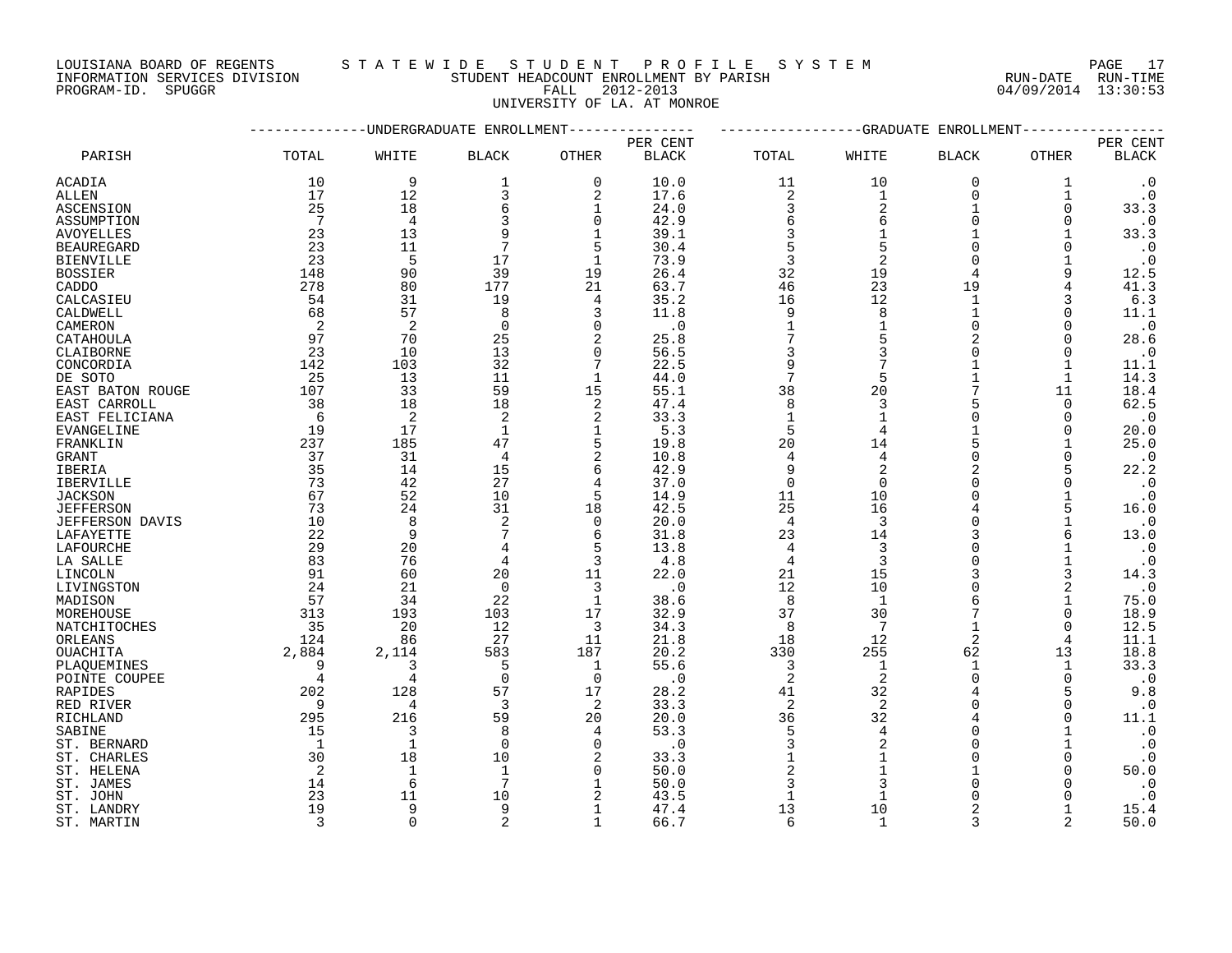#### LOUISIANA BOARD OF REGENTS S T A T E W I D E S T U D E N T P R O F I L E S Y S T E M PAGE 18 INFORMATION SERVICES DIVISION STUDENT HEADCOUNT ENROLLMENT BY PARISH RUN-DATE RUN-TIME PROGRAM-ID. SPUGGR FALL 2012-2013 04/09/2014 13:30:53

UNIVERSITY OF LA. AT MONROE

|                                         |              |              | -UNDERGRADUATE ENROLLMENT- |           |                          |            |            | -GRADUATE ENROLLMENT- |           |                   |
|-----------------------------------------|--------------|--------------|----------------------------|-----------|--------------------------|------------|------------|-----------------------|-----------|-------------------|
| PARISH                                  | TOTAL        | WHITE        | <b>BLACK</b>               | OTHER     | PER CENT<br><b>BLACK</b> | TOTAL      | WHITE      | <b>BLACK</b>          | OTHER     | PER CENT<br>BLACK |
| ST. MARY                                |              |              |                            |           | $\cdot$ 0                |            |            |                       |           | $\cdot$ 0         |
| ST. TAMMANY                             | 134          | 105          | 12                         |           | 9.0                      |            |            |                       |           | $\cdot$ 0         |
| TANGIPAHOA                              | 48           | 23           | 21                         |           | 43.8                     |            |            |                       |           |                   |
| TENSAS                                  | 28           | 21           |                            |           | 25.0                     |            |            |                       |           | 100.0             |
| TERREBONNE                              | 20           | 10           |                            |           | 30.0                     |            |            |                       |           | 22.2              |
| UNION                                   | 109          | 89           |                            |           | 11.9                     |            |            |                       |           | 16.7              |
| VERMILLION                              | 16           | 11           |                            |           | 6.3                      |            |            |                       |           | $\cdot$ 0         |
| <b>VERNON</b>                           | 37           | 18           | 13                         |           | 35.1                     |            |            |                       |           | $\cdot$ 0         |
| WASHINGTON                              |              |              | 10                         |           | 58.8                     |            |            |                       |           | 50.0              |
| WEBSTER                                 | 71           | 51           | 15                         |           | 21.1                     |            |            |                       |           | 20.0              |
| WEST BATON ROUGE                        | 10           |              |                            |           | 70.0                     |            |            |                       |           | 66.7              |
| WEST CARROLL                            | 159          | 143          | 14                         |           | 8.8                      |            |            |                       |           | $\cdot$ 0         |
| WEST FELICIANA                          |              |              |                            |           | . 0                      |            |            |                       |           | 100.0             |
| WINN                                    | 35           | 28           |                            |           | 17.1                     | 10         |            |                       |           | 10.0              |
| LOUISIANA TOTALS<br>OUT-OF-STATE TOTALS | 6,647<br>534 | 4,501<br>296 | 1,664<br>167               | 482<br>71 | 25.0<br>31.3             | 967<br>176 | 697<br>108 | 167<br>41             | 103<br>27 | 17.3<br>23.3      |
| LA./OUT-OF-STATE                        | 7,181        | 4,797        | 1,831                      | 553       | 25.5                     | 1,143      | 805        | 208                   | 130       | 18.2              |
| FOREIGN TOTALS                          | 143          |              | 0                          | 143       | $\cdot$ 0                | 81         |            |                       | 81        | $\cdot$ 0         |
| INSTITUTION TOTALS                      | 7,324        | 4,797        | 1,831                      | 696       | 25.0                     | 1,224      | 805        | 208                   | 211       | 17.0              |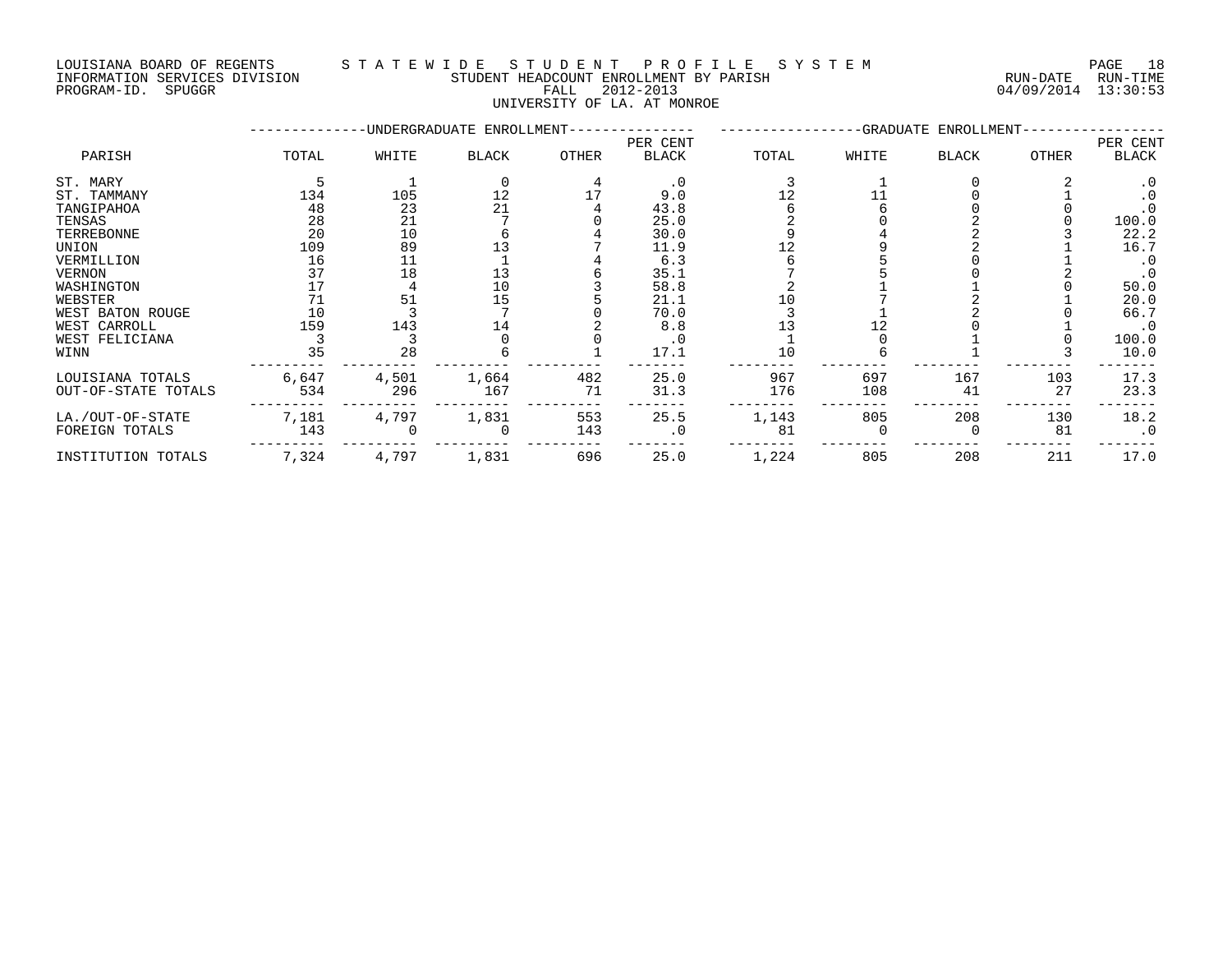LOUISIANA BOARD OF REGENTS S T A T E W I D E S T U D E N T P R O F I L E S Y S T E M PAGE 19

INFORMATION SERVICES DIVISION STUDENT HEADCOUNT ENROLLMENT BY PARISH RUN-DATE RUN-TIME

### PROGRAM-ID. SPUGGR FALL 2012-2013 04/09/2014 13:30:53 NORTHWESTERN STATE UNIVERSITY

|                        |                | ---------UNDERGRADUATE ENROLLMENT- |                |                 |              |                |                         | -----------GRADUATE ENROLLMENT- |          |               |
|------------------------|----------------|------------------------------------|----------------|-----------------|--------------|----------------|-------------------------|---------------------------------|----------|---------------|
|                        |                |                                    |                |                 | PER CENT     |                |                         |                                 |          | PER CENT      |
| PARISH                 | TOTAL          | WHITE                              | <b>BLACK</b>   | <b>OTHER</b>    | <b>BLACK</b> | TOTAL          | WHITE                   | <b>BLACK</b>                    | OTHER    | <b>BLACK</b>  |
| ACADIA                 | 33             | 25                                 | 4              | 4               | 12.1         | 7              | 6                       | 1                               | 0        | 14.3          |
| ALLEN                  | 53             | 38                                 | 11             | 4               | 20.8         | 6              | 4                       | 1                               | 1        | 16.7          |
| ASCENSION              | 57             | 42                                 | 8              | 7               | 14.0         | 5              | 5                       | $\Omega$                        | $\Omega$ | $\cdot$ 0     |
| ASSUMPTION             | 6              | 6                                  | $\mathbf 0$    | $\mathbf 0$     | $\cdot$ 0    | $\mathbf{1}$   | $\Omega$                |                                 | 0        | 100.0         |
| <b>AVOYELLES</b>       | 163            | 93                                 | 48             | 22              | 29.4         | 17             | 11                      | $\overline{4}$                  | 2        | 23.5          |
| <b>BEAUREGARD</b>      | 136            | 96                                 | 23             | 17              | 16.9         | 16             | 14                      | 2                               | $\Omega$ | 12.5          |
| <b>BIENVILLE</b>       | 84             | 46                                 | 31             | $7\overline{ }$ | 36.9         | 5              | $\overline{\mathbf{3}}$ | 2                               | $\Omega$ | 40.0          |
| <b>BOSSIER</b>         | 477            | 309                                | 91             | 77              | 19.1         | 57             | $4\,4$                  | 9                               | 4        | 15.8          |
| CADDO                  | 832            | 382                                | 352            | 98              | 42.3         | 101            | 63                      | 35                              | 3        | 34.7          |
| CALCASIEU              | 110            | 61                                 | 39             | 10              | 35.5         | 35             | 21                      | 8                               | 6        | 22.9          |
| CALDWELL               | 15             | 15                                 | $\mathbf 0$    | $\Omega$        | $\cdot$ 0    | $\overline{4}$ | $\overline{3}$          | $\Omega$                        |          | $\cdot$ 0     |
| CATAHOULA              | 38             | 24                                 | 12             | $\overline{a}$  | 31.6         | 13             | 12                      |                                 | $\Omega$ | 7.7           |
| CLAIBORNE              | 45             | 19                                 | 22             | 4               | 48.9         | 3              | 3                       | $\Omega$                        | 0        | $\cdot$ 0     |
| CONCORDIA              | 49             | 19                                 | 26             | 4               | 53.1         | 6              | $\overline{4}$          |                                 | $\Omega$ | 33.3          |
| DE SOTO                | 175            | 82                                 | 75             | 18              | 42.9         | 11             | 7                       | 4                               | $\Omega$ | 36.4          |
|                        | 202            | 98                                 | 80             | 24              | 39.6         | 51             | 30                      | 17                              |          |               |
| EAST BATON ROUGE       |                |                                    |                |                 |              |                | $\Omega$                |                                 | 4        | 33.3<br>100.0 |
| EAST CARROLL           | $\overline{7}$ | $\overline{c}$                     | 5              | $\mathbf 0$     | 71.4         | $\mathbf{1}$   | $\Omega$                | 1<br>$\Omega$                   | $\Omega$ |               |
| EAST FELICIANA         | $\overline{4}$ | $\overline{3}$                     | $\mathbf{1}$   | $\Omega$        | 25.0         | $\mathbf 0$    |                         |                                 | $\Omega$ | $\cdot$ 0     |
| EVANGELINE             | 40             | 25                                 | 12             | 3               | 30.0         | 6              |                         | $\overline{2}$                  | $\Omega$ | 33.3          |
| FRANKLIN               | 8              | 6                                  | $\overline{0}$ | 2               | $\cdot$ 0    | 6              | 6                       | $\overline{0}$                  | $\Omega$ | $\ddotsc 0$   |
| GRANT                  | 200            | 158                                | 18             | 24              | 9.0          | 15             | 13                      |                                 | 0        | 13.3          |
| IBERIA                 | 49             | 28                                 | 17             | 4               | 34.7         | 14             | 10                      |                                 | $\Omega$ | 28.6          |
| IBERVILLE              | 10             | $\mathbf{1}$                       | 9              | $\Omega$        | 90.0         | $\sqrt{2}$     | 2                       |                                 | $\Omega$ | $\ddotsc 0$   |
| <b>JACKSON</b>         | - 22           | 9                                  | 13             | $\mathbf 0$     | 59.1         | 5              | $\overline{4}$          |                                 | 0        | 20.0          |
| <b>JEFFERSON</b>       | 95             | 52                                 | 28             | 15              | 29.5         | 18             | 11                      |                                 |          | 16.7          |
| <b>JEFFERSON DAVIS</b> | 42             | 30                                 | 6              | 6               | 14.3         | $\overline{3}$ | 3                       |                                 | $\Omega$ | $\cdot$ 0     |
| LAFAYETTE              | 127            | 59                                 | 61             | 7               | 48.0         | 25             | 22                      |                                 | 2        | $4\,.0$       |
| LAFOURCHE              | 32             | 25                                 | 4              | 3               | 12.5         | <sup>1</sup>   | $\mathbf{1}$            | $\Omega$                        | $\Omega$ | $\cdot$ 0     |
| LA SALLE               | 73             | 53                                 | 10             | 10              | 13.7         | 12             | 11                      |                                 | $\Omega$ | 8.3           |
| LINCOLN                | 45             | 18                                 | 23             | $\overline{4}$  | 51.1         | 3              | 3                       | $\Omega$                        | $\Omega$ | $\cdot$ 0     |
| LIVINGSTON             | 63             | 49                                 | 2              | 12              | 3.2          | $\overline{4}$ | $\overline{4}$          | $\Omega$                        | $\Omega$ | $\cdot$ 0     |
| MADISON                | 7              | 3                                  | 3              | 1               | 42.9         | 2              | 1                       |                                 | 0        | 50.0          |
| MOREHOUSE              | 18             | $7\phantom{.0}$                    | 9              | 2               | 50.0         | 6              | 5                       |                                 | $\Omega$ | 16.7          |
| NATCHITOCHES           | 825            | 443                                | 265            | 117             | 32.1         | 70             | 46                      | 19                              | 5        | 27.1          |
| ORLEANS                | 108            | 26                                 | 76             | 6               | 70.4         | 23             | 10                      | 11                              | 2        | 47.8          |
| <b>OUACHITA</b>        | 101            | 31                                 | 58             | 12              | 57.4         | 38             | 28                      | 9                               | 1        | 23.7          |
| PLAQUEMINES            | - 9            | 6                                  | $\overline{0}$ | 3               | $\cdot$ 0    | $\mathbf 0$    | $\Omega$                | $\Omega$                        | $\Omega$ | $\cdot$ 0     |
| POINTE COUPEE          | 30             | 14                                 | 15             | 1               | 50.0         | 2              | $\mathbf{1}$            |                                 | $\Omega$ | 50.0          |
| RAPIDES                | 980            | 612                                | 262            | 106             | 26.7         | 107            | 83                      | 17                              | 7        | 15.9          |
| RED RIVER              | 126            | 64                                 | 51             | 11              | 40.5         | 14             | 12                      | 2                               | $\Omega$ | 14.3          |
| RICHLAND               | -14            | 6                                  | 6              | 2               | 42.9         | 6              | 5                       |                                 | $\Omega$ | 16.7          |
| SABINE                 | 366            | 223                                | 42             | 101             | 11.5         | 41             | 33                      | $\Omega$                        | 8        | $\cdot$ 0     |
| ST. BERNARD            | $\overline{4}$ | 3                                  | $\mathbf 0$    | 1               | $\cdot$ 0    | $\mathbf{1}$   | $\mathbf{1}$            | $\Omega$                        | $\Omega$ | $\cdot$ 0     |
| ST. CHARLES            | 13             | 7                                  | 3              | 3               | 23.1         | $\sqrt{2}$     |                         | $\Omega$                        | $\Omega$ | $\cdot$ 0     |
| ST. JAMES              | 23             | 9                                  | 9              | 5               | 39.1         | $\overline{2}$ | $\mathbf{1}$            |                                 | $\Omega$ | 50.0          |
| ST. JOHN               | 19             | 10                                 | 8              | 1               | 42.1         | 2              | $\mathbf{1}$            |                                 |          | $\cdot$ 0     |
| ST. LANDRY             | 94             | 35                                 | 48             | 11              | 51.1         | 23             | 16                      |                                 | 3        | 17.4          |
| ST. MARTIN             | 11             | 6                                  | 5              | $\Omega$        | 45.5         | 10             | 9                       |                                 |          | 10.0          |
| ST. MARY               | 86             | 46                                 | 30             | 10              | 34.9         | 15             | 9                       |                                 | $\Omega$ | 40.0          |
| ST. TAMMANY            | 126            | 92                                 | 13             | 21              | 10.3         | 10             |                         | $\cap$                          |          | $\cdot$ 0     |
|                        |                |                                    |                |                 |              |                |                         |                                 |          |               |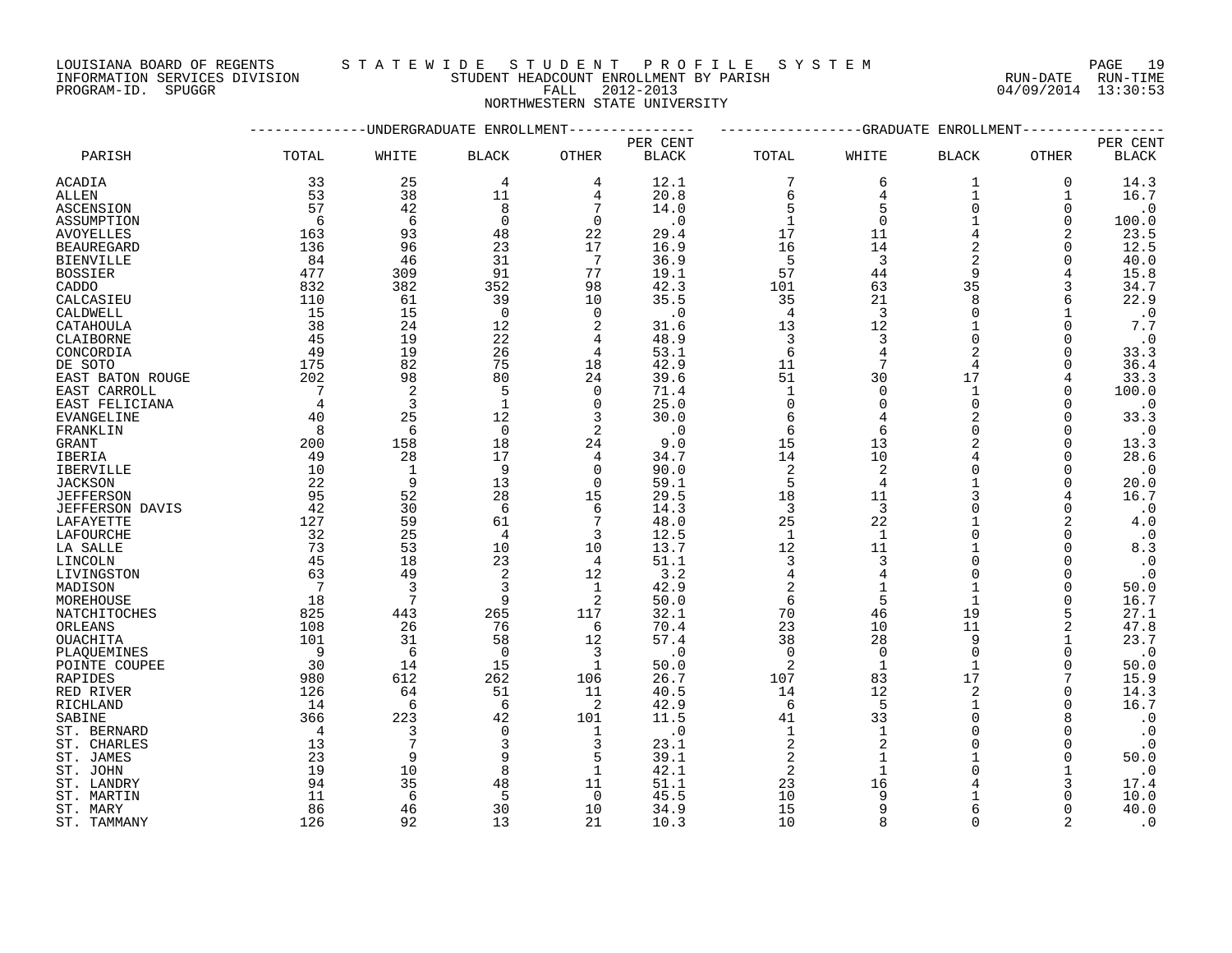INFORMATION SERVICES DIVISION STUDENT HEADCOUNT ENROLLMENT BY PARISH RUN-DATE RUN-TIME DOULSIANA BOARD OF REGENIS (2014) INFORMATION SERVICES DIVISION<br>INFORMATION SERVICES DIVISION STUDENT HEADCOUNT ENROLLMENT BY PARISH<br>PROGRAM-ID. SPUGGR (2012-2013 64/09/2014 13:30:53

### LOUISIANA BOARD OF REGENTS S T A T E W I D E S T U D E N T P R O F I L E S Y S T E M PAGE 20

NORTHWESTERN STATE UNIVERSITY

|                     |       |       | -UNDERGRADUATE ENROLLMENT- |       |              |       |       | -GRADUATE ENROLLMENT- |       |           |
|---------------------|-------|-------|----------------------------|-------|--------------|-------|-------|-----------------------|-------|-----------|
|                     |       |       |                            |       | PER CENT     |       |       |                       |       | PER CENT  |
| PARISH              | TOTAL | WHITE | <b>BLACK</b>               | OTHER | <b>BLACK</b> | TOTAL | WHITE | <b>BLACK</b>          | OTHER | BLACK     |
| TANGIPAHOA          | 33    | 26    |                            |       | 12.1         |       |       |                       |       | 28.6      |
| TENSAS              |       |       |                            |       | 33.3         |       |       |                       |       | 100.0     |
| TERREBONNE          | 39    | 27    |                            |       | 15.4         |       | 13    |                       |       | 6.7       |
| UNION               | 12    |       |                            |       | 75.0         |       |       |                       |       | 100.0     |
| VERMILLION          | 48    | 26    | 16                         |       | 33.3         |       |       |                       |       | 14.3      |
| VERNON              | 729   | 473   | 84                         | 172   | 11.5         | 50    | 42    |                       |       | 2.0       |
| WASHINGTON          | 22    | 10    |                            |       | 27.3         |       |       |                       |       | 25.0      |
| WEBSTER             | 91    | 52    | 29                         | 10    | 31.9         |       |       |                       |       | 17.6      |
| WEST BATON ROUGE    |       |       |                            |       | 62.5         |       |       |                       |       | $\cdot$ 0 |
| WEST CARROLL        |       |       |                            |       | 25.0         |       |       |                       |       | $\cdot$ 0 |
| WEST FELICIANA      |       |       |                            |       | 41.7         |       |       |                       |       | 100.0     |
| WINN                | 193   | 127   | 44                         | 22    | 22.8         | 16    | 14    |                       |       | 6.3       |
| LOUISIANA TOTALS    | 7,453 | 4,277 | 2,146                      | 1,030 | 28.8         | 948   | 692   | 190                   | 66    | 20.0      |
| OUT-OF-STATE TOTALS | 811   | 469   | 183                        | 159   | 22.6         | 178   | 136   | 17                    | 25    | 9.6       |
| LA./OUT-OF-STATE    | 8,264 | 4,746 | 2,329                      | 1,189 | 28.2         | 1,126 | 828   | 207                   | 91    | 18.4      |
| FOREIGN TOTALS      | 48    |       |                            | 48    | $\cdot$ 0    |       |       |                       |       | $\cdot$ 0 |
| INSTITUTION TOTALS  | 8,312 | 4,746 | 2,329                      | 1,237 | 28.0         | 1,135 | 828   | 207                   | 100   | 18.2      |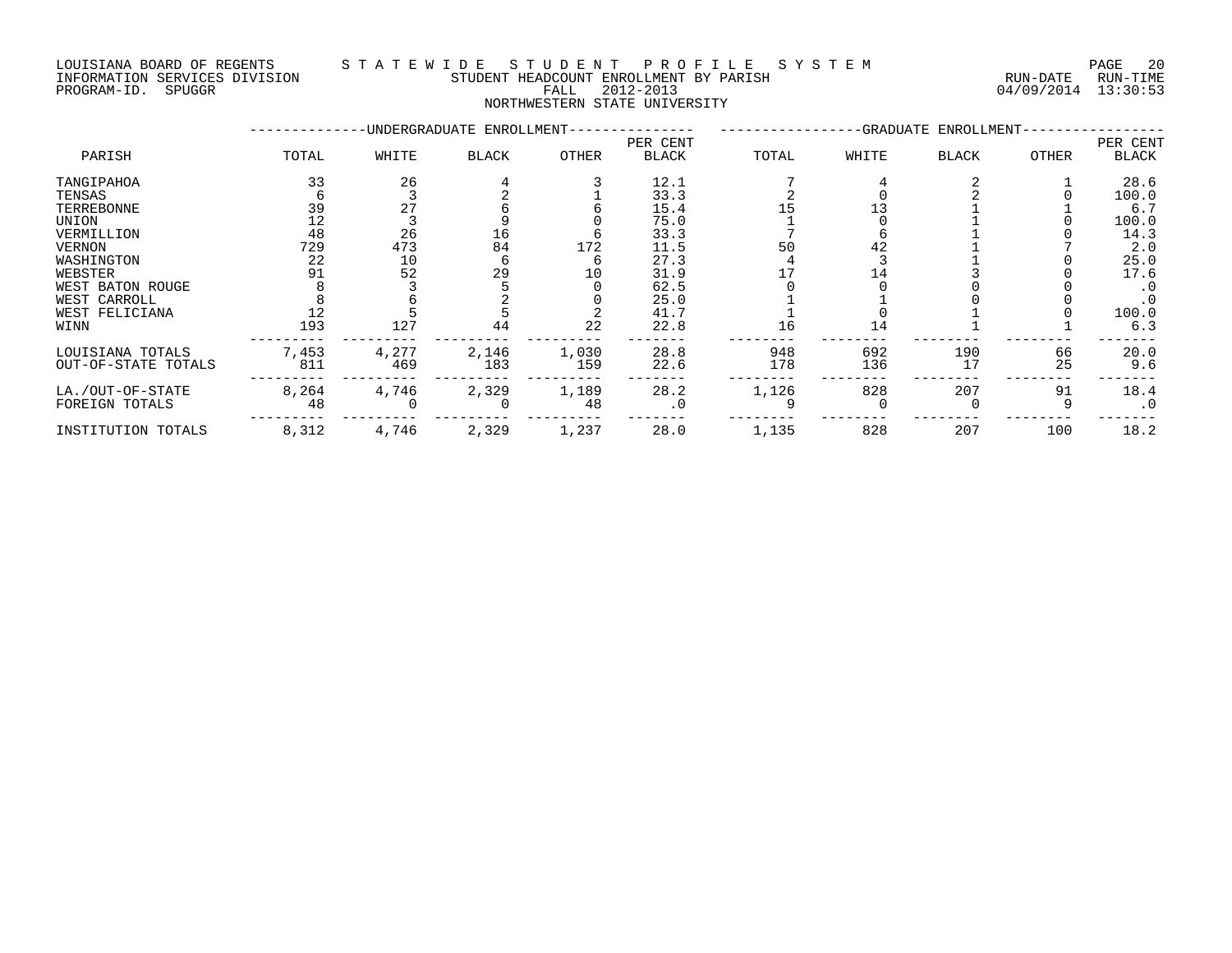PROGRAM-ID. SPUGGR FALL 2012-2013 04/09/2014 13:30:53

### LOUISIANA BOARD OF REGENTS STATEWIDE STUDE NT PROFILE SYSTEM PAGE 21<br>INFORMATION SERVICES DIVISION STUDENT HEADCOUNT ENROLLMENT BY PARISH STUDENT HEADCOUNT ENROLLMENT BY PARISH STUDENT HEADCOUNT ENROLLMENT BY PARISH

SOUTHEASTERN LA. UNIVERSITY

|                           |                |                            | UNDERGRADUATE ENROLLMENT |                 |              |                | -GRADUATE      | ENROLLMENT     |              |                        |
|---------------------------|----------------|----------------------------|--------------------------|-----------------|--------------|----------------|----------------|----------------|--------------|------------------------|
|                           |                |                            |                          |                 | PER CENT     |                |                |                |              | PER CENT               |
| PARISH                    | TOTAL          | WHITE                      | <b>BLACK</b>             | <b>OTHER</b>    | <b>BLACK</b> | TOTAL          | WHITE          | <b>BLACK</b>   | <b>OTHER</b> | <b>BLACK</b>           |
| ACADIA                    | 9              | 5                          | 3                        | 1               | 33.3         | 3              | 3              | $\mathbf 0$    | $\mathbf 0$  | $\cdot$ 0              |
| ALLEN                     | $\overline{4}$ | $\overline{2}$             | $\mathbf{1}$             | $\mathbf{1}$    | 25.0         | $\overline{2}$ | $\overline{2}$ | $\Omega$       | $\Omega$     | $\cdot$ 0              |
| ASCENSION                 | 1,135          | 839                        | 131                      | 165             | 11.5         | 76             | 62             | 10             | 4            | 13.2                   |
| ASSUMPTION                | 10             | 3                          | 6                        | 1               | 60.0         | 3              | 3              | $\Omega$       | 0            | $\cdot$ 0              |
| <b>AVOYELLES</b>          | 11             | 6                          | 4                        | $\mathbf{1}$    | 36.4         | $\overline{2}$ |                | 1              | $\Omega$     | 50.0                   |
| <b>BEAUREGARD</b>         | 11             | 10                         |                          | 1               | $\cdot$ 0    | $\overline{4}$ |                | $\Omega$       | $\Omega$     | $\cdot$ 0              |
| <b>BIENVILLE</b>          | 2              | $\overline{2}$             |                          | $\Omega$        | $\cdot$ 0    | $\Omega$       |                | $\Omega$       |              | $\cdot$ 0              |
| <b>BOSSIER</b>            | 9              | 5                          |                          | $\mathbf{1}$    | 33.3         | $\overline{4}$ |                | $\Omega$       |              | $\cdot$ 0              |
| CADDO                     | 15             | 12                         | 2                        | 1               | 13.3         | 7              |                | $\Omega$       | O            | $\cdot$ 0              |
| CALCASIEU                 | 27             | 16                         |                          | 5               | 22.2         | 20             | 20             | $\Omega$       |              | $\boldsymbol{\cdot}$ 0 |
| CALDWELL                  | $\mathbf{1}$   | $\mathbf{1}$               |                          | 0               | $\cdot$ 0    | $\Omega$       | $\Omega$       | ∩              |              | $\cdot$ 0              |
| CAMERON                   | $\mathbf{1}$   |                            |                          | $\Omega$        | $\cdot$ 0    | $\Omega$       |                | ∩              |              | $\boldsymbol{\cdot}$ 0 |
| CATAHOULA                 | $\mathbf{1}$   |                            |                          | $\mathbf 0$     | $\cdot$ 0    | ∩              |                | $\Omega$       | $\Omega$     | $\boldsymbol{\cdot}$ 0 |
| CONCORDIA                 | 6              | 3                          | 3                        | $\mathbf 0$     | 50.0         |                |                | $\Omega$       | $\Omega$     | $\cdot$ 0              |
| DE SOTO                   | 2              |                            |                          | $\mathbf 0$     | 50.0         | $\Omega$       | $\Omega$       | $\Omega$       | $\Omega$     | $\cdot$ 0              |
| EAST BATON ROUGE          | 1,749          | 1,075                      | 462                      | 212             | 26.4         | 212            | 157            | 44             | 11           | 20.8                   |
| EAST FELICIANA            | 105            | 81                         | 14                       | 10              | 13.3         |                | 4              | 2              | 1            | 28.6                   |
| EVANGELINE                | 2              | $\overline{2}$             | $\Omega$                 | $\mathbf 0$     | $\cdot$ 0    | 3              | $\overline{2}$ | 1              | $\Omega$     | 33.3                   |
| FRANKLIN                  | 5              | 5                          | $\Omega$                 | $\mathbf 0$     | $\cdot$ 0    |                |                | $\Omega$       | $\Omega$     | $\cdot$ 0              |
| <b>GRANT</b>              | $\overline{4}$ | 3                          | $\Omega$                 | $\mathbf{1}$    | $\cdot$ 0    |                |                | $\Omega$       | $\Omega$     | $\cdot$ 0              |
| IBERIA                    | 10             | $\overline{2}$             | 8                        | $\mathbf 0$     | 80.0         | 4              |                | $\overline{2}$ | $\Omega$     | 50.0                   |
| IBERVILLE                 | 45             | 24                         | 20                       | 1               | 44.4         | 9              |                |                | $\Omega$     | 55.6                   |
| <b>JEFFERSON</b>          | 1,018          | 603                        | 192                      | 223             | 18.9         | 62             | 50             |                |              | 8.1                    |
| <b>JEFFERSON DAVIS</b>    | 1              | $\mathbf{1}$               | $\mathbf 0$              | 0               | $\cdot$ 0    | $\overline{2}$ | $\overline{2}$ | $\Omega$       | $\Omega$     | $\cdot$ 0              |
| LAFAYETTE                 | 36             | 26                         | 5                        | 5               | 13.9         | 9              | 6              | $\overline{2}$ |              | 22.2                   |
| LAFOURCHE                 | 61             | 45                         |                          | 7               | 14.8         | 17             | 16             |                | $\Omega$     | 5.9                    |
| LA SALLE                  | 2              | $\overline{2}$             | $\Omega$                 | $\mathbf 0$     | $\cdot$ 0    | $\mathbf 0$    | $\Omega$       | $\Omega$       | $\Omega$     | $\cdot$ 0              |
| LINCOLN                   | 1              | $\mathbf{1}$               | $\Omega$                 | $\Omega$        | $\cdot$ 0    | 1              | -1             |                | $\Omega$     | $\cdot$ 0              |
| LIVINGSTON                | 1,802          | 1,537                      | 45                       | 220             | 2.5          | 123            | 117            |                | 3            | 2.4                    |
| MADISON                   | $\Omega$       | $\Omega$                   | $\Omega$                 | 0               | $\cdot$ 0    | 1              | $\Omega$       |                | $\Omega$     | 100.0                  |
| MOREHOUSE                 | 5              | $\Omega$                   | 3                        | 2               | 60.0         | $\mathbf{1}$   | $\Omega$       |                | $\Omega$     | 100.0                  |
| NATCHITOCHES              | 16             | 10                         | 4                        | 2               | 25.0         | 6              | $\overline{4}$ |                | 1            | 16.7                   |
| ORLEANS                   | 580            | 258                        | 248                      | 74              | 42.8         | 86             | 52             | 23             | 11           | 26.7                   |
| OUACHITA                  | 20             | 12                         | 7                        | $\mathbf{1}$    | 35.0         | 5              | $\overline{a}$ | $\overline{2}$ | 1            | 40.0                   |
| PLAQUEMINES               | 60             | 34                         | 9                        | 17              | 15.0         | 8              |                |                | 1            | $\cdot$ 0              |
| POINTE COUPEE             | 48             | 32                         | 10                       | 6               | 20.8         | 9              |                | 3              | 2            | 33.3                   |
| RAPIDES                   | 20             | 13                         | 3                        | 4               | 15.0         | 16             | 15             |                | $\Omega$     | 6.3                    |
| <b>RICHLAND</b>           | 3<br>$\Omega$  | $\overline{2}$<br>$\Omega$ | $\Omega$                 | $\mathbf{1}$    | $\cdot$ 0    | $\overline{2}$ |                | ∩              | $\Omega$     | 50.0                   |
| SABINE                    |                |                            | $\Omega$                 | $\mathbf 0$     | $\cdot$ 0    | $\overline{2}$ | 2<br>8         |                |              | $\cdot$ 0              |
| ST. BERNARD               | 74<br>273      | 56<br>190                  | 2                        | 16<br>29        | 2.7          | 9<br>16        | 15             |                | $\Omega$     | $\cdot$ 0              |
| ST. CHARLES<br>ST. HELENA | 49             | 6                          | 54<br>36                 | $7\phantom{.0}$ | 19.8<br>73.5 | 3              | $\Omega$       | 3              | $\Omega$     | 6.3<br>100.0           |
| ST. JAMES                 | 106            | 70                         | 25                       | 11              | 23.6         | $\overline{7}$ | 6              | $\mathbf{1}$   | $\Omega$     | 14.3                   |
| ST. JOHN                  | 371            | 189                        | 109                      | 73              | 29.4         | 38             | 21             | 14             | 3            | 36.8                   |
| ST. LANDRY                | 12             | 4                          | 6                        | 2               | 50.0         | 5              | 3              | 2              | $\Omega$     | 40.0                   |
| ST. MARTIN                | $\overline{4}$ | 2                          | 1                        | $\mathbf{1}$    | 25.0         | $\Omega$       | $\Omega$       | $\Omega$       | $\Omega$     | $\cdot$ 0              |
| ST. MARY                  | 31             | 11                         | 17                       | 3               | 54.8         | 3              | 3              | $\Omega$       | 0            | $\cdot$ 0              |
| ST. TAMMANY               | 3,219          | 2,520                      | 186                      | 513             | 5.8          | 246            | 219            | 12             | 15           | 4.9                    |
| TANGIPAHOA                | 1,917          | 1,324                      | 285                      | 308             | 14.9         | 164            | 115            | 39             | 10           | 23.8                   |
| TENSAS                    | $\mathbf{1}$   | $\Omega$                   | $\Omega$                 | $\overline{1}$  | $\Omega$ .   | $\mathbf{1}$   | $\overline{1}$ | $\Omega$       | $\cap$       | $\cdot$ 0              |
|                           |                |                            |                          |                 |              |                |                |                |              |                        |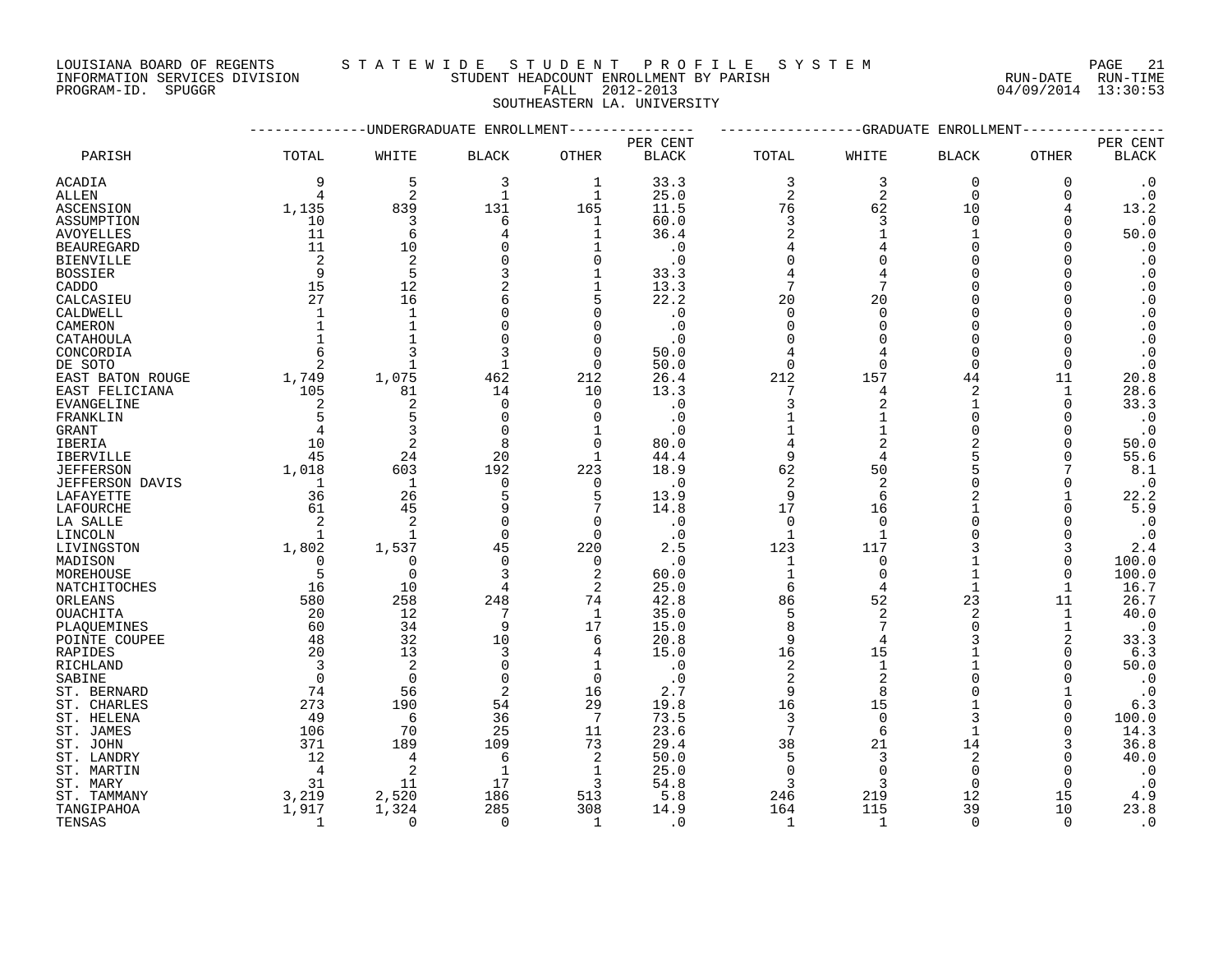#### LOUISIANA BOARD OF REGENTS S T A T E W I D E S T U D E N T P R O F I L E S Y S T E M PAGE 22 INFORMATION SERVICES DIVISION STUDENT HEADCOUNT ENROLLMENT BY PARISH RUN-DATE RUN-TIME PROGRAM-ID. SPUGGR FALL 2012-2013 04/09/2014 13:30:53

SOUTHEASTERN LA. UNIVERSITY

|                     |        |       | -UNDERGRADUATE ENROLLMENT- |       | PER CENT     |       |       | -GRADUATE ENROLLMENT |       |                          |
|---------------------|--------|-------|----------------------------|-------|--------------|-------|-------|----------------------|-------|--------------------------|
| PARISH              | TOTAL  | WHITE | <b>BLACK</b>               | OTHER | <b>BLACK</b> | TOTAL | WHITE | <b>BLACK</b>         | OTHER | PER CENT<br><b>BLACK</b> |
| TERREBONNE          |        | 46    | 28                         |       | 36.4         | 19    | 16    |                      |       | 15.8                     |
| UNION               |        |       |                            |       |              |       |       |                      |       | . 0                      |
| VERMILLION          |        |       |                            |       | . U          |       |       |                      |       | . 0                      |
| VERNON              |        |       |                            |       | 33.3         |       |       |                      |       | . 0                      |
| WASHINGTON          | 401    | 283   |                            | 43    | 18.7         |       |       |                      |       | 29.4                     |
| WEBSTER             |        |       |                            |       | 50.0         |       |       |                      |       | . 0                      |
| WEST BATON ROUGE    | 60     | 32    | 19                         |       | 31.7         |       |       |                      |       | 75.0                     |
| WEST FELICIANA      | 99     |       | 18                         | 10    | 18.2         |       |       |                      |       | . 0                      |
| WINN                |        |       |                            |       | . 0          |       |       |                      |       | . 0                      |
| LOUISIANA TOTALS    | 13,540 | 9,486 | 2,062                      | 1,992 | 15.2         | 1,268 | 995   | 197                  | 76    | 15.5                     |
| OUT-OF-STATE TOTALS | 436    | 262   | 112                        | 62    | 25.7         | 53    | 37    |                      |       | 17.0                     |
| LA./OUT-OF-STATE    | 13,976 | 9,748 | 2,174                      | 2,054 | 15.6         | 1,321 | 1,032 | 206                  | 83    | 15.6                     |
| FOREIGN TOTALS      | 264    | 14    |                            | 244   | 2.3          | 41    |       |                      | 36    | 7.3                      |
| INSTITUTION TOTALS  | 14,240 | 9,762 | 2,180                      | 2,298 | 15.3         | 1,362 | 1,034 | 209                  | 119   | 15.3                     |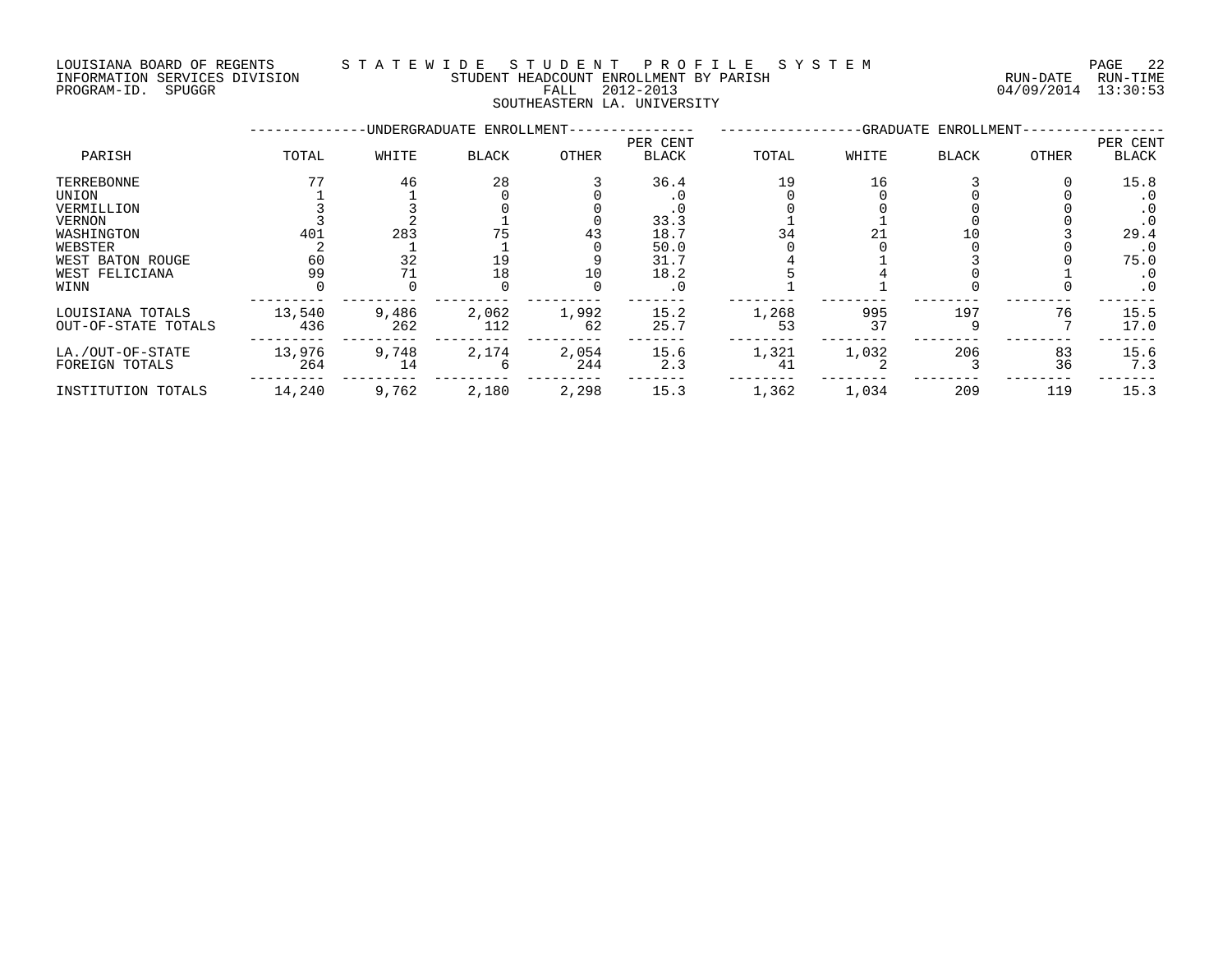INFORMATION SERVICES DIVISION STUDENT HEADCOUNT ENROLLMENT BY PARISH RUN-DATE RUN-TIME PROGRAM-ID. SPUGGR FALL 2012-2013 04/09/2014 13:30:53

### LOUISIANA BOARD OF REGENTS S T A T E W I D E S T U D E N T P R O F I L E S Y S T E M PAGE 23

UNIVERSITY OF LA. AT LAFAYETTE

|                   |                         |                | -UNDERGRADUATE ENROLLMENT |                |              |                |                | -GRADUATE ENROLLMENT |             |                        |
|-------------------|-------------------------|----------------|---------------------------|----------------|--------------|----------------|----------------|----------------------|-------------|------------------------|
|                   |                         |                |                           |                | PER CENT     |                |                |                      |             | PER CENT               |
| PARISH            | TOTAL                   | WHITE          | <b>BLACK</b>              | OTHER          | <b>BLACK</b> | TOTAL          | WHITE          | <b>BLACK</b>         | OTHER       | $\operatorname{BLACK}$ |
| ACADIA            | 689                     | 602            | 64                        | 23             | 9.3          | 43             | 37             | 4                    | 2           | 9.3                    |
| ALLEN             | 31                      | 17             | 9                         | 5              | 29.0         | 2              | 2              | $\mathbf 0$          | 0           | $\cdot$ 0              |
| ASCENSION         | 158                     | 89             | 60                        | 9              | 38.0         | 6              |                | $\overline{2}$       | 0           | 33.3                   |
| ASSUMPTION        | 32                      | 19             | 12                        | $\mathbf{1}$   | 37.5         | $\Omega$       | $\Omega$       | $\Omega$             | $\Omega$    | $\cdot$ 0              |
| <b>AVOYELLES</b>  | 115                     | 85             | 18                        | 12             | 15.7         | 4              |                | $\Omega$             | $\Omega$    | $\cdot$ 0              |
| <b>BEAUREGARD</b> | 49                      | 34             | 8                         | 7              | 16.3         | 3              |                |                      | $\Omega$    | $\cdot$ 0              |
| <b>BIENVILLE</b>  | 2                       | $\mathbf{1}$   | 1                         | 0              | 50.0         | $\Omega$       |                |                      | $\Omega$    | $\cdot$ 0              |
| <b>BOSSIER</b>    | 57                      | 40             | 12                        | 5              | 21.1         | 5              |                | $\Omega$             | $\Omega$    | $\cdot$ 0              |
| CADDO             | 122                     | 67             | 46                        | 9              | 37.7         | 10             | 6              |                      | 2           | 20.0                   |
| CALCASIEU         | 223                     | 121            | 90                        | 12             | 40.4         | 29             | 23             | 3                    | 3           | 10.3                   |
| CALDWELL          | 6                       | 5              | $\mathbf 0$               | 1              | $\cdot$ 0    | $\mathbf 0$    | $\Omega$       | $\Omega$             | 0           | $\cdot$ 0              |
| CAMERON           | 5                       | 4              |                           | $\Omega$       | 20.0         |                |                |                      | ∩           | $\cdot$ 0              |
| CATAHOULA         | $\overline{3}$          | $\overline{2}$ |                           | $\Omega$       | 33.3         | $\Omega$       |                |                      |             | $\cdot$ 0              |
| CLAIBORNE         | $\overline{3}$          |                | 2                         | $\Omega$       | 66.7         | $\mathbf{1}$   |                | $\Omega$             | $\Omega$    | $\cdot$ 0              |
| CONCORDIA         | 14                      | 9              | 4                         | 1              | 28.6         | $\mathbf{1}$   | $\Omega$       |                      | $\Omega$    | 100.0                  |
| DE SOTO           | 10                      | 8              | $\mathbf 1$               | 1              | 10.0         | $\mathbf 0$    | $\Omega$       | $\Omega$             | 0           | $\cdot$ 0              |
| EAST BATON ROUGE  | 555                     | 210            | 316                       | 29             | 56.9         | 47             | 32             | 11                   | 4           | 23.4                   |
| EAST CARROLL      | $\overline{1}$          | $\mathbf{1}$   | $\mathbf 0$               | $\Omega$       | $\cdot$ 0    | $\mathbf 0$    | $\Omega$       | $\Omega$             | $\Omega$    | $\cdot$ 0              |
| EAST FELICIANA    | 10                      | 3              | $7\phantom{.0}$           | $\Omega$       | 70.0         | $\mathbf 0$    | $\Omega$       | $\Omega$             | $\Omega$    | $\cdot$ 0              |
| <b>EVANGELINE</b> | 153                     | 119            | 28                        | 6              | 18.3         | 13             | 12             |                      | $\Omega$    | $7.7\,$                |
| FRANKLIN          | $\overline{\mathbf{3}}$ | $\overline{c}$ | $\mathbf{1}$              | $\mathbf 0$    | 33.3         | $\overline{c}$ | $\overline{2}$ | $\Omega$             | $\Omega$    | $\cdot$ 0              |
| GRANT             | 15                      | 12             | 2                         | 1              | 13.3         | $\mathbf{1}$   | $\mathbf 1$    | $\Omega$             | O           | $\cdot$ 0              |
| IBERIA            | 1,079                   | 784            | 191                       | 104            | 17.7         | 68             | 53             | 14                   |             | 20.6                   |
| <b>IBERVILLE</b>  | 55                      | 20             | 35                        | $\Omega$       | 63.6         | 3              | 2              | $\mathbf{1}$         | 0           | 33.3                   |
| <b>JACKSON</b>    | 10                      | $\overline{1}$ | 9                         | $\Omega$       | 90.0         | $\mathbf{1}$   | $\Omega$       |                      | $\Omega$    | 100.0                  |
| <b>JEFFERSON</b>  | 588                     | 386            | 145                       | 57             | 24.7         | 26             | 23             | $\Omega$             | 3           | $\cdot$ 0              |
| JEFFERSON DAVIS   | 121                     | 98             | 21                        | 2              | 17.4         | 7              | 6              | 1                    | 0           | 14.3                   |
| LAFAYETTE         | 4,661                   | 3,587          | 627                       | 447            | 13.5         | 365            | 298            | 47                   | 20          | 12.9                   |
| LAFOURCHE         | 163                     | 129            | 28                        | 6              | 17.2         | 18             | 17             | 1                    | $\Omega$    | 5.6                    |
| LA SALLE          | 10                      | 9              | $\mathbf{1}$              | $\Omega$       | 10.0         | $\Omega$       | $\cap$         | $\cap$               | $\Omega$    | $\cdot$ 0              |
| LINCOLN           | 21                      | 12             | 8                         | $\mathbf 1$    | 38.1         | 4              | 4              | $\Omega$             |             | $\cdot$ 0              |
| LIVINGSTON        | 54                      | 49             | 2                         | 3              | 3.7          | 1              |                | $\Omega$             | U           | $\cdot$ 0              |
| MADISON           | 8                       | 7              |                           | $\Omega$       | 12.5         | $\Omega$       |                |                      |             | $\cdot$ 0              |
| MOREHOUSE         | 10                      | 3              | $7\phantom{.0}$           | $\mathbf 0$    | 70.0         |                |                | $\cap$               | $\Omega$    | $\cdot$ 0              |
| NATCHITOCHES      | 35                      | 18             | 16                        | $\mathbf{1}$   | 45.7         | $\overline{4}$ | $\mathbf{3}$   | $\Omega$             |             | $\cdot$ 0              |
| ORLEANS           | 370                     | 102            | 240                       | 28             | 64.9         | 47             | 36             | 11                   | $\mathbf 0$ | 23.4                   |
| OUACHITA          | 88                      | 44             | 39                        | 5              | 44.3         | 6              | 3              | 3                    | 0           | 50.0                   |
| PLAOUEMINES       | 55                      | 38             | 12                        | 5              | 21.8         | $\mathbf 0$    | $\Omega$       | $\Omega$             | $\Omega$    | $\cdot$ 0              |
| POINTE COUPEE     | 102                     | 83             | 17                        | $\overline{2}$ | 16.7         | $\mathbf{1}$   | $\mathbf{1}$   | $\cap$               | $\Omega$    | $\cdot$ 0              |
| <b>RAPIDES</b>    | 259                     | 183            | 64                        | 12             | 24.7         | 49             | 38             |                      | 3           | 16.3                   |
| RED RIVER         | 5                       | $\overline{4}$ | $\mathbf 0$               | $\mathbf 1$    | $\cdot$ 0    | $\mathbf{1}$   | $\Omega$       |                      | $\Omega$    | 100.0                  |
| RICHLAND          | $\overline{1}$          | $\mathbf{1}$   | 0                         | $\Omega$       | $\cdot$ 0    | 1              | ∩              | $\Omega$             |             | $\cdot$ 0              |
| SABINE            | 15                      | 8              |                           | 3              | 26.7         | $\Omega$       |                |                      |             | $\cdot$ 0              |
| ST. BERNARD       | 49                      | 39             | 4                         | 6              | 8.2          |                |                |                      |             | $\boldsymbol{\cdot}$ 0 |
| ST. CHARLES       | 163                     | 107            | 46                        | 10             | 28.2         | $\Omega$       | $\cap$         |                      |             | $\cdot$ 0              |
| ST. HELENA        | -5                      | 2              | 3                         | $\Omega$       | 60.0         |                |                |                      |             | $\boldsymbol{\cdot}$ 0 |
| ST. JAMES         | 29                      | 11             | 17                        | 1              | 58.6         | 0              |                |                      |             | $\cdot$ 0              |
| ST. JOHN          | 109                     | 40             | 65                        | 4              | 59.6         | $\overline{c}$ |                |                      |             | $\cdot$ 0              |
| ST. LANDRY        | 836                     | 592            | 205                       | 39             | 24.5         | 61             | 52             |                      |             | 11.5                   |
| ST. MARTIN        | 746                     | 545            | 163                       | 38             | 21.8         | 21             | 14             |                      |             | 28.6                   |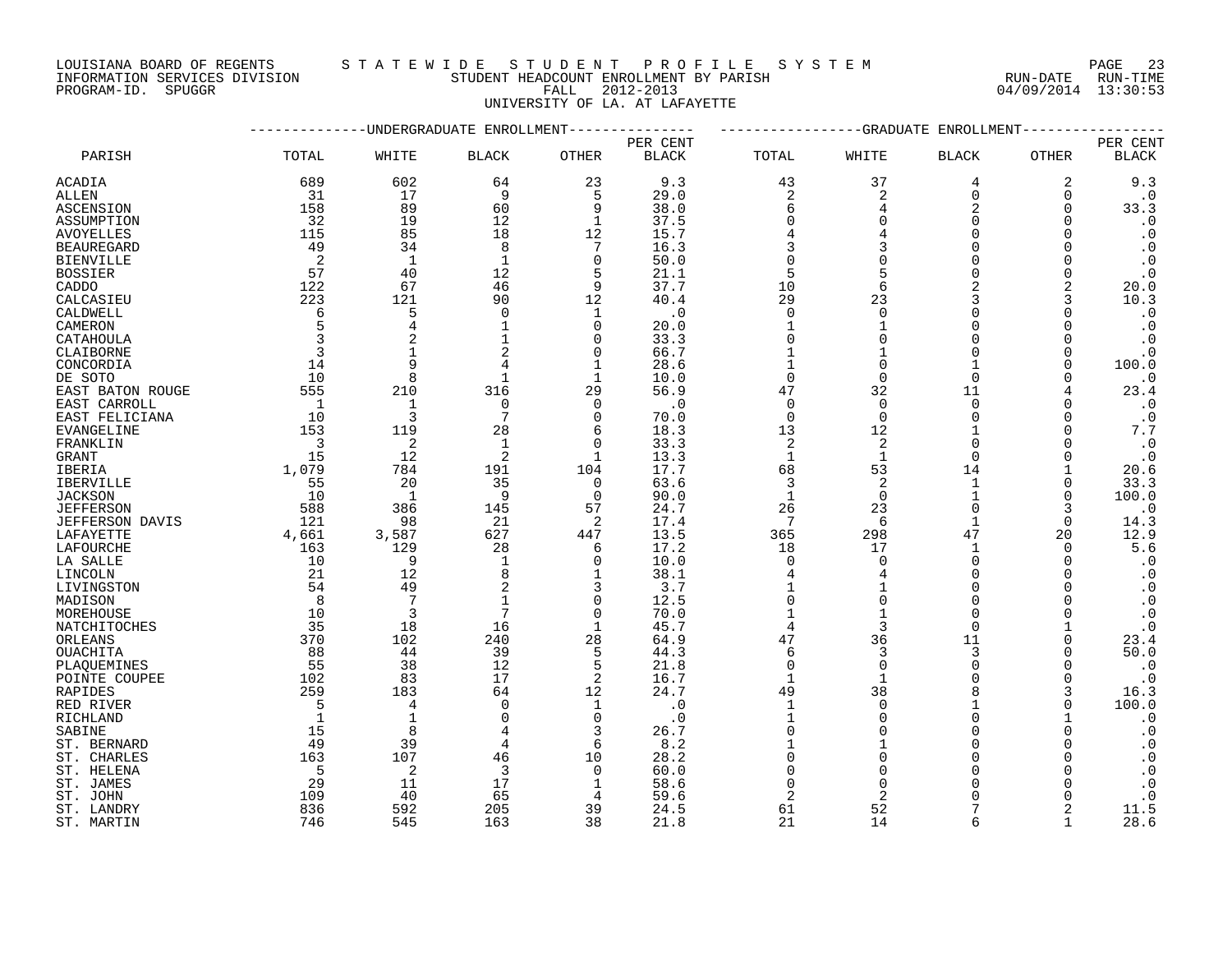### LOUISIANA BOARD OF REGENTS S T A T E W I D E S T U D E N T P R O F I L E S Y S T E M PAGE 24 INFORMATION SERVICES DIVISION STUDENT HEADCOUNT ENROLLMENT BY PARISH RUN-DATE RUN-TIME NOUSLAM SOURCES DIVISION CONTROLLER TO A THE STUDENT HEADCOUNT ENROLLMENT BY PARISH THAT THE THE RUN-DATE RUN-<br>PROGRAM-ID. SPUGGR DIVISION FALL 2012-2013 04/09/2014 13:30:53

UNIVERSITY OF LA. AT LAFAYETTE

|                     |        |        | -UNDERGRADUATE ENROLLMENT- |       |                          |       |       | -GRADUATE ENROLLMENT- |       |                          |
|---------------------|--------|--------|----------------------------|-------|--------------------------|-------|-------|-----------------------|-------|--------------------------|
| PARISH              | TOTAL  | WHITE  | <b>BLACK</b>               | OTHER | PER CENT<br><b>BLACK</b> | TOTAL | WHITE | <b>BLACK</b>          | OTHER | PER CENT<br><b>BLACK</b> |
| ST. MARY            | 310    | 194    | 86                         | 30    | 27.7                     | 24    | 19    |                       |       | 16.7                     |
| ST. TAMMANY         | 471    | 361    | 75                         | 35    | 15.9                     |       |       |                       |       | . 0                      |
| TANGIPAHOA          | 112    | 64     | 42                         |       | 37.5                     |       |       |                       |       | 20.0                     |
| TENSAS              |        |        |                            |       | . 0                      |       |       |                       |       | . 0                      |
| TERREBONNE          | 217    | 151    | 48                         | 18    | 22.1                     | 24    | 20    |                       |       | 12.5                     |
| UNION               |        |        |                            |       | 33.3                     |       |       |                       |       | $\cdot$ 0                |
| VERMILLION          | 912    | 763    | 72                         |       | 7.9                      | 34    | 30    |                       |       | 8.8                      |
| <b>VERNON</b>       | 51     | 28     | 16                         |       | 31.4                     |       |       |                       |       | $\cdot$ 0                |
| WASHINGTON          | 22     |        | 16                         |       | 72.7                     |       |       |                       |       | 100.0                    |
| WEBSTER             | 11     |        |                            |       | 36.4                     |       |       |                       |       |                          |
| WEST BATON ROUGE    | 29     | 18     |                            |       | 37.9                     |       |       |                       |       |                          |
| WEST FELICIANA      | 15     | 12     |                            |       | 20.0                     |       |       |                       |       | $\cdot$ 0                |
| WINN                |        |        |                            |       | . 0                      |       |       |                       |       | $\cdot$ 0                |
| LOUISIANA TOTALS    | 14,062 | 9,961  | 3,028                      | 1,073 | 21.5                     | 959   | 776   | 137                   | 46    | 14.3                     |
| OUT-OF-STATE TOTALS | 772    | 487    | 156                        | 129   | 20.2                     | 408   | 294   | 42                    | 72    | 10.3                     |
| LA./OUT-OF-STATE    | 14,834 | 10,448 | 3,184                      | 1,202 | 21.5                     | 1,367 | 1,070 | 179                   | 118   | 13.1                     |
| FOREIGN TOTALS      | 294    |        |                            | 294   | . 0                      | 245   |       |                       | 245   | $\cdot$ 0                |
| INSTITUTION TOTALS  | 15,128 | 10,448 | 3,184                      | 1,496 | 21.0                     | 1,612 | 1,070 | 179                   | 363   | 11.1                     |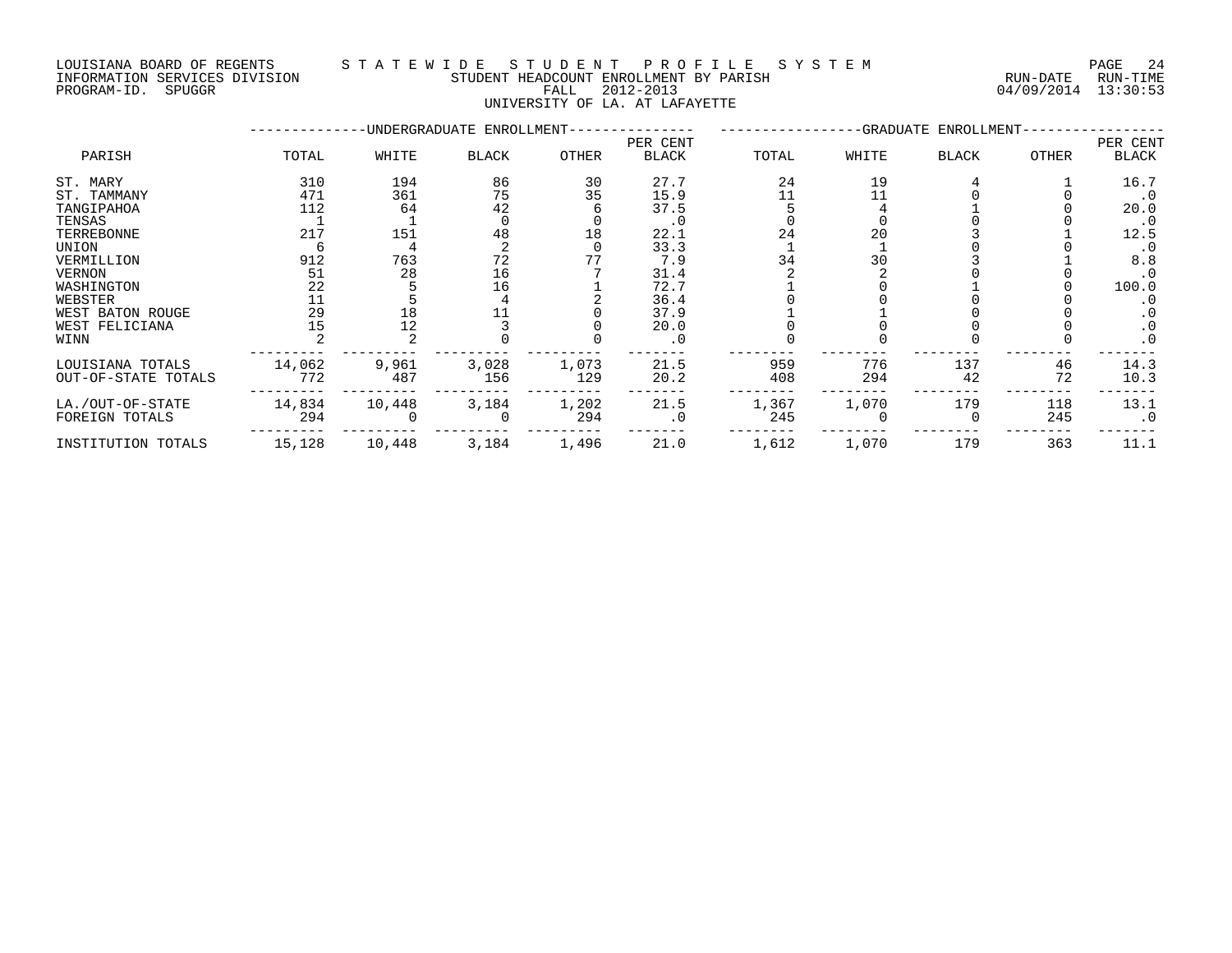LOUISIANA BOARD OF REGENTS S T A T E W I D E S T U D E N T P R O F I L E S Y S T E M PAGE 25

### INFORMATION SERVICES DIVISION STUDENT HEADCOUNT ENROLLMENT BY PARISH RUN-DATE RUN-TIME PROGRAM-ION SERVICES DIVISION CONSUMERS IN THE STUDENT HEADCOUNT ENROLLMENT BY PARISH TO THE CHANGE ON THE RUN-<br>THEOREMATION SERVICES DIVISION FALL 2012-2013 CONSUMERS FALL 2012-2013 2012-2013

L.S.U. AT ALEXANDRIA

|                   |                |                | ---------UNDERGRADUATE ENROLLMENT |                |              |              | -------------GRADUATE | ENROLLMENT   | -----       |                        |
|-------------------|----------------|----------------|-----------------------------------|----------------|--------------|--------------|-----------------------|--------------|-------------|------------------------|
|                   |                |                |                                   |                | PER CENT     |              |                       |              |             | PER CENT               |
| PARISH            | TOTAL          | WHITE          | <b>BLACK</b>                      | OTHER          | <b>BLACK</b> | TOTAL        | WHITE                 | <b>BLACK</b> | OTHER       | $\operatorname{BLACK}$ |
| <b>ACADIA</b>     | 3              | 3              | $\mathbf 0$                       | $\mathbf 0$    | $\cdot$ 0    | $\mathbf 0$  | $\mathbf 0$           | $\mathbf 0$  | $\mathbf 0$ | $\cdot$ 0              |
| ALLEN             | 48             | 37             | 3                                 | 8              | 6.3          | $\Omega$     | $\Omega$              | $\Omega$     | $\Omega$    | $\cdot$ 0              |
| ASCENSION         | $\overline{4}$ | 4              | $\mathbf 0$                       | $\overline{0}$ | $\cdot$ 0    | $\Omega$     | $\Omega$              | $\Omega$     | ∩           | $\boldsymbol{\cdot}$ 0 |
| ASSUMPTION        | 1              | $\mathbf 0$    | 1                                 | 0              | 100.0        | $\Omega$     | ∩                     | $\Omega$     | O           | $\cdot$ 0              |
| <b>AVOYELLES</b>  | 426            | 330            | 70                                | 26             | 16.4         | 2            |                       |              | ∩           | 50.0                   |
| <b>BEAUREGARD</b> | 11             | 10             | $\mathbf 0$                       | 1              | . 0          | $\Omega$     |                       | $\Omega$     | ∩           | $\cdot$ 0              |
| <b>BIENVILLE</b>  | 2              | $\mathbf{1}$   | $\mathbf{1}$                      | $\Omega$       | 50.0         | $\Omega$     |                       | ∩            | ∩           | $\boldsymbol{\cdot}$ 0 |
| <b>BOSSIER</b>    |                | 7              | $\Omega$                          | $\Omega$       | $\cdot$ 0    | $\Omega$     |                       | $\Omega$     | ∩           | $\cdot$ 0              |
| CADDO             |                | 3              |                                   | $\Omega$       | 40.0         | $\Omega$     |                       | $\Omega$     | ∩           | $\boldsymbol{\cdot}$ 0 |
| CALCASIEU         |                | 6              | $\Omega$                          | $\mathbf{1}$   | $\cdot$ 0    | $\Omega$     |                       | $\Omega$     |             | $\boldsymbol{\cdot}$ 0 |
| CALDWELL          | 2              | $\overline{2}$ | $\Omega$                          | $\mathbf 0$    | . 0          | $\Omega$     |                       | ∩            |             | $\boldsymbol{\cdot}$ 0 |
| CATAHOULA         | 42             | 30             | 10                                | 2              | 23.8         | $\Omega$     |                       | $\Omega$     |             | $\cdot$ 0              |
| CONCORDIA         | 38             | 29             | 7                                 | $\overline{2}$ | 18.4         | $\Omega$     |                       | $\Omega$     |             | $\cdot$ 0              |
| DE SOTO           | $\mathbf 1$    | $\mathbf{1}$   | $\Omega$                          | $\mathbf 0$    | $\cdot$ 0    | $\Omega$     |                       | $\Omega$     |             | $\cdot$ 0              |
| EAST BATON ROUGE  | 10             | 10             | $\Omega$                          | $\Omega$       | $\cdot$ 0    |              |                       | $\Omega$     |             | $\boldsymbol{\cdot}$ 0 |
| EAST FELICIANA    | $\mathbf{1}$   | $\Omega$       | $\mathbf{1}$                      | $\Omega$       | 100.0        | $\Omega$     |                       | $\Omega$     |             | $\cdot$ 0              |
| EVANGELINE        | 99             | 79             | 15                                | 5              | 15.2         | $\mathbf{1}$ | $\Omega$              | $\Omega$     |             | $\cdot$ 0              |
| FRANKLIN          | 1              | 1              | $\Omega$                          | $\mathbf 0$    | $\cdot$ 0    | $\Omega$     |                       | $\Omega$     |             | $\boldsymbol{\cdot}$ 0 |
| GRANT             | 113            | 101            |                                   | 7              | 4.4          | $\Omega$     |                       | $\Omega$     |             | $\boldsymbol{\cdot}$ 0 |
| IBERIA            |                | 5              |                                   | $\mathbf 0$    | 28.6         | ∩            |                       | ∩            |             | $\boldsymbol{\cdot}$ 0 |
| IBERVILLE         |                | $\mathbf{1}$   | U                                 | $\Omega$       | $\cdot$ 0    | $\Omega$     |                       | $\Omega$     |             | $\boldsymbol{\cdot}$ 0 |
| <b>JACKSON</b>    |                | 1              | $\Omega$                          | $\mathbf 0$    | . 0          | $\Omega$     |                       | $\Omega$     |             | $\boldsymbol{\cdot}$ 0 |
| <b>JEFFERSON</b>  |                | 4              |                                   | $\mathbf{1}$   | 28.6         | $\Omega$     |                       | $\Omega$     |             | $\boldsymbol{\cdot}$ 0 |
| JEFFERSON DAVIS   | 2              | $\mathbf{1}$   | O                                 | 1              | . 0          | $\Omega$     |                       | $\Omega$     |             | $\cdot$ 0              |
| LAFAYETTE         | 18             | 11             | 6                                 | 1              | 33.3         | $\Omega$     |                       | ∩            |             | $\boldsymbol{\cdot}$ 0 |
| LAFOURCHE         | 2              | 2              | $\Omega$                          | $\mathbf 0$    | $\cdot$ 0    | $\Omega$     |                       | $\Omega$     |             | $\cdot$ 0              |
| LA SALLE          | 41             | 34             | 2                                 | 5              | 4.9          | $\Omega$     |                       | $\Omega$     |             | $\boldsymbol{\cdot}$ 0 |
| LINCOLN           | $\overline{2}$ | $\mathbf{1}$   |                                   | $\Omega$       | 50.0         | $\Omega$     |                       | $\Omega$     |             | $\boldsymbol{\cdot}$ 0 |
| LIVINGSTON        | 6              | 6              | $\Omega$                          | $\mathbf 0$    | $\cdot$ 0    | $\Omega$     |                       | ∩            |             | $\cdot$ 0              |
| MOREHOUSE         | 3              | $\overline{2}$ |                                   | $\overline{0}$ | 33.3         | $\Omega$     |                       | $\cap$       | ∩           | $\boldsymbol{\cdot}$ 0 |
| NATCHITOCHES      | 11             | 5              |                                   | 3              | 27.3         |              |                       |              | O           | 100.0                  |
| ORLEANS           |                | $\mathbf 1$    |                                   | 1              | 60.0         | $\Omega$     |                       | $\Omega$     | O           | $\cdot$ 0              |
| <b>OUACHITA</b>   |                | 5              |                                   | $\mathbf 0$    | 16.7         | $\Omega$     | $\Omega$              | ∩            |             | $\cdot$ 0              |
| PLAQUEMINES       | $\overline{4}$ | 3              | $\mathbf{1}$                      | $\mathbf 0$    | 25.0         | $\Omega$     | $\Omega$              | ∩            |             | $\cdot$ 0              |
| POINTE COUPEE     | 13             | 10             | 3                                 | $\Omega$       | 23.1         | $\Omega$     | $\Omega$              | $\Omega$     | ∩           | $\cdot$ 0              |
| RAPIDES           | 1,259          | 928            | 220                               | 111            | 17.5         | 17           | 10                    |              | 3           | 23.5                   |
| RED RIVER         | 5              | $\mathbf{1}$   | 4                                 | 0              | 80.0         | $\mathbf 0$  | $\Omega$              | $\Omega$     | O           | $\boldsymbol{\cdot}$ 0 |
| RICHLAND          |                | 1              | $\Omega$                          | 0              | . 0          | $\Omega$     | $\Omega$              | $\Omega$     | ∩           | $\cdot$ 0              |
| SABINE            |                | 3              |                                   | 3              | . 0          | $\Omega$     | ∩                     | $\Omega$     |             | $\cdot$ 0              |
| ST. CHARLES       |                | $\overline{2}$ |                                   | $\mathbf 0$    | . 0          | $\Omega$     | $\Omega$              | $\Omega$     |             | $\cdot$ 0              |
| ST. JAMES         |                | $\Omega$       | $\mathbf{1}$                      | $\mathbf 0$    | 100.0        | $\Omega$     |                       | $\Omega$     |             | $\boldsymbol{\cdot}$ 0 |
| ST. JOHN          | $\mathbf{1}$   | $\mathbf 0$    | $\mathbf{1}$                      | $\mathbf 0$    | 100.0        | $\Omega$     |                       | $\Omega$     |             | $\cdot$ 0              |
| ST. LANDRY        | 45             | 19             | 26                                | $\Omega$       | 57.8         | $\Omega$     |                       | $\cap$       |             | $\boldsymbol{\cdot}$ 0 |
| ST. MARTIN        | 5              | 3              | 2                                 | $\mathbf 0$    | 40.0         | $\Omega$     |                       | $\Omega$     |             | $\boldsymbol{\cdot}$ 0 |
| ST. MARY          |                | $\overline{2}$ | $\Omega$                          | 0              | . 0          | $\Omega$     |                       | $\Omega$     |             | $\cdot$ 0              |
| ST. TAMMANY       |                | 4              |                                   | 1              | 28.6         | $\Omega$     |                       | ∩            |             | $\cdot$ 0              |
| TANGIPAHOA        |                | 3              |                                   | 0              | . 0          | O            |                       | ∩            |             | $\cdot$ 0              |
| TERREBONNE        |                | 1              |                                   |                | . 0          |              |                       |              |             | $\boldsymbol{\cdot}$ 0 |
| UNION             | 1              | $\mathbf{1}$   |                                   | O              | . 0          | $\Omega$     | ∩                     | $\Omega$     |             | $\cdot$ 0              |
| VERMILLION        |                | 5              | $\cap$                            | $\Omega$       | $\Omega$     | $\Omega$     | $\Omega$              | $\cap$       | $\Omega$    | $\cdot$ 0              |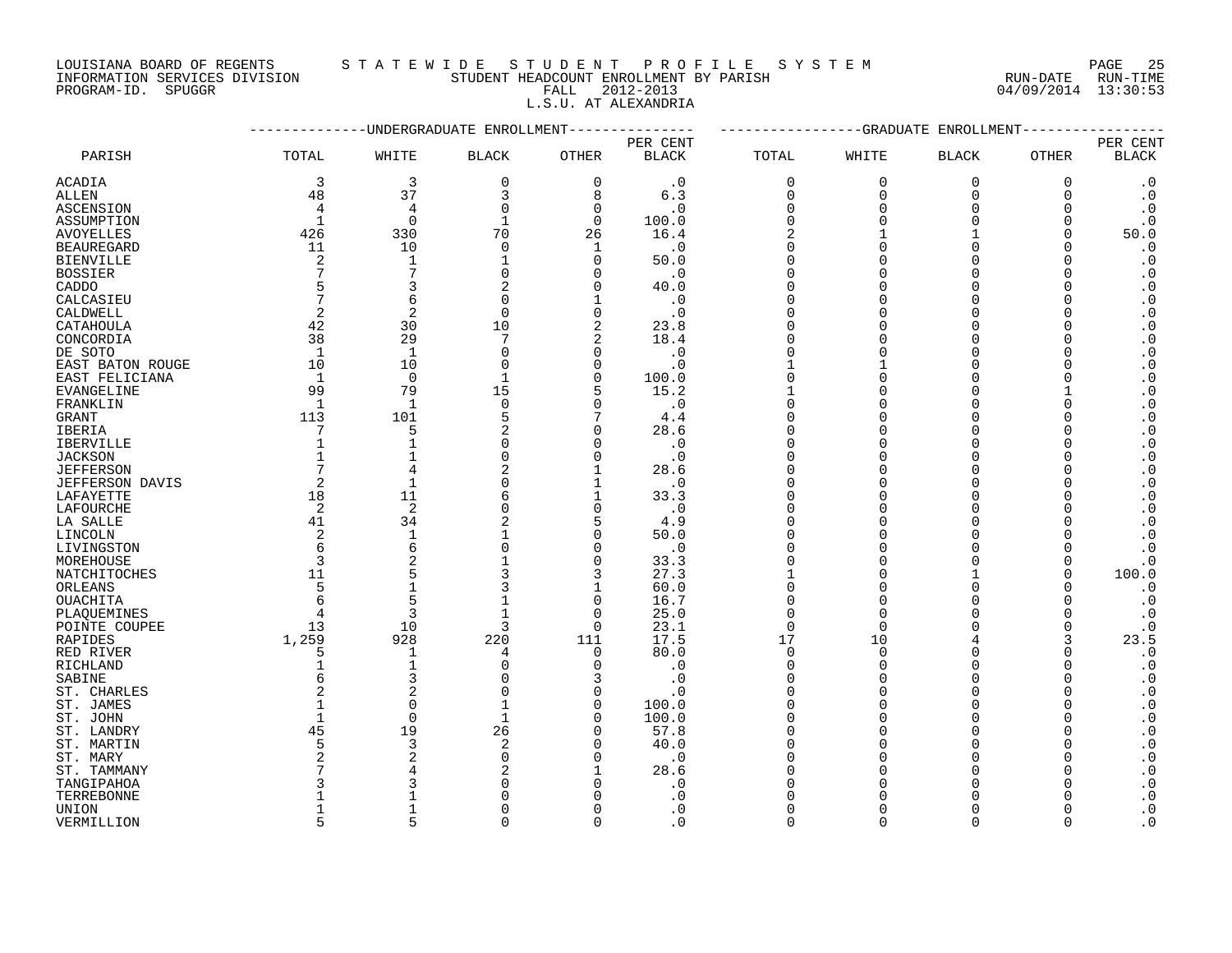### LOUISIANA BOARD OF REGENTS S T A T E W I D E S T U D E N T P R O F I L E S Y S T E M PAGE 26 INFORMATION SERVICES DIVISION STUDENT HEADCOUNT ENROLLMENT BY PARISH RUN-DATE RUN-TIME PROGRAM-ID. SPUGGR FALL 2012-2013 04/09/2014 13:30:53

### L.S.U. AT ALEXANDRIA

|                     |       |       | -UNDERGRADUATE ENROLLMENT- |       |                          |       |       | -GRADUATE ENROLLMENT- |                  |                   |
|---------------------|-------|-------|----------------------------|-------|--------------------------|-------|-------|-----------------------|------------------|-------------------|
| PARISH              | TOTAL | WHITE | <b>BLACK</b>               | OTHER | PER CENT<br><b>BLACK</b> | TOTAL | WHITE | BLACK                 | <b>OTHER</b>     | PER CENT<br>BLACK |
| VERNON              | 42    |       |                            |       | 2.4                      |       |       |                       |                  |                   |
| WASHINGTON          |       |       |                            |       |                          |       |       |                       |                  |                   |
| WEBSTER             |       |       |                            |       | 100.0                    |       |       |                       |                  |                   |
| WEST BATON ROUGE    |       |       |                            |       |                          |       |       |                       |                  |                   |
| WEST CARROLL        |       |       |                            |       |                          |       |       |                       |                  | . U               |
| WEST FELICIANA      |       |       |                            |       | 100.0                    |       |       |                       |                  | . 0               |
| WINN                |       |       |                            |       | 18.2                     |       |       |                       |                  | . 0               |
| LOUISIANA TOTALS    | 2,354 | 1,769 | 401                        | 184   | 17.0                     | 22    |       |                       |                  | 27.3              |
| OUT-OF-STATE TOTALS | 45    | 25    | 6                          | 14    | 13.3                     |       |       |                       | $\left( \right)$ | 100.0             |
| LA./OUT-OF-STATE    | 2,399 | 1,794 | 407                        | 198   | 17.0                     | 23    |       |                       |                  | 30.4              |
| FOREIGN TOTALS      |       |       |                            |       | $\cdot$ 0                |       |       |                       |                  | $\cdot$ 0         |
| INSTITUTION TOTALS  | 2,403 | 1,795 | 407                        | 201   | 16.9                     | 23    | 12    |                       |                  | 30.4              |
|                     |       |       |                            |       |                          |       |       |                       |                  |                   |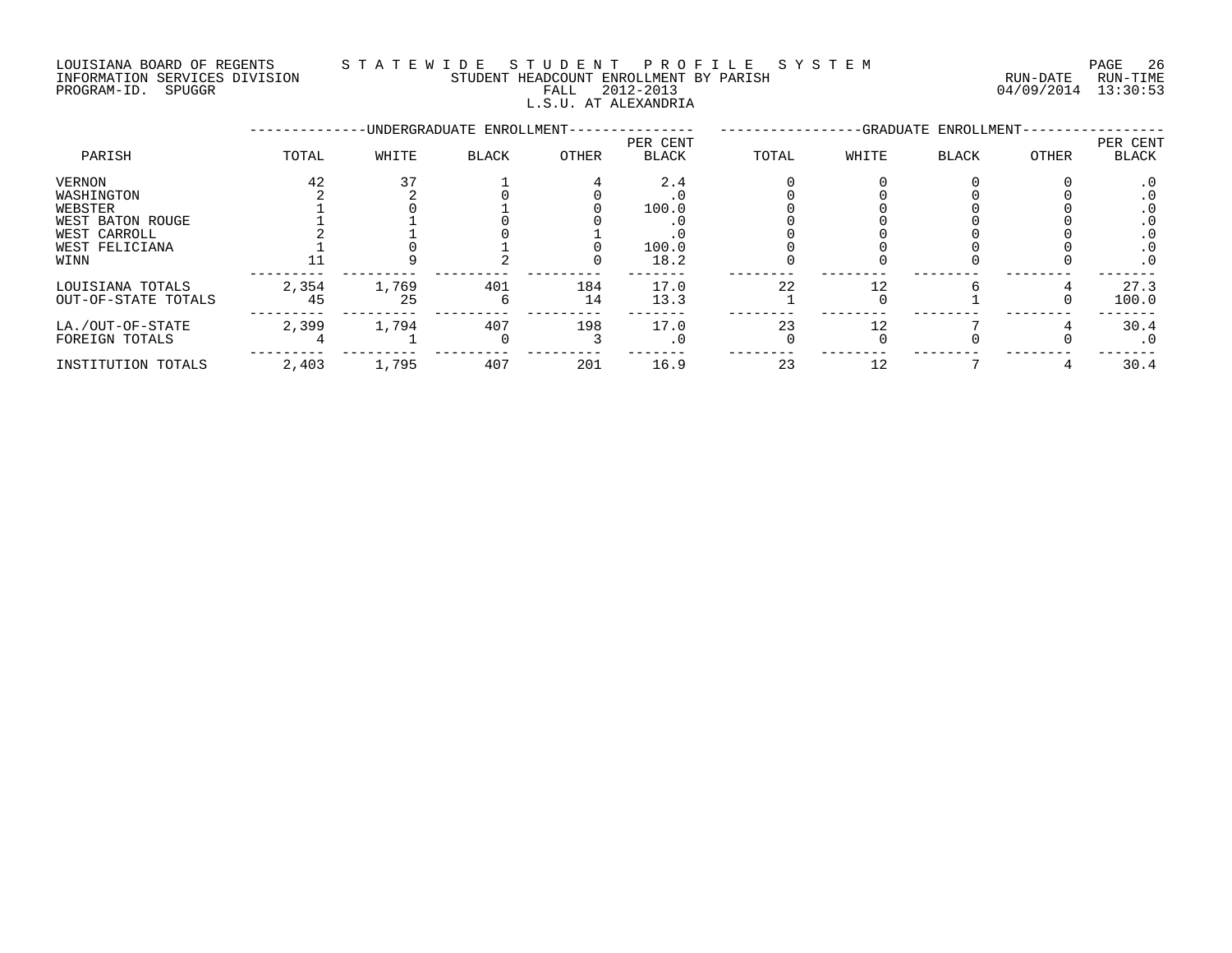LOUISIANA BOARD OF REGENTS S T A T E W I D E S T U D E N T P R O F I L E S Y S T E M PAGE 27

### INFORMATION SERVICES DIVISION STUDENT HEADCOUNT ENROLLMENT BY PARISH RUN-DATE RUN-TIME PROGRAM-ID. SPUGGR FALL 2012-2013 04/09/2014 13:30:53 L.S.U. AT BATON ROUGE

|                                 |                |                   | ----------UNDERGRADUATE ENROLLMENT-------------- |             |                          |                 |                                  | -------------GRADUATE ENROLLMENT |                          |                          |
|---------------------------------|----------------|-------------------|--------------------------------------------------|-------------|--------------------------|-----------------|----------------------------------|----------------------------------|--------------------------|--------------------------|
| PARISH                          | TOTAL          | WHITE             | <b>BLACK</b>                                     | OTHER       | PER CENT<br><b>BLACK</b> | TOTAL           | WHITE                            | <b>BLACK</b>                     | <b>OTHER</b>             | PER CENT<br><b>BLACK</b> |
| <b>ACADIA</b>                   | 109            | 100               | 5                                                | 4           | 4.6                      | 15              | 14                               | 1                                | 0                        | 6.7                      |
| ALLEN                           | 30             | 23                | 5                                                | 2           | 16.7                     | $\mathbf{1}$    | $\mathbf{1}$                     | $\mathbf 0$                      | $\mathbf 0$              | $\cdot$ 0                |
| <b>ASCENSION</b>                | 843            | 710               | 74                                               | 59          | 8.8                      | 81              | 68                               | 7                                | 6                        | 8.6                      |
| ASSUMPTION                      | 49             | 41                | 8                                                | $\Omega$    | 16.3                     | 3               | 3                                | $\Omega$                         | $\Omega$                 | $\cdot$ 0                |
| <b>AVOYELLES</b>                | 46             | 37                | 7                                                | 2           | 15.2                     | 8               | 7                                |                                  | $\Omega$                 | 12.5                     |
| <b>BEAUREGARD</b>               | 65             | 46                | 9                                                | 10          | 13.8                     | 14              | 13                               |                                  | $\Omega$                 | 7.1                      |
| BIENVILLE                       | $\Omega$       | $\mathbf 0$       | $\Omega$                                         | $\mathbf 0$ | $\cdot$ 0                | 1               | $\overline{0}$                   |                                  | $\Omega$                 | 100.0                    |
| <b>BOSSIER</b>                  | 198            | 171               | 13                                               | 14          | 6.6                      | 12              | 11                               | $\Omega$                         |                          | $\cdot$ 0                |
| CADDO                           | 491            | 413               | 50                                               | 28          | 10.2                     | 49              | 36                               | 9                                | $\overline{4}$           | 18.4                     |
| CALCASIEU                       | 552            | 451               | 56                                               | 45          | 10.1                     | 68              | 58                               | 4                                | 6                        | 5.9                      |
| CALDWELL                        | 9              | 8                 | -1                                               | $\mathbf 0$ | 11.1                     | $\mathbf 1$     | $\mathbf 1$                      | $\Omega$                         | $\Omega$                 | $\cdot$ 0                |
| CAMERON                         | 7              | 6                 |                                                  | 0           | 14.3                     | $\mathbf 1$     | $\mathbf{1}$                     | $\Omega$                         | $\mathbf 0$              | $\cdot$ 0                |
| CATAHOULA                       | 8              | 8                 | $\Omega$                                         | 0           | $\cdot$ 0                | 3               | $\overline{2}$                   |                                  | $\Omega$                 | 33.3                     |
| CLAIBORNE                       | 11             | 9                 |                                                  | 1           | 9.1                      | $\overline{4}$  |                                  |                                  | $\mathbf 0$              | $\cdot$ 0                |
| CONCORDIA                       | 34             | 26                | 5                                                | 3           | 14.7                     | 4               | $\overline{2}$                   |                                  | -1                       | 25.0                     |
| DE SOTO                         | 14             | 8                 | 5                                                | $\mathbf 1$ | 35.7                     | 3               | 2                                | 1                                | $\Omega$                 | 33.3                     |
| EAST BATON ROUGE                | 5,331          | 4,082             | 653                                              | 596         | 12.2                     | 985             | 684                              | 194                              | 107                      | 19.7                     |
| EAST CARROLL                    | 9              | 6                 | 1                                                | 2           | 11.1                     | $\mathbf 0$     | $\Omega$                         | $\Omega$                         | $\Omega$                 | $\cdot$ 0                |
| EAST FELICIANA                  | 66             | 45                | 16                                               | 5           | 24.2                     | 9               | $\overline{7}$                   | $\overline{2}$                   | $\mathbf 0$              | 22.2                     |
| EVANGELINE                      | 63             | 53                | 8                                                | 2           | 12.7                     | 11              | 10                               | 1                                | $\Omega$                 | 9.1                      |
| FRANKLIN                        | 10             | 10                | $\Omega$                                         | 0           | $\cdot$ 0                | 8               | 6                                | $\overline{2}$                   | $\Omega$                 | 25.0                     |
| GRANT                           | 13             | 10                | 3                                                | $\Omega$    | 23.1                     | 2               | 2                                | $\Omega$                         | $\Omega$                 | $\cdot$ 0                |
| IBERIA                          | 194            | 139               | 37                                               | 18          | 19.1                     | 28              | 19                               | 6                                | 3                        | 21.4                     |
| IBERVILLE                       | 123            | 89                | 23                                               | 11          | 18.7                     | 20              | 14                               | 6                                | $\Omega$                 | 30.0                     |
| <b>JACKSON</b>                  | 2              | $\overline{0}$    | $\mathbf 0$                                      | 2           | $\cdot$ 0                | 1               | -1                               | $\mathbf 0$                      | $\mathbf 0$              | $\cdot$ 0                |
| <b>JEFFERSON</b>                | 1,102          | 740               | 114                                              | 248         | 10.3                     | 122             | 91                               | 10                               | 21                       | 8.2                      |
| <b>JEFFERSON DAVIS</b>          | 42             | 34                | 5                                                | 3           | 11.9                     | 2               | 2                                | $\Omega$                         | $\mathbf 0$              | $\cdot$ 0                |
| LAFAYETTE                       | 821            | 693               | 69                                               | 59          | 8.4                      | 124             | 102                              | 11                               | 11                       | 8.9                      |
| LAFOURCHE                       | 242            | 221               | 11                                               | 10          | 4.5                      | 35              | 29                               | 2                                | 4                        | 5.7                      |
| LA SALLE                        | 12             | 12                | $\mathbf 0$                                      | $\mathbf 0$ | $\cdot$ 0                | 2               | 2<br>7                           | $\mathbf 0$                      | $\mathbf 0$              | $\cdot$ 0                |
| LINCOLN                         | 83             | 62                | 14                                               | 7           | 16.9                     | $7\phantom{.0}$ |                                  | $\Omega$<br>$\Omega$             | $\Omega$<br>$\mathsf{R}$ | $\cdot$ 0                |
| LIVINGSTON                      | 557            | 519               | 9                                                | 29          | 1.6                      | 78              | 70                               |                                  |                          | $\cdot$ 0                |
| MADISON                         | $\overline{3}$ | $\mathbf{1}$<br>8 | $\mathbf{1}$                                     | 1           | 33.3                     | 2               | $\overline{2}$<br>$\overline{0}$ | $\Omega$                         | $\Omega$                 | $\cdot$ 0                |
| MOREHOUSE                       | 16<br>192      |                   | 6<br>12                                          | 2           | 37.5<br>6.3              | $\mathbf{1}$    | 29                               |                                  | $\mathbf 0$<br>7         | 100.0<br>12.2            |
| NATCHITOCHES                    | 2,696          | 136<br>2,009      | 359                                              | 44<br>328   | 13.3                     | 41<br>195       | 145                              | 25                               | 25                       | 12.8                     |
| ORLEANS<br>OUACHITA             | 338            | 281               | 31                                               | 26          | 9.2                      | 32              | 27                               | 3                                | $\overline{2}$           | 9.4                      |
|                                 | 107            | 68                | 16                                               | 23          | 15.0                     | 6               | 5                                | $\mathbf{1}$                     | $\mathbf 0$              | 16.7                     |
| PLAQUEMINES                     | 103            | 82                | 17                                               | 4           | 16.5                     | 17              | 14                               | $\mathbf{1}$                     | 2                        | 5.9                      |
| POINTE COUPEE<br><b>RAPIDES</b> | 365            | 296               | 43                                               | 26          | 11.8                     | 59              | 47                               |                                  | 5                        | 11.9                     |
| RED RIVER                       | $\overline{4}$ | $\sqrt{2}$        | $\overline{2}$                                   | $\mathbf 0$ | 50.0                     | $\mathbf{1}$    | $\mathbf{1}$                     | $\Omega$                         | $\Omega$                 | $\cdot$ 0                |
| RICHLAND                        | 20             | 13                |                                                  | $\mathbf 0$ | 35.0                     | 6               | 6                                | $\Omega$                         | $\Omega$                 | $\cdot$ 0                |
| SABINE                          | 21             | 14                | 4                                                | 3           | 19.0                     | 3               | 3                                | $\Omega$                         | $\Omega$                 | $\cdot$ 0                |
| ST. BERNARD                     | 90             | 71                | 2                                                | 17          | 2.2                      | 9               | 9                                | $\Omega$                         | $\Omega$                 | $\cdot$ 0                |
| ST. CHARLES                     | 235            | 179               | 26                                               | 30          | 11.1                     | 13              | 12                               |                                  | $\Omega$                 | 7.7                      |
| ST. HELENA                      | 5              | $\mathbf 0$       | 5                                                | $\mathbf 0$ | 100.0                    | 2               | $\sqrt{2}$                       | $\Omega$                         | $\Omega$                 | $\cdot$ 0                |
| ST. JAMES                       | 67             | 40                | 26                                               | 1           | 38.8                     | 5               | $\overline{2}$                   |                                  | $\Omega$                 | 60.0                     |
| ST. JOHN                        | 172            | 115               | 38                                               | 19          | 22.1                     | 7               | 6                                |                                  |                          | 14.3                     |
| ST. LANDRY                      | 229            | 178               | 34                                               | 17          | 14.8                     | 22              | 15                               |                                  | $\Omega$                 | 31.8                     |
| ST. MARTIN                      | 89             | 67                | 15                                               |             | 16.9                     | 12              | 11                               |                                  |                          | 8.3                      |
|                                 |                |                   |                                                  |             |                          |                 |                                  |                                  |                          |                          |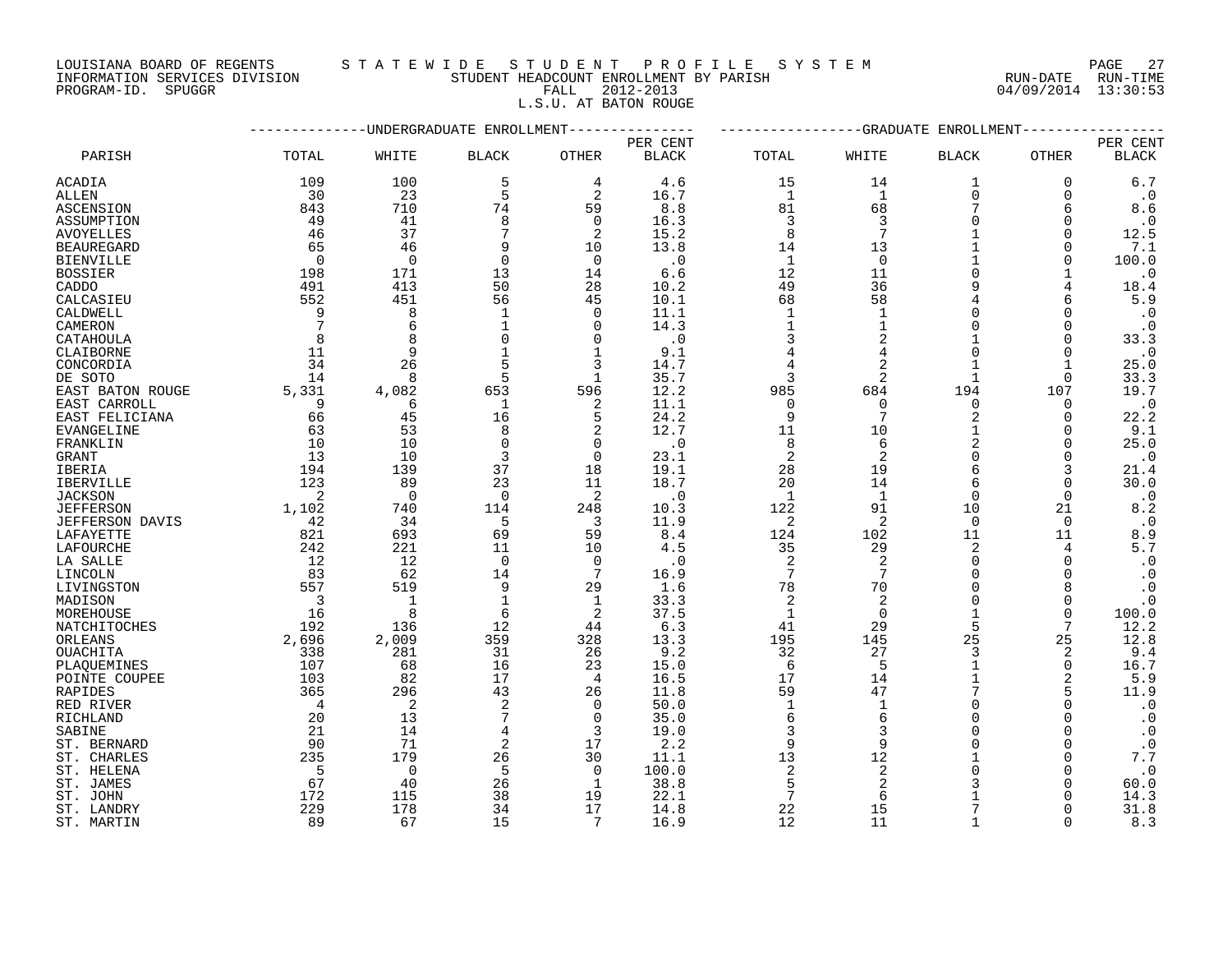LOUISIANA BOARD OF REGENTS S T A T E W I D E S T U D E N T P R O F I L E S Y S T E M PAGE 28 INFORMATION SERVICES DIVISION STUDENT HEADCOUNT ENROLLMENT BY PARISH RUN-DATE RUN-TIME

### PROGRAM-ID. SPUGGR FALL 2012-2013 04/09/2014 13:30:53 L.S.U. AT BATON ROUGE

|                     |        |        | -UNDERGRADUATE ENROLLMENT- |       |              |       |       | -GRADUATE ENROLLMENT- |       |           |
|---------------------|--------|--------|----------------------------|-------|--------------|-------|-------|-----------------------|-------|-----------|
|                     |        |        |                            |       | PER CENT     |       |       | PER CENT              |       |           |
| PARISH              | TOTAL  | WHITE  | BLACK                      | OTHER | <b>BLACK</b> | TOTAL | WHITE | <b>BLACK</b>          | OTHER | BLACK     |
| ST. MARY            | 170    | 109    | 35                         | 26    | 20.6         | 15    |       |                       |       | 26.7      |
| ST. TAMMANY         | 2,283  | 2,010  | 64                         | 209   | 2.8          | 163   | 146   |                       | 16    | . 6       |
| TANGIPAHOA          | 264    | 198    | 40                         | 26    | 15.2         | 41    | 31    |                       |       | 17.1      |
| TENSAS              | 13     | 12     |                            |       | 7.7          |       |       |                       |       | $\cdot$ 0 |
| TERREBONNE          | 344    | 273    | 38                         | 33    | 11.0         |       | 30    |                       |       | 3.2       |
| UNION               |        |        |                            |       | $\cdot$ 0    |       |       |                       |       | $\cdot$ 0 |
| VERMILLION          | 74     | 61     |                            | 10    | 4.1          |       |       |                       |       | $\cdot$ 0 |
| <b>VERNON</b>       | 45     | 30     |                            |       | 17.8         | 16    |       |                       |       | 6.3       |
| WASHINGTON          | 66     | 54     |                            |       | 12.1         |       |       |                       |       | 12.5      |
| WEBSTER             | 38     | 31     |                            |       | 10.5         |       |       |                       |       | $\cdot$ 0 |
| WEST BATON ROUGE    | 154    | 121    | 25                         |       | 16.2         |       |       |                       |       | 50.0      |
| WEST CARROLL        |        |        |                            |       | 11.1         |       |       |                       |       | $\cdot$ 0 |
| WEST FELICIANA      |        | 58     |                            |       | 12.7         |       |       |                       |       | 9.1       |
| WINN                |        |        |                            |       | 11.1         |       |       |                       |       | $\cdot$ 0 |
| LOUISIANA TOTALS    | 19,432 | 15,306 | 2,084                      | 2,042 | 10.7         | 2,456 | 1,874 | 339                   | 243   | 13.8      |
| OUT-OF-STATE TOTALS | 4,732  | 3,537  | 528                        | 667   | 11.2         | 1,321 | 1,017 | 103                   | 201   | 7.8       |
| LA./OUT-OF-STATE    | 24,164 | 18,843 | 2,612                      | 2,709 | 10.8         | 3,777 | 2,891 | 442                   | 444   | 11.7      |
| FOREIGN TOTALS      | 467    |        |                            | 467   | $\cdot$ 0    | 1,141 |       | 0                     | 1,141 | $\cdot$ 0 |
| INSTITUTION TOTALS  | 24,631 | 18,843 | 2,612                      | 3,176 | 10.6         | 4,918 | 2,891 | 442                   | 1,585 | 9.0       |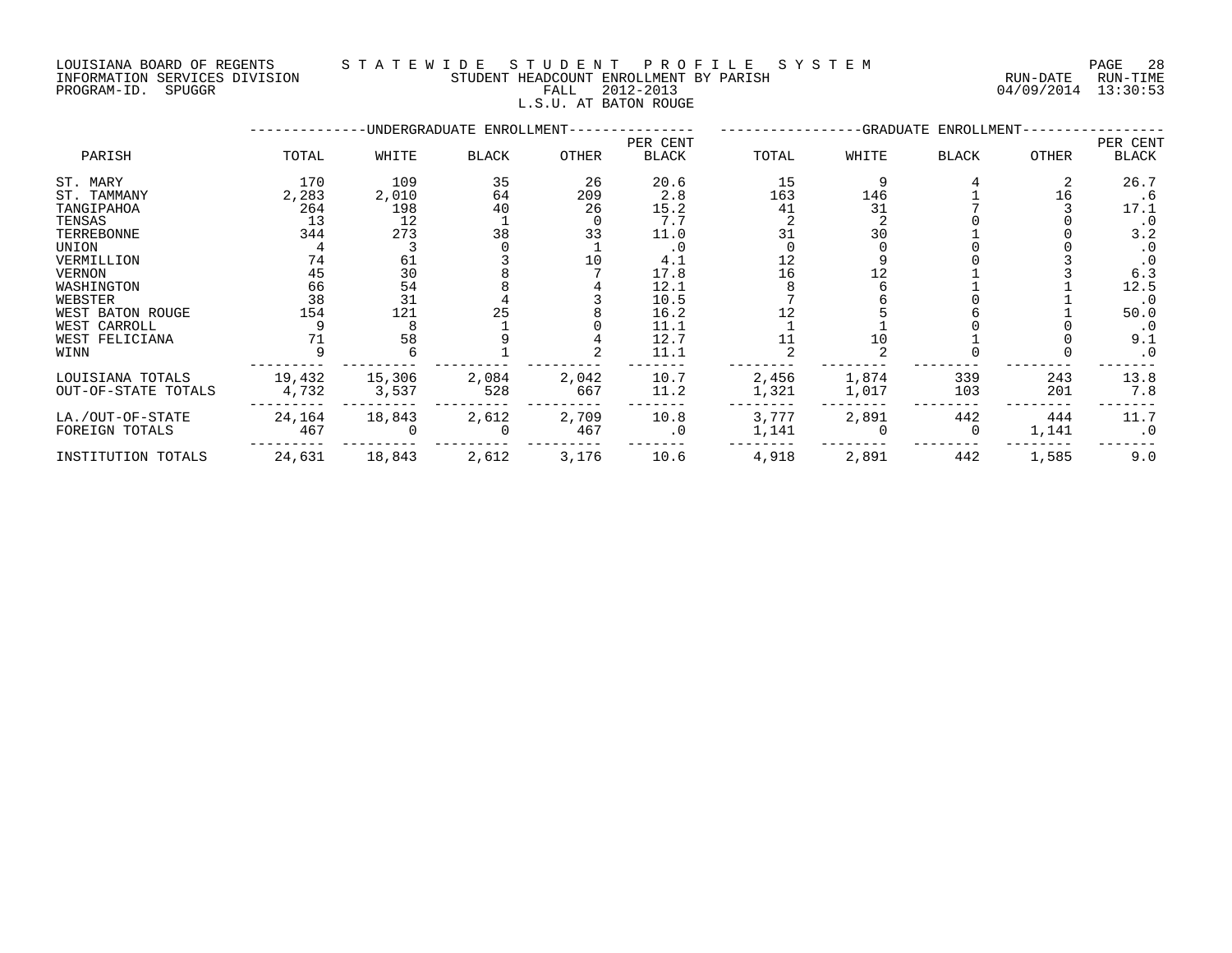## LOUISIANA BOARD OF REGENTS STATEWIDE STUDE NT PROFILE SYSTEM PAGE 29<br>INFORMATION SERVICES DIVISION STUDENT HEADCOUNT ENROLLMENT BY PARISH NUN-DATE RUN-TIME

INFORMATION SERVICES DIVISION STUDENT HEADCOUNT ENROLLMENT BY PARISH PROGRAM-ID. SPUGGR FALL 2012-2013 04/09/2014 13:30:53 FALL 2012-2013<br>L.S.U. AT EUNICE

|                     |              |                | ---------UNDERGRADUATE ENROLLMENT |                | -----------GRADUATE<br>ENROLLMENT |             |             |              |             |                        |  |
|---------------------|--------------|----------------|-----------------------------------|----------------|-----------------------------------|-------------|-------------|--------------|-------------|------------------------|--|
|                     |              | PER CENT       |                                   |                |                                   |             |             |              |             | PER CENT               |  |
| PARISH              | TOTAL        | WHITE          | <b>BLACK</b>                      | OTHER          | <b>BLACK</b>                      | TOTAL       | WHITE       | <b>BLACK</b> | OTHER       | <b>BLACK</b>           |  |
| ACADIA              | 534          | 436            | 78                                | 20             | 14.6                              | $\mathbf 0$ | $\mathbf 0$ | 0            | $\mathbf 0$ | $\cdot$ 0              |  |
| ALLEN               | 62           | 40             | 14                                | 8              | 22.6                              | $\mathbf 0$ | $\Omega$    | $\Omega$     | $\Omega$    | $\boldsymbol{\cdot}$ 0 |  |
| <b>ASCENSION</b>    | 5            | $\overline{4}$ | $\mathbf{1}$                      | $\Omega$       | 20.0                              | $\Omega$    | $\Omega$    | $\Omega$     | $\Omega$    | $\cdot$ 0              |  |
| <b>AVOYELLES</b>    | 50           | 38             | 11                                | 1              | 22.0                              | 0           | O           | $\Omega$     | $\Omega$    | $\cdot$ 0              |  |
| <b>BEAUREGARD</b>   | 12           | 7              | 5                                 | $\Omega$       | 41.7                              | $\Omega$    |             | $\Omega$     | $\Omega$    | $\boldsymbol{\cdot}$ 0 |  |
| <b>BIENVILLE</b>    | $\mathbf{1}$ | $\mathbf{1}$   | $\Omega$                          | $\Omega$       | $\cdot$ 0                         | $\Omega$    |             | $\Omega$     |             | $\cdot$ 0              |  |
| <b>BOSSIER</b>      | $\mathbf{1}$ | $\mathbf{1}$   | $\Omega$                          | $\Omega$       | $\cdot$ 0                         | $\Omega$    |             | $\Omega$     | $\Omega$    | $\cdot$ 0              |  |
| CADDO               | 2            | $\mathbf{1}$   |                                   | $\Omega$       | 50.0                              |             |             | $\Omega$     |             | $\boldsymbol{\cdot}$ 0 |  |
| CALCASIEU           | 70           | 50             | 17                                | 3              | 24.3                              | $\Omega$    |             | $\Omega$     | $\Omega$    | $\cdot$ 0              |  |
| CALDWELL            | 1            | $\overline{0}$ |                                   | $\overline{0}$ | 100.0                             | $\Omega$    |             | $\Omega$     |             | $\cdot$ 0              |  |
| CAMERON             | 5            | 4              | $\mathbf{1}$                      | $\mathbf 0$    | 20.0                              | $\Omega$    |             | $\Omega$     | O           | $\boldsymbol{\cdot}$ 0 |  |
|                     | 5            |                | 4                                 | $\Omega$       | 80.0                              | $\Omega$    |             | $\Omega$     | $\Omega$    | $\boldsymbol{\cdot}$ 0 |  |
| CATAHOULA           |              |                |                                   | $\Omega$       |                                   | $\Omega$    |             | $\Omega$     |             |                        |  |
| CONCORDIA           | 3            | $\mathbf{1}$   | 2                                 |                | 66.7                              |             |             |              | $\Omega$    | $\boldsymbol{\cdot}$ 0 |  |
| DE SOTO             | 6            | 4              | 2                                 | 0              | 33.3                              | $\Omega$    | ∩           | $\Omega$     | ∩           | $\cdot$ 0              |  |
| EAST BATON ROUGE    | 67           | 55             | 8                                 | 4              | 11.9                              | $\Omega$    | ∩           | $\Omega$     |             | $\boldsymbol{\cdot}$ 0 |  |
| EAST CARROLL        | 1            | $\overline{0}$ | 1                                 | $\Omega$       | 100.0                             | $\Omega$    |             | $\Omega$     | ∩           | $\boldsymbol{\cdot}$ 0 |  |
| <b>EVANGELINE</b>   | 358          | 279            | 61                                | 18             | 17.0                              | $\Omega$    |             | $\Omega$     | $\Omega$    | $\boldsymbol{\cdot}$ 0 |  |
| FRANKLIN            | 1            | $\mathbf{1}$   | $\mathbf 0$                       | $\Omega$       | $\cdot$ 0                         | $\Omega$    |             | $\Omega$     |             | $\boldsymbol{\cdot}$ 0 |  |
| <b>GRANT</b>        | 12           | 10             | $\Omega$                          | $\overline{2}$ | $\cdot$ 0                         | $\Omega$    |             | $\Omega$     |             | $\cdot$ 0              |  |
| IBERIA              | 84           | 46             | 34                                | 4              | 40.5                              | $\Omega$    |             | $\Omega$     | ∩           | $\boldsymbol{\cdot}$ 0 |  |
| IBERVILLE           | 1            | $\mathbf{1}$   | $\mathbf 0$                       | $\Omega$       | $\cdot$ 0                         | $\Omega$    |             | $\Omega$     |             | $\boldsymbol{\cdot}$ 0 |  |
| <b>JACKSON</b>      | $\mathbf{1}$ | $\mathbf{1}$   | $\mathbf 0$                       | $\Omega$       | $\cdot$ 0                         | $\Omega$    |             | $\Omega$     | ∩           | $\cdot$ 0              |  |
| <b>JEFFERSON</b>    | 17           | 12             | 5                                 | $\Omega$       | 29.4                              | $\Omega$    |             | $\Omega$     |             | $\boldsymbol{\cdot}$ 0 |  |
| JEFFERSON DAVIS     | 80           | 53             | 19                                | 8              | 23.8                              | $\Omega$    |             | $\Omega$     | $\Omega$    | $\boldsymbol{\cdot}$ 0 |  |
| LAFAYETTE           | 292          | 180            | 92                                | 20             | 31.5                              | $\Omega$    |             | $\Omega$     |             | $\boldsymbol{\cdot}$ 0 |  |
| LAFOURCHE           | 7            | 4              | $\overline{2}$                    | 1              | 28.6                              | $\Omega$    |             | $\Omega$     | $\Omega$    | $\cdot$ 0              |  |
| LA SALLE            | 6            | 5              | 1                                 | $\mathbf 0$    | 16.7                              | $\Omega$    |             | $\Omega$     |             | $\cdot$ 0              |  |
| LINCOLN             | 2            | $\mathbf{1}$   |                                   | $\Omega$       | 50.0                              | $\Omega$    | O           | $\Omega$     |             | $\boldsymbol{\cdot}$ 0 |  |
| LIVINGSTON          | 11           | 11             | 0                                 | $\Omega$       | $\cdot$ 0                         | $\Omega$    |             | $\Omega$     | $\Omega$    | $\boldsymbol{\cdot}$ 0 |  |
| <b>NATCHITOCHES</b> | 5            | $\overline{a}$ | 2                                 | $\mathbf{1}$   | 40.0                              | $\Omega$    |             | $\Omega$     | $\Omega$    | $\boldsymbol{\cdot}$ 0 |  |
| ORLEANS             | 17           |                | 9                                 | -1             | 52.9                              | $\Omega$    | ∩           | $\Omega$     |             | $\boldsymbol{\cdot}$ 0 |  |
| <b>OUACHITA</b>     | 4            | 4              | $\Omega$                          | $\Omega$       | $\cdot$ 0                         | $\Omega$    |             | $\Omega$     | ∩           | $\cdot$ 0              |  |
| PLAOUEMINES         | 2            | $\mathbf{1}$   |                                   | $\Omega$       | 50.0                              | $\Omega$    |             | $\Omega$     | ∩           | $\boldsymbol{\cdot}$ 0 |  |
| POINTE COUPEE       | 16           | 10             | 6                                 | $\Omega$       | 37.5                              | $\Omega$    |             | $\Omega$     |             | $\boldsymbol{\cdot}$ 0 |  |
| RAPIDES             | 200          | 102            | 76                                | 22             | 38.0                              | $\Omega$    |             | $\Omega$     | ∩           | $\cdot$ 0              |  |
| RED RIVER           | 1            | $\Omega$       | $\mathbf{1}$                      | $\Omega$       | 100.0                             | $\Omega$    |             | $\Omega$     |             | $\cdot$ 0              |  |
| RICHLAND            | $\mathbf{1}$ | $\Omega$       | $\mathbf{1}$                      | $\mathbf 0$    | 100.0                             | $\Omega$    |             | $\Omega$     |             | $\cdot$ 0              |  |
| SABINE              | 3            |                | 2                                 | $\Omega$       | 66.7                              | $\Omega$    |             | $\Omega$     |             | $\boldsymbol{\cdot}$ 0 |  |
| ST. BERNARD         |              |                | $\Omega$                          | $\cap$         | $\cdot$ 0                         | ∩           |             | $\Omega$     | U           | $\boldsymbol{\cdot}$ 0 |  |
| ST. CHARLES         | $\mathbf{1}$ | $\Omega$       | $\Omega$                          | $\mathbf{1}$   | $\cdot$ 0                         | $\Omega$    |             | $\Omega$     |             | $\boldsymbol{\cdot}$ 0 |  |
| ST. JOHN            | 2            | $\mathbf{1}$   | -1                                | $\overline{0}$ | 50.0                              | $\Omega$    | ∩           | $\Omega$     | O           | $\boldsymbol{\cdot}$ 0 |  |
| ST. LANDRY          | 786          | 523            | 226                               | 37             | 28.8                              | $\Omega$    |             | $\Omega$     | ∩           | $\cdot$ 0              |  |
| ST. MARTIN          | 84           | 47             | 35                                | 2              | 41.7                              | $\Omega$    |             | $\Omega$     | $\Omega$    | $\cdot$ 0              |  |
|                     | 49           | 10             | 37                                |                |                                   | $\Omega$    | $\Omega$    | $\Omega$     |             |                        |  |
| ST. MARY            |              |                |                                   | $\overline{2}$ | 75.5                              |             |             |              |             | $\boldsymbol{\cdot}$ 0 |  |
| ST. TAMMANY         | 24           | 20             | 3                                 | $\mathbf 1$    | 12.5                              | $\Omega$    |             | $\Omega$     | O           | $\cdot$ 0              |  |
| TANGIPAHOA          | 15           | 14             | $\mathbf 0$                       | $\mathbf 1$    | $\cdot$ 0                         | $\Omega$    |             | $\Omega$     | $\Omega$    | $\boldsymbol{\cdot}$ 0 |  |
| TERREBONNE          | 12           | 6              | 2                                 | $\overline{4}$ | 16.7                              | ∩           |             | $\Omega$     | $\Omega$    | $\cdot$ 0              |  |
| UNION               | 1            | $\mathbf{1}$   | $\Omega$                          | $\Omega$       | . 0                               | $\Omega$    |             |              |             | $\boldsymbol{\cdot}$ 0 |  |
| VERMILLION          | 109          | 82             | 18                                | 9              | 16.5                              | $\Omega$    | $\Omega$    | $\Omega$     |             | $\cdot$ 0              |  |
| <b>VERNON</b>       | 10           | 6              | 2                                 | $\overline{2}$ | 20.0                              | $\mathbf 0$ | $\Omega$    | $\Omega$     | $\Omega$    | $\boldsymbol{\cdot}$ 0 |  |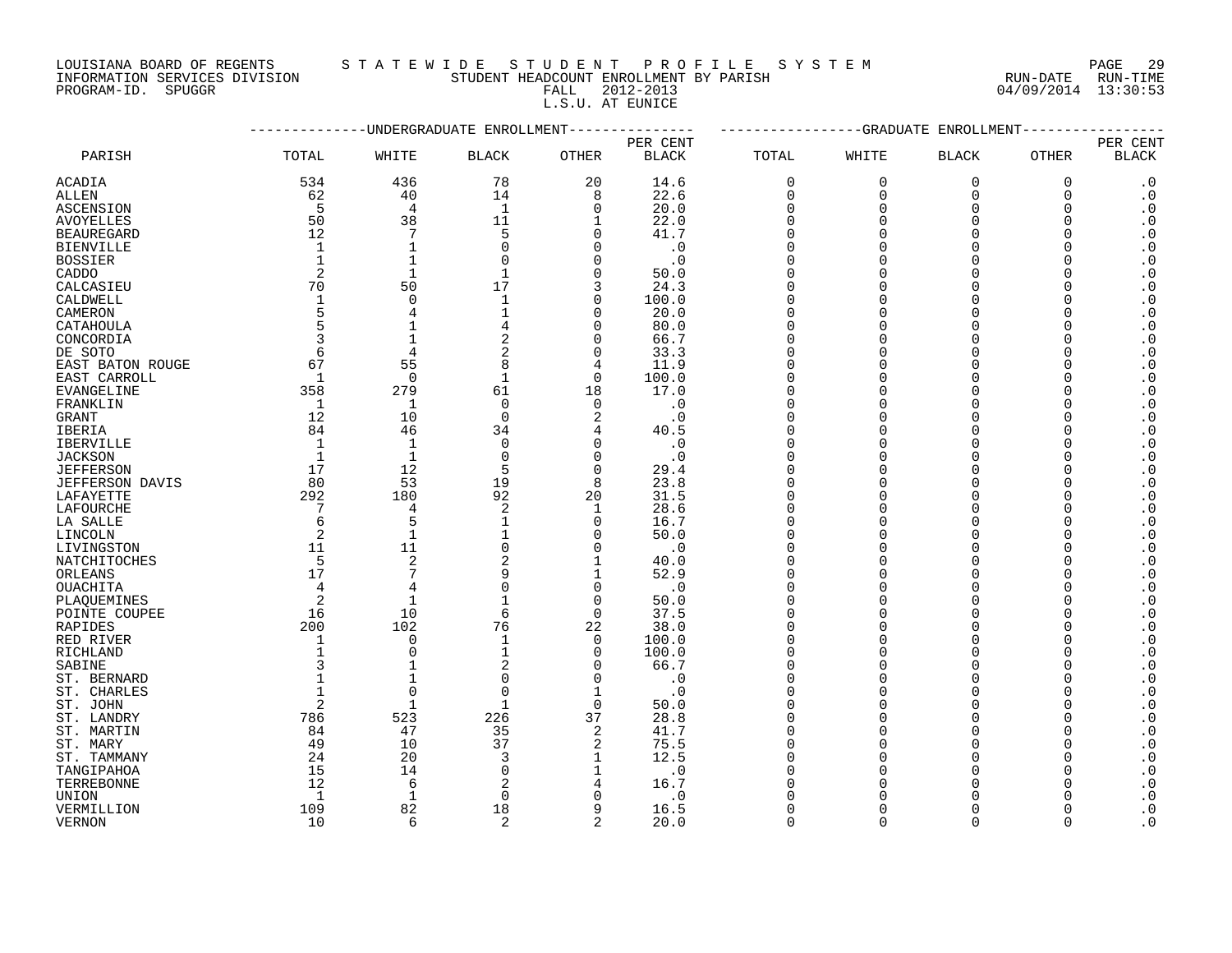#### LOUISIANA BOARD OF REGENTS S T A T E W I D E S T U D E N T P R O F I L E S Y S T E M PAGE 30 INFORMATION SERVICES DIVISION STUDENT HEADCOUNT ENROLLMENT BY PARISH RUN-DATE RUN-TIME INFORMATION SERVICES DIVISION CONSUMENT HEADCOUNT ENROLLMENT BY PARISH THE RUN-DATE RUN-TIME RUN-TIME<br>PROGRAM-ID. SPUGGR PROGRAM-ID. SPUGGR

L.S.U. AT EUNICE

--------------UNDERGRADUATE ENROLLMENT--------------- -----------------GRADUATE ENROLLMENT----------------- PER CENT PER CENT PARISH TOTAL WHITE BLACK OTHER BLACK TOTAL WHITE BLACK OTHER BLACK WASHINGTON 1 1 0 0 .0 0 0 0 0 .0 WEBSTER 1 1 0 0 .0 0 0 0 0 .0 WEST BATON ROUGE 3 2 0 1 .0 0 0 0 0 .0 WEST CARROLL 1 1 0 0 .0 0 0 0 0 .0 WEST FELICIANA 1 0 1 0 100.0 0 0 0 0 .0 --------- --------- --------- --------- ------- -------- -------- -------- -------- ------- LOUISIANA TOTALS 3,047 2,090 784 173 25.7 0 0 0 0 .0 OUT-OF-STATE TOTALS 22 13 6 3 27.3 0 0 0 0 .0 --------- --------- --------- --------- ------- -------- -------- -------- -------- ------- LA./OUT-OF-STATE 3,069 2,103 790 176 25.7 0 0 0 0 .0 FOREIGN TOTALS 6 0 0 6 .0 0 0 0 0 .0 --------- --------- --------- --------- ------- -------- -------- -------- -------- ------- INSTITUTION TOTALS 3,075 2,103 790 182 25.7 0 0 0 0 .0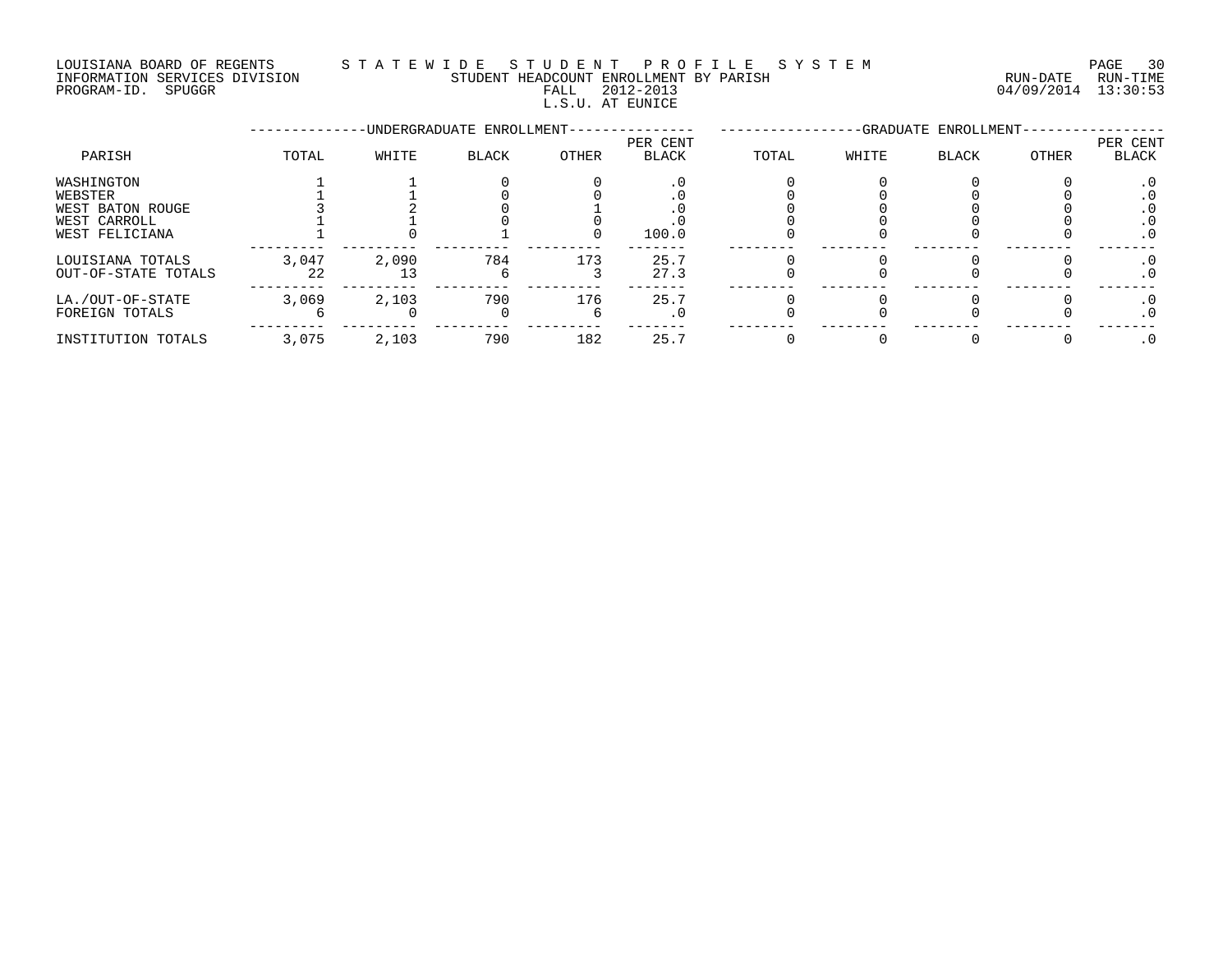LOUISIANA BOARD OF REGENTS STATEWIDE STUDENT PROFILE SYSTEM NAGE 31

INFORMATION SERVICES DIVISION STORE STUDENT HEADCOUNT ENROLLMENT BY PARISH STORE RUN-DATE RUN-TIME

### PROGRAM-ID. SPUGGR FALL 2012-2013 04/09/2014 13:30:53 L.S.U. AT SHREVEPORT

|                   |                |                | -UNDERGRADUATE ENROLLMENT |                | -----------GRADUATE<br>ENROLLMENT |              |                |              |              |                                                  |
|-------------------|----------------|----------------|---------------------------|----------------|-----------------------------------|--------------|----------------|--------------|--------------|--------------------------------------------------|
| PARISH            | TOTAL          | WHITE          | <b>BLACK</b>              | <b>OTHER</b>   | PER CENT<br><b>BLACK</b>          | TOTAL        | WHITE          | <b>BLACK</b> | <b>OTHER</b> | PER CENT<br><b>BLACK</b>                         |
| ACADIA            | 3              | 2              | 0                         | 1              | $\cdot$ 0                         | 0            | 0              | 0            | 0            | $\cdot$ 0                                        |
| ALLEN             | 3              | 2              | $\Omega$                  | $\mathbf 1$    | . 0                               | $\mathbf{1}$ | $\Omega$       | $\Omega$     |              | $\boldsymbol{\cdot}$ 0                           |
| ASCENSION         | 2              | $\overline{2}$ |                           | $\mathbf 0$    | . 0                               | $\Omega$     |                | $\Omega$     |              | $\boldsymbol{\cdot}$ 0                           |
| <b>AVOYELLES</b>  |                | $\Omega$       |                           | $\Omega$       | . 0                               |              |                | ∩            |              | $\boldsymbol{\cdot}$ 0                           |
| <b>BEAUREGARD</b> |                | $\overline{c}$ |                           | $\Omega$       | 33.3                              | $\Omega$     |                | ∩            |              | $\boldsymbol{\cdot}$ 0                           |
| <b>BIENVILLE</b>  | 17             | 8              | 6                         | 3              | 35.3                              | $\Omega$     |                | $\Omega$     |              | $\cdot$ 0                                        |
| <b>BOSSIER</b>    | 894            | 642            | 112                       | 140            | 12.5                              | 78           | 60             | 11           | 7            | 14.1                                             |
| CADDO             | 2,338          | 1,504          | 538                       | 296            | 23.0                              | 214          | 155            | 35           | 24           | 16.4                                             |
| CALCASIEU         | 4              | 3              | 1                         | $\Omega$       | 25.0                              | 2            | 1              | ∩            | 1            | $\cdot$ 0                                        |
| CAMERON           | 2              | $\mathbf{1}$   | $\Omega$                  | 1              | $\cdot$ 0                         | 0            | $\Omega$       | $\Omega$     | 0            | $\cdot$ 0                                        |
| CLAIBORNE         | 8              |                |                           | 1              | 37.5                              | 2            |                |              | O            | 50.0                                             |
| CONCORDIA         | 2              | $\mathbf{1}$   |                           | $\Omega$       | 50.0                              |              |                |              |              | $\cdot$ 0                                        |
| DE SOTO           | 177            | 111            | 42                        | 24             | 23.7                              | 5            |                |              |              | 40.0                                             |
| EAST BATON ROUGE  | 13             | 5              |                           | 3              | 38.5                              |              |                |              |              | 20.0                                             |
| <b>EVANGELINE</b> | 2              | $\overline{c}$ |                           | $\Omega$       | $\cdot$ 0                         |              |                |              |              | $\cdot$ 0                                        |
| GRANT             | $\overline{2}$ | $\mathbf{1}$   |                           | $\Omega$       | 50.0                              |              |                |              |              | $\cdot$ 0                                        |
| IBERIA            | 13             | 10             |                           | $\overline{2}$ | 7.7                               |              |                |              |              | $\cdot$ 0                                        |
| <b>IBERVILLE</b>  |                | $\mathbf 0$    |                           | $\mathbf 0$    | 100.0                             |              |                |              | ∩            | 100.0                                            |
| <b>JACKSON</b>    | $\overline{4}$ | 3              |                           | $\Omega$       | 25.0                              |              |                | ∩            |              | $\cdot$ 0                                        |
| <b>JEFFERSON</b>  |                |                |                           |                | 50.0                              |              |                |              |              | 66.7                                             |
| JEFFERSON DAVIS   | 2              |                |                           |                | . 0                               |              |                |              |              | $\cdot$ 0                                        |
| LAFAYETTE         | 11             | 8              |                           | 2              | 9.1                               |              |                |              |              | $\cdot$ 0                                        |
| LAFOURCHE         |                | $\Omega$       |                           |                | $\cdot$ 0                         |              |                |              |              | $\boldsymbol{\cdot}$ 0                           |
| LA SALLE          |                |                |                           | 0              | . 0                               |              |                |              |              | $\cdot$ 0                                        |
| LINCOLN           | 11             | q              |                           | $\Omega$       | 18.2                              |              |                |              |              | $\boldsymbol{\cdot}$ 0                           |
| LIVINGSTON        |                | $\Omega$       |                           | $\Omega$       | 100.0                             | ∩            |                | ∩            |              | $\boldsymbol{\cdot}$ 0                           |
| MADISON           |                | $\Omega$       |                           | 0              | 100.0                             |              |                |              |              | $\boldsymbol{\cdot}$ 0                           |
| MOREHOUSE         |                |                |                           |                | 40.0                              | $\Omega$     |                |              |              | $\cdot$ 0                                        |
| NATCHITOCHES      | 8              | 3              |                           | 1              | 50.0                              | 3            | 2              |              |              | 33.3                                             |
| ORLEANS           | 10             | 7              |                           | $\overline{2}$ | 10.0                              | 3            | $\overline{a}$ |              | ∩            | 33.3                                             |
| OUACHITA          | 28             | 14             |                           | 7              |                                   |              |                |              |              | 25.0                                             |
| PLAQUEMINES       | $\overline{1}$ | 0              |                           | $\mathbf 0$    | 25.0<br>100.0                     | $\Omega$     |                | ∩            |              | $\cdot$ 0                                        |
|                   | 19             | 12             |                           | 3              | 21.1                              |              |                |              |              | 33.3                                             |
| RAPIDES           | 15             | 8              |                           | $\mathbf{1}$   | 40.0                              |              |                |              |              | $\cdot$ 0                                        |
| RED RIVER         |                |                |                           |                |                                   |              |                |              |              |                                                  |
| SABINE            | 31<br>3        | 13<br>3        |                           | 13<br>$\Omega$ | 16.1                              |              |                |              |              | $\cdot$ 0                                        |
| ST. CHARLES       |                | $\mathbf{1}$   |                           | $\Omega$       | $\cdot$ 0                         |              |                |              |              | $\cdot$ 0<br>$\cdot$ 0                           |
| ST. LANDRY        |                |                |                           |                | $\cdot$ 0                         |              |                |              |              |                                                  |
| ST. MARTIN        |                |                |                           | O              | . 0                               |              |                | ∩            |              | $\boldsymbol{\cdot}$ 0<br>$\boldsymbol{\cdot}$ 0 |
| ST. MARY          |                |                |                           |                | 50.0                              |              |                |              |              |                                                  |
| ST. TAMMANY       |                | 6              |                           | U              | 14.3                              |              |                |              |              | $\boldsymbol{\cdot}$ 0                           |
| TANGIPAHOA        |                |                |                           | O              | 25.0                              |              |                |              |              | $\boldsymbol{\cdot}$ 0                           |
| TERREBONNE        | 2              |                |                           | $\Omega$       | . 0                               |              |                |              |              | $\boldsymbol{\cdot}$ 0                           |
| UNION             |                | $\mathbf{1}$   |                           | $\Omega$       | 50.0                              |              |                |              |              | $\cdot$ 0                                        |
| VERMILLION        |                | $\overline{2}$ |                           | $\mathbf 0$    | 33.3                              |              |                |              |              | $\boldsymbol{\cdot}$ 0                           |
| <b>VERNON</b>     | 8              | 3              |                           | 2              | 37.5                              | $\Omega$     |                | ∩            | $\Omega$     | $\cdot$ 0                                        |
| WEBSTER           | 77             | 43             | 28                        | 6              | 36.4                              | 8            | 5              |              | 2            | 12.5                                             |
| WEST BATON ROUGE  | $\overline{0}$ | 0              | $\Omega$                  | $\mathbf 0$    | $\cdot$ 0                         | $\mathbf{1}$ | 0              | 1            | ∩            | 100.0                                            |
| WINN              | 22             | 15             |                           | 1              | 27.3                              | $\Omega$     |                | ∩            | $\Omega$     | $\cdot$ 0                                        |
| LOUISIANA TOTALS  | 3,772          | 2,465          | 793                       | 514            | 21.0                              | 345          | 245            | 60           | 40           | 17.4                                             |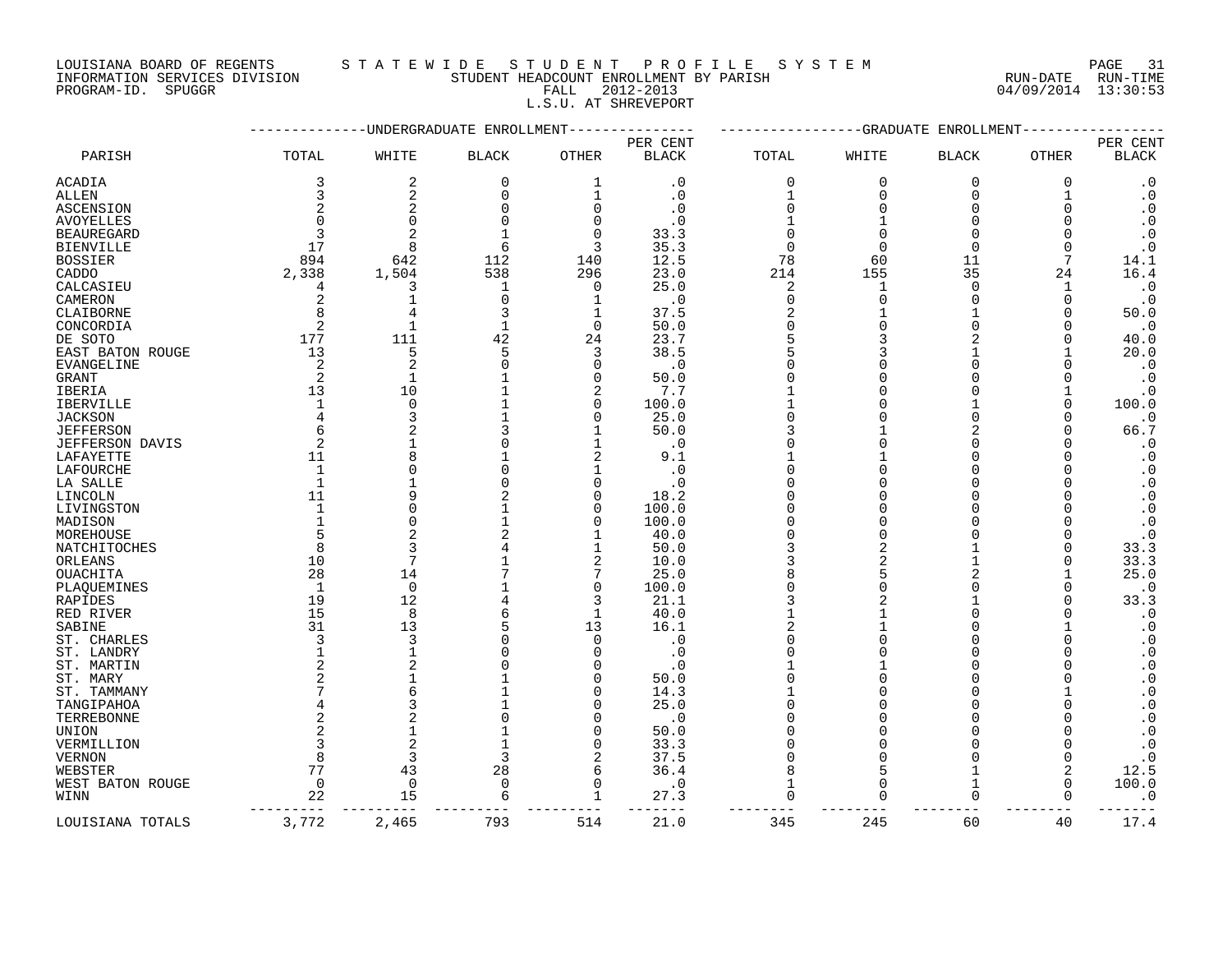### LOUISIANA BOARD OF REGENTS S T A T E W I D E S T U D E N T P R O F I L E S Y S T E M PAGE 32 INFORMATION SERVICES DIVISION STUDENT HEADCOUNT ENROLLMENT BY PARISH RUN-DATE RUN-TIME PROGRAM-ID. SPUGGR FALL 2012-2013 04/09/2014 13:30:53 L.S.U. AT SHREVEPORT

|                                    |             |       | -UNDERGRADUATE ENROLLMENT-- | -GRADUATE ENROLLMENT- |                          |           |       |              |          |                          |
|------------------------------------|-------------|-------|-----------------------------|-----------------------|--------------------------|-----------|-------|--------------|----------|--------------------------|
| PARISH                             | TOTAL       | WHITE | <b>BLACK</b>                | OTHER                 | PER CENT<br><b>BLACK</b> | TOTAL     | WHITE | <b>BLACK</b> | OTHER    | PER CENT<br><b>BLACK</b> |
| OUT-OF-STATE TOTALS                | 272         | 162   | 43                          | 67                    | 15.8                     | 38        | 26    |              |          | 10.5                     |
| LA./OUT-OF-STATE<br>FOREIGN TOTALS | 4,044<br>80 | 2,627 | 836                         | 581<br>80             | 20.7<br>. v              | 383<br>28 | 271   | 64           | 48<br>28 | 16.7                     |
| INSTITUTION TOTALS                 | 4,124       | 2,627 | 836                         | 661                   | 20.3                     | 41.       | 271   | 64           | 76       | 15.6                     |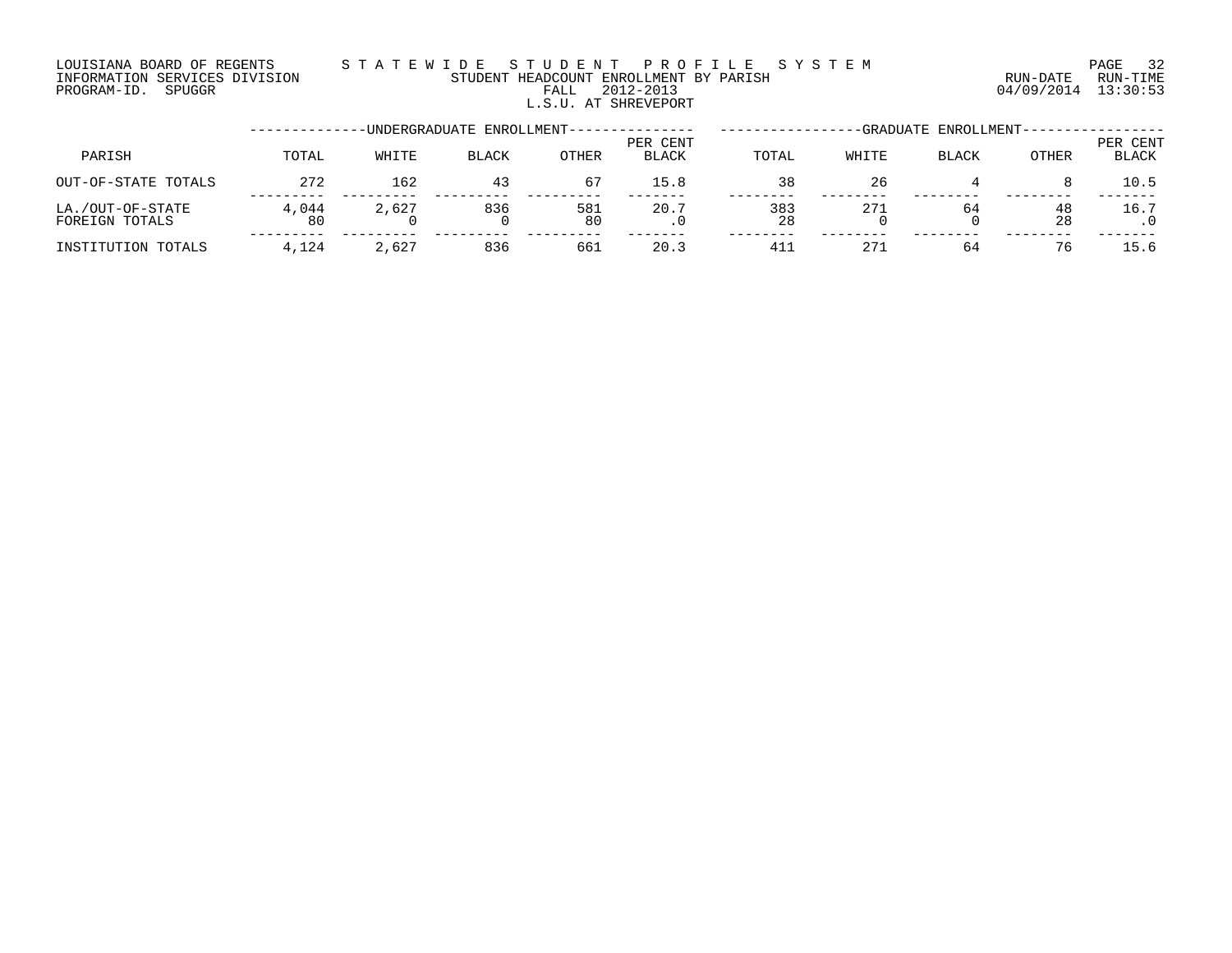INFORMATION SERVICES DIVISION STUDENT HEADCOUNT ENROLLMENT BY PARISH RUN-DATE RUN-TIME DOUISIANA BOARD OF REGENTS STAILMENT HEADCOUNT ENROLLMENT BY PARISH CONTRACTION SERVICES DIVISION STUDENT HEADCOUNT ENROLLMENT BY PARISH (RUN-DATE RUN-TIME PROGRAM-ID. SPUGGR (13:30:53)

### LOUISIANA BOARD OF REGENTS S T A T E W I D E S T U D E N T P R O F I L E S Y S T E M PAGE 33

LSU HEALTH SCIENCES CENTER-N.O.

|                            |                | --GRADUATE ENROLLMENT   |                           |                |              |                |                |                      |              |                        |
|----------------------------|----------------|-------------------------|---------------------------|----------------|--------------|----------------|----------------|----------------------|--------------|------------------------|
|                            |                |                         | -UNDERGRADUATE ENROLLMENT |                | PER CENT     |                |                |                      |              | PER CENT               |
| PARISH                     | TOTAL          | WHITE                   | <b>BLACK</b>              | <b>OTHER</b>   | <b>BLACK</b> | TOTAL          | WHITE          | <b>BLACK</b>         | <b>OTHER</b> | <b>BLACK</b>           |
| ACADIA                     | 4              | 4                       | $\mathbf 0$               | $\mathbf 0$    | $\cdot$ 0    | 9              | 8              | 1                    | $\mathbf 0$  | 11.1                   |
| ALLEN                      | $\mathbf 0$    | 0                       | 0                         | $\mathbf 0$    | $\cdot$ 0    | 2              | 2              | 0                    | 0            | $\cdot$ 0              |
| ASCENSION                  | 20             | 18                      |                           | 1              | 5.0          | 26             | 21             | 1                    |              | 3.8                    |
| ASSUMPTION                 | $\mathbf{1}$   | $\Omega$                |                           | $\Omega$       | 100.0        | 2              | $\mathbf{1}$   | 1                    | $\Omega$     | 50.0                   |
| <b>AVOYELLES</b>           |                | $\mathbf{1}$            | ∩                         | $\Omega$       | . 0          | $\mathbf{1}$   |                | $\Omega$             | ∩            | $\cdot$ 0              |
| <b>BEAUREGARD</b>          |                |                         |                           | $\Omega$       | $\cdot$ 0    | 7              |                | $\cap$               | $\Omega$     | $\cdot$ 0              |
| BIENVILLE                  |                |                         |                           | O              | . 0          | -1             | $\Omega$       |                      | $\Omega$     | 100.0                  |
| BOSSIER                    |                |                         |                           | O              | . 0          | 21             | 19             |                      |              | 4.8                    |
| CADDO                      |                |                         |                           | 1              | 33.3         | 27             | 17             |                      | 3            | 25.9                   |
| CALCASIEU                  |                |                         |                           | $\overline{2}$ | 12.5         | 22             | 16             | $\mathfrak{D}$       |              | 9.1                    |
| CALDWELL                   |                | $\Omega$                |                           | $\mathbf 0$    | $\cdot$ 0    | $\mathbf{1}$   |                | $\Omega$             | $\Omega$     | $\cdot$ 0              |
| CATAHOULA                  |                | ∩                       |                           | O              | . 0          | 1              |                | ∩                    |              | $\cdot$ 0              |
| CLAIBORNE                  |                | $\Omega$                |                           | $\Omega$       | . 0          | 1              |                | ∩                    |              | $\boldsymbol{\cdot}$ 0 |
| CONCORDIA                  |                | 1                       |                           | $\Omega$       | $\cdot$ 0    | 1              |                | $\Omega$             | $\Omega$     | $\cdot$ 0              |
| DE SOTO                    |                | 1                       |                           | $\Omega$       | . 0          | $\Omega$       | $\Omega$       | $\Omega$             | $\Omega$     | $\cdot$ 0              |
| EAST BATON ROUGE           | 72             | 61                      |                           | 7              | 5.6          | 208            | 158            | 15                   | 35           | 7.2                    |
| EAST CARROLL               | $\Omega$       | $\Omega$                |                           | U              | . 0          | 1              | O              | $\Omega$             | 1            | $\cdot$ 0              |
| EAST FELICIANA             | ∩              | $\Omega$                |                           | O              | . 0          | 2              |                | 1                    | $\Omega$     | 50.0                   |
| EVANGELINE                 |                |                         |                           | $\Omega$       | . 0          | 2              |                | ∩                    | 0            | $\cdot$ 0              |
| <b>GRANT</b>               |                | $\Omega$                |                           | $\Omega$       | . 0          | $\overline{2}$ | $\mathfrak{D}$ |                      | ∩            | $\cdot$ 0              |
| IBERIA                     |                | 5                       |                           | $\Omega$       | . 0          | 16             | 15             | 1                    | $\Omega$     | 6.3                    |
| IBERVILLE                  |                | $\overline{4}$          |                           | 1              | . 0          | 7              | 6              | 1                    | $\Omega$     | 14.3                   |
| <b>JACKSON</b>             | $\Omega$       | $\mathbf 0$             | $\Omega$                  | $\mathbf 0$    | $\cdot$ 0    | 2              | $\overline{2}$ | $\Omega$             | $\Omega$     | $\cdot$ 0              |
| <b>JEFFERSON</b>           | 271            | 193                     | 31                        | 47             | 11.4         | 435            | 299            | 37                   | 99           | 8.5                    |
| <b>JEFFERSON DAVIS</b>     | 2              | $\mathbf{1}$            | $\Omega$                  | 1              | $\cdot$ 0    | 5              | 5              | $\Omega$             | $\Omega$     | $\cdot$ 0              |
| LAFAYETTE                  | 9              | 7                       |                           | $\mathbf 0$    | 22.2         | 72             | 59             | 3                    | 10           | 4.2                    |
| LAFOURCHE                  | 12             | 10                      |                           | 2              | . 0          | 35             | 32             | $\Omega$             | 3            | $\cdot$ 0              |
| LA SALLE                   | 1              | $\mathbf{1}$            |                           | $\Omega$       | . 0          | 2              | $\mathbf{1}$   | $\Omega$             |              | $\cdot$ 0              |
| LINCOLN                    | $\mathbf{1}$   | $\mathbf{1}$            |                           | $\Omega$       | . 0          | 2              | 2              | $\Omega$             | $\Omega$     | $\cdot$ 0              |
| LIVINGSTON                 | 13             | 13                      |                           | $\Omega$       | . 0          | 16             | 14             |                      |              | 6.3                    |
| MADISON                    | $\Omega$       | $\mathbf 0$<br>$\Omega$ |                           | $\mathbf 0$    | $\cdot$ 0    | 2              | $\overline{2}$ | $\Omega$<br>$\Omega$ | $\Omega$     | $\cdot$ 0              |
| MOREHOUSE                  |                |                         |                           | $\mathbf 0$    | 100.0        | $\mathbf 1$    | 1              | $\mathbf{1}$         | $\Omega$     | $\cdot$ 0              |
| NATCHITOCHES               |                | $\mathbf{1}$<br>91      | $\Omega$                  | $\Omega$<br>29 | $\cdot$ 0    | 4              | $\overline{2}$ | 51                   |              | 25.0<br>14.5           |
| ORLEANS<br><b>OUACHITA</b> | 161<br>6       | 5                       | 41<br>$\mathbf{1}$        | $\Omega$       | 25.5<br>16.7 | 352<br>26      | 245<br>19      | $\mathbf{1}$         | 56<br>6      | 3.8                    |
| PLAQUEMINES                | 11             | 9                       |                           | $\mathbf 1$    | 9.1          | 8              | 7              | $\Omega$             |              | $\cdot$ 0              |
| POINTE COUPEE              | 2              | 1                       |                           | 0              | 50.0         | 3              | 2              | $\Omega$             |              | $\cdot$ 0              |
| RAPIDES                    |                | 3                       |                           | $\Omega$       | 25.0         | 21             | 15             | $\overline{2}$       |              | 9.5                    |
| RED RIVER                  | $\Omega$       | $\Omega$                |                           | $\Omega$       | . 0          | $\mathbf{1}$   | $\mathbf{1}$   | ∩                    | ∩            | $\cdot$ 0              |
| SABINE                     | $\overline{2}$ | $\overline{2}$          |                           | $\Omega$       | $\cdot$ 0    | 2              |                | $\Omega$             |              | $\cdot$ 0              |
| ST. BERNARD                | 17             | 16                      |                           | $\mathbf 0$    | 5.9          | 10             | 8              |                      | $\Omega$     | 20.0                   |
| ST. CHARLES                | 35             | 31                      |                           | 3              | 2.9          | 32             | 25             |                      |              | 9.4                    |
| ST. HELENA                 | ∩              | $\Omega$                |                           | 0              | . 0          | $\mathbf 1$    |                |                      | ∩            | $\cdot$ 0              |
| ST. JAMES                  |                | $\overline{4}$          |                           | $\Omega$       | . 0          | 5              |                |                      | $\Omega$     | 20.0                   |
| ST. JOHN                   |                |                         |                           | $\overline{a}$ | 33.3         | 16             | 9              |                      |              | 37.5                   |
| ST. LANDRY                 |                |                         |                           | $\mathbf 0$    | 33.3         | 19             | 14             |                      |              | 5.3                    |
| ST. MARTIN                 |                | 1                       |                           | 0              | . 0          | 4              | 3              |                      |              | $\cdot$ 0              |
| ST. MARY                   |                | $\overline{c}$          |                           | $\Omega$       | 50.0         | 5              | 3              |                      | 2            | $\cdot$ 0              |
| ST. TAMMANY                | 130            | 115                     |                           | 13             | 1.5          | 143            | 116            |                      | 20           | 4.9                    |
| TANGIPAHOA                 | 14             | 12                      | 1                         | $\mathbf{1}$   | 7.1          | 34             | 27             | $\mathbf{1}$         | 6            | 2.9                    |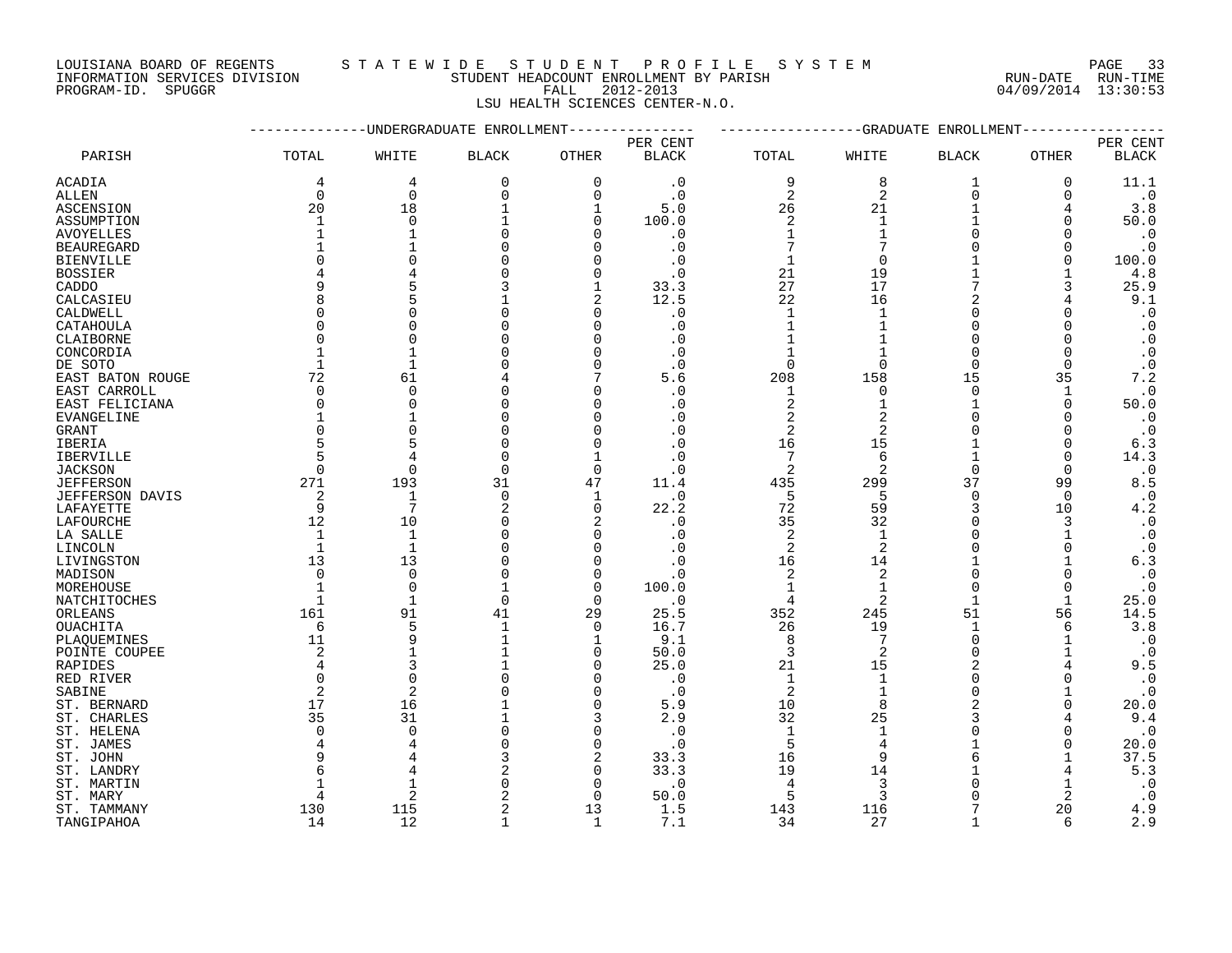### LOUISIANA BOARD OF REGENTS S T A T E W I D E S T U D E N T P R O F I L E S Y S T E M PAGE 34 INFORMATION SERVICES DIVISION STUDENT HEADCOUNT ENROLLMENT BY PARISH RUN-DATE RUN-TIME PROGRAM-ID. SPUGGR FALL 2012-2013 04/09/2014 13:30:53

LSU HEALTH SCIENCES CENTER-N.O.

|                                                                                                                          |           |           | -UNDERGRADUATE ENROLLMENT- |       | -GRADUATE ENROLLMENT-                                        |              |              |              | PER CENT  |                                                                 |
|--------------------------------------------------------------------------------------------------------------------------|-----------|-----------|----------------------------|-------|--------------------------------------------------------------|--------------|--------------|--------------|-----------|-----------------------------------------------------------------|
| PARISH                                                                                                                   | TOTAL     | WHITE     | <b>BLACK</b>               | OTHER | PER CENT<br><b>BLACK</b>                                     | TOTAL        | WHITE        | <b>BLACK</b> | OTHER     | <b>BLACK</b>                                                    |
| TENSAS<br>TERREBONNE<br>VERMILLION<br>VERNON<br>WASHINGTON<br>WEST BATON ROUGE<br>WEST CARROLL<br>WEST FELICIANA<br>WINN |           |           |                            |       | $\cdot$ 0<br>22.2<br>. 0<br>25.0<br>25.0<br>. 0<br>$\cdot$ 0 | 35           |              |              |           | 100.0<br>2.9<br>. 0<br>. 0<br>25.0<br>33.3<br>25.0<br>$\cdot$ 0 |
| LOUISIANA TOTALS<br>OUT-OF-STATE TOTALS                                                                                  | 871<br>38 | 652<br>28 | 105                        | 114   | 12.1<br>13.2                                                 | 1,682<br>147 | 1,250<br>106 | 154<br>12    | 278<br>29 | 9.2<br>8.2                                                      |
| LA./OUT-OF-STATE<br>FOREIGN TOTALS                                                                                       | 909       | 680       | 110                        | 119   | 12.1<br>$\cdot$ 0                                            | 1,829<br>48  | 1,356        | 166          | 307<br>48 | 9.1<br>$\cdot$ 0                                                |
| INSTITUTION TOTALS                                                                                                       | 911       | 680       | 110                        | 121   | 12.1                                                         | 1,877        | 1,356        | 166          | 355       | 8.8                                                             |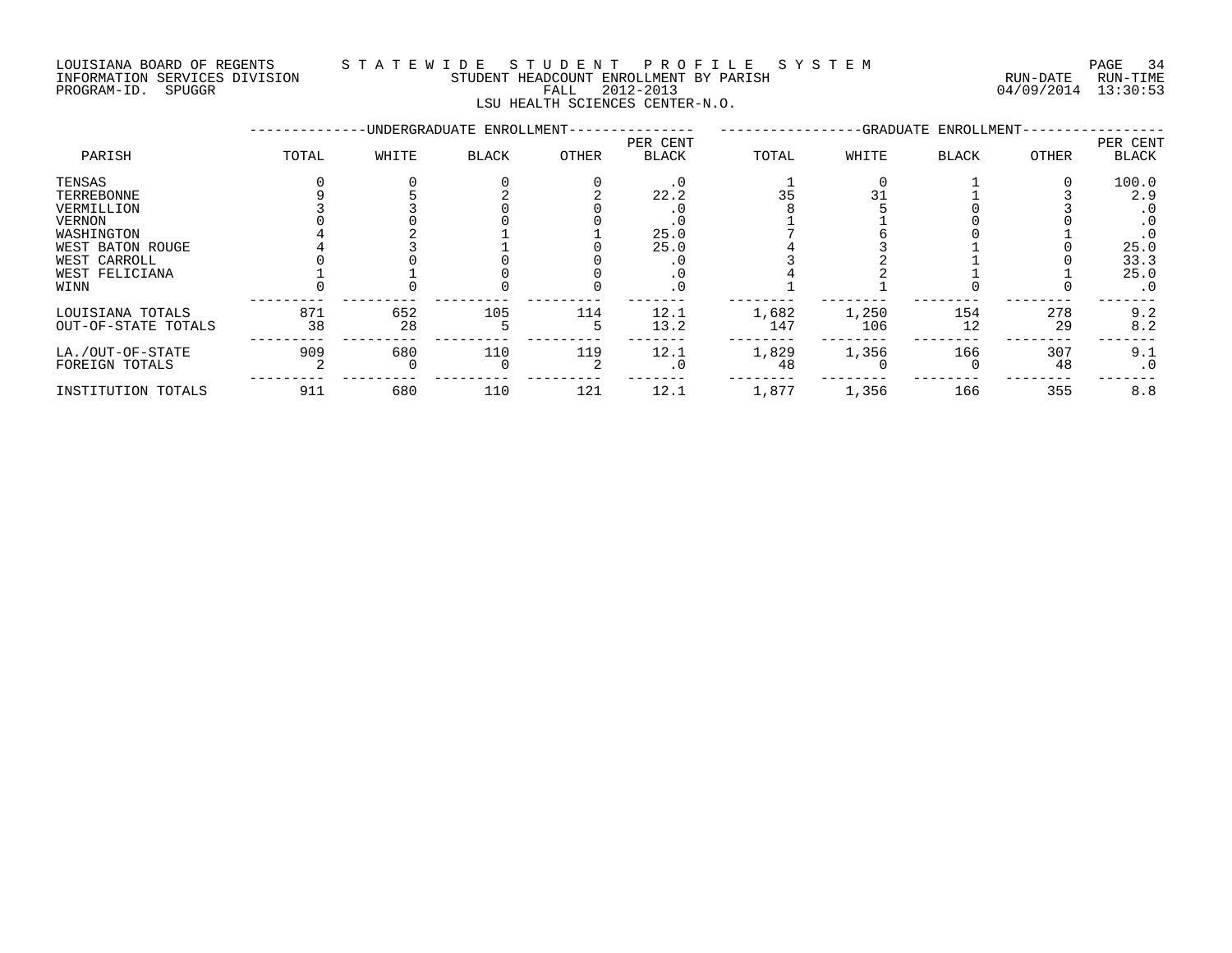LOUISIANA BOARD OF REGENTS STATEWIDE STUDENT PROFILE SYSTEM PAGE 35<br>INFORMATION SERVICES DIVISION STUDENT HEADCOUNT ENROLLMENT BY PARISH STUDENT HON-DATE RUN-TIME

INFORMATION SERVICES DIVISION STUDENT HEADCOUNT ENROLLMENT BY PARISH RUN-DATE RUN-TIME

### PROGRAM-ID. SPUGGR FALL 2012-2013 04/09/2014 13:30:53 LSU HEALTH SCIENCES CTR-SHREVEPT

|                        |                | ---------UNDERGRADUATE ENROLLMENT |              |          | --------------GRADUATE ENROLLMENT |                              |                            |                |              |                        |
|------------------------|----------------|-----------------------------------|--------------|----------|-----------------------------------|------------------------------|----------------------------|----------------|--------------|------------------------|
|                        |                |                                   |              |          | PER CENT                          |                              |                            |                |              | PER CENT               |
| PARISH                 | TOTAL          | WHITE                             | <b>BLACK</b> | OTHER    | <b>BLACK</b>                      | TOTAL                        | WHITE                      | <b>BLACK</b>   | OTHER        | <b>BLACK</b>           |
| ACADIA                 | 0              | 0                                 | 0            | 0        | $\cdot$ 0                         | 3                            | 3                          | 0              | 0            | $\cdot$ 0              |
| <b>ASCENSION</b>       | 0              | 0                                 | $\mathbf 0$  | $\Omega$ | $\cdot$ 0                         | 10                           | 8                          | $\mathbf 0$    | 2            | $\cdot$ 0              |
| <b>AVOYELLES</b>       | $\Omega$       | $\Omega$                          | $\Omega$     |          | . 0                               | $\overline{2}$               |                            |                | 0            | 50.0                   |
| <b>BEAUREGARD</b>      | $\Omega$       | $\Omega$                          |              | n        | . 0                               | 4                            | $\overline{4}$             | $\Omega$       | $\Omega$     | $\cdot$ 0              |
| <b>BIENVILLE</b>       | $\overline{0}$ | $\overline{0}$                    |              | $\Omega$ | . 0                               | $\mathbf{1}$                 | 1                          | $\Omega$       | $\Omega$     | $\cdot$ 0              |
| <b>BOSSIER</b>         | 12             | 11                                |              |          | $\cdot$ 0                         | 59                           | 49                         | 4              | 6            | 6.8                    |
| CADDO                  | 22             | 14                                |              |          | 31.8                              | 301                          | 254                        | 20             | 27           | 6.6                    |
| CALCASIEU              | $\mathbf 0$    | $\Omega$                          |              | $\Omega$ | $\cdot$ 0                         | 37                           | 33                         | $\mathbf{1}$   | 3            | 2.7                    |
| CLAIBORNE              | $\Omega$       | $\Omega$                          |              | O        | . 0                               | 2                            | $\mathbf 1$                | $\mathbf{1}$   | 0            | 50.0                   |
| CONCORDIA              | $\Omega$       | C                                 |              | n        |                                   | $\mathbf{1}$                 |                            | $\Omega$       | $\Omega$     | $\cdot$ 0              |
| DE SOTO                | $\Omega$       | $\cap$                            |              |          |                                   | $\overline{2}$               | $\mathcal{D}$              | $\Omega$       | $\Omega$     | $\cdot$ 0              |
| EAST BATON ROUGE       | $\Omega$       | $\cap$                            |              |          | . 0                               | 72                           | 57                         | 3              | 12           | 4.2                    |
| EAST CARROLL           | $\Omega$       | C                                 |              |          | $\Omega$                          | 3                            | 3                          | $\Omega$       | $\Omega$     | $\boldsymbol{\cdot}$ 0 |
| EAST FELICIANA         | 0              | $\cap$                            |              | ∩        |                                   | $\mathbf{1}$                 |                            | $\Omega$       | $\Omega$     | $\cdot$ 0              |
| EVANGELINE             | $\Omega$       |                                   |              |          |                                   |                              |                            | $\Omega$       |              | $\cdot$ 0              |
| FRANKLIN               | 0              |                                   |              |          |                                   | 3                            | 3                          | $\Omega$       |              | $\boldsymbol{\cdot}$ 0 |
| GRANT                  | $\Omega$       |                                   |              |          | . 0                               | $\mathbf{1}$                 |                            | $\Omega$       |              | $\cdot$ 0              |
| <b>IBERIA</b>          | $\Omega$       |                                   |              | n        | . 0                               | 10                           | 8                          | 1              |              | 10.0                   |
| <b>IBERVILLE</b>       | $\Omega$       |                                   |              |          | . 0                               | $\overline{2}$               | $\overline{2}$             | $\Omega$       | $\Omega$     | $\cdot$ 0              |
| <b>JACKSON</b>         | $\Omega$       |                                   |              |          | . 0                               | $\mathbf{1}$                 |                            | $\Omega$       | <sup>0</sup> | $\cdot$ 0              |
| <b>JEFFERSON</b>       | $\Omega$       |                                   |              |          | . 0                               | 29                           | 20                         | $\overline{2}$ |              | 6.9                    |
| <b>JEFFERSON DAVIS</b> | $\Omega$       | C                                 |              |          | $\cdot$ 0                         | 2                            | 2                          | $\Omega$       |              | $\cdot$ 0              |
| LAFAYETTE              | $\Omega$       |                                   |              |          | $\cdot$ 0                         | 27                           | 23                         | $\Omega$       |              | $\cdot$ 0              |
| LAFOURCHE              | $\Omega$       | C                                 |              |          | . 0                               | 13                           | 12                         | $\Omega$       |              | $\cdot$ 0              |
| LINCOLN                | <sup>0</sup>   |                                   |              |          | . 0                               | 17                           | 16                         |                | <sup>0</sup> | 5.9                    |
| LIVINGSTON             | $\Omega$       | C                                 |              |          | $\cdot$ 0                         | 4                            | 4                          | $\Omega$       |              | $\cdot$ 0              |
| MOREHOUSE              | $\Omega$       | C                                 |              | ∩        | . 0                               | $\mathbf{1}$                 |                            | $\Omega$       | $\Omega$     | $\cdot$ 0              |
|                        | <sup>0</sup>   |                                   |              |          |                                   | 3                            |                            |                |              | 33.3                   |
| NATCHITOCHES           | <sup>0</sup>   |                                   |              |          | . 0<br>. 0                        | 9                            | 8                          | $\Omega$       |              | $\cdot$ 0              |
| ORLEANS                | $\Omega$       |                                   |              |          | $\Omega$                          | 34                           | 27                         | $\overline{a}$ | 5            |                        |
| OUACHITA               | 0              |                                   |              | ∩        |                                   | $\overline{2}$               | 2                          | $\Omega$       |              | 5.9<br>$\cdot$ 0       |
| POINTE COUPEE          | <sup>0</sup>   |                                   |              |          | . 0                               |                              |                            |                | 0            |                        |
| RAPIDES                |                |                                   |              |          | . 0                               | 36                           | 32                         | $\Omega$       | 3            | 2.8                    |
| RED RIVER              | $\Omega$       |                                   |              |          |                                   | $\mathbf{1}$<br>$\mathbf{1}$ | $\mathbf{1}$               | $\Omega$       |              | $\cdot$ 0              |
| RICHLAND               |                |                                   |              |          | . 0                               |                              |                            |                |              | $\cdot$ 0              |
| ST. BERNARD            | 0              | $\bigcap$                         |              |          |                                   | $\overline{2}$               | $\overline{a}$<br>$\Omega$ | $\Omega$       |              | $\boldsymbol{\cdot}$ 0 |
| ST. CHARLES            | 0<br>$\Omega$  |                                   |              |          |                                   | $\mathbf{1}$                 |                            | $\Omega$       |              | $\cdot$ 0              |
| ST. JAMES              |                |                                   |              |          |                                   | $\mathbf{1}$                 | $\cap$                     | $\Omega$       | 0            | $\cdot$ 0              |
| ST. JOHN               | $\Omega$       |                                   |              |          | $\cdot$ 0                         | $\mathbf{1}$                 |                            |                | $\Omega$     | 100.0                  |
| ST. LANDRY             | $\Omega$       |                                   |              |          | . 0                               | 10                           | 8                          |                |              | 10.0                   |
| ST. MARTIN             | <sup>0</sup>   | C                                 |              |          | . 0                               | 3                            | $\overline{c}$             |                | 0            | 33.3                   |
| ST. MARY               | $\Omega$       |                                   |              |          | . 0                               | $\mathbf{1}$                 |                            | $\Omega$       | ∩            | $\cdot$ 0              |
| ST. TAMMANY            | 1              |                                   |              |          | . 0                               | 22                           | 17                         |                |              | 4.5                    |
| TANGIPAHOA             | $\Omega$       | $\bigcap$                         |              |          | $\Omega$                          | 8                            | 7                          | $\Omega$       |              | $\boldsymbol{\cdot}$ 0 |
| TERREBONNE             | <sup>0</sup>   |                                   |              |          | . 0                               | 10                           | 10                         | $\Omega$       | ∩            | $\cdot$ 0              |
| UNION                  | $\Omega$       |                                   |              |          | . 0                               | $\mathbf{1}$                 | $\mathbf{1}$               | $\Omega$       |              | $\cdot$ 0              |
| VERMILLION             | $\Omega$       |                                   |              |          | $\cdot$ 0                         | 4                            |                            | $\Omega$       | U            | $\cdot$ 0              |
| VERNON                 | $\Omega$       |                                   |              |          | . 0                               | 3                            |                            |                |              | $\boldsymbol{\cdot}$ 0 |
| WEBSTER                | 2              |                                   |              |          | 50.0                              | 10                           |                            |                |              | 10.0                   |
| WEST BATON ROUGE       | $\Omega$       | $\cap$                            |              |          | $\cdot$ 0                         | 3                            | 3                          | $\Omega$       | ∩            | $\cdot$ 0              |
| WEST CARROLL           | $\Omega$       | $\Omega$                          | $\Omega$     | $\Omega$ | .0                                | $\mathbf{1}$                 | $\mathbf{1}$               | $\Omega$       | $\Omega$     | $\cdot$ 0              |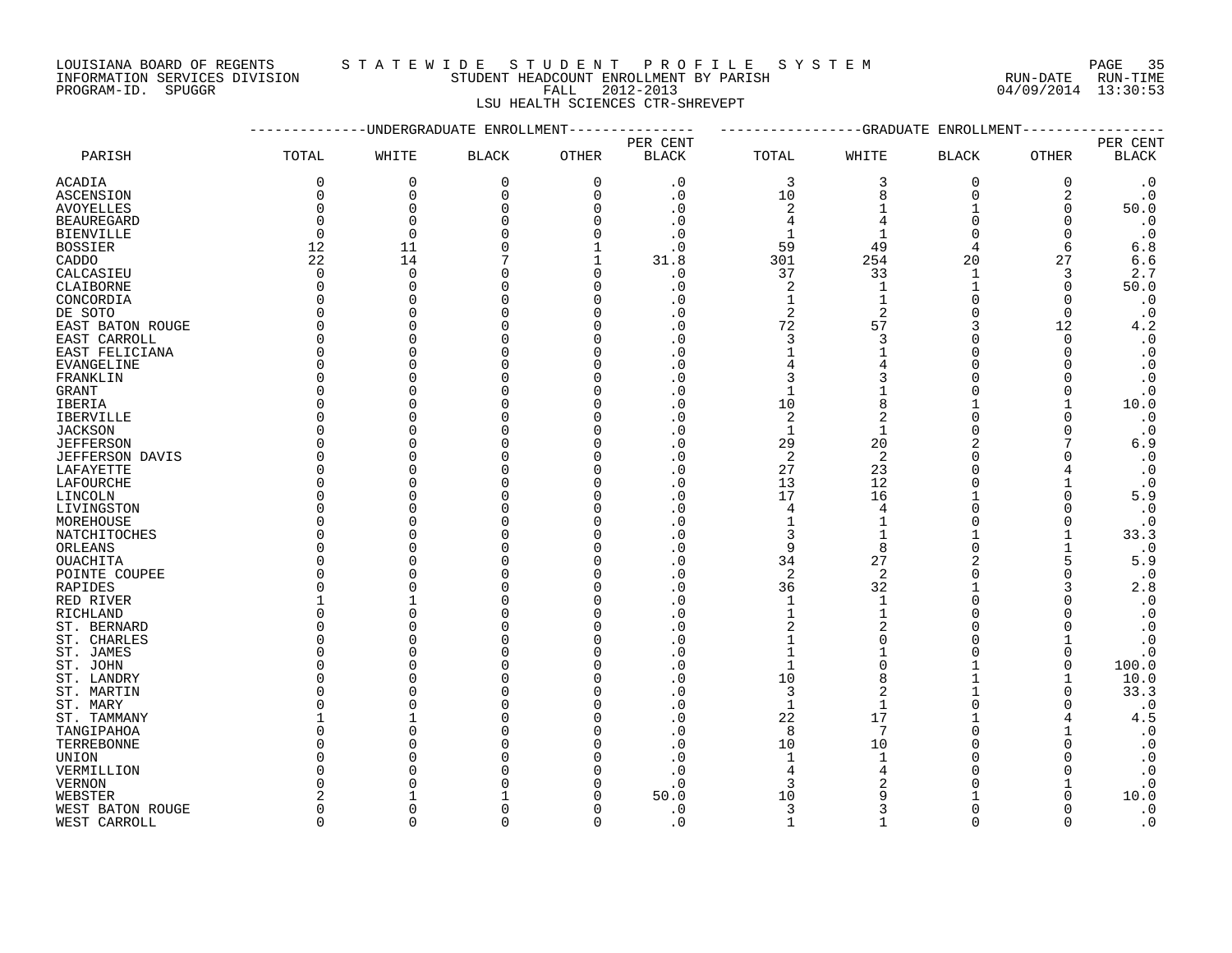### LOUISIANA BOARD OF REGENTS S T A T E W I D E S T U D E N T P R O F I L E S Y S T E M PAGE 36 INFORMATION SERVICES DIVISION STUDENT HEADCOUNT ENROLLMENT BY PARISH RUN-DATE RUN-TIME PROGRAM-ID. SPUGGR FALL 2012-2013 04/09/2014 13:30:53

LSU HEALTH SCIENCES CTR-SHREVEPT

|                                         |       | -UNDERGRADUATE ENROLLMENT- | -GRADUATE ENROLLMENT- |              |                          |           |           |              |          |                   |
|-----------------------------------------|-------|----------------------------|-----------------------|--------------|--------------------------|-----------|-----------|--------------|----------|-------------------|
| PARISH                                  | TOTAL | WHITE                      | <b>BLACK</b>          | <b>OTHER</b> | PER CENT<br><b>BLACK</b> | TOTAL     | WHITE     | <b>BLACK</b> | OTHER    | PER CENT<br>BLACK |
| WINN                                    |       |                            |                       |              | . 0                      |           |           |              |          | $\cdot$ 0         |
| LOUISIANA TOTALS<br>OUT-OF-STATE TOTALS | 39    | 29                         |                       |              | 20.5<br>16.7             | 781<br>35 | 657<br>27 | 43           | 81       | 5.5<br>17.1       |
| LA./OUT-OF-STATE<br>FOREIGN TOTALS      | 45    | 31                         |                       |              | 20.0                     | 816<br>22 | 684       | 49           | 83<br>22 | 6.0               |
| INSTITUTION TOTALS                      | 50    |                            |                       |              | 18.0                     | 838       | 684       | 49           | 105      | 5.8               |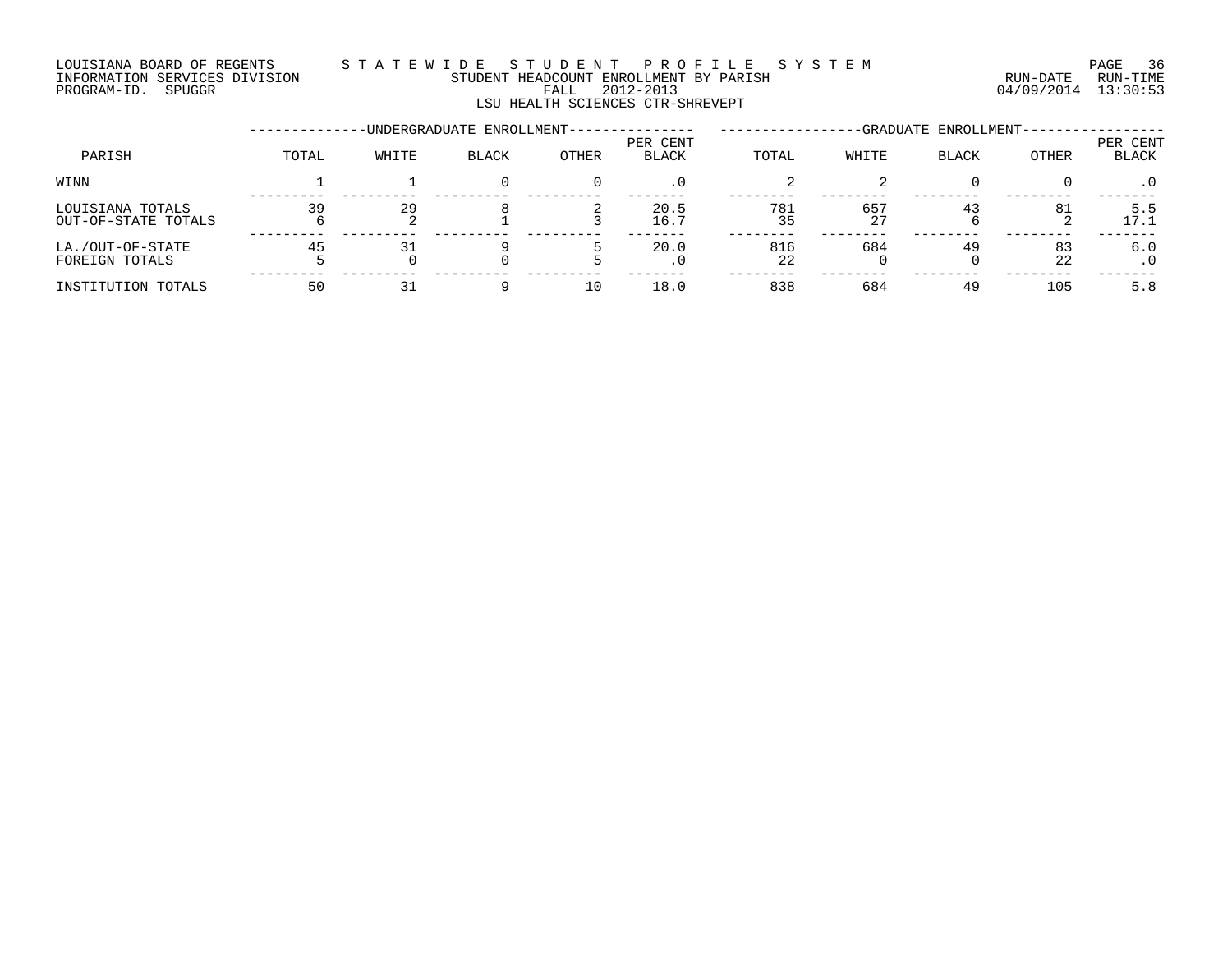LOUISIANA BOARD OF REGENTS S T A T E W I D E S T U D E N T P R O F I L E S Y S T E M PAGE 37 DOUISIANA BOARD OF REGENTS STAILMENT HEADCOUNT ENROLLMENT BY PARISH CONTRACTION SERVICES DIVISION STUDENT HEADCOUNT ENROLLMENT BY PARISH (RUN-DATE RUN-TIME PROGRAM-ID. SPUGGR (13:30:53)

INFORMATION SERVICES DIVISION STUDENT HEADCOUNT ENROLLMENT BY PARISH RUN-DATE RUN-TIME

UNIVERSITY OF NEW ORLEANS

|                   |                         | ---------UNDERGRADUATE ENROLLMENT |              |                 | ------------GRADUATE<br>ENROLLMENT |                |                |                |             |              |
|-------------------|-------------------------|-----------------------------------|--------------|-----------------|------------------------------------|----------------|----------------|----------------|-------------|--------------|
|                   |                         |                                   |              |                 | PER CENT                           |                |                |                |             | PER CENT     |
| PARISH            | TOTAL                   | WHITE                             | <b>BLACK</b> | OTHER           | <b>BLACK</b>                       | TOTAL          | WHITE          | <b>BLACK</b>   | OTHER       | <b>BLACK</b> |
| <b>ACADIA</b>     | $\mathbf{1}$            | $\mathbf{1}$                      | 0            | $\mathbf 0$     | $\cdot$ 0                          | 3              | 2              | 1              | $\mathbf 0$ | 33.3         |
| ALLEN             | 2                       | 2                                 | $\mathbf 0$  | $\Omega$        | $\cdot$ 0                          | 2              | 1              | 1              | 0           | 50.0         |
| ASCENSION         | 44                      | 28                                | 11           | 5               | 25.0                               | 6              |                | 5              | 0           | 83.3         |
| ASSUMPTION        | 7                       | 6                                 | $\mathbf{1}$ | $\Omega$        | 14.3                               |                | $\cap$         |                | $\Omega$    | 100.0        |
| <b>AVOYELLES</b>  | 5                       | $\overline{4}$                    | $\mathbf{1}$ | $\Omega$        | 20.0                               | $\Omega$       |                |                |             | $\cdot$ 0    |
| <b>BEAUREGARD</b> |                         |                                   |              | $\Omega$        | $\cdot$ 0                          |                |                |                | $\Omega$    | $\cdot$ 0    |
| <b>BIENVILLE</b>  |                         | $\Omega$                          |              | $\Omega$        | 100.0                              | $\Omega$       |                |                | $\Omega$    | $\cdot$ 0    |
| <b>BOSSIER</b>    | 9                       | 6                                 | $\Omega$     | 3               | $\cdot$ 0                          | $\overline{2}$ |                |                |             | 50.0         |
| CADDO             | 43                      | 32                                | 7            | $\overline{4}$  | 16.3                               | 13             |                |                | 3           | 7.7          |
| CALCASIEU         | 48                      | 31                                | 14           | 3               | 29.2                               | 7              |                | $\Omega$       |             | $\cdot$ 0    |
| CALDWELL          | $\Omega$                | $\Omega$                          | $\mathbf 0$  |                 | $\cdot$ 0                          | $\mathbf{1}$   |                |                |             | $\cdot$ 0    |
| CAMERON           | $\Omega$                | $\Omega$                          | $\Omega$     | $\Omega$        | $\cdot$ 0                          | $\mathbf{1}$   |                |                |             | $\cdot$ 0    |
| CATAHOULA         | $\mathbf{1}$            |                                   |              | $\Omega$        | $\cdot$ 0                          | $\Omega$       |                |                |             | $\cdot$ 0    |
| CLAIBORNE         | $\mathbf{1}$            | $\Omega$                          |              | $\Omega$        | 100.0                              |                |                | $\Omega$       |             | $\cdot$ 0    |
| CONCORDIA         | 2                       |                                   |              | $\Omega$        | 50.0                               | $\mathbf{1}$   |                | $\Omega$       |             | $\cdot$ 0    |
| EAST BATON ROUGE  | 170                     | 97                                | 49           | 24              | 28.8                               | 63             | 35             | 19             |             | 30.2         |
| EAST CARROLL      | $\mathbf{1}$            | $\Omega$                          |              | $\Omega$        | 100.0                              | $\Omega$       | $\cap$         | $\Omega$       |             | $\cdot$ 0    |
| EAST FELICIANA    | 2                       | $\mathbf{1}$                      |              | $\Omega$        | 50.0                               | $\Omega$       | $\cap$         | $\Omega$       | $\Omega$    | $\cdot$ 0    |
| EVANGELINE        | $\overline{\mathbf{3}}$ |                                   |              | 0               | 33.3                               | $\mathbf{1}$   |                | $\Omega$       | 0           | $\cdot$ 0    |
| <b>IBERIA</b>     | 13                      |                                   | 8            | 1               | 61.5                               | 5              |                | 2              | $\Omega$    | 40.0         |
| <b>IBERVILLE</b>  | $\overline{7}$          |                                   | 3            | $\Omega$        | 42.9                               | $\sqrt{2}$     |                |                | $\Omega$    | 50.0         |
| <b>JACKSON</b>    | 1                       |                                   | $\Omega$     | $\Omega$        | $\cdot$ 0                          | $\Omega$       | $\Omega$       | $\Omega$       | $\Omega$    | $\cdot$ 0    |
| <b>JEFFERSON</b>  | 2,409                   | 1,390                             | 247          | 772             | 10.3                               | 460            | 308            | 56             | 96          | 12.2         |
| JEFFERSON DAVIS   | $\overline{1}$          | 1                                 | 0            | 0               | $\cdot$ 0                          | -1             | -1             | $\Omega$       | $\Omega$    | $\cdot$ 0    |
| LAFAYETTE         | 57                      | 40                                | 10           | 7               | 17.5                               | 16             | 12             | 3              |             | 18.8         |
| LAFOURCHE         | 62                      | 43                                | 3            | 16              | 4.8                                | 10             | $\mathsf{R}$   | $\overline{2}$ | $\Omega$    | 20.0         |
| LA SALLE          | 1                       | $\mathbf{1}$                      | $\Omega$     | $\Omega$        | $\cdot$ 0                          | $\Omega$       | $\Omega$       | $\Omega$       | $\Omega$    | $\cdot$ 0    |
| LINCOLN           | 2                       | $\overline{c}$                    | $\mathbf 0$  | $\Omega$        |                                    |                |                |                | 0           | 50.0         |
| LIVINGSTON        | 24                      | 21                                | $\Omega$     | 3               |                                    | 3              |                | $\Omega$       | 0           | $\cdot$ 0    |
| NATCHITOCHES      | 23                      | 15                                | $\mathbf{1}$ | 7               | 4.3                                | 6              | 5              |                | $\Omega$    | 16.7         |
| ORLEANS           | 2,380                   | 1,277                             | 586          | 517             | 24.6                               | 837            | 540            | 159            | 138         | 19.0         |
| OUACHITA          | 19                      | 16                                | 2            | 1               | 10.5                               | 8              | 5              |                | 2           | 12.5         |
| PLAQUEMINES       | 99                      | 61                                | 14           | 24              | 14.1                               | 19             |                | 6              | 4           | 31.6         |
| POINTE COUPEE     | $\overline{0}$          | $\mathbf{0}$                      | $\mathbf 0$  | 0               | $\cdot$ 0                          | 2              | $\overline{2}$ | $\Omega$       | 0           | $\cdot$ 0    |
| RAPIDES           | 39                      | 26                                | 7            | 6               | 17.9                               | 5              |                |                |             | 40.0         |
| RICHLAND          | $\overline{2}$          | $\mathbf{1}$                      | $\Omega$     | 1               | $\cdot$ 0                          | $\mathbf 0$    | $\Omega$       | $\Omega$       | $\Omega$    | $\cdot$ 0    |
| ST. BERNARD       | 193                     | 140                               | 8            | 45              | 4.1                                | 43             | 32             | 3              | 8           | 7.0          |
| ST. CHARLES       | 210                     | 153                               | 22           | 35              | 10.5                               | 47             | 34             |                | 6           | 14.9         |
| ST. JAMES         | 12                      | 3                                 | 9            | $\Omega$        | 75.0                               | $\mathbf{1}$   | $\Omega$       |                | $\Omega$    | 100.0        |
| ST. JOHN          | 94                      | 46                                | 32           | 16              | 34.0                               | 25             | 17             | 6              | 2           | 24.0         |
| ST. LANDRY        | 16                      | 8                                 | 6            | 2               | 37.5                               | 6              | $\Omega$       | 6              | $\Omega$    | 100.0        |
| ST. MARTIN        | -2                      | $\Omega$                          | 1            | 1               | 50.0                               | $\mathbf 0$    | $\Omega$       | $\Omega$       | 0           | $\cdot$ 0    |
| ST. MARY          | 15                      | $\overline{4}$                    | 4            | $7\phantom{.0}$ | 26.7                               | 6              | 2              | 3              | 1           | 50.0         |
| ST. TAMMANY       | 664                     | 509                               | 40           | 115             | 6.0                                | 156            | 116            | 15             | 25          | 9.6          |
| TANGIPAHOA        | 39                      | 27                                | 6            | 6               | 15.4                               | 18             | 13             | 3              | 2           | 16.7         |
| TERREBONNE        | 69                      | 40                                | 14           | 15              | 20.3                               | 10             | 10             | $\Omega$       | $\Omega$    | $\cdot$ 0    |
| VERMILLION        | 9                       | 6                                 | 2            | 1               | 22.2                               | 1              |                | $\Omega$       | $\Omega$    | $\cdot$ 0    |
| <b>VERNON</b>     | 8                       |                                   |              | 3               | 25.0                               | $\Omega$       |                |                |             | $\cdot$ 0    |
| WASHINGTON        | 12                      | 6                                 | $\mathbf{1}$ | 5               | 8.3                                | 4              | 4              | $\Omega$       |             | $\cdot$ 0    |
| WEBSTER           | $\mathbf{1}$            |                                   | $\cap$       | $\Omega$        | $\Omega$                           | $\overline{2}$ | $\overline{2}$ | $\cap$         |             | $\cdot$ 0    |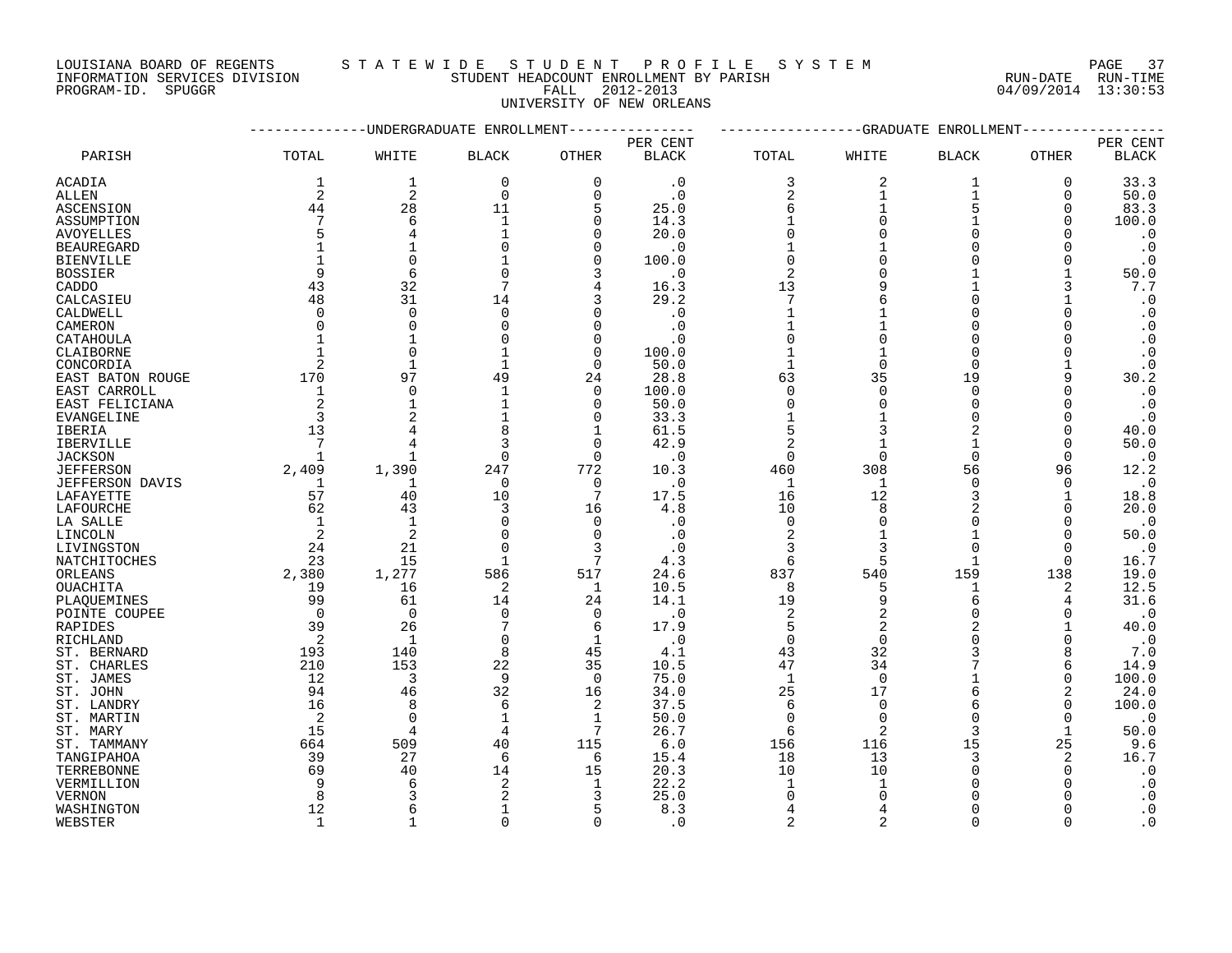### LOUISIANA BOARD OF REGENTS S T A T E W I D E S T U D E N T P R O F I L E S Y S T E M PAGE 38 NOULSIANA BOARD OF REGENISMENT BY A CHANNEL AND RESERVE THE STUDENT HEADCOUNT ENROLLMENT BY PARISH THE THE CHANNEL RUN-DATE RUN-TIME<br>INFORMATION SEVICES DIVISION FALL 2012-2013 PALL 2012-2013 04/09/2014 13:30:53

### UNIVERSITY OF NEW ORLEANS

INFORMATION SERVICES DIVISION STUDENT HEADCOUNT ENROLLMENT BY PARISH RUN-DATE RUN-TIME

| PARISH                                             | TOTAL        | WHITE        | BLACK       | <b>OTHER</b> | PER CENT<br><b>BLACK</b> | TOTAL        | WHITE        | <b>BLACK</b> | OTHER      | PER CENT<br>BLACK             |
|----------------------------------------------------|--------------|--------------|-------------|--------------|--------------------------|--------------|--------------|--------------|------------|-------------------------------|
| WEST BATON ROUGE<br>WEST CARROLL<br>WEST FELICIANA |              |              |             |              | 40.0<br>. 0              |              |              |              |            | $\cdot$ 0<br>. 0<br>$\cdot$ 0 |
| LOUISIANA TOTALS<br>OUT-OF-STATE TOTALS            | 6,833<br>306 | 4,069<br>200 | 1,119<br>39 | 1,645<br>67  | 16.4<br>12.7             | 1,800<br>260 | 1,191<br>184 | 307<br>20    | 302<br>56  | 17.1<br>7.7                   |
| LA./OUT-OF-STATE<br>FOREIGN TOTALS                 | 7,139<br>550 | 4,269<br>54  | 1,158<br>18 | 1,712<br>478 | 16.2<br>3.3              | 2,060<br>322 | 1,375<br>18  | 327          | 358<br>300 | 15.9<br>1.2                   |
| INSTITUTION TOTALS                                 | 7,689        | 4,323        | 1,176       | 2,190        | 15.3                     | 2,382        | 1,393        | 331          | 658        | 13.9                          |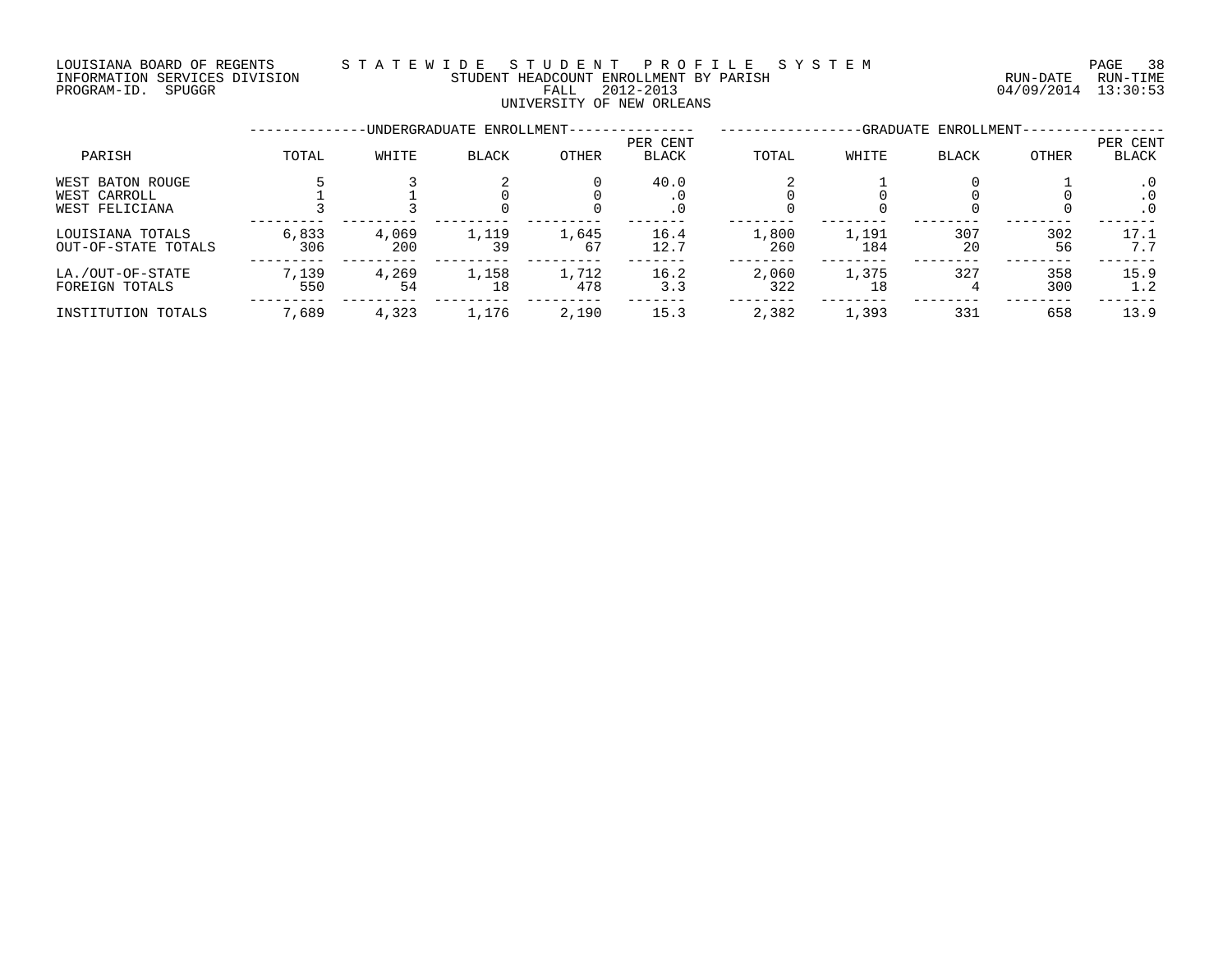LOUISIANA BOARD OF REGENTS S T A T E W I D E S T U D E N T P R O F I L E S Y S T E M PAGE 39

L.S.U. LAW CENTER

| DANT DAWN AL WEGEWIS          | AIAI BWI DI AIU DENI FRUFILE AIAI BM   |                     | raga pa  |
|-------------------------------|----------------------------------------|---------------------|----------|
| INFORMATION SERVICES DIVISION | STUDENT HEADCOUNT ENROLLMENT BY PARISH | RUN-DATE            | RUN-TIME |
| PROGRAM-ID. SPUGGR            | FALL 2012-2013                         | 04/09/2014 13:30:53 |          |
|                               | _ _ _ _ _ _ _ _ _ _                    |                     |          |

|                        |             | ---------UNDERGRADUATE ENROLLMENT |              |          | ------------GRADUATE<br>ENROLLMENT |                |                |                   |              |                        |
|------------------------|-------------|-----------------------------------|--------------|----------|------------------------------------|----------------|----------------|-------------------|--------------|------------------------|
|                        |             |                                   |              |          | PER CENT                           |                |                |                   |              | PER CENT               |
| PARISH                 | TOTAL       | WHITE                             | <b>BLACK</b> | OTHER    | <b>BLACK</b>                       | TOTAL          | WHITE          | <b>BLACK</b>      | <b>OTHER</b> | <b>BLACK</b>           |
| ACADIA                 | 0           | 0                                 | 0            | 0        | $\cdot$ 0                          | 4              | 3              | 0                 | 1            | $\cdot$ 0              |
| ALLEN                  | $\mathbf 0$ | 0                                 | $\Omega$     | 0        | $\cdot$ 0                          | $\mathbf{1}$   | $\Omega$       | 1                 | $\Omega$     | 100.0                  |
| ASCENSION              | $\Omega$    | $\Omega$                          | O            | O        | . 0                                |                |                | $\Omega$          | ∩            | $\cdot$ 0              |
| <b>AVOYELLES</b>       | $\Omega$    | 0                                 |              | ∩        | . 0                                |                |                | U                 | ∩            | $\cdot$ 0              |
| <b>BOSSIER</b>         |             | O                                 |              |          | . 0                                | 7              | 6              |                   | ∩            | 14.3                   |
| CADDO                  |             | 0                                 |              |          | . 0                                | 37             | 29             | 6                 | 2            | 16.2                   |
| CALCASIEU              |             | O                                 |              |          | . 0                                | 22             | 21             | <sup>n</sup>      |              | $\cdot$ 0              |
| CALDWELL               |             | O                                 |              |          | . 0                                | 1              |                | $\Omega$          | O            | $\cdot$ 0              |
| CATAHOULA              |             | O                                 |              |          | . 0                                |                |                | <sup>n</sup>      | ∩            | $\cdot$ 0              |
| CONCORDIA              |             | $\Omega$                          |              |          | . 0                                | 1              | 1              | $\Omega$          | $\Omega$     | $\cdot$ 0              |
| EAST BATON ROUGE       |             | 0                                 |              | N        | . 0                                | 106            | 80             | 13                | 13           | 12.3                   |
| EAST CARROLL           |             | $\Omega$                          |              |          | . 0                                | 1              | $\Omega$       | $\Omega$          | $\mathbf{1}$ | $\cdot$ 0              |
| EAST FELICIANA         |             | 0                                 |              |          | . 0                                | 6              |                | 4                 |              | 66.7                   |
| EVANGELINE             |             | $\Omega$                          |              |          | . 0                                | 2              |                |                   | ∩            | 50.0                   |
| FRANKLIN               |             | 0                                 |              |          | . 0                                |                |                | $\Omega$          |              | $\cdot$ 0              |
| IBERIA                 |             | 0                                 |              |          | . 0                                | 6              | 5              | $\Omega$          |              | $\cdot$ 0              |
| <b>IBERVILLE</b>       |             | O                                 |              |          | . 0                                | 1              |                | <sup>n</sup>      |              | $\cdot$ 0              |
| <b>JEFFERSON</b>       |             | O                                 |              |          | $\cdot$ 0                          | 36             | 29             |                   |              | 8.3                    |
| JEFFERSON DAVIS        |             | $\Omega$                          |              |          | . 0                                | $\mathbf{1}$   | 1              |                   | O            | $\boldsymbol{\cdot}$ 0 |
| LAFAYETTE              |             | $\Omega$                          |              |          | . 0                                | 24             | 19             |                   | 2            | 12.5                   |
| LAFOURCHE              |             | $\Omega$                          |              |          | . 0                                | 7              | 6              |                   | ∩            | 14.3                   |
| LA SALLE               |             | O                                 |              |          | . 0                                | 1              |                | <sup>n</sup>      |              | $\cdot$ 0              |
| LINCOLN                |             | 0                                 |              |          | . 0                                | 3              |                |                   |              | 33.3                   |
| LIVINGSTON             |             | $\Omega$                          |              |          | . 0                                | 6              | 6              | <sup>0</sup>      | O            | $\cdot$ 0              |
| MOREHOUSE              |             | 0                                 |              |          | . 0                                | 1              | O              |                   | O            | 100.0                  |
| NATCHITOCHES           |             | O                                 |              |          | . 0                                | 7              |                | <sup>n</sup>      | $\Omega$     | $\cdot$ 0              |
| ORLEANS                |             | O                                 |              |          | . 0                                | 73             | 56             |                   | 13           | 5.5                    |
| <b>OUACHITA</b>        |             | O                                 |              |          | $\mathcal{C}$                      | 7              |                | n                 | ∩            | $\cdot$ 0              |
| PLAQUEMINES            |             | $\Omega$                          |              |          | . 0                                | 1              |                | <sup>n</sup>      | $\Omega$     | $\cdot$ 0              |
| POINTE COUPEE          |             | 0                                 |              |          | . 0                                | 3              |                |                   | ∩            | 66.7                   |
| RAPIDES                |             | 0<br>$\Omega$                     |              |          | . 0                                | 16             | 11             |                   |              | 18.8                   |
| ST. BERNARD            |             |                                   |              |          | . 0                                | 1              |                |                   |              | $\cdot$ 0              |
| ST. CHARLES            | ∩           | $\Omega$<br>0                     |              |          | . 0                                | 5              |                | U<br><sup>0</sup> | O            | $\cdot$ 0              |
| ST. JAMES              |             | 0                                 |              |          |                                    | 2              |                |                   | O            | $\cdot$ 0<br>50.0      |
| ST. JOHN<br>ST. LANDRY |             | O                                 |              |          | . 0                                | 8              |                |                   | O            | 12.5                   |
| ST. MARTIN             |             | $\Omega$                          |              |          | . 0                                | 4              | 3              |                   | ∩            | 25.0                   |
| ST. MARY               |             | $\Omega$                          |              |          | . 0                                | 3              | 2              |                   |              | 33.3                   |
| ST. TAMMANY            |             | 0                                 |              |          | . 0                                | 41             | 36             |                   |              | 2.4                    |
| TANGIPAHOA             |             | $\Omega$                          |              |          | . 0                                | 11             | 8              |                   |              | 9.1                    |
| TENSAS                 |             | 0                                 |              |          | . 0                                | $\mathbf 1$    |                | $\Omega$          |              | $\boldsymbol{\cdot}$ 0 |
| TERREBONNE             |             | $\Omega$                          |              |          | C.                                 | 2              |                | U                 |              | $\cdot$ 0              |
| VERMILLION             |             | 0                                 |              |          | . 0                                | 1              |                | $\Omega$          |              | $\cdot$ 0              |
| VERNON                 |             | 0                                 |              | U        | . 0                                | 1              |                | $\Omega$          |              | $\boldsymbol{\cdot}$ 0 |
| WASHINGTON             |             | 0                                 |              |          | . 0                                |                |                | <sup>n</sup>      |              | $\boldsymbol{\cdot}$ 0 |
| WEBSTER                |             | 0                                 |              |          | . 0                                | 2              |                | <sup>n</sup>      |              | $\boldsymbol{\cdot}$ 0 |
| WEST BATON ROUGE       |             | $\Omega$                          |              |          | . 0                                |                |                | <sup>n</sup>      |              | $\boldsymbol{\cdot}$ 0 |
| WEST FELICIANA         | $\Omega$    | $\Omega$                          |              | O        | . 0                                | $\overline{2}$ | $\overline{2}$ | $\Omega$          |              | $\boldsymbol{\cdot}$ 0 |
| WINN                   | $\Omega$    | $\Omega$                          | $\Omega$     | $\Omega$ | . 0                                | 2              | 2              | $\Omega$          | $\Omega$     | $\cdot$ 0              |
|                        |             |                                   |              |          |                                    |                |                |                   |              |                        |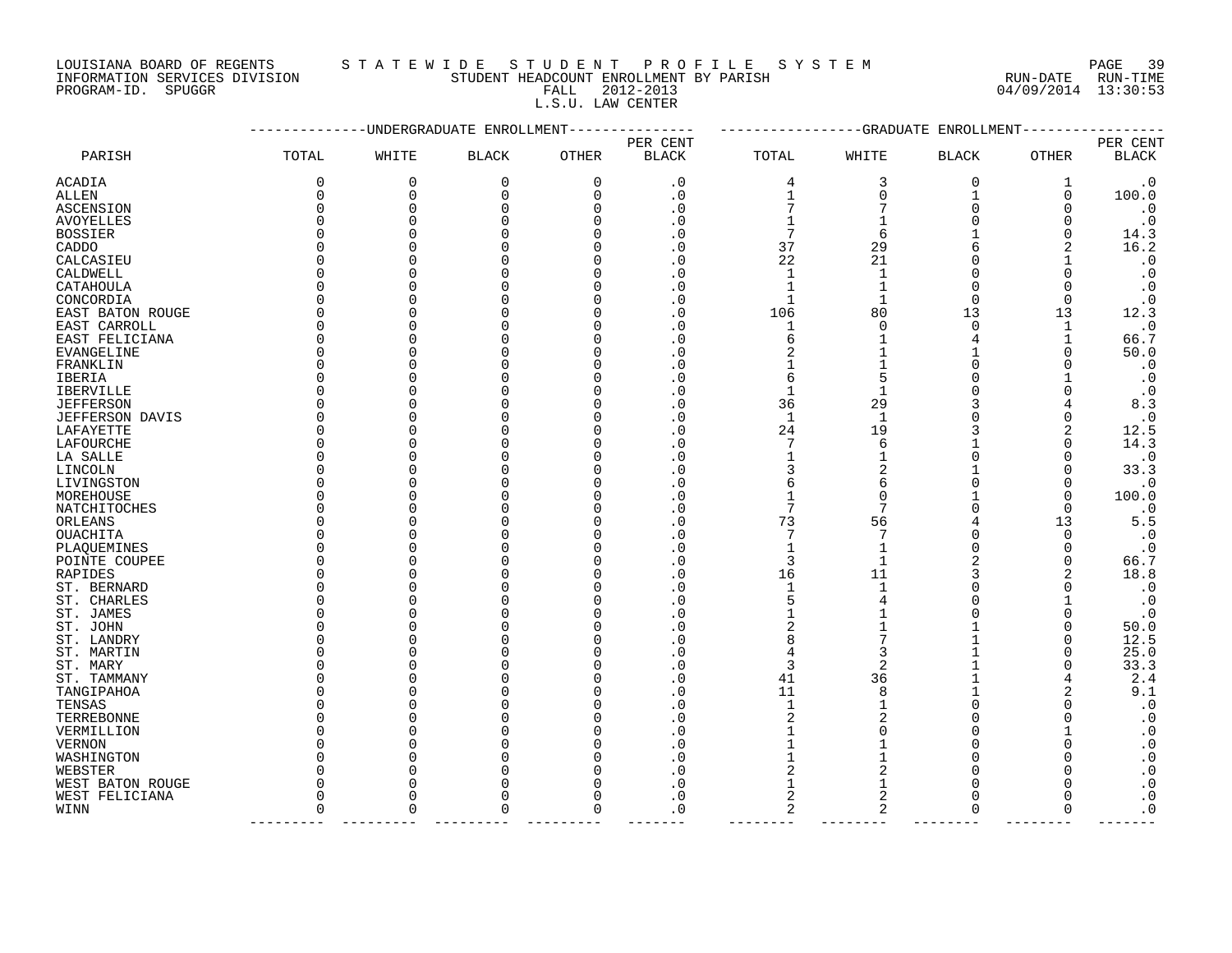### LOUISIANA BOARD OF REGENTS S T A T E W I D E S T U D E N T P R O F I L E S Y S T E M PAGE 40 INFORMATION SERVICES DIVISION STUDENT HEADCOUNT ENROLLMENT BY PARISH RUN-DATE RUN-TIME INFORMATION SERVICES DIVISION CONSUMENT HEADCOUNT ENROLLMENT BY PARISH THE RUN-DATE RUN-TIME RUN-TIME<br>PROGRAM-ID. SPUGGR PROGRAM-ID. SPUGGR L.S.U. LAW CENTER

--------------UNDERGRADUATE ENROLLMENT--------------- -----------------GRADUATE ENROLLMENT----------------- PER CENT PER CENT PARISH TOTAL WHITE BLACK OTHER BLACK TOTAL WHITE BLACK OTHER BLACK LOUISIANA TOTALS 0 0 0 0 .0 480 381 50 49 10.4 OUT-OF-STATE TOTALS 0 0 0 0 .0 189 98 55 36 29.1 --------- --------- --------- --------- ------- -------- -------- -------- -------- ------- LA./OUT-OF-STATE 0 0 0 0 .0 669 479 105 85 15.7 FOREIGN TOTALS 0 0 0 0 .0 12 0 0 12 .0 --------- --------- --------- --------- ------- -------- -------- -------- -------- ------- INSTITUTION TOTALS 0 0 0 0 .0 681 479 105 97 15.4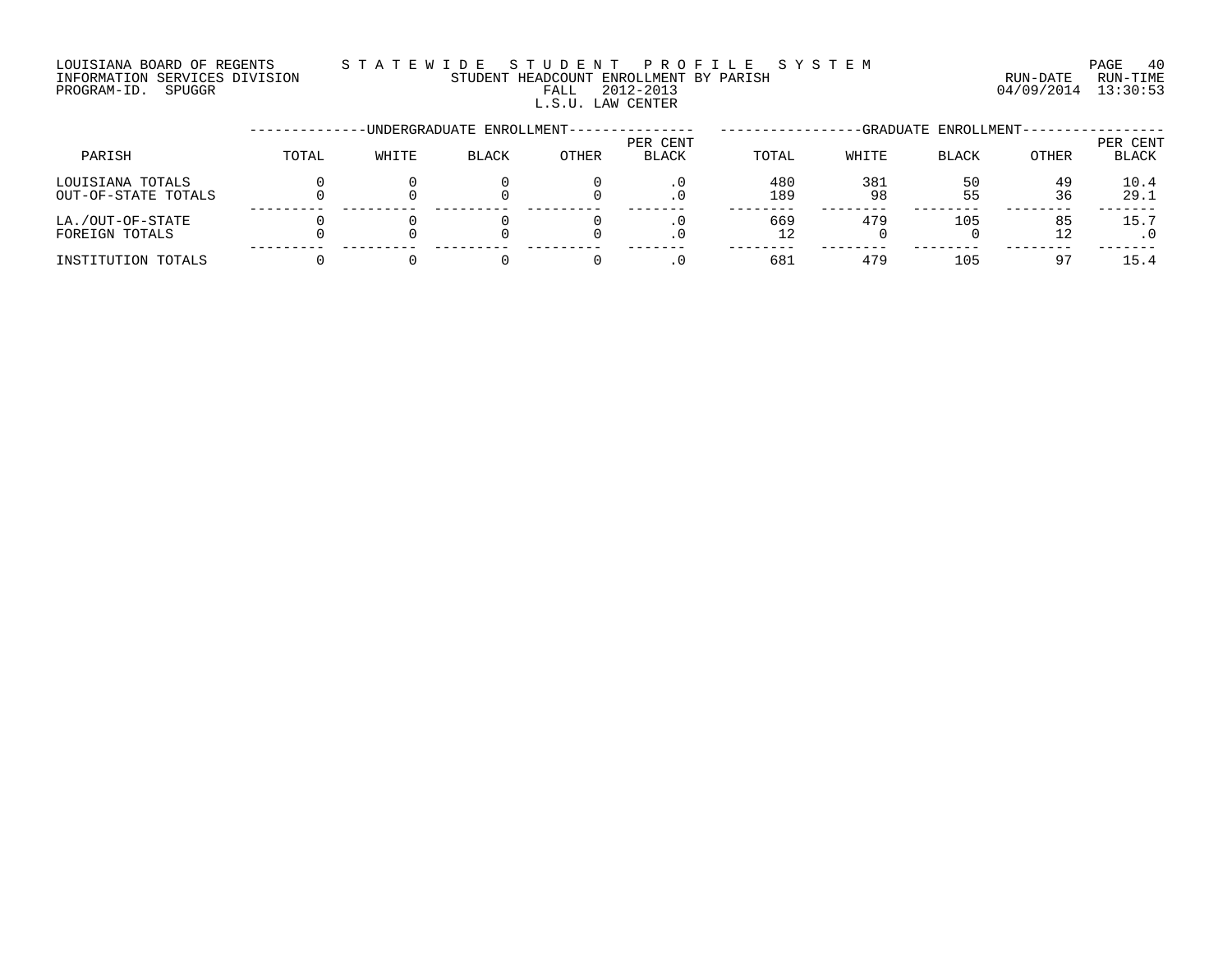INFORMATION SERVICES DIVISION STUDENT HEADCOUNT ENROLLMENT BY PARISH RUN-DATE RUN-TIME DOUISIANA BOARD OF REGENIS (SUITE IN THE READCOUNT ENROLLMENT BY PARISH (RUN-DATE RUN-DATE RUN-TIME STUDENT HEADCOUNT ENROLLMENT BY PARISH (RUN-DATE RUN-TIME PROGRAM-ID. SPUGGR (13:30:53)

### LOUISIANA BOARD OF REGENTS S T A T E W I D E S T U D E N T P R O F I L E S Y S T E M PAGE 41

SOUTHERN U. AT BATON ROUGE

|                        |                |                                | UNDERGRADUATE ENROLLMENT |                            |               |                      | -GRADUATE   | ENROLLMENT     |          |                        |
|------------------------|----------------|--------------------------------|--------------------------|----------------------------|---------------|----------------------|-------------|----------------|----------|------------------------|
|                        |                |                                |                          |                            | PER CENT      |                      |             |                |          | PER CENT               |
| PARISH                 | TOTAL          | WHITE                          | <b>BLACK</b>             | <b>OTHER</b>               | <b>BLACK</b>  | TOTAL                | WHITE       | BLACK          | OTHER    | $\operatorname{BLACK}$ |
| ACADIA                 | 53             | 4                              | 47                       | $\overline{2}$             | 88.7          | 30                   | 7           | 23             | 0        | 76.7                   |
| ALLEN                  | 1              | $\Omega$                       | $\mathbf{1}$             | $\mathbf 0$                | 100.0         | $\mathbf{1}$         | $\Omega$    | $\mathbf{1}$   | $\Omega$ | 100.0                  |
| ASCENSION              | 88             | $\Omega$                       | 87                       | $\mathbf{1}$               | 98.9          | $\overline{7}$       | $\Omega$    | 7              | $\Omega$ | 100.0                  |
| ASSUMPTION             | 13             | $\Omega$                       | 12                       | 1                          | 92.3          | $\sqrt{2}$           |             |                | 0        | 50.0                   |
| <b>AVOYELLES</b>       | 18             | $\mathbf 0$                    | 18                       | 0                          | 100.0         | 9                    | 2           |                | $\Omega$ | 77.8                   |
| <b>BEAUREGARD</b>      | 6              | $\Omega$                       | 6                        | $\mathbf 0$                | 100.0         | $\mathbf{1}$         | $\Omega$    | 1              | $\Omega$ | 100.0                  |
| <b>BIENVILLE</b>       | $\overline{4}$ | $\Omega$                       | 4                        | $\mathbf 0$                | 100.0         | 0                    |             | $\Omega$       | $\Omega$ | $\cdot$ 0              |
| <b>BOSSIER</b>         | 17             | $\mathbf 0$                    | 17                       | $\Omega$                   | 100.0         | $\mathbf 1$          | $\Omega$    | $\mathbf 1$    | $\Omega$ | 100.0                  |
| CADDO                  | 115            | $\mathbf{1}$                   | 114                      | $\Omega$                   | 99.1          | 15                   | $\Omega$    | 15             | $\Omega$ | 100.0                  |
| CALCASIEU              | 81             | 2                              | 79                       | $\Omega$                   | 97.5          | 7                    | $\Omega$    | 7              | $\Omega$ | 100.0                  |
| CALDWELL               | $\overline{4}$ | $\Omega$                       | $\overline{4}$           | $\Omega$                   | 100.0         | $\Omega$             | $\Omega$    | $\Omega$       | 0        | $\cdot$ 0              |
| CATAHOULA              | 9              | $\mathbf 0$                    |                          | $\mathbf 0$                | 100.0         | $\sqrt{2}$           | $\mathbf 0$ | $\overline{2}$ | 0        | 100.0                  |
| CLAIBORNE              | $\overline{1}$ | $\mathbf 0$                    | 1                        | $\mathbf 0$                | 100.0         | 0                    | $\mathbf 0$ | $\Omega$       |          | $\cdot$ 0              |
| CONCORDIA              | 25             | $\mathbf 0$                    | 25                       | $\mathbf 0$                | 100.0         | 5                    | $\mathbf 0$ | 5              | 0        | 100.0                  |
| DE SOTO                | 24             | $\Omega$                       | 24                       | $\Omega$                   | 100.0         | $\mathbf{1}$         | $\Omega$    | $\mathbf{1}$   | $\Omega$ | 100.0                  |
| EAST BATON ROUGE       | 2,074          | 51                             | 1,975                    | 48                         | 95.2          | 637                  | 23          | 588            | 26       | 92.3                   |
| EAST CARROLL           | 13             | $\mathbf 0$                    | 13                       | $\mathbf 0$                | 100.0         | 4                    | $\Omega$    | 4              | 0        | 100.0                  |
| EAST FELICIANA         | 65             | $\overline{2}$                 | 63                       | $\Omega$                   | 96.9          | 19                   | 2           | 17             | $\Omega$ | 89.5                   |
| EVANGELINE             | 8              | $\Omega$                       | 8                        | 0                          | 100.0         | $\mathbf 0$          | $\Omega$    | $\Omega$       | $\Omega$ | $\cdot$ 0              |
|                        | 16             | $\Omega$                       | 15                       | $\mathbf 1$                |               | $\overline{4}$       | $\Omega$    | $\overline{4}$ | $\Omega$ | 100.0                  |
| FRANKLIN               | $\overline{2}$ | $\mathbf 0$                    | 2                        | $\mathbf 0$                | 93.8<br>100.0 | $\mathbf{1}$         | $\Omega$    | $\mathbf 1$    | $\Omega$ | 100.0                  |
| GRANT                  | 54             | $\mathbf 0$                    | 54                       | 0                          |               | $\epsilon$           | $\Omega$    | 6              | 0        | 100.0                  |
| IBERIA                 |                | $\mathbf{1}$                   | 130                      | 3                          | 100.0         |                      |             | 38             | $\Omega$ |                        |
| <b>IBERVILLE</b>       | 134<br>90      | $\mathsf 0$                    | 89                       | 1                          | 97.0<br>98.9  | 38<br>$\overline{7}$ | $\Omega$    | 6              |          | 100.0<br>85.7          |
| <b>JEFFERSON</b>       |                |                                |                          |                            |               |                      | $\Omega$    | $\mathsf{R}$   |          |                        |
| <b>JEFFERSON DAVIS</b> | 45             | $\overline{2}$<br>$\mathbf{1}$ | 39<br>64                 | 4                          | 86.7          | 8                    | $\Omega$    | 5              | $\Omega$ | 100.0                  |
| LAFAYETTE              | 66<br>17       | $\overline{2}$                 | 15                       | $\mathbf 1$<br>$\mathbf 0$ | 97.0          | 5<br>11              |             | 9              | $\Omega$ | 100.0                  |
| LAFOURCHE              |                |                                |                          |                            | 88.2          |                      | 2           |                | $\Omega$ | 81.8                   |
| LA SALLE               | 7              | $\mathbf 0$                    | 6                        | $\mathbf 1$                | 85.7          | $\mathbf{1}$         |             |                | 0        | 100.0                  |
| LINCOLN                | $\overline{3}$ | $\mathbf 0$                    | 3                        | 0                          | 100.0         | 3                    | 0           | 3              | 0        | 100.0                  |
| LIVINGSTON             | 36             | 10                             | 25                       | $\mathbf 1$                | 69.4          | 12                   |             |                | 2        | 41.7                   |
| MADISON                | 21             | $\mathbf 0$                    | 21                       | $\mathbf 0$                | 100.0         | $\mathbf{1}$         | $\Omega$    | $\mathbf 1$    | $\Omega$ | 100.0                  |
| MOREHOUSE              | 17             | $\mathbf 0$                    | 16                       | $\mathbf 1$                | 94.1          | $\overline{3}$       | 0           | 3              | $\Omega$ | 100.0                  |
| NATCHITOCHES           | - 9            | $\Omega$                       | 8                        | $\mathbf 1$                | 88.9          | 3                    | $\Omega$    | 3              | ∩        | 100.0                  |
| ORLEANS                | 362            | $\mathbf{1}$                   | 354                      | 7                          | 97.8          | 48                   | $\Omega$    | 47             |          | 97.9                   |
| OUACHITA               | 105            | $\mathbf{1}$                   | 103                      | $\mathbf 1$                | 98.1          | 8                    |             | 8              | 0        | 100.0                  |
| PLAQUEMINES            | $\overline{9}$ | $\mathbf 0$                    | - 9                      | 0                          | 100.0         | 5                    |             | $\overline{4}$ |          | 80.0                   |
| POINTE COUPEE          | 66             | 7                              | 59                       | 0                          | 89.4          | 17                   |             | 16             | 0        | 94.1                   |
| RAPIDES                | 82             | $\mathbf 0$                    | 81                       | 1                          | 98.8          | 9                    |             | 8              | ∩        | 88.9                   |
| RED RIVER              | $\overline{3}$ | $\Omega$                       | $\overline{3}$           | 0                          | 100.0         | 0                    |             | $\Omega$       | 0        | $\cdot$ 0              |
| RICHLAND               | 12             | $\Omega$                       | 12                       | $\mathbf 0$                | 100.0         | $\Omega$             | $\Omega$    | $\Omega$       | $\Omega$ | $\cdot$ 0              |
| ST. BERNARD            | - 6            | $\Omega$                       | 6                        | $\Omega$                   | 100.0         | 0                    |             | $\Omega$       | $\Omega$ | $\cdot$ 0              |
| ST. CHARLES            | 23             | $\mathbf{1}$                   | 21                       | $\mathbf 1$                | 91.3          | 6                    | $\Omega$    | 6              | $\Omega$ | 100.0                  |
| ST. HELENA             | 38             | $\Omega$                       | 37                       | 1                          | 97.4          |                      |             |                | $\Omega$ | 100.0                  |
| ST. JAMES              | 47             | $\mathbf{1}$                   | 45                       | 1                          | 95.7          |                      |             | 6              |          | 85.7                   |
| ST. JOHN               | 64             | $\Omega$                       | 62                       | $\overline{2}$             | 96.9          | 7                    |             | 6              | O        | 85.7                   |
| ST. LANDRY             | 148            | $\overline{2}$                 | 145                      | $\mathbf 1$                | 98.0          | 16                   |             | 15             |          | 93.8                   |
| ST. MARTIN             | 46             | $\Omega$                       | 45                       | 1                          | 97.8          | 5                    |             | 5              | O        | 100.0                  |
| ST. MARY               | 32             | $\mathbf{1}$                   | 30                       |                            | 93.8          | 5                    |             |                |          | 100.0                  |
| ST. TAMMANY            | 40             | $\overline{4}$                 | 32                       | 4                          | 80.0          | 7                    | 1           | 6              |          | 85.7                   |
| TANGIPAHOA             | 77             | $\Omega$                       | 76                       | $\mathbf{1}$               | 98.7          | 23                   | б.          | 15             | 2        | 65.2                   |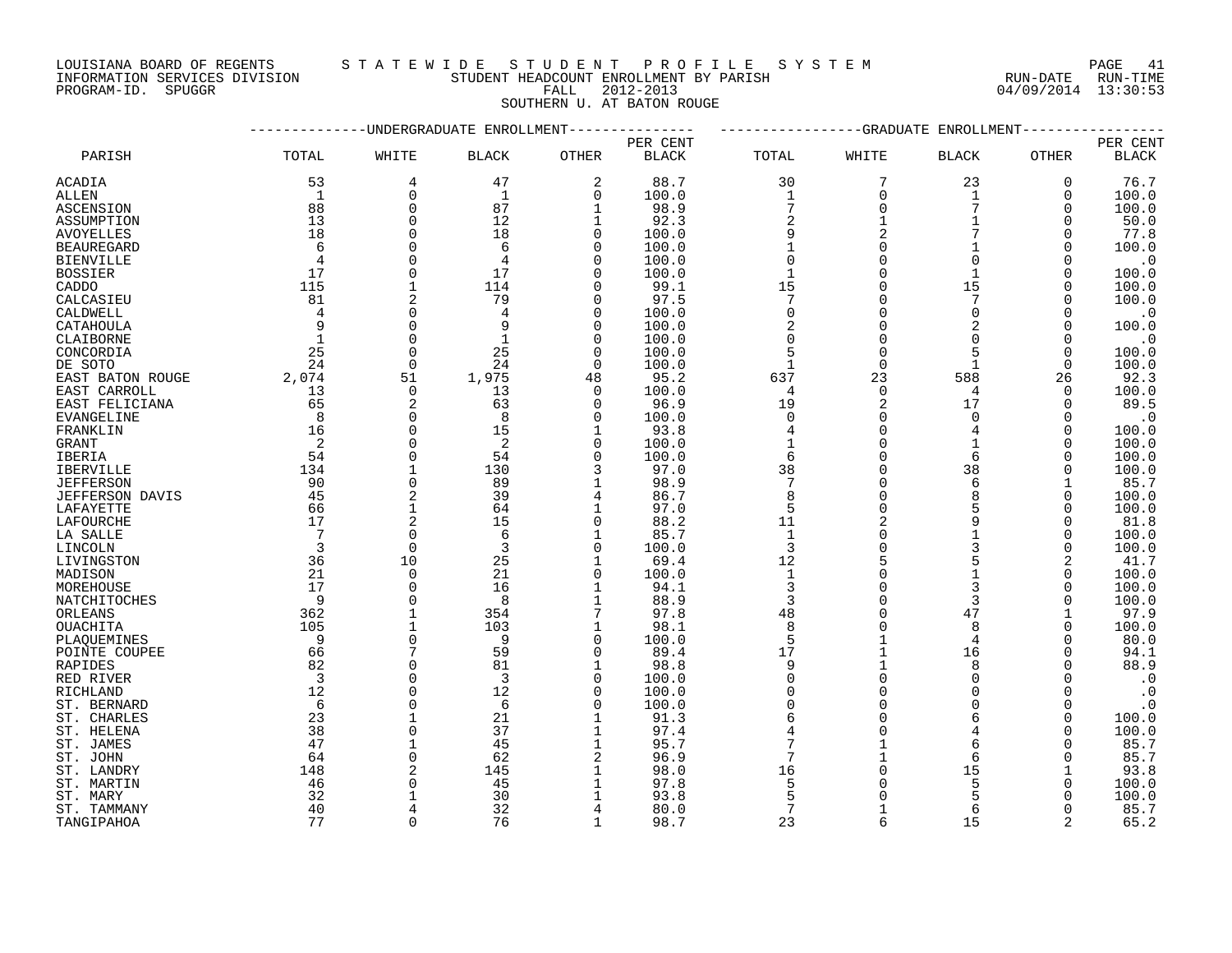NOULSIANA BOARD OF REGENISMENT BY A CHANNEL AND RESERVE THE STUDENT HEADCOUNT ENROLLMENT BY PARISH THE THE CHANNEL RUN-DATE RUN-TIME<br>INFORMATION SEVICES DIVISION FALL 2012-2013 PALL 2012-2013 04/09/2014 13:30:53

#### LOUISIANA BOARD OF REGENTS S T A T E W I D E S T U D E N T P R O F I L E S Y S T E M PAGE 42 INFORMATION SERVICES DIVISION STUDENT HEADCOUNT ENROLLMENT BY PARISH RUN-DATE RUN-TIME

SOUTHERN U. AT BATON ROUGE

|                     |       |       | -UNDERGRADUATE ENROLLMENT- |       |                          |       |       | -GRADUATE ENROLLMENT- |       |                          |
|---------------------|-------|-------|----------------------------|-------|--------------------------|-------|-------|-----------------------|-------|--------------------------|
| PARISH              | TOTAL | WHITE | <b>BLACK</b>               | OTHER | PER CENT<br><b>BLACK</b> | TOTAL | WHITE | <b>BLACK</b>          | OTHER | PER CENT<br><b>BLACK</b> |
| TENSAS              | 11    |       | 11                         |       | 100.0                    |       |       |                       |       | 100.0                    |
| TERREBONNE          | 49    |       | 49                         |       | 100.0                    |       |       |                       |       | 83.3                     |
| UNION               |       |       |                            |       | 100.0                    |       |       |                       |       | . 0                      |
| VERMILLION          |       |       |                            |       | 88.9                     |       |       |                       |       | $\cdot$ 0                |
| VERNON              |       |       |                            |       | 100.0                    |       |       |                       |       |                          |
| WASHINGTON          | 33    |       | 33                         |       | 100.0                    |       |       |                       |       | 100.0                    |
| WEBSTER             | 42    |       | 40                         |       | 95.2                     |       |       |                       |       | 100.0                    |
| WEST BATON ROUGE    | 104   |       | 96                         |       | 92.3                     |       |       | 23                    |       | 85.2                     |
| WEST FELICIANA      | 36    |       | 33                         |       | 91.7                     |       |       |                       |       | 71.4                     |
| WINN                |       |       |                            |       | 100.0                    |       |       |                       |       | $\cdot$ 0                |
| LOUISIANA TOTALS    | 4,587 | 102   | 4,391                      | 94    | 95.7                     | 1,057 | 60    | 963                   | 34    | 91.1                     |
| OUT-OF-STATE TOTALS | 755   | 21    | 677                        | 57    | 89.7                     | 88    | 18    | 64                    | b     | 72.7                     |
| LA./OUT-OF-STATE    | 5,342 | 123   | 5,068                      | 151   | 94.9                     | 1,145 | 78    | 1,027                 | 40    | 89.7                     |
| FOREIGN TOTALS      | 54    |       | 30                         | 22    | 55.6                     | 70    |       | 29                    | 37    | 41.4                     |
| INSTITUTION TOTALS  | 5,396 | 125   | 5,098                      | 173   | 94.5                     | 1,215 | 82    | 1,056                 | 77    | 86.9                     |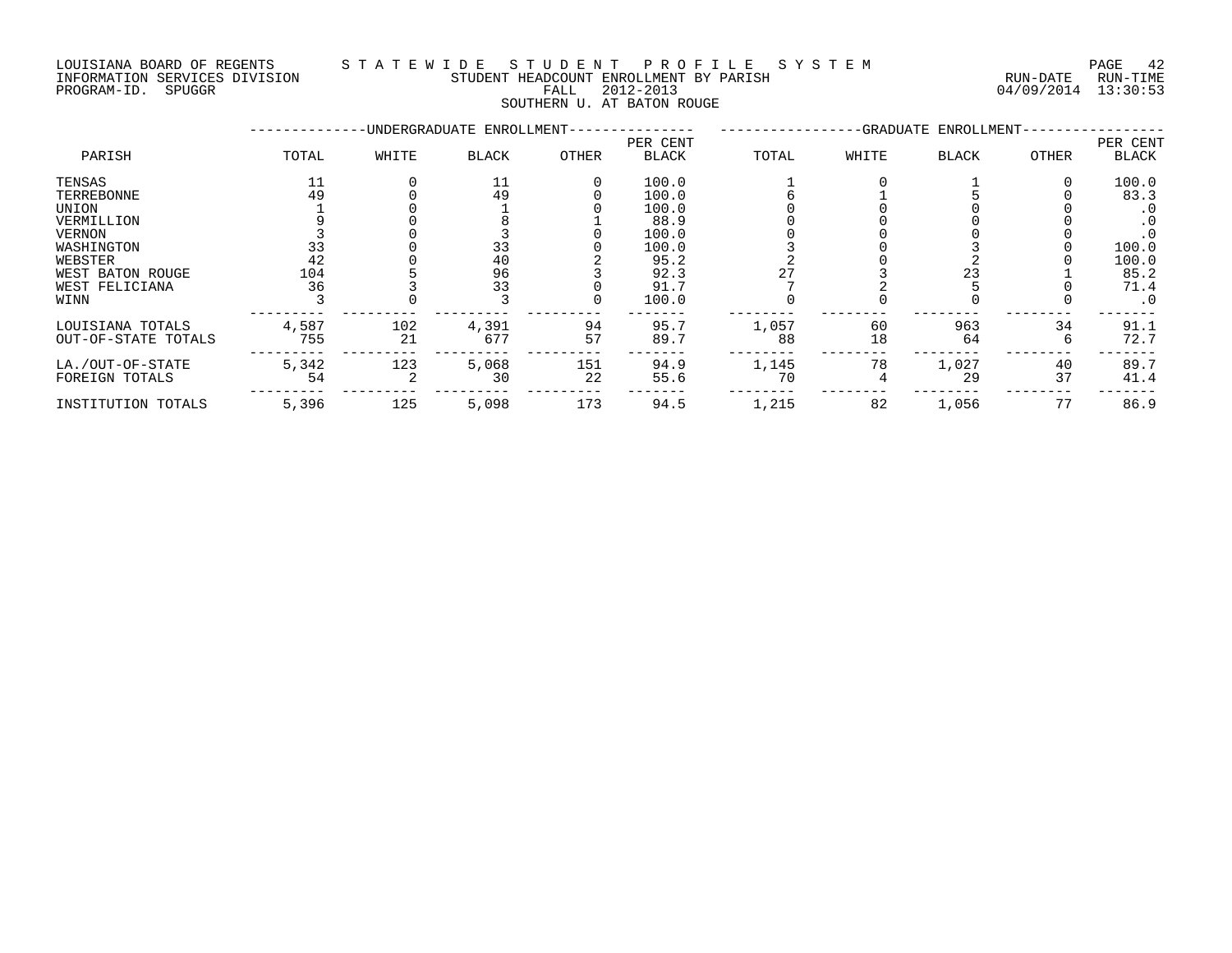INFORMATION SERVICES DIVISION STUDENT HEADCOUNT ENROLLMENT BY PARISH RUN-DATE RUN-TIME

### LOUISIANA BOARD OF REGENTS STA TEWIDE STUDENT PROFILE SYSTEM PAGE 43

PROGRAM-ID. SPUGGR FALL 2012-2013 04/09/2014 13:30:53 SOUTHERN U. AT NEW ORLEANS

|                     |              |              | -UNDERGRADUATE ENROLLMENT |              |              |          | -GRADUATE | ENROLLMENT   |              |                   |
|---------------------|--------------|--------------|---------------------------|--------------|--------------|----------|-----------|--------------|--------------|-------------------|
|                     |              |              |                           |              | PER CENT     |          |           |              |              | PER CENT          |
| PARISH              | TOTAL        | WHITE        | <b>BLACK</b>              | <b>OTHER</b> | <b>BLACK</b> | TOTAL    | WHITE     | <b>BLACK</b> | <b>OTHER</b> | <b>BLACK</b>      |
| ACADIA              | 2            | 0            | 2                         | 0            | 100.0        | 0        | 0         | 0            | 0            | $\cdot$ 0         |
| ASCENSION           | 10           | $\mathbf{1}$ | 8                         | 1            | 80.0         | 2        | $\Omega$  | 1            |              | 50.0              |
| ASSUMPTION          | 2            | 0            |                           | 0            | 100.0        | O        |           |              |              | $\cdot$ 0         |
| CADDO               |              | ∩            |                           |              | 33.3         |          |           |              |              | $\cdot$ 0         |
| CALCASIEU           |              | O            |                           | U            | 100.0        |          |           |              |              | 100.0             |
| CATAHOULA           |              | U            |                           |              | 100.0        |          |           |              |              | $\cdot$ 0         |
| CONCORDIA           |              |              |                           |              | 100.0        |          |           |              |              | $\cdot$ 0         |
| EAST BATON ROUGE    | 29           |              | 27                        | 2            | 93.1         |          |           |              |              | 33.3              |
| EAST FELICIANA      |              | U            |                           | N            | 100.0        |          |           |              |              | 100.0             |
| FRANKLIN            |              | U            |                           |              | 66.7         |          |           |              |              | 100.0             |
| GRANT               |              | 0            |                           | O            | 100.0        |          |           |              |              | $\cdot$ 0         |
| IBERIA              |              | $\Omega$     |                           |              | $\cdot$ 0    |          |           |              |              | 100.0             |
| <b>IBERVILLE</b>    |              | 2            |                           |              | 50.0         |          |           |              |              | 100.0             |
|                     |              | $\Omega$     |                           |              | $\cdot$ 0    | $\Omega$ |           | U            |              | $\cdot$ 0         |
| <b>JACKSON</b>      | 493          | 18           | 408                       | 67           | 82.8         | 85       |           | 66           | 15           | 77.6              |
| <b>JEFFERSON</b>    |              | $\Omega$     |                           | $\Omega$     | 100.0        | 3        |           |              | $\Omega$     | 100.0             |
| LAFAYETTE           |              | 0            |                           |              |              |          |           |              | ∩            |                   |
| LAFOURCHE           |              |              |                           |              | 50.0         |          |           |              |              | 100.0             |
| LINCOLN             |              |              |                           |              | 100.0        |          |           |              |              | $\cdot$ 0         |
| LIVINGSTON          |              | $\Omega$     |                           |              | 100.0        |          |           |              |              | $\cdot$ 0         |
| MADISON             |              | $\Omega$     | ∩                         | 1            | 83.3         | $\Omega$ | $\Omega$  | $\Omega$     | ∩            | $\cdot$ 0         |
| NATCHITOCHES        |              | 15           |                           |              | $\cdot$ 0    |          |           | 237          |              | $\cdot$ 0<br>78.5 |
| ORLEANS             | 1,616        |              | 1,454                     | 147          | 90.0         | 302      | 12        | <sup>n</sup> | 53           |                   |
| OUACHITA            | 2            | $\Omega$     | 2                         | 0            | 100.0        | $\Omega$ |           |              | ∩            | $\cdot$ 0         |
| PLAQUEMINES         | 21           | 1            | 17                        | 3            | 81.0         |          |           |              |              | 100.0             |
| POINTE COUPEE       | $\mathbf{1}$ | $\Omega$     | -1                        | N            | 100.0        |          |           |              |              | $\cdot$ 0         |
| RAPIDES             |              | U            |                           |              | 100.0        |          |           |              |              | 100.0             |
| RICHLAND            |              | U            |                           | U            | 100.0        |          |           |              |              | $\cdot$ 0         |
| SABINE              |              |              |                           |              | 100.0        |          |           |              |              | $\cdot$ 0         |
| ST. BERNARD         | 18           |              | 11                        |              | 61.1         | 2        |           |              |              | 50.0              |
| ST. CHARLES         | 46           |              | 39                        |              | 84.8         | 12       |           |              |              | 66.7              |
| ST. HELENA          |              |              | ∩                         |              | . 0          |          |           |              |              | 100.0             |
| ST. JAMES           | 6            | O            | 5                         |              | 83.3         |          |           |              |              | 100.0             |
| ST. JOHN            | 39           |              | 32                        |              | 82.1         |          |           |              |              | 33.3              |
| ST. LANDRY          | -1           |              | -1                        |              | 100.0        |          |           |              |              | $\cdot$ 0         |
| ST. MARY            |              |              |                           |              | 100.0        |          |           |              |              | 100.0             |
| ST. TAMMANY         | 29           |              | 24                        |              | 82.8         |          |           |              |              | 50.0              |
| TANGIPAHOA          | 43           | 5            | 34                        |              | 79.1         |          |           |              |              | 66.7              |
| TERREBONNE          | 21           | 1            | 16                        | 4            | 76.2         |          |           |              |              | 83.3              |
| UNION               |              | $\Omega$     |                           | 0            | 100.0        |          |           |              |              | $\cdot$ 0         |
| VERNON              |              | O            |                           | $\Omega$     | 100.0        |          |           |              |              | $\cdot$ 0         |
| WASHINGTON          |              |              |                           |              | 80.0         |          |           |              |              | 66.7              |
| LOUISIANA TOTALS    | 2,432        | 48           | 2,126                     | 258          | 87.4         | 455      | 20        | 349          | 86           | 76.7              |
| OUT-OF-STATE TOTALS | 127          | 6            | 101                       | 20           | 79.5         | 25       | 3         | 17           | 5            | 68.0              |
| LA./OUT-OF-STATE    | 2,559        | 54           | 2,227                     | 278          | 87.0         | 480      | 23        | 366          | 91           | 76.3              |
| FOREIGN TOTALS      | 6            | $\mathbf{1}$ | 2                         | 3            | 33.3         | 1        | 0         | 0            | 1            | $\cdot$ 0         |
|                     |              |              |                           |              |              |          |           |              |              |                   |
| INSTITUTION TOTALS  | 2,565        | 55           | 2,229                     | 281          | 86.9         | 481      | 23        | 366          | 92           | 76.1              |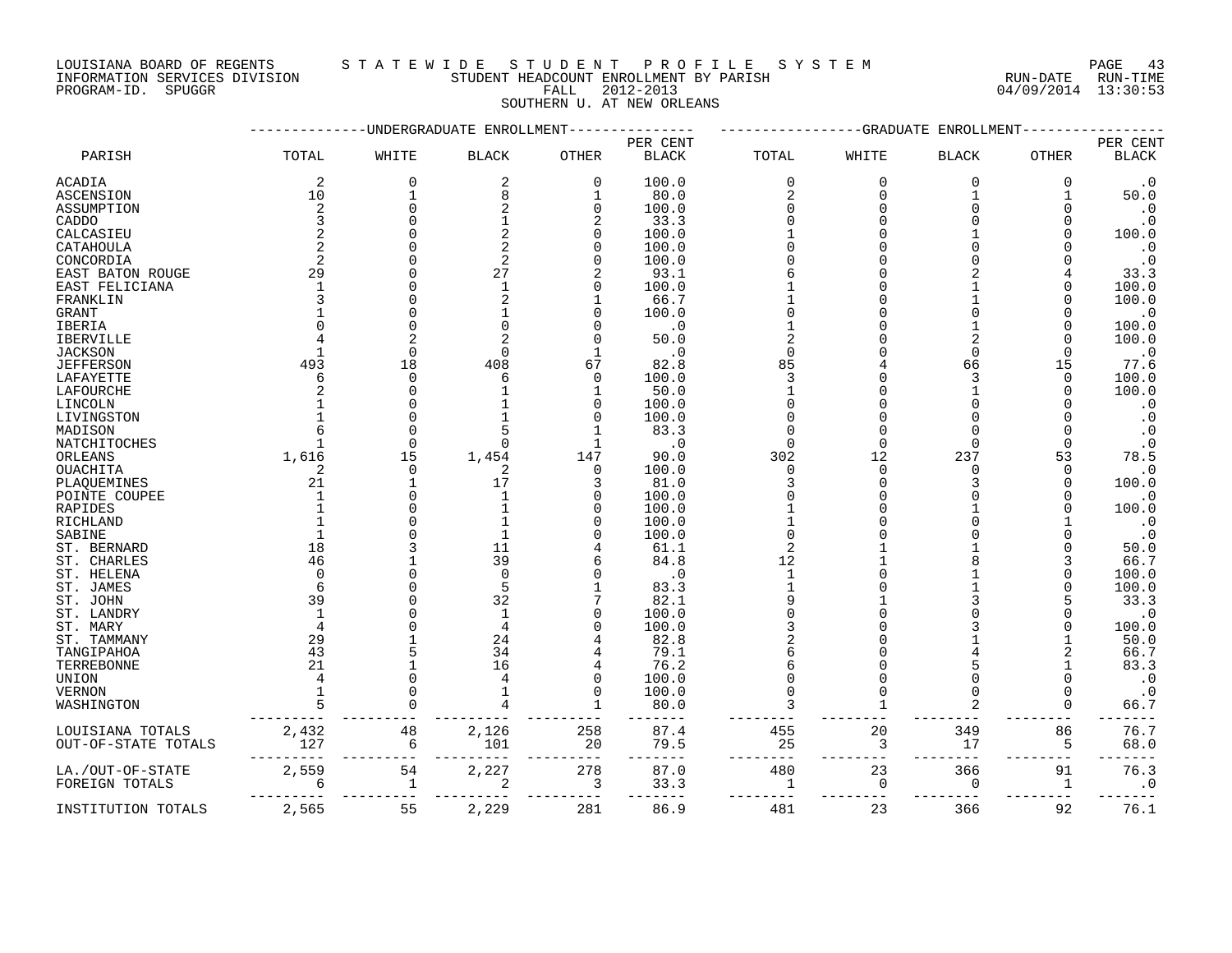INFORMATION SERVICES DIVISION STUDENT HEADCOUNT ENROLLMENT BY PARISH RUN-DATE RUN-TIME PROGRAM-ID. SPUGGR FALL 2012-2013 04/09/2014 13:30:53

### LOUISIANA BOARD OF REGENTS S T A T E W I D E S T U D E N T P R O F I L E S Y S T E M PAGE 44

SOUTHERN U. AT SHREVEPORT

|                   |                |                | -UNDERGRADUATE ENROLLMENT |                |              |             | -GRADUATE   | ENROLLMENT   |              |                        |
|-------------------|----------------|----------------|---------------------------|----------------|--------------|-------------|-------------|--------------|--------------|------------------------|
|                   |                |                |                           |                | PER CENT     |             |             |              |              | PER CENT               |
| PARISH            | TOTAL          | WHITE          | <b>BLACK</b>              | OTHER          | <b>BLACK</b> | TOTAL       | WHITE       | <b>BLACK</b> | OTHER        | <b>BLACK</b>           |
| ALLEN             | 5              | $\overline{4}$ | 1                         | $\mathbf 0$    | 20.0         | 0           | $\mathbf 0$ | $\mathbf 0$  | $\mathbf 0$  | $\cdot$ 0              |
| <b>ASCENSION</b>  | 7              | $\mathbf 0$    | $7\overline{ }$           | $\Omega$       | 100.0        | $\mathbf 0$ | $\Omega$    | $\Omega$     | $\Omega$     | $\cdot$ 0              |
| ASSUMPTION        | 2              | $\Omega$       | 2                         | $\mathbf 0$    | 100.0        | $\mathbf 0$ | $\Omega$    | $\Omega$     | $\Omega$     | $\cdot$ 0              |
| AVOYELLES         | 4              |                | 2                         | $\Omega$       | 50.0         | $\mathbf 0$ | $\Omega$    | $\Omega$     | $\Omega$     | $\cdot$ 0              |
| <b>BEAUREGARD</b> | 1              | $\overline{0}$ | $\mathbf{1}$              | $\Omega$       | 100.0        | $\Omega$    | $\Omega$    | $\Omega$     | $\Omega$     | $\boldsymbol{\cdot}$ 0 |
| <b>BIENVILLE</b>  | 10             | $\mathbf{1}$   | 9                         | $\Omega$       | 90.0         | $\Omega$    | $\Omega$    | $\Omega$     | $\Omega$     | $\boldsymbol{\cdot}$ 0 |
| <b>BOSSIER</b>    | 309            | 96             | 206                       | 7              | 66.7         | $\Omega$    | $\cap$      | $\Omega$     |              | $\cdot$ 0              |
| CADDO             | 1,826          | 179            | 1,613                     | 34             | 88.3         | $\Omega$    | $\cap$      | $\Omega$     |              | $\boldsymbol{\cdot}$ 0 |
| CALCASIEU         | 11             | 1              | 10                        | 0              | 90.9         | $\Omega$    | ∩           | $\Omega$     | O            | $\cdot$ 0              |
| CATAHOULA         | 1              | $\mathbf 0$    | $\mathbf{1}$              | $\Omega$       | 100.0        | $\Omega$    |             | $\Omega$     |              | $\boldsymbol{\cdot}$ 0 |
| CLAIBORNE         | 21             | 2              | 19                        | $\Omega$       | 90.5         | $\Omega$    | ∩           | $\Omega$     | U            | $\boldsymbol{\cdot}$ 0 |
| CONCORDIA         | 3              | $\Omega$       | 3                         | $\Omega$       | 100.0        | $\Omega$    | $\Omega$    | $\Omega$     |              | $\boldsymbol{\cdot}$ 0 |
| DE SOTO           | 179            | 16             | 162                       | $\mathbf{1}$   | 90.5         | $\Omega$    |             | $\Omega$     | $\Omega$     | $\cdot$ 0              |
| EAST BATON ROUGE  | 84             | $\Omega$       | 84                        | $\Omega$       | 100.0        | $\Omega$    | $\cap$      | $\Omega$     | $\Omega$     | $\boldsymbol{\cdot}$ 0 |
|                   | 3              | $\mathbf 0$    | 3                         | $\Omega$       | 100.0        | $\Omega$    | O           | $\Omega$     | 0            |                        |
| EAST FELICIANA    | $\mathbf{1}$   |                | $\Omega$                  | $\Omega$       |              | $\Omega$    | ∩           | $\Omega$     |              | $\boldsymbol{\cdot}$ 0 |
| EVANGELINE        | 6              | 1<br>$\Omega$  | 6                         | $\Omega$       | $\cdot$ 0    | $\Omega$    | ∩           | $\Omega$     |              | $\boldsymbol{\cdot}$ 0 |
| FRANKLIN          |                | $\Omega$       |                           |                | 100.0        | $\Omega$    |             | $\Omega$     |              | $\boldsymbol{\cdot}$ 0 |
| GRANT             | 1<br>11        |                | 1                         | $\Omega$       | 100.0        | $\Omega$    | $\Omega$    |              |              | $\boldsymbol{\cdot}$ 0 |
| <b>IBERVILLE</b>  |                | $\Omega$       | 11                        | $\Omega$       | 100.0        |             |             | $\Omega$     |              | $\boldsymbol{\cdot}$ 0 |
| <b>JACKSON</b>    | $\overline{3}$ | $\Omega$       | 3                         | $\Omega$       | 100.0        | $\Omega$    |             | $\Omega$     | ∩            | $\boldsymbol{\cdot}$ 0 |
| <b>JEFFERSON</b>  | 34             | 1              | 33                        | $\Omega$       | 97.1         | $\Omega$    | O           | $\Omega$     |              | $\cdot$ 0              |
| LAFAYETTE         | 6              |                | 5                         | $\Omega$       | 83.3         | $\Omega$    | O           | $\Omega$     | <sup>0</sup> | $\boldsymbol{\cdot}$ 0 |
| LAFOURCHE         | 1              |                | $\mathbf 0$               | $\Omega$       | $\cdot$ 0    | $\Omega$    |             | $\Omega$     |              | $\boldsymbol{\cdot}$ 0 |
| LINCOLN           | 14             | $\mathbf{1}$   | 12                        | 1              | 85.7         | $\Omega$    | $\cap$      | $\Omega$     | $\Omega$     | $\boldsymbol{\cdot}$ 0 |
| LIVINGSTON        | 5              | $\Omega$       | 5                         | $\Omega$       | 100.0        | $\Omega$    | $\cap$      | $\cap$       |              | $\cdot$ 0              |
| MADISON           | $\mathbf{1}$   | $\Omega$       | $\mathbf{1}$              | $\Omega$       | 100.0        | $\Omega$    | $\cap$      | $\Omega$     |              | $\cdot$ 0              |
| MOREHOUSE         | 3              | $\Omega$       | 3                         | $\Omega$       | 100.0        | $\Omega$    | ∩           | $\Omega$     |              | $\cdot$ 0              |
| NATCHITOCHES      | 26             |                | 18                        | 1              | 69.2         | $\Omega$    |             | $\Omega$     |              | $\boldsymbol{\cdot}$ 0 |
| ORLEANS           | 109            | $\mathbf 0$    | 109                       | $\mathbf 0$    | 100.0        | $\Omega$    |             | $\Omega$     | U            | $\boldsymbol{\cdot}$ 0 |
| OUACHITA          | 16             | $\mathbf{1}$   | 14                        | $\mathbf{1}$   | 87.5         | $\Omega$    | $\cap$      | $\Omega$     |              | $\cdot$ 0              |
| PLAOUEMINES       | $\overline{1}$ | $\Omega$       | $\mathbf{1}$              | $\overline{0}$ | 100.0        | $\Omega$    | $\Omega$    | $\Omega$     | $\Omega$     | $\boldsymbol{\cdot}$ 0 |
| POINTE COUPEE     | $\overline{1}$ | $\Omega$       | $\mathbf{1}$              | $\Omega$       | 100.0        | $\Omega$    | $\cap$      | $\Omega$     | $\Omega$     | $\boldsymbol{\cdot}$ 0 |
| RAPIDES           | 21             | 5              | 16                        | $\Omega$       | 76.2         | $\Omega$    | ∩           | $\Omega$     | $\Omega$     | $\cdot$ 0              |
| RED RIVER         | 8              | $\mathbf{1}$   | 7                         | $\Omega$       | 87.5         | $\Omega$    | $\cap$      | $\Omega$     | ∩            | $\boldsymbol{\cdot}$ 0 |
| RICHLAND          | 2              | $\Omega$       | 2                         | $\Omega$       | 100.0        | $\Omega$    | $\Omega$    | $\Omega$     |              | $\boldsymbol{\cdot}$ 0 |
| SABINE            | 14             | $\Omega$       | 13                        | 1              | 92.9         | $\Omega$    |             | $\Omega$     | ∩            | $\boldsymbol{\cdot}$ 0 |
| ST. BERNARD       | 3              | $\Omega$       | 3                         | $\Omega$       | 100.0        | $\Omega$    | $\Omega$    | $\Omega$     | U            | $\boldsymbol{\cdot}$ 0 |
| ST. CHARLES       | $\overline{3}$ | $\Omega$       | 3                         | $\Omega$       | 100.0        | $\Omega$    |             | $\Omega$     |              | $\boldsymbol{\cdot}$ 0 |
| ST. HELENA        | $\overline{c}$ | $\Omega$       | 2                         | $\Omega$       | 100.0        | $\Omega$    | O           | $\Omega$     |              | $\cdot$ 0              |
| ST. JAMES         | 2              | $\Omega$       | 2                         | $\mathbf 0$    | 100.0        | $\Omega$    | ∩           | $\Omega$     | $\Omega$     | $\boldsymbol{\cdot}$ 0 |
| ST. JOHN          | $\overline{4}$ | $\Omega$       |                           | $\Omega$       | 100.0        | $\Omega$    |             | $\Omega$     |              | $\boldsymbol{\cdot}$ 0 |
| ST. LANDRY        | 6              | $\Omega$       | 6                         | $\Omega$       | 100.0        | $\Omega$    |             | $\Omega$     | $\Omega$     | $\boldsymbol{\cdot}$ 0 |
| ST. MARTIN        | $\mathbf{1}$   | $\Omega$       |                           | $\Omega$       | 100.0        | $\Omega$    | $\cap$      | $\cap$       |              | $\boldsymbol{\cdot}$ 0 |
| ST. MARY          | 2              | $\Omega$       | 2                         | $\Omega$       | 100.0        | $\Omega$    | $\cap$      | $\Omega$     |              | $\cdot$ 0              |
| ST. TAMMANY       | 5              | $\Omega$       | 5                         | $\Omega$       | 100.0        | $\Omega$    |             | $\Omega$     | O            | $\cdot$ 0              |
| TANGIPAHOA        | 5              | $\Omega$       | 5                         | $\Omega$       | 100.0        | $\Omega$    |             |              |              | $\cdot$ 0              |
| TENSAS            | 3              | $\cap$         | 3                         | ∩              | 100.0        |             |             |              |              | $\cdot$ 0              |
| UNION             | 2              | $\cap$         |                           |                | 100.0        |             |             |              |              | $\boldsymbol{\cdot}$ 0 |
| <b>VERNON</b>     | 4              |                | 2                         | $\cap$         | 50.0         | $\Omega$    |             | $\Omega$     |              | $\cdot$ 0              |
| WASHINGTON        | 3              | $\Omega$       | ζ                         | $\Omega$       | 100.0        | $\Omega$    | $\cap$      | $\cap$       | $\Omega$     | $\cdot$ 0              |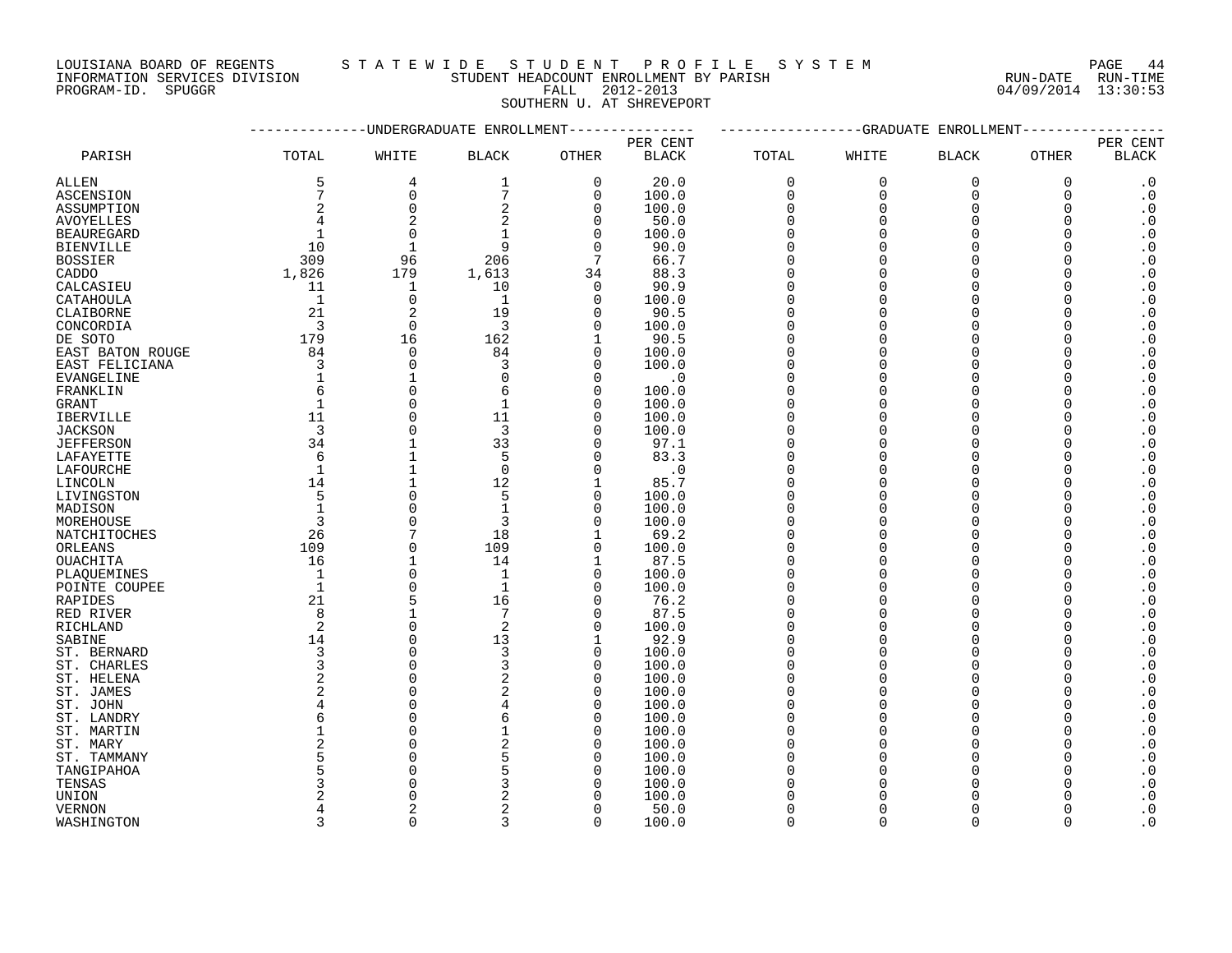### LOUISIANA BOARD OF REGENTS S T A T E W I D E S T U D E N T P R O F I L E S Y S T E M PAGE 45 INFORMATION SERVICES DIVISION STUDENT HEADCOUNT ENROLLMENT BY PARISH RUN-DATE RUN-TIME PROGRAM-ID. SPUGGR FALL 2012-2013 04/09/2014 13:30:53 SOUTHERN U. AT SHREVEPORT

|                                                     |             |       | -UNDERGRADUATE ENROLLMENT- |                |                                |       |       | -GRADUATE ENROLLMENT- |              |                   |
|-----------------------------------------------------|-------------|-------|----------------------------|----------------|--------------------------------|-------|-------|-----------------------|--------------|-------------------|
| PARISH                                              | TOTAL       | WHITE | <b>BLACK</b>               | <b>OTHER</b>   | PER CENT<br><b>BLACK</b>       | TOTAL | WHITE | BLACK                 | <b>OTHER</b> | PER CENT<br>BLACK |
| WEBSTER<br>WEST BATON ROUGE<br>WEST CARROLL<br>WINN | 70          | 10    | 59                         |                | 84.3<br>100.0<br>100.0<br>80.0 |       |       |                       |              | . 0               |
| LOUISIANA TOTALS<br>OUT-OF-STATE TOTALS             | 2,874<br>55 | 333   | 2,494                      | 47             | 86.8<br>92.7                   |       |       |                       |              |                   |
| LA./OUT-OF-STATE<br>FOREIGN TOTALS                  | 2,929       | 335   | 2,545                      | 49<br>$\Omega$ | 86.9<br>100.0                  |       |       |                       |              | . U               |
| INSTITUTION TOTALS                                  | 2,931       | 335   | 2,547                      | 49             | 86.9                           |       |       |                       |              |                   |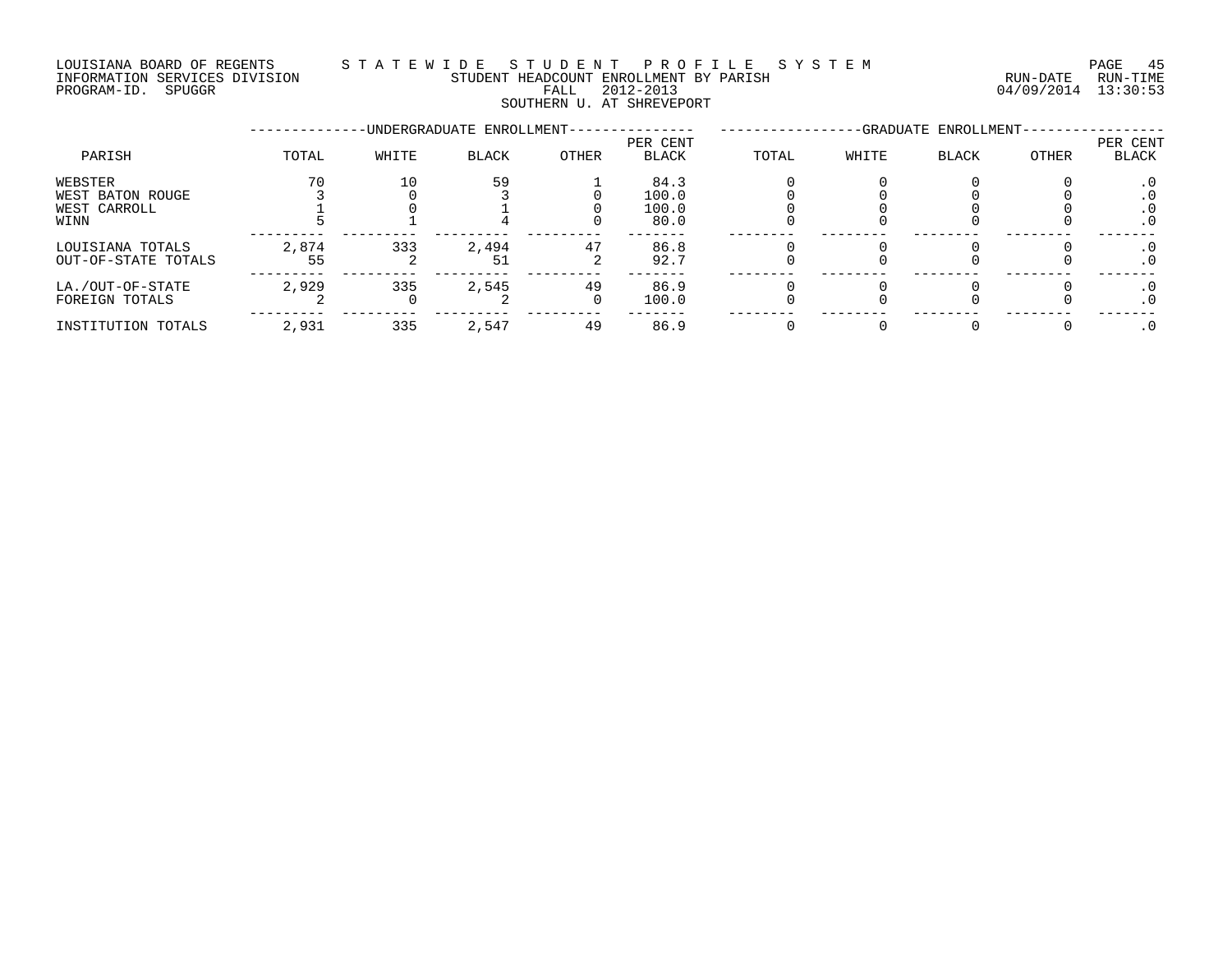LOUISIANA BOARD OF REGENTS STATEWIDE STUDE NT PROFILE SYSTEM PAGE 46<br>INFORMATION SERVICES DIVISION STUDENT HEADCOUNT ENROLLMENT BY PARISH NUN-DATE RUN-TIME

### PROGRAM-ID. SPUGGR FALL 2012-2013 04/09/2014 13:30:53 SOUTHERN LAW CENTER

INE SIULENI FROLLMENT BY PARISH RUN-DATE RUN-DATE RUN-TIME

|                        |              |             | -UNDERGRADUATE ENROLLMENT |                |                        |                |              | -GRADUATE ENROLLMENT |              |              |
|------------------------|--------------|-------------|---------------------------|----------------|------------------------|----------------|--------------|----------------------|--------------|--------------|
|                        |              |             |                           |                | PER CENT               |                |              |                      |              | PER CENT     |
| PARISH                 | TOTAL        | WHITE       | <b>BLACK</b>              | <b>OTHER</b>   | <b>BLACK</b>           | TOTAL          | WHITE        | <b>BLACK</b>         | <b>OTHER</b> | <b>BLACK</b> |
| <b>ACADIA</b>          | 0            | 0           | 0                         | O              | $\cdot$ 0              | 7              |              | 2                    |              | 28.6         |
| <b>ASCENSION</b>       | <sup>0</sup> | ∩           | U                         |                | $\cdot$ 0              | 16             | q            |                      |              | 37.5         |
| ASSUMPTION             | O            |             |                           |                | $\cdot$ 0              |                |              |                      |              | 50.0         |
| <b>AVOYELLES</b>       |              |             |                           |                | $\cdot$ 0              |                |              |                      |              | 25.0         |
| <b>BOSSIER</b>         |              |             |                           |                | . 0                    |                |              |                      |              | 66.7         |
| CADDO                  |              |             |                           |                | $\cdot$ 0              | 13             |              |                      |              | 61.5         |
| CALCASIEU              |              |             |                           |                | $\cdot$ 0              |                |              |                      |              | 57.1         |
| CATAHOULA              |              |             |                           |                | $\cdot$ 0              |                |              |                      |              | 100.0        |
| CONCORDIA              |              |             |                           |                | $\cdot$ 0              |                |              | $\Omega$             |              | $\cdot$ 0    |
| EAST BATON ROUGE       | N            |             |                           |                | . 0                    | 377            | 162          | 192                  | 23           | 50.9         |
| EAST FELICIANA         | U            |             |                           |                | . 0                    | 2              |              |                      | $\Omega$     | $\cdot$ 0    |
| FRANKLIN               | ⋂            |             |                           |                | . 0                    |                |              |                      |              | 100.0        |
| <b>IBERIA</b>          |              |             |                           |                | . 0                    |                |              |                      |              | 50.0         |
| <b>IBERVILLE</b>       |              |             |                           |                | . 0                    | 3              |              |                      |              | 100.0        |
| <b>JEFFERSON</b>       |              |             |                           |                | . 0                    | 17             | 11           |                      |              | 29.4         |
| <b>JEFFERSON DAVIS</b> |              |             |                           |                | $\cdot$ 0              | $\overline{2}$ | $\mathbf{1}$ |                      |              | 50.0         |
| LAFAYETTE              |              |             |                           |                | $\cdot$ 0              | 20             | 10           |                      |              | 40.0         |
| LAFOURCHE              |              |             |                           |                | $\cdot$ 0              | $\mathbf{1}$   |              |                      |              | $\cdot$ 0    |
| LIVINGSTON             |              |             |                           |                | $\cdot$ 0              | q              |              |                      |              | $\cdot$ 0    |
| NATCHITOCHES           |              |             |                           |                | $\cdot$ 0              | $\overline{2}$ |              |                      |              | $\cdot$ 0    |
| ORLEANS                |              |             |                           |                | $\cdot$ 0              | 22             |              | 15                   |              | 68.2         |
| OUACHITA               |              |             |                           |                | . 0                    |                |              | $\Omega$             |              | $\cdot$ 0    |
| PLAQUEMINES            |              |             |                           |                | $\cdot$ 0              |                |              |                      |              | $\cdot$ 0    |
| POINTE COUPEE          |              |             |                           |                | . 0                    |                |              |                      |              | $\cdot$ 0    |
| RAPIDES                |              |             |                           |                | . 0                    |                |              |                      |              | 66.7         |
| RICHLAND               |              |             |                           |                | $\cdot$ 0              |                |              |                      |              | $\cdot$ 0    |
| ST. CHARLES            |              |             |                           |                | . 0                    |                |              |                      |              | 100.0        |
| ST. JAMES              |              |             |                           |                | . 0                    |                |              |                      |              | 50.0         |
| ST. JOHN               |              |             |                           |                | $\cdot$ 0              |                |              |                      |              | 66.7         |
| ST. LANDRY             |              |             |                           |                | . 0                    |                |              |                      |              | 50.0         |
| ST. MARY               |              |             |                           |                | . 0                    | 2              |              |                      |              | $\cdot$ 0    |
| ST. TAMMANY            |              |             |                           |                | $\Omega$               | 11             |              |                      |              | 27.3         |
| TANGIPAHOA             |              |             |                           |                | $\Omega$               |                |              |                      |              | 42.9         |
| TERREBONNE             |              |             |                           |                | $\Omega$               |                |              |                      |              | 25.0         |
| VERMILLION             |              |             |                           |                | $\cdot$ 0              |                |              |                      |              | 50.0         |
| WEST BATON ROUGE       |              |             |                           |                | . 0                    |                |              |                      | $\Omega$     | 100.0        |
| WEST FELICIANA         |              | C           |                           |                | $\cdot$ 0              |                |              |                      |              | 50.0         |
| LOUISIANA TOTALS       | 0            | $\mathbf 0$ | $\overline{0}$            | $\overline{0}$ | . $\boldsymbol{0}$     | 567            | 256          | 275                  | 36           | 48.5         |
| OUT-OF-STATE TOTALS    | ი            | $\Omega$    | 0                         | $\Omega$       | . 0                    | 188            | 19           | 153                  | 16           | 81.4         |
| LA./OUT-OF-STATE       | 0            | $\Omega$    | $\Omega$                  | $\Omega$       | $\boldsymbol{\cdot}$ 0 | 755            | 275          | 428                  | 52           | 56.7         |
| FOREIGN TOTALS         | $\Omega$     | $\Omega$    | 0                         | $\cap$         | . 0                    | $\Omega$       | $\Omega$     | 0                    | 0            | $\cdot$ 0    |
| INSTITUTION TOTALS     | $\Omega$     | $\mathbf 0$ | 0                         | $\Omega$       | $\cdot$ 0              | 755            | 275          | 428                  | 52           | 56.7         |
|                        |              |             |                           |                |                        |                |              |                      |              |              |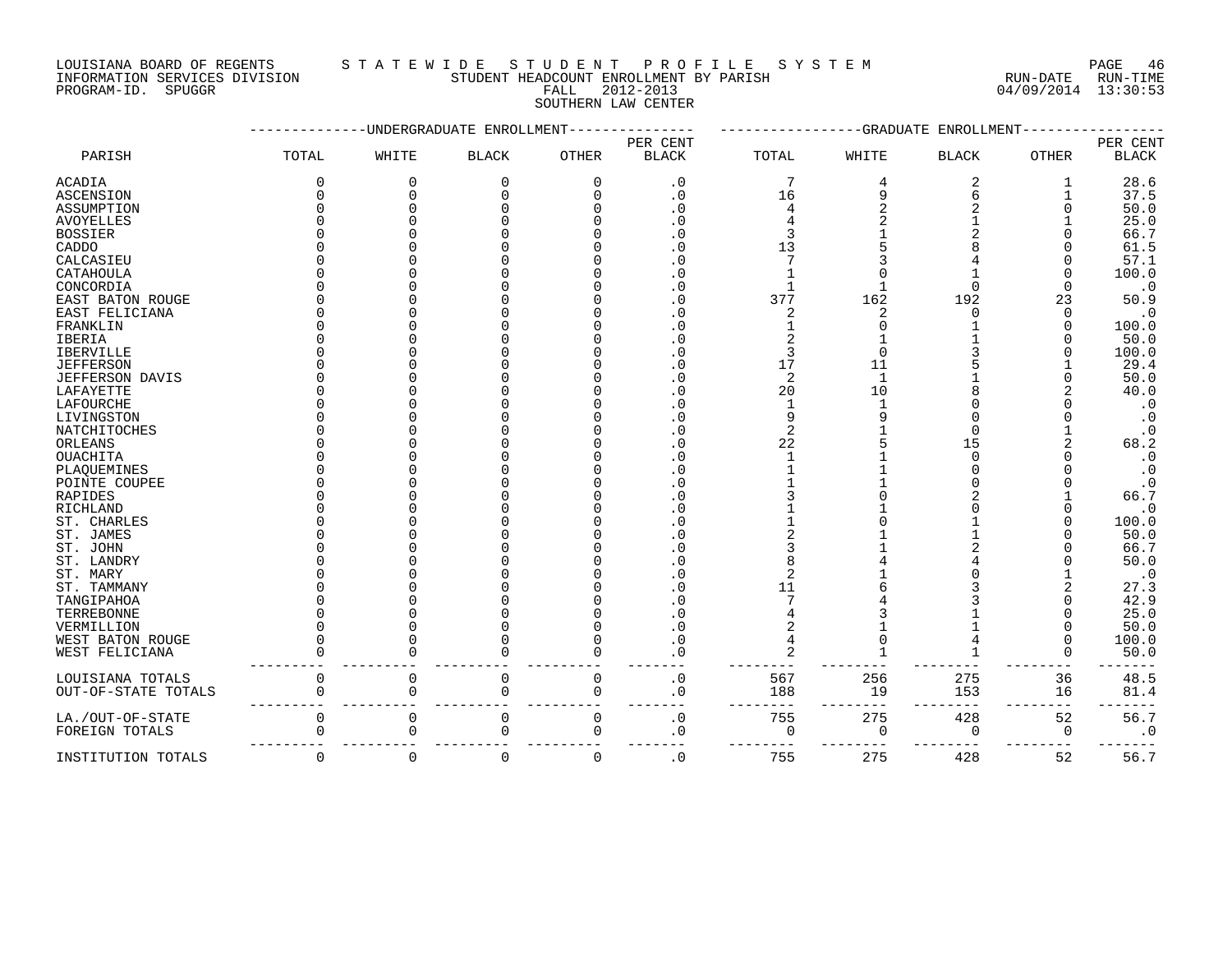LOUISIANA BOARD OF REGENTS STATEWIDE STUDENT PROFILE SYSTEM PAGE 47

#### INFORMATION SERVICES DIVISION STUDENT HEADCOUNT ENROLLMENT BY PARISH RUN-DATE RUN-TIME PROGRAM-ID. SPUGGR FALL 2012-2013 04/09/2014 13:30:53 BATON ROUGE COMMUNITY COLLEGE

|                            |                         | ---------UNDERGRADUATE ENROLLMENT- |                   |                |              |             |             | -----------GRADUATE ENROLLMENT- |          |                                                  |
|----------------------------|-------------------------|------------------------------------|-------------------|----------------|--------------|-------------|-------------|---------------------------------|----------|--------------------------------------------------|
|                            |                         |                                    |                   |                | PER CENT     |             |             |                                 |          | PER CENT                                         |
| PARISH                     | TOTAL                   | WHITE                              | <b>BLACK</b>      | OTHER          | <b>BLACK</b> | TOTAL       | WHITE       | <b>BLACK</b>                    | OTHER    | <b>BLACK</b>                                     |
| ACADIA                     | 4                       | 2                                  | 1                 | 1              | 25.0         | $\mathbf 0$ | $\mathbf 0$ | $\mathbf 0$                     | 0        | $\cdot$ 0                                        |
| ALLEN                      | 4                       | $\overline{3}$                     | 1                 | $\Omega$       | 25.0         | $\mathbf 0$ | $\mathbf 0$ | $\mathbf 0$                     | 0        | $\cdot$ 0                                        |
| ASCENSION                  | 394                     | 217                                | 99                | 78             | 25.1         | $\Omega$    | $\Omega$    | $\Omega$                        | $\Omega$ | $\boldsymbol{\cdot}$ 0                           |
| ASSUMPTION                 | 34                      | 17                                 | 15                | $\overline{2}$ | 44.1         | $\Omega$    | $\Omega$    | $\Omega$                        | $\Omega$ | $\boldsymbol{\cdot}$ 0                           |
| AVOYELLES                  | 23                      | 10                                 | 10                | 3              | 43.5         | $\Omega$    | $\cap$      | $\Omega$                        | ∩        | $\cdot$ 0                                        |
| <b>BEAUREGARD</b>          | - 5                     | 3                                  | 2                 | $\Omega$       | 40.0         | $\Omega$    | ∩           | $\Omega$                        | ∩        | $\cdot$ 0                                        |
| <b>BOSSIER</b>             | 8                       | 5                                  | $\Omega$          | 3              | $\cdot$ 0    | $\Omega$    |             | $\Omega$                        | $\Omega$ | $\boldsymbol{\cdot}$ 0                           |
| CADDO                      | 18                      | 12                                 | 2                 | $\overline{4}$ | 11.1         | $\Omega$    | $\Omega$    | $\Omega$                        | $\Omega$ | $\boldsymbol{\cdot}$ 0                           |
| CALCASIEU                  | 50                      | 22                                 | 20                | 8              | 40.0         | ∩           | ∩           | $\Omega$                        |          | $\boldsymbol{\cdot}$ 0                           |
| CALDWELL                   | 1                       | $\mathbf{1}$                       | $\Omega$          | $\Omega$       | $\cdot$ 0    | $\Omega$    |             | $\Omega$                        |          | $\boldsymbol{\cdot}$ 0                           |
| CATAHOULA                  | 6                       | $\overline{4}$                     | 2                 | $\Omega$       | 33.3         | $\Omega$    | ∩           | $\Omega$                        | ∩        | $\boldsymbol{\cdot}$ 0                           |
| CLAIBORNE                  | 2                       | $\mathbf{1}$                       | $\Omega$          | $\mathbf{1}$   | $\cdot$ 0    | $\Omega$    |             | $\Omega$                        | 0        | $\boldsymbol{\cdot}$ 0                           |
| CONCORDIA                  | 17                      | 12                                 | 4                 | 1              | 23.5         | $\Omega$    |             | $\Omega$                        | $\Omega$ | $\cdot$ 0                                        |
| EAST BATON ROUGE           | 4,558                   | 1,516                              | 2,107             | 935            | 46.2         | $\Omega$    | ∩           | $\Omega$                        |          | $\boldsymbol{\cdot}$ 0                           |
| EAST CARROLL               | 2                       | 1                                  | $\mathbf{1}$      | $\Omega$       | 50.0         | $\Omega$    |             | $\Omega$                        | $\Omega$ | $\cdot$ 0                                        |
| EAST FELICIANA             | 121                     | 43                                 | 61                | 17             | 50.4         | $\Omega$    |             | $\Omega$                        |          | $\boldsymbol{\cdot}$ 0                           |
| EVANGELINE                 | 4                       | 3                                  | 0                 | 1              | $\cdot$ 0    | $\Omega$    |             | $\Omega$                        | U        | $\boldsymbol{\cdot}$ 0                           |
| FRANKLIN                   | 3                       | 3                                  | $\Omega$          | $\Omega$       | . 0          | $\Omega$    |             | $\Omega$                        |          | $\cdot$ 0                                        |
| <b>GRANT</b>               | 2                       | $\Omega$                           | 2                 | $\Omega$       | 100.0        | $\Omega$    | ∩           | $\Omega$                        | $\Omega$ | $\cdot$ 0                                        |
|                            | 18                      | $\overline{4}$                     | 12                | 2              | 66.7         |             |             | $\Omega$                        |          | $\cdot$ 0                                        |
| IBERIA<br><b>IBERVILLE</b> | 239                     | 73                                 | 129               | 37             | 54.0         | $\Omega$    |             | $\Omega$                        | O        |                                                  |
| <b>JEFFERSON</b>           | 105                     | 63                                 | 14                | 28             | 13.3         | ∩           |             | $\cap$                          |          | $\boldsymbol{\cdot}$ 0<br>$\boldsymbol{\cdot}$ 0 |
|                            | $-5$                    |                                    | 3                 | $\Omega$       | 60.0         | $\Omega$    |             | $\Omega$                        |          | $\cdot$ 0                                        |
| JEFFERSON DAVIS            | 41                      | 2<br>21                            | 17                |                |              | $\Omega$    |             | $\Omega$                        |          | $\boldsymbol{\cdot}$ 0                           |
| LAFAYETTE                  | 27                      | 17                                 |                   | 3              | 41.5         |             |             |                                 |          |                                                  |
| LAFOURCHE                  | $\overline{4}$          | $\overline{3}$                     | 5<br>$\mathbf{1}$ | 5<br>$\Omega$  | 18.5         | $\Omega$    |             | $\cap$                          |          | $\cdot$ 0<br>$\cdot$ 0                           |
| LA SALLE                   |                         | $\overline{3}$                     |                   | $\Omega$       | 25.0         | $\Omega$    |             | $\Omega$                        |          |                                                  |
| LINCOLN                    | $\overline{\mathbf{3}}$ |                                    | $\mathbf 0$       |                | $\cdot$ 0    |             |             |                                 |          | $\boldsymbol{\cdot}$ 0                           |
| LIVINGSTON                 | 733                     | 549                                | 41                | 143            | 5.6          | $\Omega$    |             | $\Omega$                        |          | $\cdot$ 0                                        |
| MADISON                    | 3                       | $\mathbf{1}$                       | 2                 | $\Omega$       | 66.7         | $\Omega$    |             | $\Omega$                        |          | $\cdot$ 0                                        |
| NATCHITOCHES               | $\overline{4}$          | 2                                  | $\Omega$          | 2              | $\cdot$ 0    | $\Omega$    |             | $\Omega$                        | $\Omega$ | $\cdot$ 0                                        |
| ORLEANS                    | 119                     | 52                                 | 46                | 21             | 38.7         | $\Omega$    |             | $\Omega$                        |          | $\boldsymbol{\cdot}$ 0                           |
| OUACHITA                   | 21                      | $7\phantom{.0}$                    | 5                 | 9              | 23.8         | $\Omega$    | ∩           | $\Omega$                        | O        | $\cdot$ 0                                        |
| PLAQUEMINES                | 17                      | 8                                  | 5                 | $\overline{4}$ | 29.4         | $\Omega$    |             | $\Omega$                        |          | $\boldsymbol{\cdot}$ 0                           |
| POINTE COUPEE              | 173                     | 102                                | 46                | 25             | 26.6         | $\Omega$    |             | $\Omega$                        | $\Omega$ | $\boldsymbol{\cdot}$ 0                           |
| RAPIDES                    | 40                      | 16                                 | 20                | 4              | 50.0         | $\Omega$    |             |                                 |          | $\cdot$ 0                                        |
| RED RIVER                  | $\overline{3}$          | $\mathbf{1}$                       | $\mathbf{1}$      | 1              | 33.3         | $\Omega$    |             | $\Omega$                        | O        | $\cdot$ 0                                        |
| RICHLAND                   | $\overline{3}$          | $\mathbf{1}$                       | 2                 | $\Omega$       | 66.7         | $\Omega$    |             | $\Omega$                        | $\Omega$ | $\boldsymbol{\cdot}$ 0                           |
| ST. BERNARD                | $7\phantom{.0}$         | 5                                  | $\Omega$          | 2              | $\cdot$ 0    | $\Omega$    |             | $\Omega$                        |          | $\boldsymbol{\cdot}$ 0                           |
| ST. CHARLES                | 23                      | 14                                 | 5                 | 4              | 21.7         | $\Omega$    |             | $\Omega$                        | U        | $\cdot$ 0                                        |
| ST. HELENA                 | 10                      | $\overline{c}$                     | 5                 | 3              | 50.0         | $\Omega$    |             | $\Omega$                        |          | $\boldsymbol{\cdot}$ 0                           |
| ST. JAMES                  | 30                      | 5                                  | 22                | 3              | 73.3         | $\Omega$    |             | $\Omega$                        |          | $\cdot$ 0                                        |
| ST. JOHN                   | 66                      | 29                                 | 25                | 12             | 37.9         | $\Omega$    |             | $\Omega$                        |          | $\boldsymbol{\cdot}$ 0                           |
| ST. LANDRY                 | 32                      | 8                                  | 18                | $\epsilon$     | 56.3         | $\Omega$    |             | $\Omega$                        |          | $\cdot$ 0                                        |
| ST. MARTIN                 | 29                      | 11                                 | 15                | 3              | 51.7         | $\Omega$    |             | $\Omega$                        |          | $\boldsymbol{\cdot}$ 0                           |
| ST. MARY                   | 1                       | $\mathbf{1}$                       | $\Omega$          | $\Omega$       | $\cdot$ 0    | $\cap$      |             | $\Omega$                        |          | $\cdot$ 0                                        |
| ST. TAMMANY                | 129                     | 98                                 | 8                 | 23             | 6.2          |             |             | $\Omega$                        |          | $\cdot$ 0                                        |
| TANGIPAHOA                 | 92                      | 31                                 | 46                | 15             | 50.0         |             |             |                                 |          | $\cdot$ 0                                        |
| TENSAS                     | $\overline{3}$          | $\mathbf{1}$                       | 2                 | $\Omega$       | 66.7         |             |             |                                 |          | $\cdot$ 0                                        |
| TERREBONNE                 | 42                      | 22                                 | 17                | 3              | 40.5         | $\Omega$    |             | $\Omega$                        |          | $\cdot$ 0                                        |
| UNION                      | $\mathbf{1}$            | $\Omega$                           | $\mathbf{1}$      | $\Omega$       | 100.0        | $\Omega$    | $\cap$      | $\cap$                          |          | $\overline{\phantom{0}}$ .                       |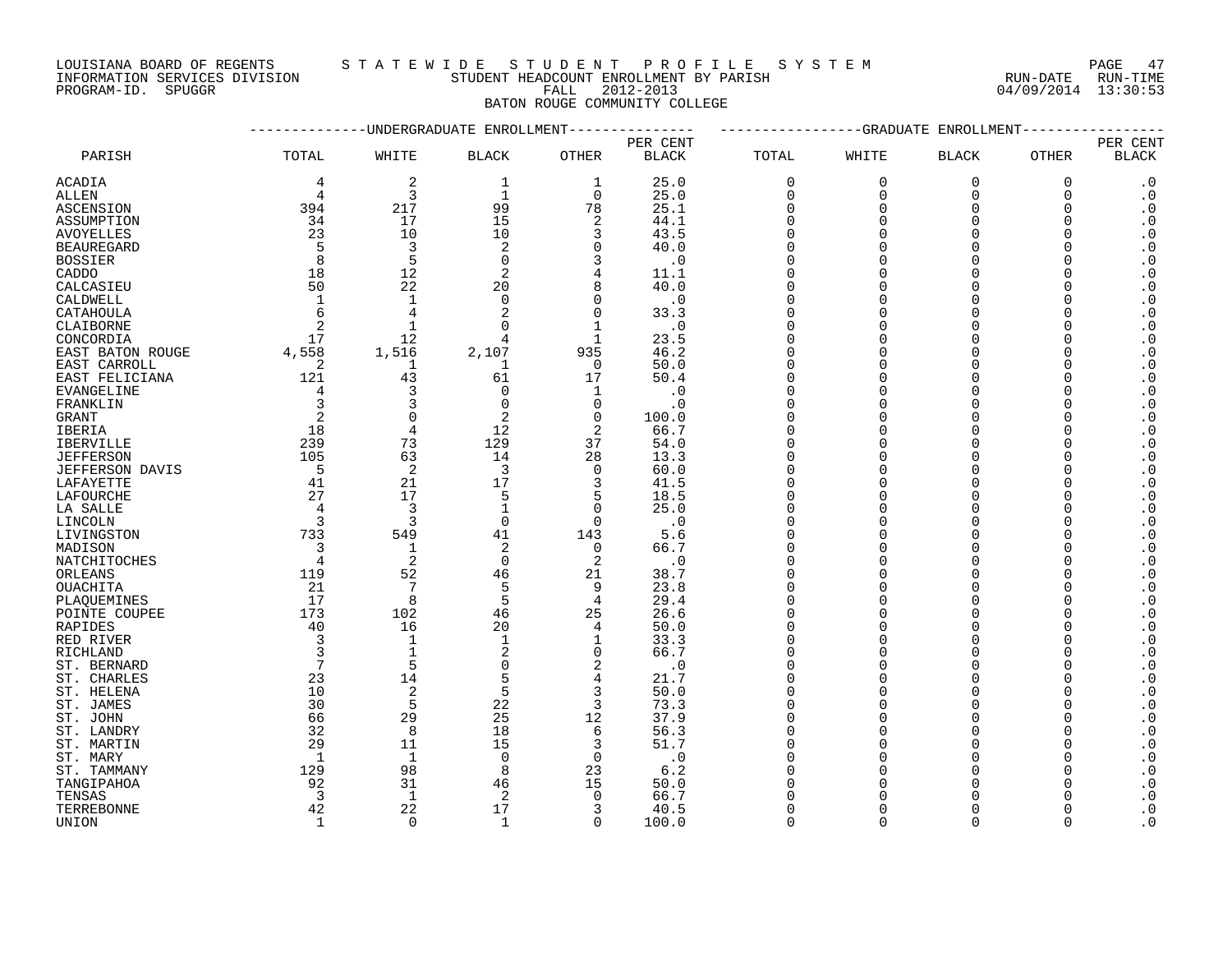### LOUISIANA BOARD OF REGENTS S T A T E W I D E S T U D E N T P R O F I L E S Y S T E M PAGE 48 INFORMATION SERVICES DIVISION STUDENT HEADCOUNT ENROLLMENT BY PARISH RUN-DATE RUN-TIME DOULSIANA BOARD OF REGENIS (2014) INFORMATION SERVICES DIVISION<br>INFORMATION SERVICES DIVISION STUDENT HEADCOUNT ENROLLMENT BY PARISH<br>PROGRAM-ID. SPUGGR (2012-2013 64/09/2014 13:30:53

BATON ROUGE COMMUNITY COLLEGE

|                     |       |       | -UNDERGRADUATE ENROLLMENT- |              |                          |       |       | -GRADUATE ENROLLMENT- |       |                          |
|---------------------|-------|-------|----------------------------|--------------|--------------------------|-------|-------|-----------------------|-------|--------------------------|
| PARISH              | TOTAL | WHITE | <b>BLACK</b>               | <b>OTHER</b> | PER CENT<br><b>BLACK</b> | TOTAL | WHITE | <b>BLACK</b>          | OTHER | PER CENT<br><b>BLACK</b> |
| VERMILLION          |       |       |                            |              | 28.6                     |       |       |                       |       | . 0                      |
| VERNON              |       |       |                            |              | 75.0                     |       |       |                       |       |                          |
| WASHINGTON          |       |       |                            |              | 54.8                     |       |       |                       |       |                          |
| WEBSTER             |       |       |                            |              |                          |       |       |                       |       | . 0                      |
| WEST BATON ROUGE    | 259   | 126   | 89                         | 44           | 34.4                     |       |       |                       |       |                          |
| WEST CARROLL        |       |       |                            |              | 50.0                     |       |       |                       |       |                          |
| WEST FELICIANA      | 85    | 50    | 28                         |              | 32.9                     |       |       |                       |       | . 0                      |
| WINN                |       |       |                            |              | 100.0                    |       |       |                       |       | $\cdot$ 0                |
| LOUISIANA TOTALS    | 7,672 | 3,225 | 2,982                      | 1,465        | 38.9                     |       |       |                       |       | . 0                      |
| OUT-OF-STATE TOTALS | 137   | 63    | 27                         | 47           | 19.7                     |       |       |                       |       | $\cdot$ 0                |
| LA./OUT-OF-STATE    | 7,809 | 3,288 | 3,009                      | 1,512        | 38.5                     |       |       |                       |       | $\cdot$ 0                |
| FOREIGN TOTALS      | 136   |       |                            | 133          | 2.2                      |       |       |                       |       | $\cdot$ 0                |
| INSTITUTION TOTALS  | 7,945 | 3,288 | 3,012                      | 1,645        | 37.9                     |       |       |                       |       | $\cdot$ 0                |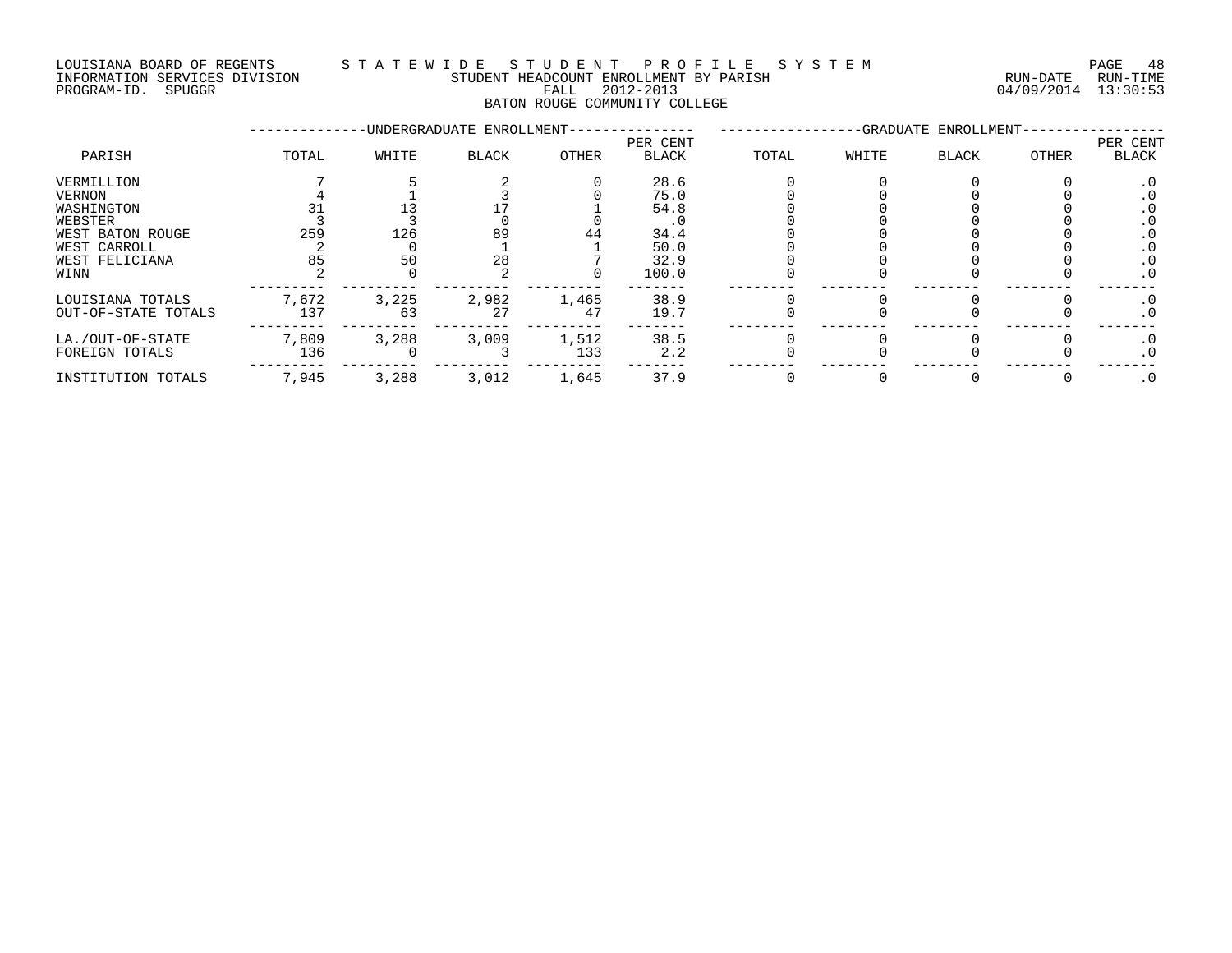LOUISIANA BOARD OF REGENTS STA TEWIDE STUDENT PROFILE SYSTEM NAGE 49

INFORMATION SERVICES DIVISION STUDENT HEADCOUNT ENROLLMENT BY PARISH RUN-DATE RUN-TIME

PROGRAM-ID. SPUGGR FALL 2012-2013 04/09/2014 13:30:53 BOSSIER PARISH COMMUNITY COLLEGE

|                        |                 |                | ----------UNDERGRADUATE ENROLLMENT------------- |               |               |                      |             | ------------GRADUATE ENROLLMENT- |              |                                                  |
|------------------------|-----------------|----------------|-------------------------------------------------|---------------|---------------|----------------------|-------------|----------------------------------|--------------|--------------------------------------------------|
|                        |                 |                |                                                 |               | PER CENT      |                      |             |                                  |              | PER CENT                                         |
| PARISH                 | TOTAL           | WHITE          | <b>BLACK</b>                                    | <b>OTHER</b>  | <b>BLACK</b>  | TOTAL                | WHITE       | <b>BLACK</b>                     | <b>OTHER</b> | <b>BLACK</b>                                     |
| ACADIA                 | 4               | 2              | 1                                               | 1             | 25.0          | $\mathbf 0$          | $\Omega$    | $\Omega$                         | $\mathbf 0$  | $\cdot$ 0                                        |
| ALLEN                  | 9               | 3              | 6                                               | 0             | 66.7          | $\mathbf 0$          | $\mathbf 0$ | $\mathbf 0$                      | $\Omega$     | $\cdot$ 0                                        |
| ASCENSION              | 4               | 3              |                                                 | 0             | 25.0          | $\Omega$             | ∩           | $\Omega$                         | ∩            | $\cdot$ 0                                        |
| ASSUMPTION             |                 | 1              |                                                 | $\Omega$      | $\cdot$ 0     | $\Omega$             | ∩           | <sup>n</sup>                     | ∩            | $\cdot$ 0                                        |
| AVOYELLES              | 12              | $\overline{2}$ | 9                                               | 1             | 75.0          | $\Omega$             | ∩           | $\Omega$                         |              | $\cdot$ 0                                        |
| <b>BEAUREGARD</b>      | 14              | 11             |                                                 | 2             | 7.1           | 0                    | O           | $\Omega$                         | ∩            | $\cdot$ 0                                        |
| BIENVILLE              | 193             | 53             | 118                                             | 22            | 61.1          | $\Omega$             |             | $\Omega$                         |              | $\cdot$ 0                                        |
| <b>BOSSIER</b>         | 2,487           | 1,405          | 534                                             | 548           | 21.5          | 0                    |             | $\Omega$                         |              | $\cdot$ 0                                        |
| CADDO                  | 2,815           | 1,075          | 1,214                                           | 526           | 43.1          | $\Omega$             | ∩           | $\Omega$                         |              | $\cdot$ 0                                        |
| CALCASIEU              | 24              | 17             | 7                                               | 0             | 29.2          | $\Omega$             |             | $\Omega$                         |              | $\boldsymbol{\cdot}$ 0                           |
| CALDWELL               | -1              | 1              | $\Omega$                                        | $\Omega$      | $\cdot$ 0     | $\Omega$             |             | <sup>n</sup>                     |              | $\cdot$ 0                                        |
| CATAHOULA              | 5               | 3              | $\overline{2}$                                  | $\Omega$      | 40.0          | $\Omega$             |             | <sup>n</sup>                     |              | $\cdot$ 0                                        |
| CLAIBORNE              | 166             | 53             | 97                                              | 16            | 58.4          | O                    |             | $\Omega$                         |              | $\boldsymbol{\cdot}$ 0                           |
| CONCORDIA              | 19              | 6              | 13                                              | 0             | 68.4          | 0                    | O           | $\Omega$                         |              | $\cdot$ 0                                        |
| DE SOTO                | 248             | 128            | 75                                              | 45            | 30.2          | $\Omega$             |             | $\Omega$                         |              | $\boldsymbol{\cdot}$ 0                           |
| EAST BATON ROUGE       | 29              | 6              | 19                                              | 4             | 65.5          | 0                    |             | $\Omega$                         |              | $\cdot$ 0                                        |
| EAST CARROLL           | -9              | 1              | 8                                               | $\Omega$      | 88.9          | $\Omega$             | ∩           | $\Omega$                         |              | $\cdot$ 0                                        |
| EAST FELICIANA         | 2               | 0              | $\overline{2}$                                  | 0             | 100.0         | $\Omega$             | $\Omega$    | $\mathbf 0$                      |              | $\boldsymbol{\cdot}$ 0                           |
| EVANGELINE             | 8               | 4              | 3                                               | 1             | 37.5          | 0                    |             | $\Omega$                         |              | $\cdot$ 0                                        |
| FRANKLIN               | 9               | 2              | 5                                               | 2             | 55.6          | $\Omega$             |             | $\Omega$                         |              | $\cdot$ 0                                        |
| GRANT                  | 12              | 7              | 3                                               | 2             | 25.0          | $\Omega$             | ∩           | $\Omega$                         |              | $\boldsymbol{\cdot}$ 0                           |
| IBERIA                 | 3               | 1              | 2                                               | 0             | 66.7          | 0                    | O           | $\Omega$                         | ∩            | $\cdot$ 0                                        |
| IBERVILLE              | 3               | $\Omega$       | $\overline{2}$                                  | 1             | 66.7          | $\Omega$             |             | $\Omega$                         |              | $\boldsymbol{\cdot}$ 0                           |
| JACKSON                | 31              | 8              | 20                                              | 3             | 64.5          | 0                    |             | $\Omega$                         |              | $\cdot$ 0                                        |
| JEFFERSON              | 17              | 6              | 10                                              | 1             | 58.8          | O                    |             | <sup>n</sup>                     |              | $\boldsymbol{\cdot}$ 0                           |
| JEFFERSON DAVIS        | 1               | 0              | 1                                               | 0             | 100.0         | 0                    | ∩           | $\mathbf 0$                      |              | $\cdot$ 0                                        |
| LAFAYETTE              | 13              | 6              |                                                 | 0             | 53.8          | 0                    |             | $\Omega$                         |              | $\cdot$ 0                                        |
| LAFOURCHE              | -1              | $\mathbf{1}$   | $\Omega$                                        | $\Omega$      | $\cdot$ 0     | $\Omega$             |             | $\Omega$                         |              | $\cdot$ 0                                        |
| LA SALLE               | 8               | 2              | 4                                               | 2             | 50.0          | $\Omega$             | ∩           | $\Omega$                         |              | $\boldsymbol{\cdot}$ 0                           |
| LINCOLN                | 126             | 35             | 76                                              | 15            | 60.3          | $\Omega$             | O           | $\Omega$                         | ∩            | $\cdot$ 0                                        |
| LIVINGSTON             | 5               | 4              | -1                                              | $\Omega$      | 20.0          | $\Omega$             |             | $\Omega$                         |              | $\boldsymbol{\cdot}$ 0                           |
| MADISON                | $7\phantom{.0}$ | $\mathbf 0$    | 5                                               | 2             | 71.4          | $\Omega$             |             | $\Omega$                         |              | $\cdot$ 0                                        |
| MOREHOUSE              | 14              | 5              | 9                                               | $\Omega$      | 64.3          | O                    |             | <sup>n</sup>                     |              | $\boldsymbol{\cdot}$ 0                           |
| NATCHITOCHES           | 166             | 56             | 89                                              | 21            | 53.6          | $\Omega$             | ∩           | $\Omega$                         |              | $\cdot$ 0                                        |
| ORLEANS                | 28              | 6              | 20                                              | 2             | 71.4          | 0                    |             | $\Omega$                         |              | $\boldsymbol{\cdot}$ 0                           |
| OUACHITA               | 96              | 32             | 50                                              | 14            | 52.1          | $\Omega$             |             | $\Omega$                         |              | $\boldsymbol{\cdot}$ 0                           |
| PLAQUEMINES            | 2               | $\mathbf{1}$   | $\mathbf{1}$                                    | 0             | 50.0          | $\Omega$             | ∩           | $\Omega$                         |              | $\boldsymbol{\cdot}$ 0                           |
| POINTE COUPEE          | 2               | $\Omega$       | 2                                               | 0             | 100.0         | 0                    | O           | $\Omega$<br>$\Omega$             | ∩            | $\cdot$ 0                                        |
| RAPIDES                | 79<br>96        | 27             | 46                                              | 6             | 58.2          | $\Omega$<br>$\Omega$ |             | $\Omega$                         |              | $\boldsymbol{\cdot}$ 0                           |
| RED RIVER              | 13              | 35<br>5        | 49<br>$\overline{3}$                            | 12<br>5       | 51.0<br>23.1  | O                    |             | <sup>n</sup>                     |              | $\boldsymbol{\cdot}$ 0<br>$\boldsymbol{\cdot}$ 0 |
| RICHLAND<br>SABINE     | 92              | 43             | 13                                              | 36            | 14.1          | $\Omega$             | O           | $\Omega$                         |              | $\cdot$ 0                                        |
|                        |                 |                |                                                 |               |               | 0                    |             | $\Omega$                         |              | $\cdot$ 0                                        |
| ST. CHARLES            | 5               | 1<br>0         | 3<br>5                                          | 0<br>$\Omega$ | 75.0<br>100.0 | $\Omega$             |             | $\Omega$                         |              | $\boldsymbol{\cdot}$ 0                           |
| ST. JAMES              | 2               | 0              | 2                                               | 0             | 100.0         | $\Omega$             |             | $\Omega$                         |              | $\boldsymbol{\cdot}$ 0                           |
| ST. JOHN<br>ST. LANDRY | 12              | 3              | 9                                               | $\Omega$      | 75.0          | 0                    | ∩           | $\Omega$                         | ∩            | $\cdot$ 0                                        |
| ST. MARTIN             | 7               | 2              |                                                 |               | 57.1          | $\Omega$             |             | <sup>n</sup>                     |              | $\cdot$ 0                                        |
| ST. TAMMANY            | 10              | 6              |                                                 | 4             | $\cdot$ 0     | 0                    |             | $\Omega$                         |              | $\cdot$ 0                                        |
| TANGIPAHOA             | 2               | 1              |                                                 | 0             | 50.0          | $\Omega$             | ∩           | U                                |              | $\cdot$ 0                                        |
| TENSAS                 | 2               | $\Omega$       | 2                                               | $\Omega$      | 100.0         | $\Omega$             | $\Omega$    | $\Omega$                         | ∩            | $\cdot$ 0                                        |
|                        |                 |                |                                                 |               |               |                      |             |                                  |              |                                                  |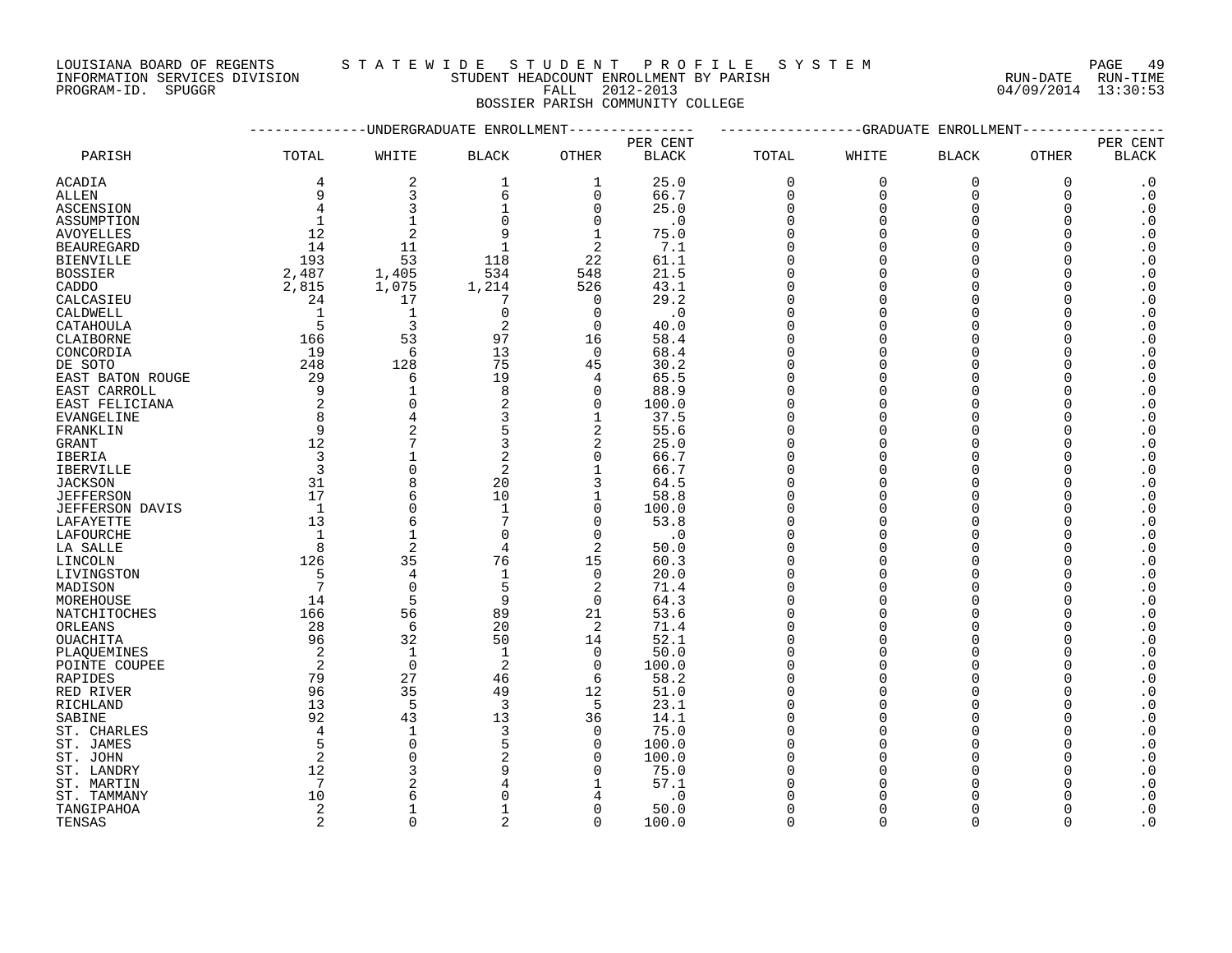INFORMATION SERVICES DIVISION STUDENT HEADCOUNT ENROLLMENT BY PARISH RUN-DATE RUN-TIME DOULSIANA BOARD OF REGENIS (2014) INFORMATION SERVICES DIVISION<br>INFORMATION SERVICES DIVISION STUDENT HEADCOUNT ENROLLMENT BY PARISH<br>PROGRAM-ID. SPUGGR (2012-2013 64/09/2014 13:30:53

### LOUISIANA BOARD OF REGENTS S T A T E W I D E S T U D E N T P R O F I L E S Y S T E M PAGE 50

BOSSIER PARISH COMMUNITY COLLEGE

|                     |       |       | -UNDERGRADUATE ENROLLMENT- |       |                          |       |       | -GRADUATE ENROLLMENT- |              |                   |
|---------------------|-------|-------|----------------------------|-------|--------------------------|-------|-------|-----------------------|--------------|-------------------|
| PARISH              | TOTAL | WHITE | BLACK                      | OTHER | PER CENT<br><b>BLACK</b> | TOTAL | WHITE | <b>BLACK</b>          | <b>OTHER</b> | PER CENT<br>BLACK |
| TERREBONNE          |       |       |                            |       | 60.0                     |       |       |                       |              | . 0               |
| UNION               |       |       |                            |       | 54.5                     |       |       |                       |              |                   |
| VERMILLION          |       |       |                            |       | 100.0                    |       |       |                       |              |                   |
| <b>VERNON</b>       |       | 34    |                            |       | 17.6                     |       |       |                       |              |                   |
| WASHINGTON          |       |       |                            |       | 50.0                     |       |       |                       |              |                   |
| WEBSTER             | 711   | 349   | 257                        | 105   | 36.1                     |       |       |                       |              |                   |
| WEST BATON ROUGE    |       |       |                            |       | . 0                      |       |       |                       |              |                   |
| WEST CARROLL        |       |       |                            |       | 37.5                     |       |       |                       |              |                   |
| WEST FELICIANA      |       |       |                            |       | . 0                      |       |       |                       |              |                   |
| WINN                | 30    | 19    |                            |       | 30.0                     |       |       |                       |              | . 0               |
| LOUISIANA TOTALS    | 7,747 | 3,489 | 2,846                      | 1,412 | 36.7                     |       |       |                       |              | $\cdot$ 0         |
| OUT-OF-STATE TOTALS | 159   | 73    | 72                         | 14    | 45.3                     |       |       |                       |              | $\cdot$ 0         |
| LA./OUT-OF-STATE    | 7,906 | 3,562 | 2,918                      | 1,426 | 36.9                     |       |       |                       |              | $\cdot$ 0         |
| FOREIGN TOTALS      |       |       |                            |       | 9.1                      |       |       |                       |              | . 0               |
| INSTITUTION TOTALS  | 7,917 | 3,564 | 2,919                      | 1,434 | 36.9                     |       |       |                       |              | $\cdot$ 0         |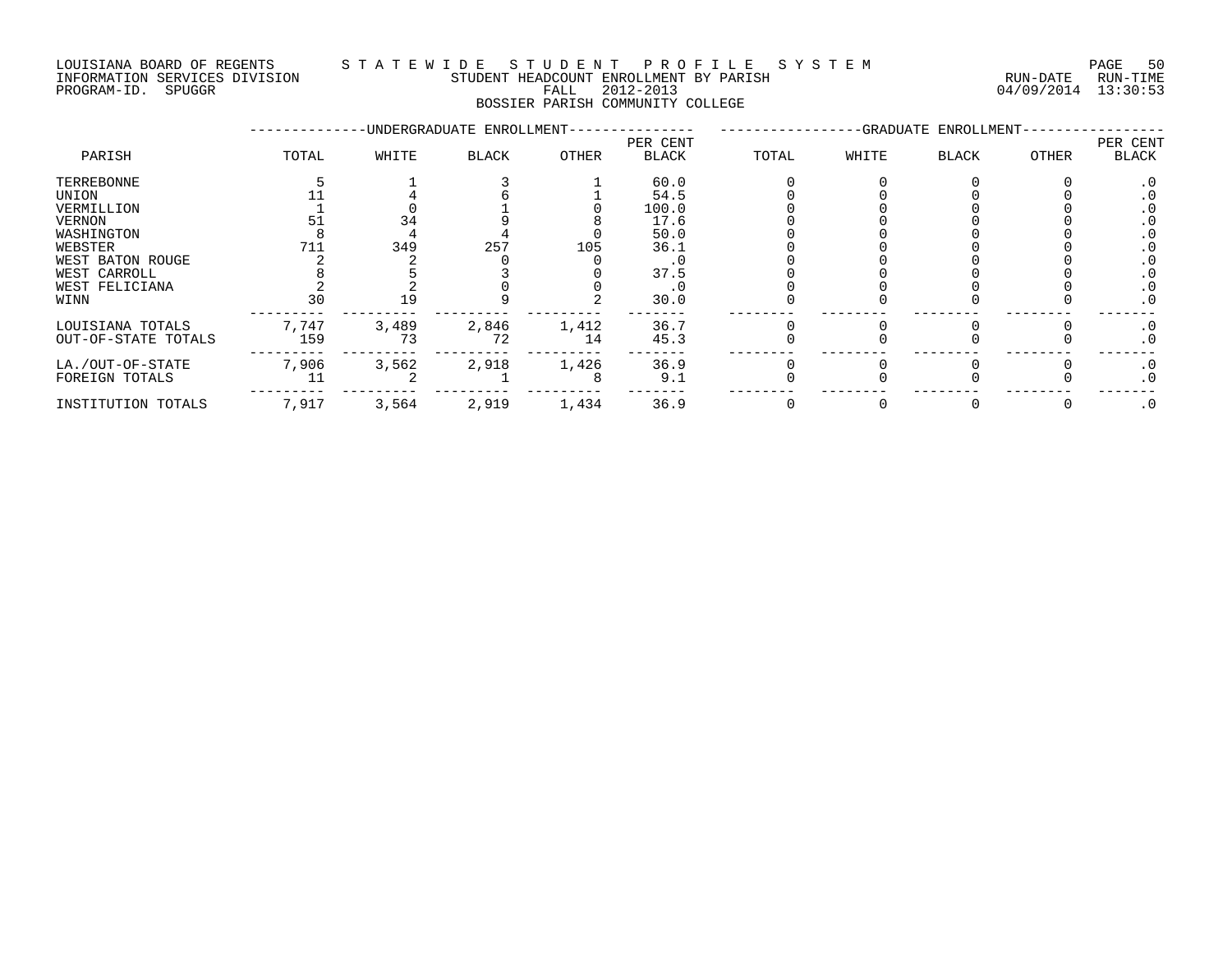LOUISIANA BOARD OF REGENTS S T A T E W I D E S T U D E N T P R O F I L E S Y S T E M PAGE 51 DOUISIANA BOARD OF REGENTS STAILMENT HEADCOUNT ENROLLMENT BY PARISH CONTRACTION SERVICES DIVISION STUDENT HEADCOUNT ENROLLMENT BY PARISH (RUN-DATE RUN-TIME PROGRAM-ID. SPUGGR (13:30:53)

INFORMATION SERVICES DIVISION STUDENT HEADCOUNT ENROLLMENT BY PARISH RUN-DATE RUN-TIME

# DELGADO COMMUNITY COLLEGE

|                         |                |                | -UNDERGRADUATE ENROLLMENT |                |              |              |              | -GRADUATE ENROLLMENT |             |                            |
|-------------------------|----------------|----------------|---------------------------|----------------|--------------|--------------|--------------|----------------------|-------------|----------------------------|
|                         |                |                |                           |                | PER CENT     |              |              |                      |             | PER CENT                   |
| PARISH                  | TOTAL          | WHITE          | <b>BLACK</b>              | <b>OTHER</b>   | <b>BLACK</b> | <b>TOTAL</b> | WHITE        | <b>BLACK</b>         | OTHER       | <b>BLACK</b>               |
| ACADIA                  | 4              | $\mathbf{1}$   | $\mathbf 0$               | 3              | $\cdot$ 0    | $\mathbf 0$  | $\mathbf{0}$ | $\overline{0}$       | $\mathbf 0$ | $\cdot$ 0                  |
| ALLEN                   | 3              | $\mathbf{1}$   | 2                         | $\mathbf 0$    | 66.7         | 0            | $\mathbf 0$  | $\mathbf 0$          | 0           | $\cdot$ 0                  |
| ASCENSION               | 45             | 18             | 24                        | 3              | 53.3         | $\mathbf 0$  | $\cap$       | $\Omega$             | $\Omega$    | $\cdot$ 0                  |
| ASSUMPTION              | 23             | 12             | 9                         | $\overline{2}$ | 39.1         | $\Omega$     | ∩            | $\Omega$             | ∩           | $\boldsymbol{\cdot}$ 0     |
| <b>AVOYELLES</b>        | 8              | $\overline{4}$ | 4                         | $\Omega$       | 50.0         | $\Omega$     |              | $\Omega$             | $\Omega$    | $\cdot$ 0                  |
| <b>BEAUREGARD</b>       | 2              | 2              |                           | $\Omega$       | $\cdot$ 0    | $\Omega$     |              | $\Omega$             |             | $\boldsymbol{\cdot}$ 0     |
| <b>BIENVILLE</b>        | 1              | $\Omega$       |                           | $\Omega$       | 100.0        | $\Omega$     |              | ∩                    | U           | $\cdot$ 0                  |
| <b>BOSSIER</b>          | $\overline{4}$ | 3              | $\Omega$                  | 1              | . 0          | $\Omega$     |              |                      |             | $\boldsymbol{\cdot}$ 0     |
| CADDO                   | 16             | 6              | 6                         | 4              | 37.5         | $\Omega$     | U            | $\Omega$             |             | $\cdot$ 0                  |
| CALCASIEU               | 25             | 10             | 11                        | 4              | 44.0         | $\Omega$     |              | $\Omega$             |             | $\boldsymbol{\cdot}$ 0     |
| CALDWELL                | $\mathbf{1}$   | $\overline{0}$ | $\mathbf 0$               | 1              | $\cdot$ 0    | $\Omega$     |              | $\Omega$             |             | $\boldsymbol{\cdot}$ 0     |
|                         | $\mathbf 1$    | $\Omega$       | $\Omega$                  | 1              | $\cdot$ 0    | ∩            |              | $\Omega$             |             | $\boldsymbol{\cdot}$ 0     |
| CAMERON                 | $\overline{2}$ | $\Omega$       |                           | $\overline{2}$ |              | $\Omega$     |              | $\Omega$             |             |                            |
| CATAHOULA               | 2              | $\Omega$       |                           |                | $\cdot$ 0    | $\Omega$     |              | $\Omega$             |             | $\boldsymbol{\cdot}$ 0     |
| CLAIBORNE               |                |                |                           | $\mathbf 1$    | 50.0         |              |              |                      |             | $\boldsymbol{\cdot}$ 0     |
| CONCORDIA               | 5              | $\mathbf{1}$   |                           | $\mathbf{1}$   | 60.0         | $\Omega$     |              | $\Omega$             |             | $\boldsymbol{\cdot}$ 0     |
| DE SOTO                 | $\mathbf{1}$   | $\overline{0}$ |                           | $\overline{0}$ | 100.0        | $\Omega$     |              | $\Omega$             |             | $\boldsymbol{\cdot}$ 0     |
| EAST BATON ROUGE        | 148            | 45             | 80                        | 23             | 54.1         | $\Omega$     |              | $\Omega$             |             | $\boldsymbol{\cdot}$ 0     |
| EAST CARROLL            | 1              | $\overline{0}$ | $\mathbf 1$               | $\Omega$       | 100.0        | $\Omega$     |              | $\Omega$             |             | $\cdot$ 0                  |
| EAST FELICIANA          | 7              | 3              | 4                         | $\Omega$       | 57.1         | $\Omega$     |              | $\Omega$             |             | $\boldsymbol{\cdot}$ 0     |
| <b>EVANGELINE</b>       | 3              |                | U                         |                | $\cdot$ 0    | $\Omega$     |              | $\Omega$             |             | $\boldsymbol{\cdot}$ 0     |
| FRANKLIN                | $\mathbf{1}$   |                | $\Omega$                  | $\Omega$       | $\cdot$ 0    | $\Omega$     |              | $\Omega$             |             | $\cdot$ 0                  |
| GRANT                   | $\mathbf 1$    |                | $\Omega$                  | $\Omega$       | $\cdot$ 0    | $\Omega$     |              | $\Omega$             |             | $\cdot$ 0                  |
| IBERIA                  | 19             |                |                           | 7              | 36.8         | $\Omega$     |              | $\Omega$             |             | $\cdot$ 0                  |
| <b>IBERVILLE</b>        | 14             |                | 13                        | $\Omega$       | 92.9         | $\Omega$     |              | $\Omega$             |             | $\boldsymbol{\cdot}$ 0     |
| <b>JACKSON</b>          | 1              |                | $\Omega$                  | $\Omega$       | $\cdot$ 0    | $\Omega$     |              | $\Omega$             |             | $\boldsymbol{\cdot}$ 0     |
| <b>JEFFERSON</b>        | 5,966          | 2,230          | 1,987                     | 1,749          | 33.3         | $\Omega$     |              | $\Omega$             |             | $\cdot$ 0                  |
| JEFFERSON DAVIS         | 4              | 4              | 0                         | 0              | $\cdot$ 0    | $\Omega$     |              | $\Omega$             | O           | $\cdot$ 0                  |
| LAFAYETTE               | 36             | 20             | 12                        | $\overline{4}$ | 33.3         |              |              | $\Omega$             |             | $\boldsymbol{\cdot}$ 0     |
| LAFOURCHE               | 105            | 51             | 26                        | 28             | 24.8         | $\Omega$     |              | $\Omega$             | U           | $\cdot$ 0                  |
| LA SALLE                | $\mathbf{1}$   | $\mathbf{1}$   | $\Omega$                  | $\Omega$       | $\cdot$ 0    | $\Omega$     |              | $\cap$               |             | $\boldsymbol{\cdot}$ 0     |
| LINCOLN                 | $\overline{3}$ | $\overline{0}$ | 1                         | $\overline{2}$ | 33.3         | $\Omega$     |              | $\Omega$             |             | $\cdot$ 0                  |
| LIVINGSTON              | 70             | 42             | 20                        | 8              | 28.6         | $\Omega$     |              | $\Omega$             |             | $\boldsymbol{\cdot}$ 0     |
| MADISON                 | 2              | $\mathbf 0$    | $\overline{2}$            | $\Omega$       | 100.0        | $\Omega$     |              |                      |             | $\boldsymbol{\cdot}$ 0     |
| MOREHOUSE               | 3              | $\overline{0}$ | 2                         | 1              | 66.7         | $\Omega$     |              |                      |             | $\boldsymbol{\cdot}$ 0     |
| NATCHITOCHES            | 8              | 5              | $\Omega$                  | 3              | $\cdot$ 0    | $\Omega$     |              |                      |             | $\boldsymbol{\cdot}$ 0     |
| ORLEANS                 | 5,601          | 939            | 3,836                     | 826            | 68.5         | $\Omega$     |              | $\Omega$             | ∩           | $\boldsymbol{\cdot}$ 0     |
| OUACHITA                | 17             | 11             | 5                         | 1              | 29.4         | $\Omega$     |              | $\Omega$             |             | $\cdot$ 0                  |
| PLAOUEMINES             | 262            | 142            | 60                        | 60             | 22.9         | $\Omega$     |              | $\Omega$             |             | $\cdot$ 0                  |
| POINTE COUPEE           | 7              | $\mathbf{1}$   | 5                         | 1              | 71.4         | $\Omega$     |              | $\cap$               |             | $\cdot$ 0                  |
| <b>RAPIDES</b>          | 23             | 12             | $\mathsf{R}$              | 3              | 34.8         | $\Omega$     | ∩            | $\Omega$             |             | $\cdot$ 0                  |
| RED RIVER               | $\mathbf{1}$   | $\mathbf 0$    |                           | $\overline{0}$ | 100.0        | $\Omega$     |              | $\Omega$             |             | $\cdot$ 0                  |
| RICHLAND                | 2              | $\mathbf{1}$   |                           | $\Omega$       | 50.0         | $\Omega$     |              | $\Omega$             |             | $\boldsymbol{\cdot}$ 0     |
| SABINE                  | 2              | 1              |                           | $\Omega$       | 50.0         | $\Omega$     |              |                      |             | $\boldsymbol{\cdot}$ 0     |
| ST. BERNARD             | 293            | 178            | 44                        | 71             | 15.0         | $\Omega$     |              |                      |             | $\cdot$ 0                  |
| ST. CHARLES             | 581            | 282            | 207                       | 92             | 35.6         | $\Omega$     |              | $\Omega$             |             | $\cdot$ 0                  |
|                         | 21             | 0              | 19                        | 2              | 90.5         |              |              |                      |             | $\boldsymbol{\cdot}$ 0     |
| ST. HELENA<br>ST. JAMES | 53             | 10             | 40                        | 3              | 75.5         |              |              |                      |             | $\cdot$ 0                  |
|                         |                | 81             | 203                       |                |              |              |              |                      |             | $\cdot$ 0                  |
| ST. JOHN                | 344            |                |                           | 60             | 59.0         |              |              | $\Omega$             |             |                            |
| ST. LANDRY              | 19             | 8              | 8                         | 3              | 42.1         | $\Omega$     | $\cap$       | $\cap$               |             | $\cdot$ 0                  |
| ST. MARTIN              | 34             | 15             | 10                        | q              | 29.4         | $\Omega$     |              |                      |             | $\overline{\phantom{0}}$ . |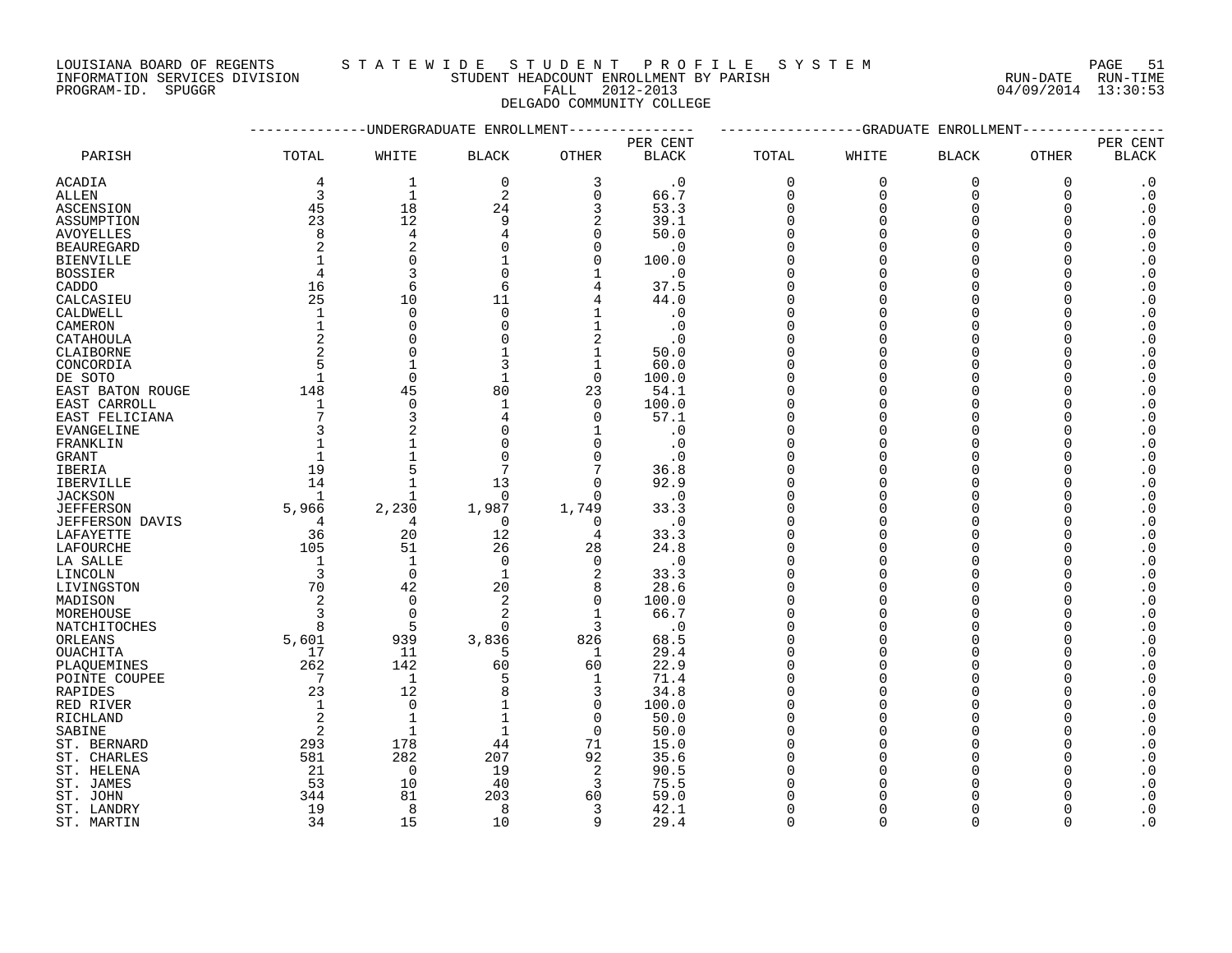### LOUISIANA BOARD OF REGENTS S T A T E W I D E S T U D E N T P R O F I L E S Y S T E M PAGE 52 INFORMATION SERVICES DIVISION STUDENT HEADCOUNT ENROLLMENT BY PARISH RUN-DATE RUN-TIME PROGRAM-ID. SPUGGR FALL 2012-2013 04/09/2014 13:30:53

### DELGADO COMMUNITY COLLEGE

|                     |        |       | -UNDERGRADUATE ENROLLMENT- |       |                   |       |       | -GRADUATE ENROLLMENT- |       |                   |
|---------------------|--------|-------|----------------------------|-------|-------------------|-------|-------|-----------------------|-------|-------------------|
| PARISH              | TOTAL  | WHITE | <b>BLACK</b>               | OTHER | PER CENT<br>BLACK | TOTAL | WHITE | <b>BLACK</b>          | OTHER | PER CENT<br>BLACK |
| ST. MARY            |        |       |                            |       | 100.0             |       |       |                       |       |                   |
| ST. TAMMANY         | 2,611  | 1,637 | 441                        | 533   | 16.9              |       |       |                       |       |                   |
| TANGIPAHOA          | 471    | 196   | 210                        | 65    | 44.6              |       |       |                       |       |                   |
| TENSAS              |        |       |                            |       | 100.0             |       |       |                       |       |                   |
| TERREBONNE          | 106    | 49    | 36                         | 21    | 34.0              |       |       |                       |       |                   |
| UNION               |        |       |                            |       | 100.0             |       |       |                       |       |                   |
| VERMILLION          |        |       |                            |       |                   |       |       |                       |       |                   |
| VERNON              |        |       |                            |       | 33.3              |       |       |                       |       |                   |
| WASHINGTON          | 276    | 122   | 128                        | 26    | 46.4              |       |       |                       |       |                   |
| WEST BATON ROUGE    |        |       |                            |       | 25.0              |       |       |                       |       |                   |
| WEST FELICIANA      |        |       |                            |       | 50.0              |       |       |                       |       | . 0               |
| LOUISIANA TOTALS    | 17,284 | 6,165 | 7,491                      | 3,628 | 43.3              |       |       |                       |       | . 0               |
| OUT-OF-STATE TOTALS | 737    | 225   | 193                        | 319   | 26.2              |       |       |                       |       | . 0               |
| LA./OUT-OF-STATE    | 18,021 | 6,390 | 7,684                      | 3,947 | 42.6              |       |       |                       |       | $\cdot$ 0         |
| FOREIGN TOTALS      | 72     |       |                            | 67    | 4.2               |       |       |                       |       | $\cdot$ 0         |
| INSTITUTION TOTALS  | 18,093 | 6,392 | 7,687                      | 4,014 | 42.5              |       |       |                       |       | $\cdot$ 0         |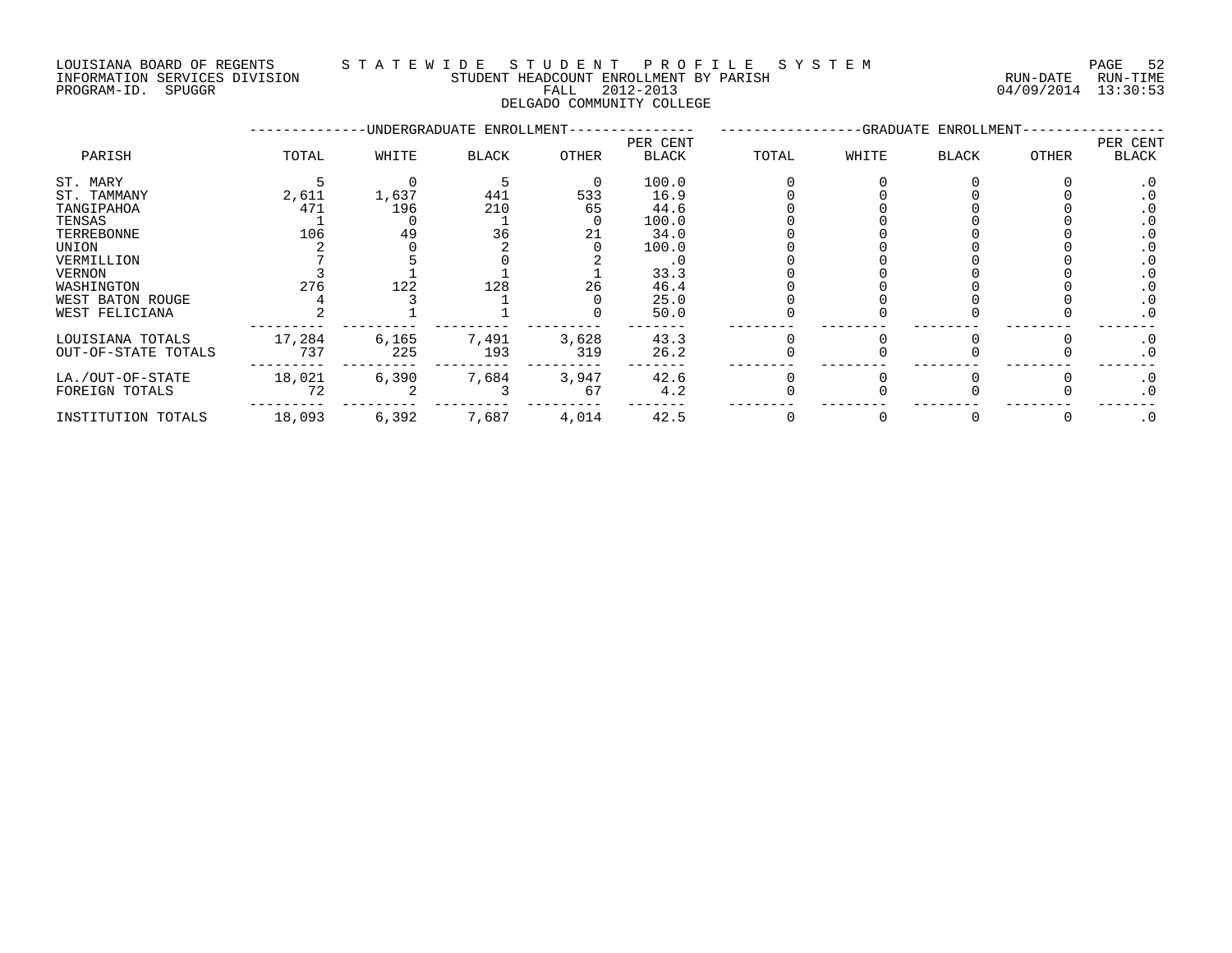INFORMATION SERVICES DIVISION STUDENT HEADCOUNT ENROLLMENT BY PARISH RUN-DATE RUN-TIME PROGRAM-ID. SPUGGR FALL 2012-2013 04/09/2014 13:30:53

### LOUISIANA BOARD OF REGENTS STA TEWIDE STUDENT PROFILE SYSTEM NAGE 53

ELAINE P. NUNEZ COMMUN. COLLEGE

|                     |       |       | -UNDERGRADUATE ENROLLMENT |          |              |             | -GRADUATE | ENROLLMENT   |              |              |
|---------------------|-------|-------|---------------------------|----------|--------------|-------------|-----------|--------------|--------------|--------------|
|                     |       |       |                           |          | PER CENT     |             |           |              |              | PER CENT     |
| PARISH              | TOTAL | WHITE | <b>BLACK</b>              | OTHER    | <b>BLACK</b> | TOTAL       | WHITE     | <b>BLACK</b> | <b>OTHER</b> | <b>BLACK</b> |
| <b>ASCENSION</b>    |       |       |                           |          | 20.0         |             |           |              |              | $\cdot$ 0    |
| ASSUMPTION          |       |       |                           |          | 100.0        |             |           |              |              | $\cdot$ 0    |
| AVOYELLES           |       |       |                           |          | 33.3         |             |           |              |              | . 0          |
| <b>BOSSIER</b>      |       |       |                           |          | 100.0        |             |           |              |              | . 0          |
| CALCASIEU           |       |       |                           |          | $\cdot$ 0    |             |           |              |              | $\cdot$ 0    |
| EAST BATON ROUGE    |       |       |                           |          | 60.0         |             |           |              |              | $\cdot$ 0    |
| <b>IBERIA</b>       |       |       |                           |          | $\cdot$ 0    |             |           |              |              | $\cdot$ 0    |
| <b>IBERVILLE</b>    |       |       |                           |          | . 0          |             |           |              |              | $\cdot$ 0    |
| JEFFERSON           | 194   | 46    | 121                       | 27       | 62.4         |             |           |              |              | $\cdot$ 0    |
| LAFAYETTE           |       |       |                           |          | $\cdot$ 0    |             |           |              |              | $\cdot$ 0    |
| LAFOURCHE           |       |       |                           |          | 60.0         |             |           |              |              | $\cdot$ 0    |
| LIVINGSTON          |       |       |                           |          | $\cdot$ 0    |             |           |              |              | . 0          |
| NATCHITOCHES        |       |       |                           |          |              |             |           |              |              | $\cdot$ 0    |
| ORLEANS             | 560   | 67    | 455                       | 38       | 81.3         |             |           |              |              | $\cdot$ 0    |
| PLAQUEMINES         | 132   | 71    | 43                        | 18       | 32.6         |             |           |              |              |              |
| RAPIDES             |       | 0     |                           | $\Omega$ | 100.0        |             |           |              |              |              |
| RED RIVER           |       | ∩     |                           | $\Omega$ | 100.0        |             |           |              |              | $\cdot$ 0    |
| ST. BERNARD         | 783   | 522   | 146                       | 115      | 18.6         |             |           |              |              | . 0          |
| ST. CHARLES         |       |       |                           |          | 83.3         |             |           |              |              | $\cdot$ 0    |
| ST. JOHN            |       |       |                           |          | 100.0        |             |           |              |              | $\cdot$ 0    |
| ST. MARTIN          |       |       |                           |          | . 0          |             |           |              |              | $\cdot$ 0    |
| ST. MARY            |       |       |                           |          | 100.0        |             |           |              |              | $\cdot$ 0    |
| ST. TAMMANY         | 525   | 377   |                           |          | 14.7         |             |           |              |              | $\cdot$ 0    |
| TANGIPAHOA          |       |       |                           |          | 42.9         |             |           |              |              | $\cdot$ 0    |
| WASHINGTON          |       |       |                           |          | 50.0         |             |           |              |              | $\cdot$ 0    |
| WEST BATON ROUGE    |       |       |                           |          | . 0          |             |           |              |              | $\cdot$ 0    |
| LOUISIANA TOTALS    | 2,250 | 1,105 | 870                       | 275      | 38.7         | 0           | 0         | O            | O            | $\cdot$ 0    |
| OUT-OF-STATE TOTALS | 15    |       | 5                         | 2        | 33.3         |             |           |              | ∩            | $\cdot$ 0    |
| LA./OUT-OF-STATE    | 2,265 | 1,113 | 875                       | 277      | 38.6         | 0           | 0         | O            | $\Omega$     | $\cdot$ 0    |
| FOREIGN TOTALS      |       |       | 0                         | 3        | $\cdot$ 0    |             |           |              |              | $\cdot$ 0    |
| INSTITUTION TOTALS  | 2,269 | 1,114 | 875                       | 280      | 38.6         | $\mathbf 0$ | $\Omega$  | 0            | 0            | $\cdot$ 0    |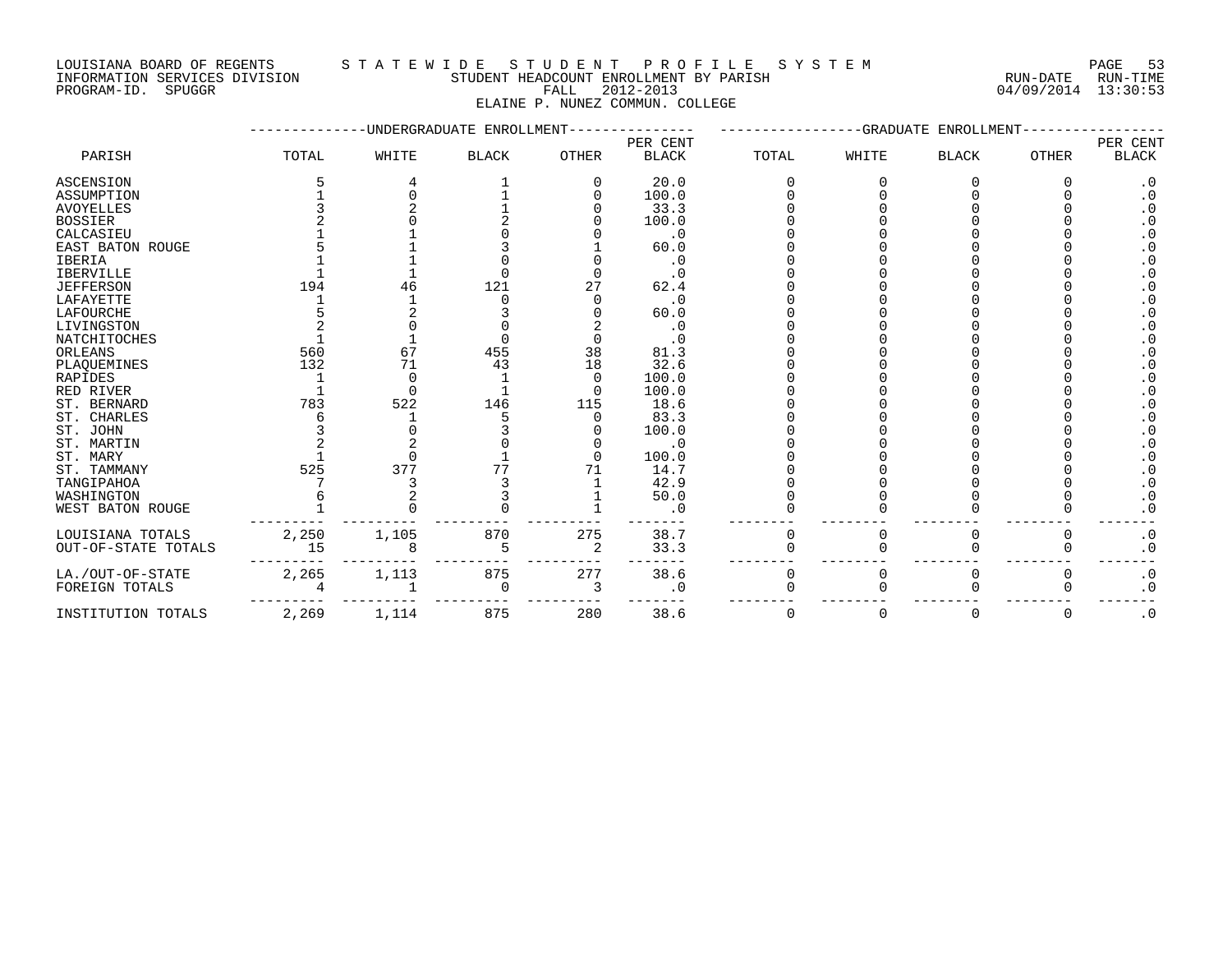LOUISIANA BOARD OF REGENTS STA TEWIDE STUDENT PROFILE SYSTEM NATIONAL PAGE 54

INFORMATION SERVICES DIVISION STUDENT HEADCOUNT ENROLLMENT BY PARISH RUN-DATE RUN-TIME

PROGRAM-ID. SPUGGR FALL 2012-2013 04/09/2014 13:30:53 RIVER PARISHES COMMUNITY COLLEGE

|                                    |                 | <b>UNDERGRADUATE</b> | ENROLLMENT     |              |              |          | -GRADUATE   | ENROLLMENT   |              |                        |
|------------------------------------|-----------------|----------------------|----------------|--------------|--------------|----------|-------------|--------------|--------------|------------------------|
|                                    |                 |                      |                |              | PER CENT     |          |             |              |              | PER CENT               |
| PARISH                             | TOTAL           | WHITE                | <b>BLACK</b>   | <b>OTHER</b> | <b>BLACK</b> | TOTAL    | WHITE       | <b>BLACK</b> | <b>OTHER</b> | <b>BLACK</b>           |
| ALLEN                              | -1              | $\Omega$             | 1              | $\mathbf 0$  | 100.0        | $\Omega$ | $\mathbf 0$ | $\Omega$     | $\mathbf 0$  | $\cdot$ 0              |
| ASCENSION                          | 2,208           | 1,434                | 603            | 171          | 27.3         | 0        | $\Omega$    | $\Omega$     | $\Omega$     | $\cdot$ 0              |
| ASSUMPTION                         | 236             | 124                  | 102            | 10           | 43.2         | N        |             | Λ            |              | $\cdot$ 0              |
| <b>BOSSIER</b>                     | 1               | 1                    | $\Omega$       | $\Omega$     | $\cdot$ 0    |          |             |              |              | $\boldsymbol{\cdot}$ 0 |
| CALCASIEU                          |                 |                      |                | U            | $\cdot$ 0    |          |             |              |              | $\cdot$ 0              |
| CLAIBORNE                          |                 | U                    |                | <sup>0</sup> | 100.0        |          |             |              |              | $\overline{0}$         |
| CONCORDIA                          |                 | U                    |                | $\Omega$     | 100.0        |          |             |              |              | $\cdot$ 0              |
| EAST BATON ROUGE                   | 137             | 65                   | 60             | 12           | 43.8         |          |             |              |              | $\cdot$ 0              |
|                                    | -1              |                      | $\cap$         | 0            | . 0          |          |             |              |              | $\cdot$ 0              |
| EAST CARROLL                       |                 |                      |                |              |              |          |             |              |              |                        |
| EAST FELICIANA                     |                 | $\Omega$             | 3              | <sup>0</sup> | 100.0        |          |             |              |              | $\cdot$ 0              |
| IBERVILLE                          | 46              | 9                    | 36             |              | 78.3         |          |             |              |              | $\cdot$ 0              |
| <b>JEFFERSON</b>                   | 39              | 15                   | 19             | 5            | 48.7         |          |             |              |              | $\cdot$ 0              |
| JEFFERSON DAVIS                    | $\overline{1}$  | $\Omega$             |                | 0            | 100.0        |          |             |              |              | $\cdot$ 0              |
| LAFAYETTE                          |                 | 2                    |                | O            | $\cdot$ 0    |          |             |              |              | $\cdot$ 0              |
| LAFOURCHE                          |                 | 6                    |                | O            | 25.0         |          |             |              |              | $\cdot$ 0              |
| LA SALLE                           |                 | $\Omega$             |                | O            | 100.0        |          |             |              |              | $\cdot$ 0              |
| LIVINGSTON                         | 94              | 81                   |                | 5            | 8.5          |          |             |              |              | $\cdot$ 0              |
| MADISON                            | 2               | $\mathbf{1}$         |                | O            | 50.0         |          |             |              |              | $\cdot$ 0              |
| MOREHOUSE                          | $\overline{1}$  | $\Omega$             |                | O            | 100.0        |          |             |              |              | $\cdot$ 0              |
| ORLEANS                            | 27              |                      | 17             |              | 63.0         |          |             |              |              | $\cdot$ 0              |
| <b>OUACHITA</b>                    |                 |                      |                | U            | 50.0         |          |             |              |              | $\cdot$ 0              |
|                                    |                 |                      |                |              |              |          |             |              |              | $\cdot$ 0              |
| PLAQUEMINES                        |                 |                      |                | O            | 80.0         |          |             |              |              |                        |
| POINTE COUPEE                      |                 | $\Omega$             |                |              | 100.0        |          |             |              |              | $\cdot$ 0              |
| RAPIDES                            |                 |                      |                |              | $\cdot$ 0    |          |             |              |              | $\cdot$ 0              |
| ST. BERNARD                        |                 |                      |                |              | 25.0         |          |             |              |              | $\cdot$ 0              |
| ST. CHARLES                        | 27              | 14                   | 11             | 2            | 40.7         |          |             |              |              | $\cdot$ 0              |
| ST. HELENA                         | $\mathbf{1}$    | $\Omega$             | $\mathbf{1}$   | <sup>0</sup> | 100.0        |          |             |              |              | $\cdot$ 0              |
| ST. JAMES                          | 397             | 192                  | 196            | 9            | 49.4         |          |             |              |              | $\cdot$ 0              |
| ST. JOHN                           | 152             | 43                   | 101            |              | 66.4         |          |             |              |              | $\cdot$ 0              |
| ST. LANDRY                         | 2               | $\mathbf{1}$         | $\mathbf{1}$   | O            | 50.0         |          |             |              |              | $\cdot$ 0              |
| ST. MARTIN                         | 8               | 4                    | 3              |              | 37.5         |          |             |              |              | $\cdot$ 0              |
| ST. TAMMANY                        | 26              | 18                   | 5              | 3            | 19.2         |          |             |              |              | $\cdot$ 0              |
| TANGIPAHOA                         | 34              | 14                   | 20             |              | 58.8         |          |             |              |              | $\cdot$ 0              |
| TERREBONNE                         | 3               | 3                    | $\Omega$       | O            | . 0          |          |             |              |              | $\cdot$ 0              |
|                                    | $\mathbf{1}$    | $\Omega$             | $\overline{1}$ | O            |              |          |             |              |              |                        |
| UNION                              |                 |                      |                |              | 100.0        |          |             |              |              | $\cdot$ 0              |
| WASHINGTON                         | 57              | 26                   | 27             |              | 47.4         |          |             |              |              | $\overline{0}$         |
| WEBSTER                            | $\mathbf{1}$    | $\mathbf{1}$         | $\cap$         | <sup>0</sup> | $\cdot$ 0    | N        |             | O            |              | $\boldsymbol{\cdot}$ 0 |
| WEST BATON ROUGE                   |                 | 3                    |                | $\Omega$     | 50.0         | N        |             | O            |              | $\boldsymbol{\cdot}$ 0 |
| WEST FELICIANA                     |                 | $\Omega$             |                |              | 50.0         | N        |             | O            | $\Omega$     | $\cdot$ 0              |
| LOUISIANA TOTALS                   |                 | 2,071                | 1,235          | 236          | 34.9         | 0        | 0           | 0            | $\mathbf 0$  | $\boldsymbol{\cdot}$ 0 |
| OUT-OF-STATE TOTALS                | $3,542$<br>$17$ | 13                   |                | 2            | 11.8         | 0        | $\Omega$    | $\Omega$     | 0            | $\boldsymbol{\cdot}$ 0 |
|                                    | 3,559           | 2,084                | 1,237          | 238          | 34.8         | 0        | 0           | $\Omega$     | $\mathbf 0$  | $\boldsymbol{\cdot}$ 0 |
| LA./OUT-OF-STATE<br>FOREIGN TOTALS | 7               | 0                    | 0              | 7            | $\cdot$ 0    | 0        | 0           | 0            | 0            | $\cdot$ 0              |
|                                    |                 |                      |                |              |              |          |             |              |              |                        |
| INSTITUTION TOTALS                 | 3,566           | 2,084                | 1,237          | 245          | 34.7         | 0        | $\Omega$    | $\Omega$     | $\mathbf 0$  | $\cdot$ 0              |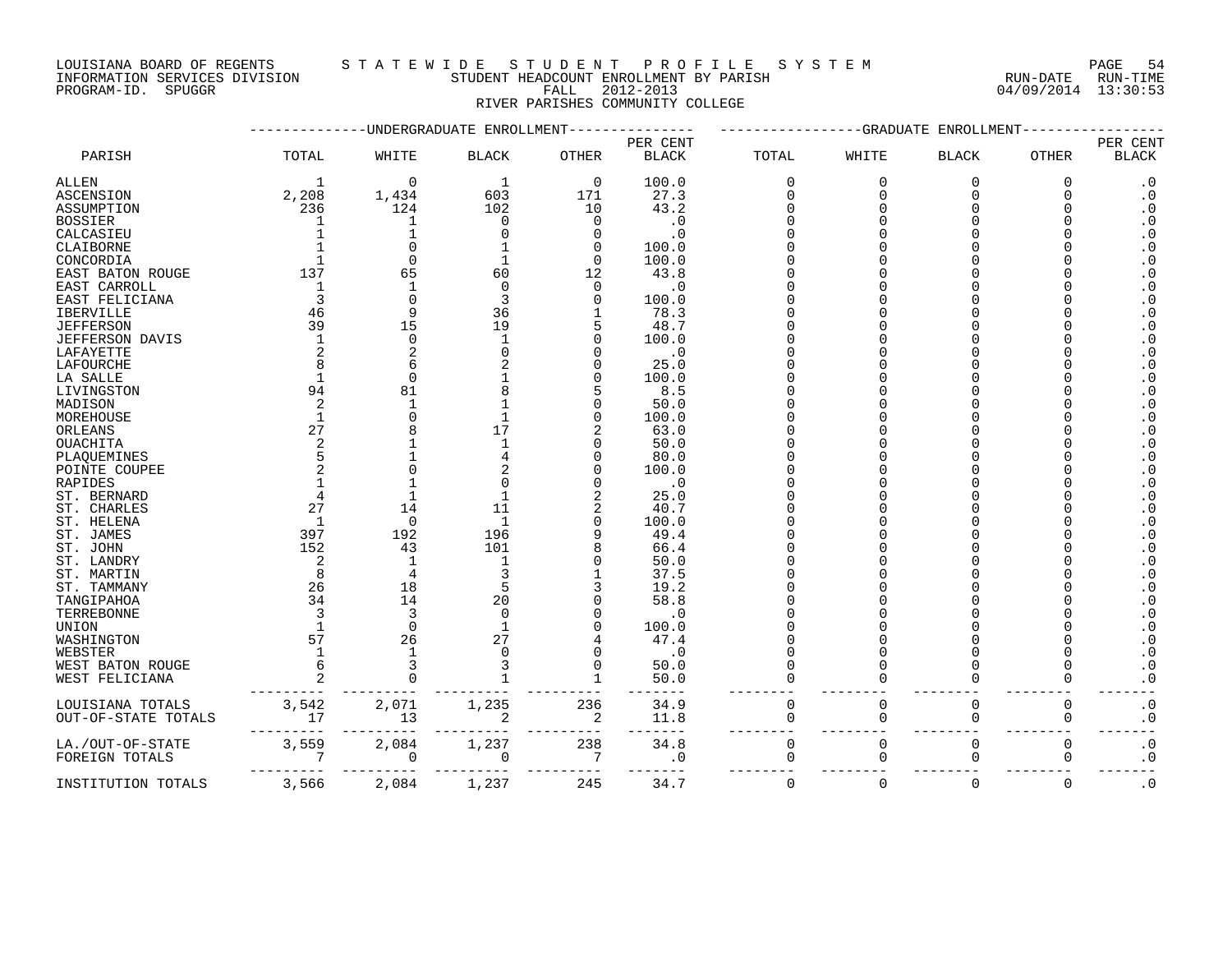INFORMATION SERVICES DIVISION STUDENT HEADCOUNT ENROLLMENT BY PARISH RUN-DATE RUN-TIME DOUISIANA BOARD OF REGENTS STAILMENT HEADCOUNT ENROLLMENT BY PARISH CONTRACTION SERVICES DIVISION STUDENT HEADCOUNT ENROLLMENT BY PARISH (RUN-DATE RUN-TIME PROGRAM-ID. SPUGGR (13:30:53)

### LOUISIANA BOARD OF REGENTS S T A T E W I D E S T U D E N T P R O F I L E S Y S T E M PAGE 55

SOUTH LA. COMMUNITY COLLEGE

|                   |                |                | -UNDERGRADUATE ENROLLMENT |                |              |             | -GRADUATE | ENROLLMENT     |          |                        |
|-------------------|----------------|----------------|---------------------------|----------------|--------------|-------------|-----------|----------------|----------|------------------------|
|                   |                |                |                           |                | PER CENT     |             |           |                |          | PER CENT               |
| PARISH            | TOTAL          | WHITE          | <b>BLACK</b>              | <b>OTHER</b>   | <b>BLACK</b> | TOTAL       | WHITE     | <b>BLACK</b>   | OTHER    | <b>BLACK</b>           |
| ACADIA            | 470            | 328            | 113                       | 29             | 24.0         | $\mathbf 0$ | $\Omega$  | $\overline{0}$ | 0        | $\cdot$ 0              |
| ALLEN             | 5              | 3              | $\mathbf 0$               | $\overline{2}$ | $\cdot$ 0    | $\Omega$    | $\Omega$  | $\Omega$       | $\Omega$ | $\cdot$ 0              |
| ASCENSION         | 15             | 11             | 3                         | $\mathbf{1}$   | 20.0         | $\mathbf 0$ | O         | $\Omega$       | 0        | $\cdot$ 0              |
| ASSUMPTION        | $\overline{4}$ | $\overline{4}$ | $\Omega$                  | $\Omega$       | $\cdot$ 0    | 0           | O         | $\Omega$       | $\Omega$ | $\cdot$ 0              |
| <b>AVOYELLES</b>  | 53             | 38             | 14                        |                | 26.4         | $\Omega$    |           | $\Omega$       | $\Omega$ | $\boldsymbol{\cdot}$ 0 |
| <b>BEAUREGARD</b> | 9              | 7              | $\mathbf 1$               | $\mathbf{1}$   |              | $\Omega$    |           | $\Omega$       | ∩        | $\cdot$ 0              |
|                   | $\mathbf{1}$   |                |                           |                | 11.1         |             | ∩         | $\Omega$       | $\Omega$ |                        |
| <b>BOSSIER</b>    |                | $\mathbf{1}$   | $\Omega$                  | $\Omega$       | $\cdot$ 0    | $\Omega$    |           |                |          | $\cdot$ 0              |
| CADDO             | 11             | 5              |                           | $\mathbf{1}$   | 45.5         | $\Omega$    |           |                |          | $\boldsymbol{\cdot}$ 0 |
| CALCASIEU         | 45             | 32             | 11                        | $\overline{2}$ | 24.4         | $\Omega$    |           | $\Omega$       |          | $\boldsymbol{\cdot}$ 0 |
| CALDWELL          | $\mathbf{1}$   | $\mathbf{1}$   | $\mathbf 0$               | $\Omega$       | $\cdot$ 0    | $\Omega$    |           |                |          | $\boldsymbol{\cdot}$ 0 |
| CATAHOULA         | $\overline{3}$ | $\mathbf{1}$   | 2                         | $\Omega$       | 66.7         | $\Omega$    |           | $\Omega$       |          | $\boldsymbol{\cdot}$ 0 |
| CONCORDIA         | $\overline{2}$ | $\mathbf{1}$   |                           | $\Omega$       | 50.0         | $\Omega$    |           | $\Omega$       | ∩        | $\boldsymbol{\cdot}$ 0 |
| DE SOTO           | $\mathbf{1}$   | $\mathbf{1}$   | $\Omega$                  | $\Omega$       | $\cdot$ 0    | $\Omega$    |           | $\Omega$       |          | $\boldsymbol{\cdot}$ 0 |
| EAST BATON ROUGE  | 75             | 35             | 31                        | 9              | 41.3         | $\Omega$    |           | $\Omega$       | $\Omega$ | $\cdot$ 0              |
| EAST FELICIANA    | $\overline{4}$ | $\mathbf{1}$   | 3                         | $\Omega$       | 75.0         | $\Omega$    | ∩         |                |          | $\cdot$ 0              |
| EVANGELINE        | 258            | 140            | 103                       | 15             | 39.9         | $\Omega$    |           | $\Omega$       | O        | $\cdot$ 0              |
| FRANKLIN          | - 1            | $\overline{0}$ | 1                         | $\overline{0}$ | 100.0        | $\Omega$    |           | $\Omega$       | U        | $\boldsymbol{\cdot}$ 0 |
| GRANT             | 7              | 6              | $\Omega$                  | $\mathbf{1}$   | $\cdot$ 0    | $\Omega$    |           |                |          | $\boldsymbol{\cdot}$ 0 |
|                   | 881            |                | 349                       | 99             |              | $\mathbf 0$ |           | $\cap$         |          | $\boldsymbol{\cdot}$ 0 |
| IBERIA            |                | 433            |                           |                | 39.6         |             | $\cap$    | $\cap$         |          |                        |
| <b>IBERVILLE</b>  | 6              | 3              | 3                         | $\Omega$       | 50.0         | $\Omega$    |           |                |          | $\boldsymbol{\cdot}$ 0 |
| <b>JEFFERSON</b>  | 60             | 36             | 13                        | 11             | 21.7         | $\Omega$    |           | $\Omega$       | O        | $\boldsymbol{\cdot}$ 0 |
| JEFFERSON DAVIS   | 26             | 22             | 3                         | 1              | 11.5         | $\Omega$    |           | $\Omega$       | O        | $\boldsymbol{\cdot}$ 0 |
| LAFAYETTE         | 2,584          | 1,359          | 835                       | 390            | 32.3         | $\Omega$    | ∩         | $\Omega$       | $\Omega$ | $\cdot$ 0              |
| LAFOURCHE         | 19             | 12             | 4                         | 3              | 21.1         | $\Omega$    | $\cap$    | $\Omega$       |          | $\cdot$ 0              |
| LIVINGSTON        | 27             | 27             | $\Omega$                  | $\Omega$       | $\cdot 0$    | $\Omega$    | $\cap$    | $\Omega$       |          | $\cdot$ 0              |
| MADISON           | $\mathbf 1$    | $\mathbf{1}$   | $\Omega$                  | $\Omega$       | $\cdot$ 0    | $\Omega$    |           | $\Omega$       | ∩        | $\boldsymbol{\cdot}$ 0 |
| MOREHOUSE         | $\mathbf{1}$   | $\overline{0}$ | 1                         | 0              | 100.0        | $\Omega$    |           | $\Omega$       |          | $\boldsymbol{\cdot}$ 0 |
| NATCHITOCHES      | 7              | $\overline{3}$ | 3                         | $\mathbf{1}$   | 42.9         | $\Omega$    |           |                |          | $\boldsymbol{\cdot}$ 0 |
| ORLEANS           | 46             | 17             | 23                        | 6              | 50.0         | $\Omega$    |           | $\Omega$       |          | $\boldsymbol{\cdot}$ 0 |
| OUACHITA          | 5              | $\mathbf{1}$   | 3                         | $\mathbf{1}$   | 60.0         | $\Omega$    | O         | $\Omega$       | $\Omega$ | $\cdot$ 0              |
| PLAOUEMINES       | $\overline{4}$ | $\overline{2}$ | 2                         | $\Omega$       | 50.0         | $\Omega$    |           | $\Omega$       |          | $\boldsymbol{\cdot}$ 0 |
| POINTE COUPEE     | 22             | 18             | 3                         | $\mathbf{1}$   | 13.6         | $\Omega$    |           | $\Omega$       | $\Omega$ | $\boldsymbol{\cdot}$ 0 |
|                   | 59             | 34             | 17                        | 8              | 28.8         | $\Omega$    | ∩         | $\Omega$       |          | $\cdot$ 0              |
| RAPIDES           | 6              | $\overline{4}$ | $\mathbf 1$               | $\mathbf{1}$   |              | $\Omega$    |           | $\Omega$       |          |                        |
| SABINE            |                |                |                           |                | 16.7         |             |           |                |          | $\boldsymbol{\cdot}$ 0 |
| ST. BERNARD       | 3              |                | $\Omega$                  | $\Omega$       | $\cdot$ 0    | $\Omega$    |           | $\Omega$       | ∩        | $\boldsymbol{\cdot}$ 0 |
| ST. CHARLES       | 11             |                | 3                         | $\mathbf{1}$   | 27.3         | $\Omega$    |           |                |          | $\boldsymbol{\cdot}$ 0 |
| ST. JAMES         | 6              | $\overline{2}$ |                           | $\mathbf 0$    | 66.7         | $\Omega$    |           | $\cap$         |          | $\boldsymbol{\cdot}$ 0 |
| ST. JOHN          | 14             | 5              | q                         | $\Omega$       | 64.3         | $\Omega$    |           |                |          | $\boldsymbol{\cdot}$ 0 |
| ST. LANDRY        | 730            | 345            | 345                       | 40             | 47.3         | 0           |           | $\Omega$       | O        | $\boldsymbol{\cdot}$ 0 |
| ST. MARTIN        | 825            | 379            | 364                       | 82             | 44.1         | $\Omega$    |           | $\Omega$       |          | $\boldsymbol{\cdot}$ 0 |
| ST. MARY          | 12             | 5              | 7                         | $\Omega$       | 58.3         | $\Omega$    |           | $\Omega$       | U        | $\boldsymbol{\cdot}$ 0 |
| ST. TAMMANY       | 45             | 32             | 9                         | 4              | 20.0         | $\Omega$    |           | $\cap$         |          | $\cdot$ 0              |
| TANGIPAHOA        | 23             | 10             | 10                        | 3              | 43.5         | $\Omega$    | O         | $\Omega$       |          | $\boldsymbol{\cdot}$ 0 |
| TERREBONNE        | 39             | 22             | 14                        | 3              | 35.9         | $\Omega$    |           | $\Omega$       |          | $\boldsymbol{\cdot}$ 0 |
| UNION             | 1              | $\mathbf{1}$   | $\mathbf 0$               | $\Omega$       | $\cdot$ 0    | 0           |           |                |          | $\boldsymbol{\cdot}$ 0 |
| VERMILLION        | 926            | 560            | 167                       | 199            | 18.0         | $\Omega$    |           |                |          | $\cdot$ 0              |
| VERNON            | 13             | 9              | 4                         | $\Omega$       | 30.8         | ∩           |           |                |          | $\boldsymbol{\cdot}$ 0 |
| WASHINGTON        | 10             | 5              | 3                         | 2              | 30.0         |             |           |                |          | $\cdot$ 0              |
|                   | 2              |                | $\Omega$                  | $\cap$         | $\cdot$ 0    | $\Omega$    |           | $\Omega$       |          | $\cdot$ 0              |
| WEBSTER           |                | $\Delta$       |                           |                |              |             | $\cap$    |                |          |                        |
| WEST BATON ROUGE  | 5              |                | $\mathbf{1}$              | $\Omega$       | 20.0         | $\Omega$    |           | $\Omega$       | $\Omega$ | $\cdot$ 0              |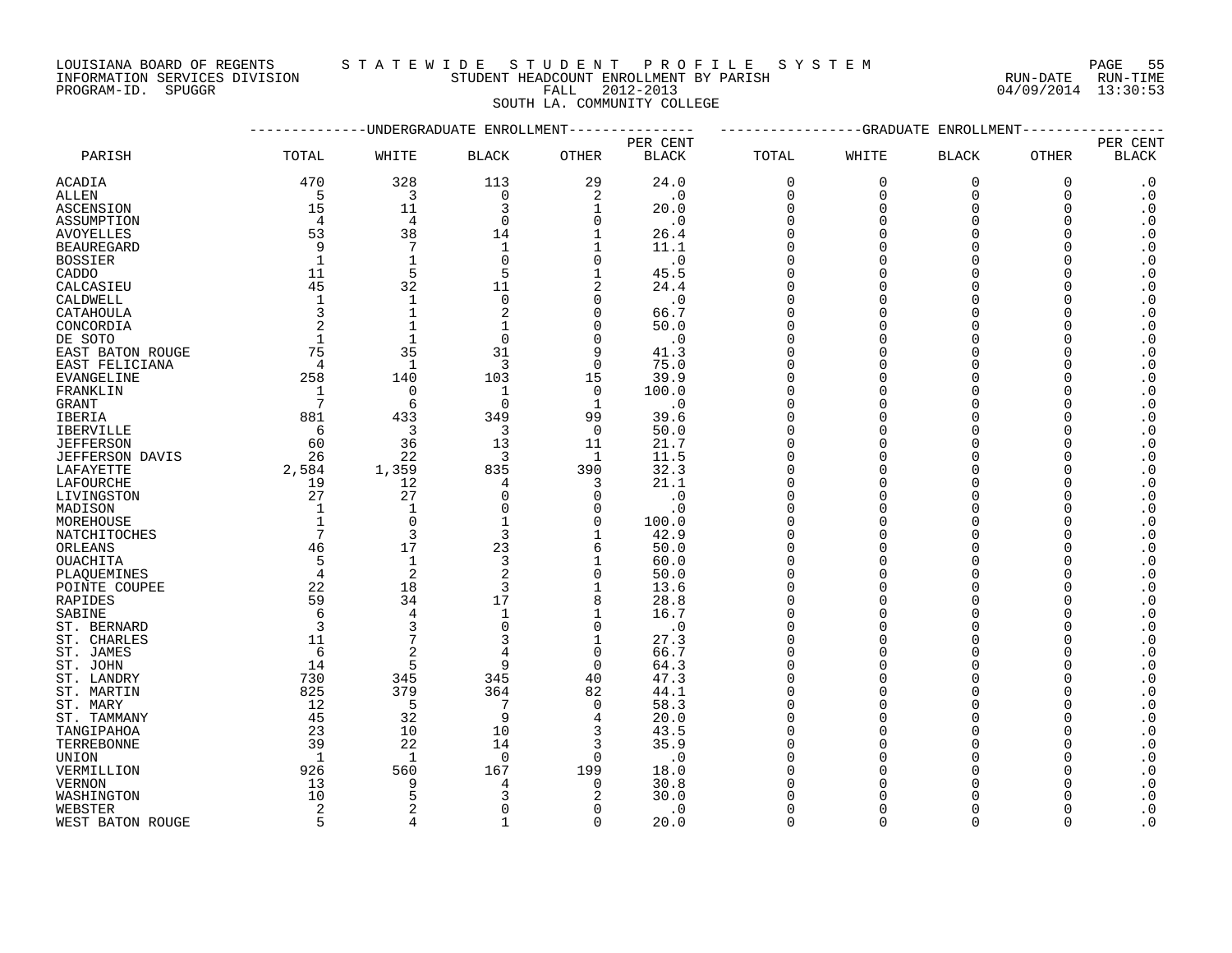### LOUISIANA BOARD OF REGENTS STATEWIDE STUDENT PROFILE SYSTEM CONDECTED PAGE 56 INFORMATION SERVICES DIVISION STUDENT HEADCOUNT ENROLLMENT BY PARISH STORMATION SERVICES DIVISION STUDENT HEADCOUNT ENROLLMENT BY PARISH PROGRAM-ID. SPUGGR FALL 2012-2013 04/09/2014 13:30:53 SOUTH LA. COMMUNITY COLLEGE

--------------UNDERGRADUATE ENROLLMENT--------------- -----------------GRADUATE ENROLLMENT----------------- PER CENT PER CENT PARISH TOTAL WHITE BLACK OTHER BLACK TOTAL WHITE BLACK OTHER BLACK WEST FELICIANA 7 5 2 0 28.6 0 0 0 0 .0 --------- --------- --------- --------- ------- -------- -------- -------- -------- ------- LOUISIANA TOTALS 7,391 3,983 2,490 918 33.7 0 0 0 0 .0 OUT-OF-STATE TOTALS 53 22 11 20 20.8 0 0 0 0 .0 --------- --------- --------- --------- ------- -------- -------- -------- -------- ------- LA./OUT-OF-STATE 7,444 4,005 2,501 938 33.6 0 0 0 0 .0 FOREIGN TOTALS 14 2 0 12 .0 0 0 0 0 .0 --------- --------- --------- --------- ------- -------- -------- -------- -------- ------- INSTITUTION TOTALS 7,458 4,007 2,501 950 33.5 0 0 0 0 .0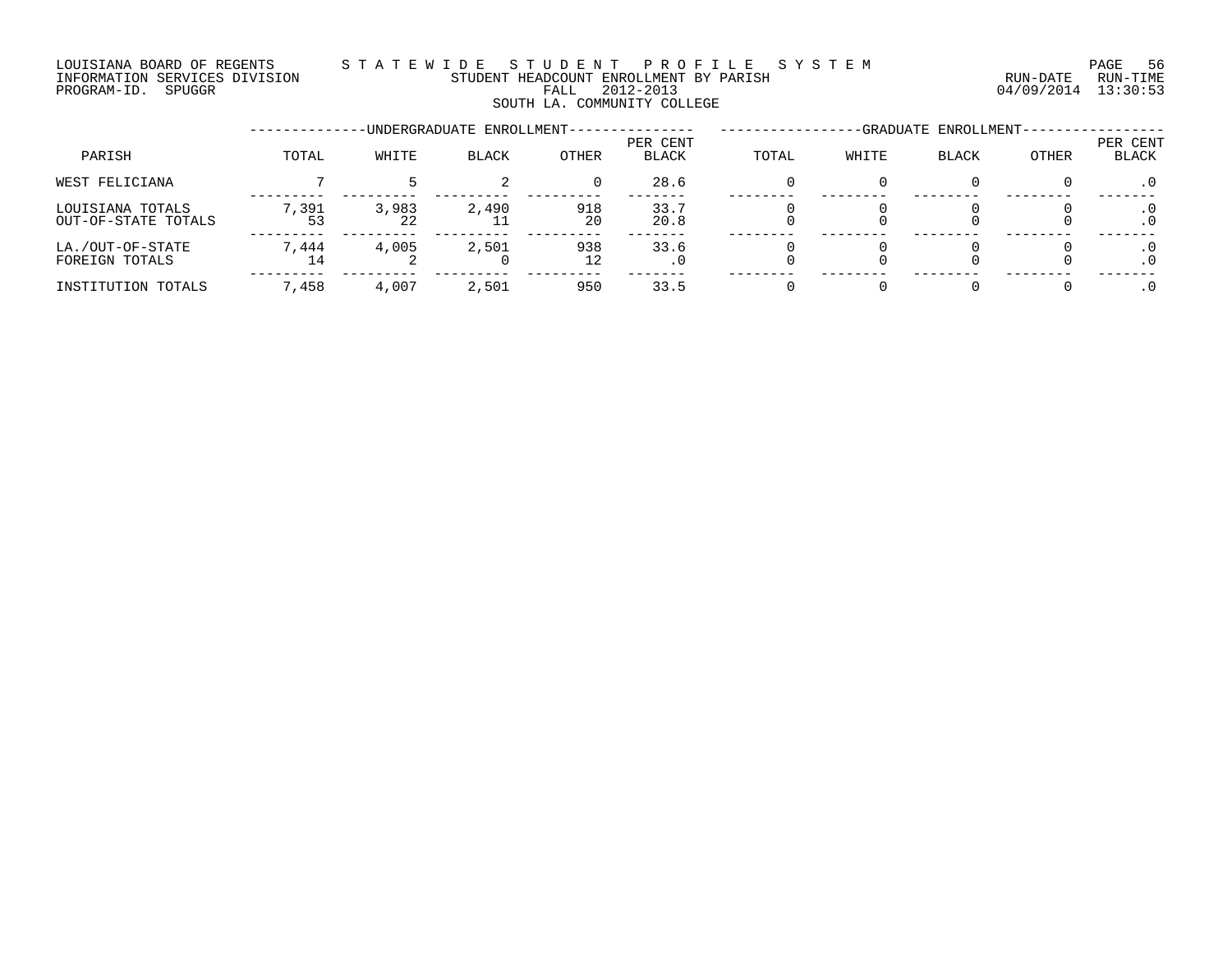INFORMATION SERVICES DIVISION STUDENT HEADCOUNT ENROLLMENT BY PARISH RUN-DATE RUN-TIME

## LOUISIANA BOARD OF REGENTS STATEWIDE STUDENT PROFILE SYSTEM PAGE 57<br>INFORMATION SERVICES DIVISION STUDENT HEADCOUNT ENROLLMENT BY PARISH NUN-DATE RUN-TIME

PROGRAM-ID. SPUGGR FALL 2012-2013 04/09/2014 13:30:53 LA. DELTA COMMUNITY COLLEGE

|                        |                         |                | UNDERGRADUATE ENROLLMEN |                |              |             | -GRADUATE   | ENROLLMEN <sup>®</sup> |          |                                                  |
|------------------------|-------------------------|----------------|-------------------------|----------------|--------------|-------------|-------------|------------------------|----------|--------------------------------------------------|
|                        |                         |                |                         |                | PER CENT     |             |             |                        |          | PER CENT                                         |
| PARISH                 | TOTAL                   | WHITE          | $\operatorname{BLACK}$  | <b>OTHER</b>   | <b>BLACK</b> | TOTAL       | WHITE       | <b>BLACK</b>           | OTHER    | <b>BLACK</b>                                     |
| ACADIA                 | 1                       | $\mathbf{1}$   | $\mathbf 0$             | $\Omega$       | $\cdot$ 0    | $\mathbf 0$ | $\mathbf 0$ | $\overline{0}$         | 0        | $\cdot$ 0                                        |
| <b>ASCENSION</b>       | 2                       | $\mathbf 0$    | 1                       | 1              | 50.0         | $\mathbf 0$ | $\mathbf 0$ | 0                      | 0        | $\boldsymbol{\cdot}$ 0                           |
| <b>AVOYELLES</b>       | $\mathbf 1$             |                | 0                       | 0              | $\cdot$ 0    | $\Omega$    |             |                        |          | $\cdot$ 0                                        |
| <b>BEAUREGARD</b>      | 5                       | 2              | 2                       | 1              | 40.0         | $\Omega$    | ∩           | <sup>0</sup>           |          | $\boldsymbol{\cdot}$ 0                           |
| <b>BIENVILLE</b>       | 7                       |                |                         | 1              | 57.1         | $\Omega$    |             |                        |          | $\cdot$ 0                                        |
| <b>BOSSIER</b>         | 6                       |                |                         | 2              | $\cdot$ 0    |             |             |                        |          | $\boldsymbol{\cdot}$ 0                           |
| CADDO                  | 6                       |                |                         | $\mathbf 0$    | 83.3         |             |             |                        |          | $\boldsymbol{\cdot}$ 0                           |
| CALCASIEU              | 1                       | $\overline{0}$ |                         | $\Omega$       | 100.0        |             |             |                        |          | $\boldsymbol{\cdot}$ 0                           |
| CALDWELL               | 139                     | 104            | 20                      | 15             | 14.4         |             |             |                        |          | $\cdot$ 0                                        |
| CATAHOULA              | 32                      | 16             | 12                      | $\overline{4}$ | 37.5         |             |             |                        |          | $\boldsymbol{\cdot}$ 0                           |
| CLAIBORNE              | 8                       | 5              | 2                       | 1              | 25.0         |             |             |                        |          | $\cdot$ 0                                        |
| CONCORDIA              | 20                      | 12             | 6                       | 2              | 30.0         |             |             |                        |          | $\cdot$ 0                                        |
| EAST BATON ROUGE       | $\overline{7}$          | 5              | $\mathbf{1}$            | $\mathbf{1}$   | 14.3         |             |             |                        |          | $\cdot$ 0                                        |
| EAST CARROLL           | 125                     | 14             | 102                     | 9              | 81.6         |             |             |                        |          | $\boldsymbol{\cdot}$ 0                           |
| EAST FELICIANA         | 2                       | $\mathbf{1}$   | 1                       | $\Omega$       | 50.0         |             |             |                        |          | $\boldsymbol{\cdot}$ 0                           |
| FRANKLIN               | 234                     | 122            | 71                      | 41             | 30.3         |             |             |                        |          | $\cdot$ 0                                        |
| <b>GRANT</b>           | 3                       | 3              |                         | $\Omega$       | $\cdot$ 0    |             |             |                        |          | $\boldsymbol{\cdot}$ 0                           |
|                        | $\overline{\mathbf{3}}$ | $\mathbf{1}$   |                         |                | 33.3         |             |             |                        |          | $\cdot$ 0                                        |
| IBERVILLE              | 55                      | 44             |                         |                | 12.7         |             |             |                        |          | $\boldsymbol{\cdot}$ 0                           |
| JACKSON                | 2                       | $\overline{2}$ |                         | $\Omega$       |              |             |             |                        |          |                                                  |
| <b>JEFFERSON</b>       | <sup>1</sup>            | $\mathbf{1}$   | $\Omega$                | $\Omega$       | $\cdot$ 0    |             |             |                        |          | $\boldsymbol{\cdot}$ 0<br>$\cdot$ 0              |
| <b>JEFFERSON DAVIS</b> | 19                      | 15             | 2                       | 2              | . 0          |             |             |                        |          | $\boldsymbol{\cdot}$ 0                           |
| LA SALLE               | 212                     | 127            | 62                      | 23             | 10.5         |             |             |                        |          | $\boldsymbol{\cdot}$ 0                           |
| LINCOLN                |                         |                | $\Omega$                |                | 29.2         |             |             |                        |          |                                                  |
| LIVINGSTON             | 2                       | $\mathbf 0$    |                         | 2              | $\cdot$ 0    |             |             |                        |          | $\cdot$ 0                                        |
| MADISON                | 123                     | 19             | 89                      | 15             | 72.4         |             |             |                        |          | $\boldsymbol{\cdot}$ 0                           |
| MOREHOUSE              | 371<br>$\overline{3}$   | 159            | 154                     | 58             | 41.5         |             |             |                        |          | $\boldsymbol{\cdot}$ 0<br>$\boldsymbol{\cdot}$ 0 |
| NATCHITOCHES           | 7                       | $\mathbf{1}$   | 1<br>$5\overline{5}$    | 1              | 33.3         |             |             |                        |          |                                                  |
| ORLEANS                |                         | $\overline{2}$ |                         | $\Omega$       | 71.4         |             |             |                        |          | $\boldsymbol{\cdot}$ 0                           |
| OUACHITA               | 2,024                   | 973            | 765                     | 286            | 37.8         |             |             |                        |          | $\boldsymbol{\cdot}$ 0                           |
| RAPIDES                | 10                      | 7              | 1                       | 2              | 10.0         |             |             |                        |          | $\cdot$ 0                                        |
| RICHLAND               | 265                     | 147            | 84                      | 34             | 31.7         |             |             |                        |          | $\overline{0}$                                   |
| SABINE                 | 2                       | 1              | $\Omega$                | 1              | $\cdot$ 0    |             |             |                        |          | $\boldsymbol{\cdot}$ 0                           |
| ST. BERNARD            |                         | $\Omega$       |                         | $\Omega$       | 100.0        |             |             |                        |          | $\cdot$ 0                                        |
| ST. CHARLES            |                         | $\bigcap$      |                         | 0              | 100.0        |             |             |                        |          | $\cdot$ 0                                        |
| ST. JOHN               |                         | $\bigcap$      |                         | O              | 100.0        |             |             |                        |          | . $\boldsymbol{0}$                               |
| ST. TAMMANY            | 5                       |                | 2                       | $\Omega$       | 40.0         |             |             |                        |          | $\boldsymbol{\cdot}$ 0                           |
| TENSAS                 | 28                      |                | 21                      | 3              | 75.0         |             |             |                        |          | $\cdot$ 0                                        |
| TERREBONNE             | 1                       |                | $\Omega$                | $\Omega$       | $\cdot$ 0    |             |             |                        |          | $\boldsymbol{\cdot}$ 0                           |
| UNION                  | 132                     | 87             | 29                      | 16             | 22.0         |             |             |                        |          | $\boldsymbol{\cdot}$ 0                           |
| <b>VERNON</b>          | 3                       | $\mathbf{1}$   |                         | 1              | 33.3         |             |             |                        |          | $\cdot$ 0                                        |
| WASHINGTON             | 2                       | $\overline{2}$ | 0                       | $\Omega$       | $\cdot$ 0    |             |             |                        |          | $\boldsymbol{\cdot}$ 0                           |
| WEBSTER                | 6                       |                |                         | $\Omega$       | 66.7         |             |             |                        |          | $\boldsymbol{\cdot}$ 0                           |
| WEST BATON ROUGE       | $\overline{1}$          |                |                         | $\Omega$       | $\cdot$ 0    | $\Omega$    |             |                        |          | $\cdot$ 0                                        |
| WEST CARROLL           | 169                     | 129            | 24                      | 16             | 14.2         | ∩           |             | $\Omega$               |          | $\boldsymbol{\cdot}$ 0                           |
| WINN                   | 16                      | 9              | 4                       | 3              | 25.0         | 0           | $\Omega$    | $\Omega$               | $\Omega$ | $\boldsymbol{\cdot}$ 0                           |
| LOUISIANA TOTALS       | $4\,,\,064$             | 2,031          | 1,487                   | 546            | 36.6         | $\mathbf 0$ | $\Omega$    | 0                      | 0        | $\boldsymbol{\cdot}$ 0                           |
| OUT-OF-STATE TOTALS    | 48<br>$- - - - - -$     | 18<br>-----    | 16                      | 14<br>$- - -$  | 33.3         | $\Omega$    | $\Omega$    | $\Omega$               | $\Omega$ | $\boldsymbol{\cdot}$ 0                           |
| LA./OUT-OF-STATE       | 4,112                   | 2,049          | 1,503                   | 560            | 36.6         | $\Omega$    | $\Omega$    | $\Omega$               | $\Omega$ | $\cdot$ 0                                        |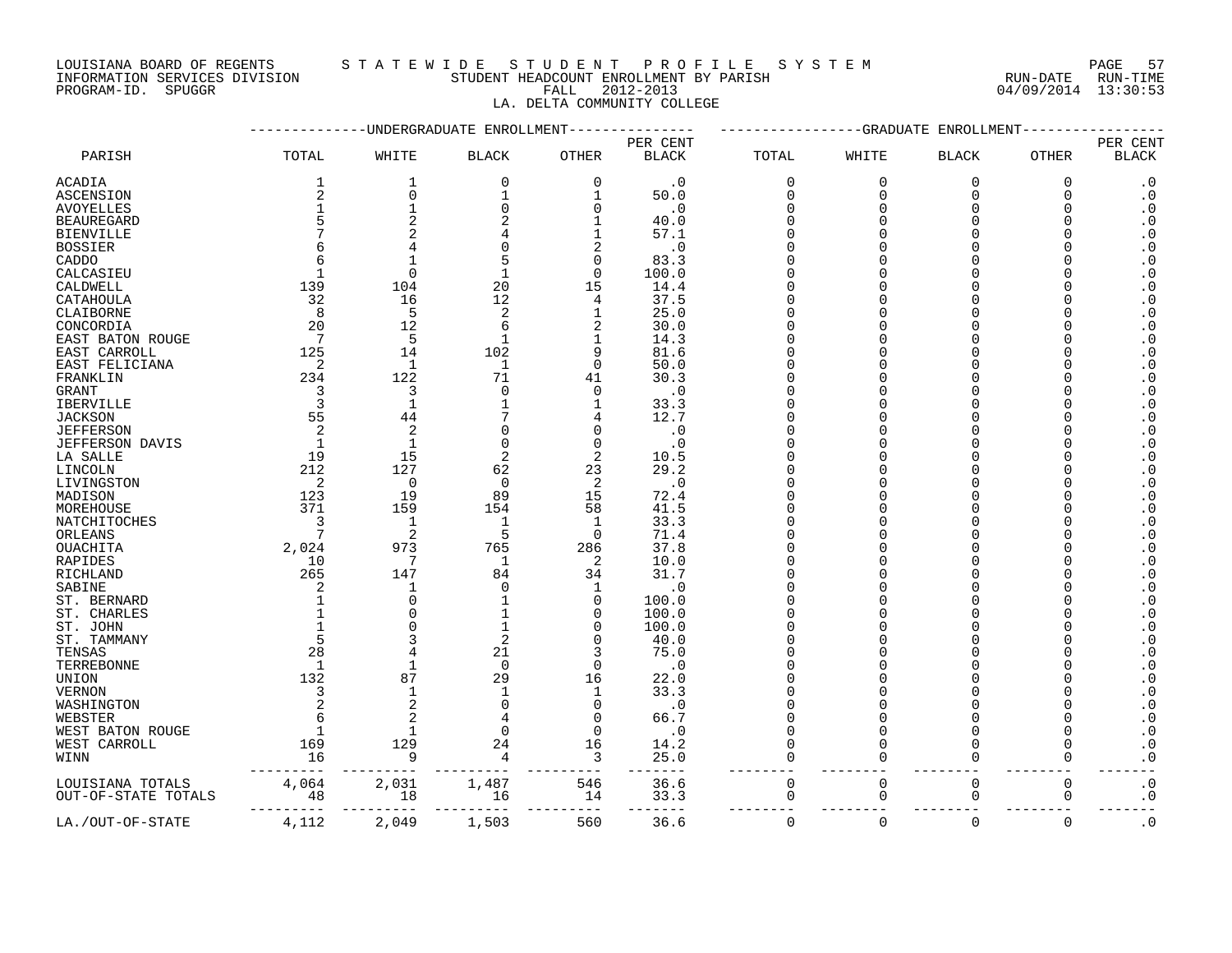### LOUISIANA BOARD OF REGENTS S T A T E W I D E S T U D E N T P R O F I L E S Y S T E M PAGE 58 INFORMATION SERVICES DIVISION STUDENT HEADCOUNT ENROLLMENT BY PARISH RUN-DATE RUN-TIME PROGRAM-ID. SPUGGR FALL 2012-2013 04/09/2014 13:30:53 LA. DELTA COMMUNITY COLLEGE

|                    |       |       | UNDERGRADUATE ENROLLMENT-------------- |       |                          |       | -GRADUATE | ENROLLMENT-- |       |                      |
|--------------------|-------|-------|----------------------------------------|-------|--------------------------|-------|-----------|--------------|-------|----------------------|
| PARISH             | TOTAL | WHITE | <b>BLACK</b>                           | OTHER | PER CENT<br><b>BLACK</b> | TOTAL | WHITE     | BLACK        | OTHER | CENT<br>PER<br>BLACK |
| FOREIGN TOTALS     |       |       |                                        | 10    | 9.1                      |       |           |              |       |                      |
| INSTITUTION TOTALS | 4.123 | 2,049 | 1,504                                  | 570   | 36.5                     |       |           |              |       |                      |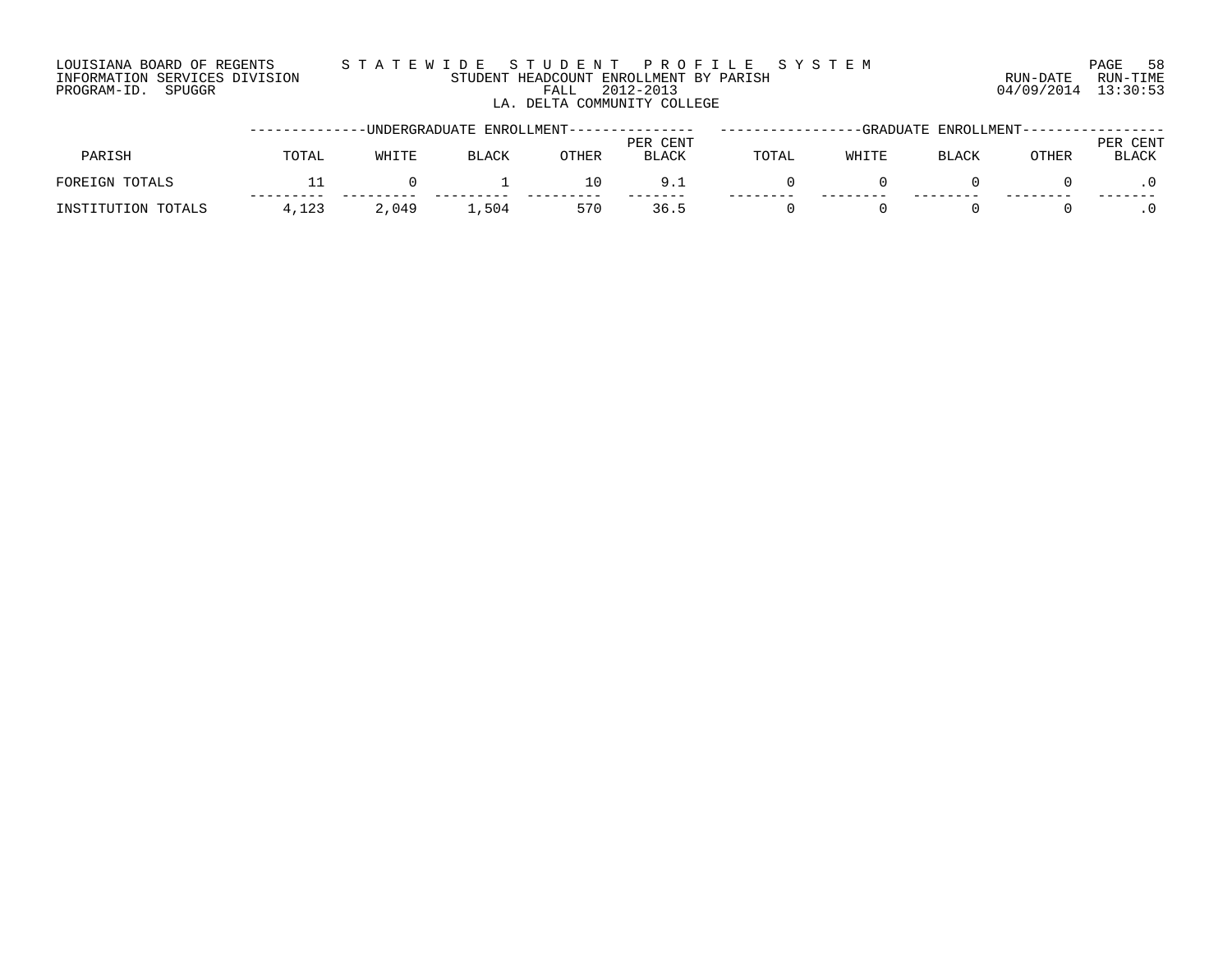## LOUISIANA BOARD OF REGENTS STATEWIDE STUDE STUDENT PROFILE SYSTEM PAGE 59<br>INFORMATION SERVICES DIVISION STUDENT HEADCOUNT ENROLLMENT BY PARISH NUN-DATE RUN-TIME

STUDENT HEADCOUNT ENROLLMENT BY PARISH PROGRAM-ID. SPUGGR FALL 2012-2013 04/09/2014 13:30:53 L. E. FLETCHER

| PER CENT<br>PER CENT<br>PARISH<br>TOTAL<br>WHITE<br><b>OTHER</b><br><b>BLACK</b><br>TOTAL<br>WHITE<br>OTHER<br><b>BLACK</b><br><b>BLACK</b><br><b>BLACK</b><br>$\mathbf 0$<br>$\mathbf 0$<br><b>ACADIA</b><br>$\mathbf{1}$<br>$\cdot$ 0<br>$\mathbf 0$<br>$\mathbf 0$<br>$\mathbf 0$<br>$\Omega$<br>$\cdot$ 0<br>1<br>11<br>$\overline{3}$<br>8<br>$\Omega$<br>$\cdot$ 0<br>72.7<br>$\mathbf 0$<br>$\Omega$<br>$\Omega$<br><b>ASCENSION</b><br>$\Omega$<br>78<br>29<br>38<br>$\cdot$ 0<br>11<br>48.7<br>$\Omega$<br>ASSUMPTION<br>$\Omega$<br>3<br>$\cdot$ 0<br>33.3<br><b>BEAUREGARD</b><br>1<br>-1<br>1<br>$\Omega$<br>∩<br>$\overline{0}$<br>$\boldsymbol{\cdot}$ 0<br>$\Omega$<br>100.0<br>$\Omega$<br><b>BOSSIER</b><br>$\boldsymbol{\cdot}$ 0<br>$\Omega$<br>100.0<br>CADDO<br>$\Omega$<br>∩<br>$\cdot$ 0<br>57.1<br>CALCASIEU<br>$\boldsymbol{\cdot}$ 0<br>CALDWELL<br>$\overline{2}$<br>2<br>.0<br>$\Omega$<br>20<br>$\cdot$ 0<br>8<br>9<br>3<br>45.0<br>EAST BATON ROUGE<br>$\boldsymbol{\cdot}$ 0<br>$\Omega$<br>EAST FELICIANA<br>1<br>$\Omega$<br>$\cdot$ 0<br>2<br>$\boldsymbol{\cdot}$ 0<br>2<br>$\Omega$<br>$\mathbf 0$<br>EVANGELINE<br>100.0<br>16<br>12<br>$\boldsymbol{\cdot}$ 0<br><b>IBERIA</b><br>75.0<br>$\mathbf{1}$<br>$\boldsymbol{\cdot}$ 0<br>14<br>6<br>$\overline{2}$<br>6<br>42.9<br><b>IBERVILLE</b><br>68<br>21<br>33<br>48.5<br>$\boldsymbol{\cdot}$ 0<br><b>JEFFERSON</b><br>14<br>$\mathbf{1}$<br>$\cdot$ 0<br>$\boldsymbol{\cdot}$ 0<br><b>JEFFERSON DAVIS</b><br>1<br>$\Omega$<br>$\Omega$<br>5<br>$\boldsymbol{\cdot}$ 0<br>14<br>8<br>57.1<br>LAFAYETTE<br>$\mathbf{1}$<br>675<br>441<br>$\boldsymbol{\cdot}$ 0<br>139<br>95<br>20.6<br>LAFOURCHE<br>$\boldsymbol{\cdot}$ 0<br>2<br>$\mathbf{1}$<br>25.0<br>LIVINGSTON<br>4<br>1<br>$\boldsymbol{\cdot}$ 0<br>$\Omega$<br>$\Omega$<br>$\cdot$ 0<br>MADISON<br>1<br>$\overline{a}$<br>$\cdot$ 0<br>MOREHOUSE<br>50.0<br>C<br>$\mathbf{1}$<br>2<br>$\cdot$ 0<br>2<br>$\Omega$<br>100.0<br>NATCHITOCHES<br>$\boldsymbol{\cdot}$ 0<br>49<br>28<br>57.1<br>ORLEANS<br>14<br>∩<br>$\boldsymbol{\cdot}$ 0<br><b>OUACHITA</b><br>$\Omega$<br>$\cdot$ 0<br>$\cap$<br>$\boldsymbol{\cdot}$ 0<br>2<br>28.6<br>PLAQUEMINES<br>n<br>$\cdot$ 0<br>$\cdot$ 0<br>POINTE COUPEE<br>$\boldsymbol{\cdot}$ 0<br>25.0<br>RAPIDES<br>4<br>n<br>$\cdot$ 0<br>100.0<br>RICHLAND<br>$\Omega$<br>∩<br>$\boldsymbol{\cdot}$ 0<br>$\Omega$<br>$\cdot$ 0<br>SABINE<br>$\cdot$ 0<br>$\overline{4}$<br>2<br>ST. BERNARD<br>50.0<br>∩<br>27<br>$\boldsymbol{\cdot}$ 0<br>41<br>ST. CHARLES<br>11<br>3<br>26.8<br>10<br>$\boldsymbol{\cdot}$ 0<br>22<br>11<br>$\mathbf{1}$<br>45.5<br>ST. JAMES<br>$\Omega$<br>7<br>11<br>24<br>6<br>45.8<br>$\boldsymbol{\cdot}$ 0<br>ST. JOHN<br>2<br>2<br>6<br>2<br>33.3<br>$\boldsymbol{\cdot}$ 0<br>ST. LANDRY<br>59<br>$\boldsymbol{\cdot}$ 0<br>114<br>34<br>21<br>29.8<br>ST. MARTIN<br>28<br>11<br>32.1<br>$\boldsymbol{\cdot}$ 0<br>ST. MARY<br>9<br>8<br>12<br>$\boldsymbol{\cdot}$ 0<br>20<br>4<br>20.0<br>ST. TAMMANY<br>4<br>$\overline{4}$<br>2<br>28.6<br>$\cdot$ 0<br>7<br>TANGIPAHOA<br>1<br>$\cdot$ 0<br>1,137<br>694<br>255<br>22.4<br>TERREBONNE<br>188<br>$\cdot$ 0<br>VERMILLION<br>0<br>$\Omega$<br>. 0<br>4<br>4<br>$\boldsymbol{\cdot}$ 0<br><b>VERNON</b><br>C<br>$\cdot$ 0<br>$\boldsymbol{\cdot}$ 0<br>$\Omega$<br>16.7<br>WASHINGTON<br>$\boldsymbol{\cdot}$ 0<br>WEBSTER<br>$\cap$<br>$\cdot$ 0<br>$\Omega$<br>$\Omega$<br>$\boldsymbol{\cdot}$ 0<br>50.0<br>$\Omega$<br>$\Omega$<br>$\cap$<br>WEST BATON ROUGE<br>$\cdot 0$<br>$\cdot$ 0<br>WEST CARROLL<br>$\Omega$<br>$\Omega$<br>$\Omega$<br>$\Omega$<br>2,409<br>1,382<br>641<br>386<br>26.6<br>$\mathbf 0$<br>$\mathbf 0$<br>$\mathsf 0$<br>$\boldsymbol{\cdot}$ 0<br>LOUISIANA TOTALS<br>0<br>93<br>$\boldsymbol{\cdot}$ 0<br>14<br>19.4<br>$\mathbf 0$<br>$\mathbf 0$<br>0<br>OUT-OF-STATE TOTALS<br>61<br>18<br>0<br>$\mathbf 0$<br>$\overline{0}$<br>$\cdot$ 0<br>2,502<br>659<br>400<br>26.3<br>$\Omega$<br>$\mathbf 0$<br>LA./OUT-OF-STATE<br>1,443<br>$\Omega$<br>$\Omega$<br>$\boldsymbol{\cdot}$ 0<br>$\Omega$<br>$\Omega$<br>$\Omega$<br>FOREIGN TOTALS<br>$\Omega$<br>$\mathbf 0$<br>$\Omega$<br>$\cdot$ 0 |  | UNDERGRADUATE ENROLLMENT |  | -GRADUATE | ENROLLMENT |  |
|---------------------------------------------------------------------------------------------------------------------------------------------------------------------------------------------------------------------------------------------------------------------------------------------------------------------------------------------------------------------------------------------------------------------------------------------------------------------------------------------------------------------------------------------------------------------------------------------------------------------------------------------------------------------------------------------------------------------------------------------------------------------------------------------------------------------------------------------------------------------------------------------------------------------------------------------------------------------------------------------------------------------------------------------------------------------------------------------------------------------------------------------------------------------------------------------------------------------------------------------------------------------------------------------------------------------------------------------------------------------------------------------------------------------------------------------------------------------------------------------------------------------------------------------------------------------------------------------------------------------------------------------------------------------------------------------------------------------------------------------------------------------------------------------------------------------------------------------------------------------------------------------------------------------------------------------------------------------------------------------------------------------------------------------------------------------------------------------------------------------------------------------------------------------------------------------------------------------------------------------------------------------------------------------------------------------------------------------------------------------------------------------------------------------------------------------------------------------------------------------------------------------------------------------------------------------------------------------------------------------------------------------------------------------------------------------------------------------------------------------------------------------------------------------------------------------------------------------------------------------------------------------------------------------------------------------------------------------------------------------------------------------------------------------------------------------------------------------------------------------------------------------------------------------------------------------------------------------------------------------------------------------------------------------------------------------------------------------------------------------------------------------------------------------------------------------------------------------------------------------------------------------------------------------------------------------------------------------------------------------------------------------------------------------------------------------------------------------------------------------------------------------------------------------------------------------------------------------------------------------------------------------------------------------------------------------------------------------------------------------------------------------------------------------------------------------------------------------------------------------------------------------------------------------------------------------------|--|--------------------------|--|-----------|------------|--|
|                                                                                                                                                                                                                                                                                                                                                                                                                                                                                                                                                                                                                                                                                                                                                                                                                                                                                                                                                                                                                                                                                                                                                                                                                                                                                                                                                                                                                                                                                                                                                                                                                                                                                                                                                                                                                                                                                                                                                                                                                                                                                                                                                                                                                                                                                                                                                                                                                                                                                                                                                                                                                                                                                                                                                                                                                                                                                                                                                                                                                                                                                                                                                                                                                                                                                                                                                                                                                                                                                                                                                                                                                                                                                                                                                                                                                                                                                                                                                                                                                                                                                                                                                                                                   |  |                          |  |           |            |  |
|                                                                                                                                                                                                                                                                                                                                                                                                                                                                                                                                                                                                                                                                                                                                                                                                                                                                                                                                                                                                                                                                                                                                                                                                                                                                                                                                                                                                                                                                                                                                                                                                                                                                                                                                                                                                                                                                                                                                                                                                                                                                                                                                                                                                                                                                                                                                                                                                                                                                                                                                                                                                                                                                                                                                                                                                                                                                                                                                                                                                                                                                                                                                                                                                                                                                                                                                                                                                                                                                                                                                                                                                                                                                                                                                                                                                                                                                                                                                                                                                                                                                                                                                                                                                   |  |                          |  |           |            |  |
|                                                                                                                                                                                                                                                                                                                                                                                                                                                                                                                                                                                                                                                                                                                                                                                                                                                                                                                                                                                                                                                                                                                                                                                                                                                                                                                                                                                                                                                                                                                                                                                                                                                                                                                                                                                                                                                                                                                                                                                                                                                                                                                                                                                                                                                                                                                                                                                                                                                                                                                                                                                                                                                                                                                                                                                                                                                                                                                                                                                                                                                                                                                                                                                                                                                                                                                                                                                                                                                                                                                                                                                                                                                                                                                                                                                                                                                                                                                                                                                                                                                                                                                                                                                                   |  |                          |  |           |            |  |
|                                                                                                                                                                                                                                                                                                                                                                                                                                                                                                                                                                                                                                                                                                                                                                                                                                                                                                                                                                                                                                                                                                                                                                                                                                                                                                                                                                                                                                                                                                                                                                                                                                                                                                                                                                                                                                                                                                                                                                                                                                                                                                                                                                                                                                                                                                                                                                                                                                                                                                                                                                                                                                                                                                                                                                                                                                                                                                                                                                                                                                                                                                                                                                                                                                                                                                                                                                                                                                                                                                                                                                                                                                                                                                                                                                                                                                                                                                                                                                                                                                                                                                                                                                                                   |  |                          |  |           |            |  |
|                                                                                                                                                                                                                                                                                                                                                                                                                                                                                                                                                                                                                                                                                                                                                                                                                                                                                                                                                                                                                                                                                                                                                                                                                                                                                                                                                                                                                                                                                                                                                                                                                                                                                                                                                                                                                                                                                                                                                                                                                                                                                                                                                                                                                                                                                                                                                                                                                                                                                                                                                                                                                                                                                                                                                                                                                                                                                                                                                                                                                                                                                                                                                                                                                                                                                                                                                                                                                                                                                                                                                                                                                                                                                                                                                                                                                                                                                                                                                                                                                                                                                                                                                                                                   |  |                          |  |           |            |  |
|                                                                                                                                                                                                                                                                                                                                                                                                                                                                                                                                                                                                                                                                                                                                                                                                                                                                                                                                                                                                                                                                                                                                                                                                                                                                                                                                                                                                                                                                                                                                                                                                                                                                                                                                                                                                                                                                                                                                                                                                                                                                                                                                                                                                                                                                                                                                                                                                                                                                                                                                                                                                                                                                                                                                                                                                                                                                                                                                                                                                                                                                                                                                                                                                                                                                                                                                                                                                                                                                                                                                                                                                                                                                                                                                                                                                                                                                                                                                                                                                                                                                                                                                                                                                   |  |                          |  |           |            |  |
|                                                                                                                                                                                                                                                                                                                                                                                                                                                                                                                                                                                                                                                                                                                                                                                                                                                                                                                                                                                                                                                                                                                                                                                                                                                                                                                                                                                                                                                                                                                                                                                                                                                                                                                                                                                                                                                                                                                                                                                                                                                                                                                                                                                                                                                                                                                                                                                                                                                                                                                                                                                                                                                                                                                                                                                                                                                                                                                                                                                                                                                                                                                                                                                                                                                                                                                                                                                                                                                                                                                                                                                                                                                                                                                                                                                                                                                                                                                                                                                                                                                                                                                                                                                                   |  |                          |  |           |            |  |
|                                                                                                                                                                                                                                                                                                                                                                                                                                                                                                                                                                                                                                                                                                                                                                                                                                                                                                                                                                                                                                                                                                                                                                                                                                                                                                                                                                                                                                                                                                                                                                                                                                                                                                                                                                                                                                                                                                                                                                                                                                                                                                                                                                                                                                                                                                                                                                                                                                                                                                                                                                                                                                                                                                                                                                                                                                                                                                                                                                                                                                                                                                                                                                                                                                                                                                                                                                                                                                                                                                                                                                                                                                                                                                                                                                                                                                                                                                                                                                                                                                                                                                                                                                                                   |  |                          |  |           |            |  |
|                                                                                                                                                                                                                                                                                                                                                                                                                                                                                                                                                                                                                                                                                                                                                                                                                                                                                                                                                                                                                                                                                                                                                                                                                                                                                                                                                                                                                                                                                                                                                                                                                                                                                                                                                                                                                                                                                                                                                                                                                                                                                                                                                                                                                                                                                                                                                                                                                                                                                                                                                                                                                                                                                                                                                                                                                                                                                                                                                                                                                                                                                                                                                                                                                                                                                                                                                                                                                                                                                                                                                                                                                                                                                                                                                                                                                                                                                                                                                                                                                                                                                                                                                                                                   |  |                          |  |           |            |  |
|                                                                                                                                                                                                                                                                                                                                                                                                                                                                                                                                                                                                                                                                                                                                                                                                                                                                                                                                                                                                                                                                                                                                                                                                                                                                                                                                                                                                                                                                                                                                                                                                                                                                                                                                                                                                                                                                                                                                                                                                                                                                                                                                                                                                                                                                                                                                                                                                                                                                                                                                                                                                                                                                                                                                                                                                                                                                                                                                                                                                                                                                                                                                                                                                                                                                                                                                                                                                                                                                                                                                                                                                                                                                                                                                                                                                                                                                                                                                                                                                                                                                                                                                                                                                   |  |                          |  |           |            |  |
|                                                                                                                                                                                                                                                                                                                                                                                                                                                                                                                                                                                                                                                                                                                                                                                                                                                                                                                                                                                                                                                                                                                                                                                                                                                                                                                                                                                                                                                                                                                                                                                                                                                                                                                                                                                                                                                                                                                                                                                                                                                                                                                                                                                                                                                                                                                                                                                                                                                                                                                                                                                                                                                                                                                                                                                                                                                                                                                                                                                                                                                                                                                                                                                                                                                                                                                                                                                                                                                                                                                                                                                                                                                                                                                                                                                                                                                                                                                                                                                                                                                                                                                                                                                                   |  |                          |  |           |            |  |
|                                                                                                                                                                                                                                                                                                                                                                                                                                                                                                                                                                                                                                                                                                                                                                                                                                                                                                                                                                                                                                                                                                                                                                                                                                                                                                                                                                                                                                                                                                                                                                                                                                                                                                                                                                                                                                                                                                                                                                                                                                                                                                                                                                                                                                                                                                                                                                                                                                                                                                                                                                                                                                                                                                                                                                                                                                                                                                                                                                                                                                                                                                                                                                                                                                                                                                                                                                                                                                                                                                                                                                                                                                                                                                                                                                                                                                                                                                                                                                                                                                                                                                                                                                                                   |  |                          |  |           |            |  |
|                                                                                                                                                                                                                                                                                                                                                                                                                                                                                                                                                                                                                                                                                                                                                                                                                                                                                                                                                                                                                                                                                                                                                                                                                                                                                                                                                                                                                                                                                                                                                                                                                                                                                                                                                                                                                                                                                                                                                                                                                                                                                                                                                                                                                                                                                                                                                                                                                                                                                                                                                                                                                                                                                                                                                                                                                                                                                                                                                                                                                                                                                                                                                                                                                                                                                                                                                                                                                                                                                                                                                                                                                                                                                                                                                                                                                                                                                                                                                                                                                                                                                                                                                                                                   |  |                          |  |           |            |  |
|                                                                                                                                                                                                                                                                                                                                                                                                                                                                                                                                                                                                                                                                                                                                                                                                                                                                                                                                                                                                                                                                                                                                                                                                                                                                                                                                                                                                                                                                                                                                                                                                                                                                                                                                                                                                                                                                                                                                                                                                                                                                                                                                                                                                                                                                                                                                                                                                                                                                                                                                                                                                                                                                                                                                                                                                                                                                                                                                                                                                                                                                                                                                                                                                                                                                                                                                                                                                                                                                                                                                                                                                                                                                                                                                                                                                                                                                                                                                                                                                                                                                                                                                                                                                   |  |                          |  |           |            |  |
|                                                                                                                                                                                                                                                                                                                                                                                                                                                                                                                                                                                                                                                                                                                                                                                                                                                                                                                                                                                                                                                                                                                                                                                                                                                                                                                                                                                                                                                                                                                                                                                                                                                                                                                                                                                                                                                                                                                                                                                                                                                                                                                                                                                                                                                                                                                                                                                                                                                                                                                                                                                                                                                                                                                                                                                                                                                                                                                                                                                                                                                                                                                                                                                                                                                                                                                                                                                                                                                                                                                                                                                                                                                                                                                                                                                                                                                                                                                                                                                                                                                                                                                                                                                                   |  |                          |  |           |            |  |
|                                                                                                                                                                                                                                                                                                                                                                                                                                                                                                                                                                                                                                                                                                                                                                                                                                                                                                                                                                                                                                                                                                                                                                                                                                                                                                                                                                                                                                                                                                                                                                                                                                                                                                                                                                                                                                                                                                                                                                                                                                                                                                                                                                                                                                                                                                                                                                                                                                                                                                                                                                                                                                                                                                                                                                                                                                                                                                                                                                                                                                                                                                                                                                                                                                                                                                                                                                                                                                                                                                                                                                                                                                                                                                                                                                                                                                                                                                                                                                                                                                                                                                                                                                                                   |  |                          |  |           |            |  |
|                                                                                                                                                                                                                                                                                                                                                                                                                                                                                                                                                                                                                                                                                                                                                                                                                                                                                                                                                                                                                                                                                                                                                                                                                                                                                                                                                                                                                                                                                                                                                                                                                                                                                                                                                                                                                                                                                                                                                                                                                                                                                                                                                                                                                                                                                                                                                                                                                                                                                                                                                                                                                                                                                                                                                                                                                                                                                                                                                                                                                                                                                                                                                                                                                                                                                                                                                                                                                                                                                                                                                                                                                                                                                                                                                                                                                                                                                                                                                                                                                                                                                                                                                                                                   |  |                          |  |           |            |  |
|                                                                                                                                                                                                                                                                                                                                                                                                                                                                                                                                                                                                                                                                                                                                                                                                                                                                                                                                                                                                                                                                                                                                                                                                                                                                                                                                                                                                                                                                                                                                                                                                                                                                                                                                                                                                                                                                                                                                                                                                                                                                                                                                                                                                                                                                                                                                                                                                                                                                                                                                                                                                                                                                                                                                                                                                                                                                                                                                                                                                                                                                                                                                                                                                                                                                                                                                                                                                                                                                                                                                                                                                                                                                                                                                                                                                                                                                                                                                                                                                                                                                                                                                                                                                   |  |                          |  |           |            |  |
|                                                                                                                                                                                                                                                                                                                                                                                                                                                                                                                                                                                                                                                                                                                                                                                                                                                                                                                                                                                                                                                                                                                                                                                                                                                                                                                                                                                                                                                                                                                                                                                                                                                                                                                                                                                                                                                                                                                                                                                                                                                                                                                                                                                                                                                                                                                                                                                                                                                                                                                                                                                                                                                                                                                                                                                                                                                                                                                                                                                                                                                                                                                                                                                                                                                                                                                                                                                                                                                                                                                                                                                                                                                                                                                                                                                                                                                                                                                                                                                                                                                                                                                                                                                                   |  |                          |  |           |            |  |
|                                                                                                                                                                                                                                                                                                                                                                                                                                                                                                                                                                                                                                                                                                                                                                                                                                                                                                                                                                                                                                                                                                                                                                                                                                                                                                                                                                                                                                                                                                                                                                                                                                                                                                                                                                                                                                                                                                                                                                                                                                                                                                                                                                                                                                                                                                                                                                                                                                                                                                                                                                                                                                                                                                                                                                                                                                                                                                                                                                                                                                                                                                                                                                                                                                                                                                                                                                                                                                                                                                                                                                                                                                                                                                                                                                                                                                                                                                                                                                                                                                                                                                                                                                                                   |  |                          |  |           |            |  |
|                                                                                                                                                                                                                                                                                                                                                                                                                                                                                                                                                                                                                                                                                                                                                                                                                                                                                                                                                                                                                                                                                                                                                                                                                                                                                                                                                                                                                                                                                                                                                                                                                                                                                                                                                                                                                                                                                                                                                                                                                                                                                                                                                                                                                                                                                                                                                                                                                                                                                                                                                                                                                                                                                                                                                                                                                                                                                                                                                                                                                                                                                                                                                                                                                                                                                                                                                                                                                                                                                                                                                                                                                                                                                                                                                                                                                                                                                                                                                                                                                                                                                                                                                                                                   |  |                          |  |           |            |  |
|                                                                                                                                                                                                                                                                                                                                                                                                                                                                                                                                                                                                                                                                                                                                                                                                                                                                                                                                                                                                                                                                                                                                                                                                                                                                                                                                                                                                                                                                                                                                                                                                                                                                                                                                                                                                                                                                                                                                                                                                                                                                                                                                                                                                                                                                                                                                                                                                                                                                                                                                                                                                                                                                                                                                                                                                                                                                                                                                                                                                                                                                                                                                                                                                                                                                                                                                                                                                                                                                                                                                                                                                                                                                                                                                                                                                                                                                                                                                                                                                                                                                                                                                                                                                   |  |                          |  |           |            |  |
|                                                                                                                                                                                                                                                                                                                                                                                                                                                                                                                                                                                                                                                                                                                                                                                                                                                                                                                                                                                                                                                                                                                                                                                                                                                                                                                                                                                                                                                                                                                                                                                                                                                                                                                                                                                                                                                                                                                                                                                                                                                                                                                                                                                                                                                                                                                                                                                                                                                                                                                                                                                                                                                                                                                                                                                                                                                                                                                                                                                                                                                                                                                                                                                                                                                                                                                                                                                                                                                                                                                                                                                                                                                                                                                                                                                                                                                                                                                                                                                                                                                                                                                                                                                                   |  |                          |  |           |            |  |
|                                                                                                                                                                                                                                                                                                                                                                                                                                                                                                                                                                                                                                                                                                                                                                                                                                                                                                                                                                                                                                                                                                                                                                                                                                                                                                                                                                                                                                                                                                                                                                                                                                                                                                                                                                                                                                                                                                                                                                                                                                                                                                                                                                                                                                                                                                                                                                                                                                                                                                                                                                                                                                                                                                                                                                                                                                                                                                                                                                                                                                                                                                                                                                                                                                                                                                                                                                                                                                                                                                                                                                                                                                                                                                                                                                                                                                                                                                                                                                                                                                                                                                                                                                                                   |  |                          |  |           |            |  |
|                                                                                                                                                                                                                                                                                                                                                                                                                                                                                                                                                                                                                                                                                                                                                                                                                                                                                                                                                                                                                                                                                                                                                                                                                                                                                                                                                                                                                                                                                                                                                                                                                                                                                                                                                                                                                                                                                                                                                                                                                                                                                                                                                                                                                                                                                                                                                                                                                                                                                                                                                                                                                                                                                                                                                                                                                                                                                                                                                                                                                                                                                                                                                                                                                                                                                                                                                                                                                                                                                                                                                                                                                                                                                                                                                                                                                                                                                                                                                                                                                                                                                                                                                                                                   |  |                          |  |           |            |  |
|                                                                                                                                                                                                                                                                                                                                                                                                                                                                                                                                                                                                                                                                                                                                                                                                                                                                                                                                                                                                                                                                                                                                                                                                                                                                                                                                                                                                                                                                                                                                                                                                                                                                                                                                                                                                                                                                                                                                                                                                                                                                                                                                                                                                                                                                                                                                                                                                                                                                                                                                                                                                                                                                                                                                                                                                                                                                                                                                                                                                                                                                                                                                                                                                                                                                                                                                                                                                                                                                                                                                                                                                                                                                                                                                                                                                                                                                                                                                                                                                                                                                                                                                                                                                   |  |                          |  |           |            |  |
|                                                                                                                                                                                                                                                                                                                                                                                                                                                                                                                                                                                                                                                                                                                                                                                                                                                                                                                                                                                                                                                                                                                                                                                                                                                                                                                                                                                                                                                                                                                                                                                                                                                                                                                                                                                                                                                                                                                                                                                                                                                                                                                                                                                                                                                                                                                                                                                                                                                                                                                                                                                                                                                                                                                                                                                                                                                                                                                                                                                                                                                                                                                                                                                                                                                                                                                                                                                                                                                                                                                                                                                                                                                                                                                                                                                                                                                                                                                                                                                                                                                                                                                                                                                                   |  |                          |  |           |            |  |
|                                                                                                                                                                                                                                                                                                                                                                                                                                                                                                                                                                                                                                                                                                                                                                                                                                                                                                                                                                                                                                                                                                                                                                                                                                                                                                                                                                                                                                                                                                                                                                                                                                                                                                                                                                                                                                                                                                                                                                                                                                                                                                                                                                                                                                                                                                                                                                                                                                                                                                                                                                                                                                                                                                                                                                                                                                                                                                                                                                                                                                                                                                                                                                                                                                                                                                                                                                                                                                                                                                                                                                                                                                                                                                                                                                                                                                                                                                                                                                                                                                                                                                                                                                                                   |  |                          |  |           |            |  |
|                                                                                                                                                                                                                                                                                                                                                                                                                                                                                                                                                                                                                                                                                                                                                                                                                                                                                                                                                                                                                                                                                                                                                                                                                                                                                                                                                                                                                                                                                                                                                                                                                                                                                                                                                                                                                                                                                                                                                                                                                                                                                                                                                                                                                                                                                                                                                                                                                                                                                                                                                                                                                                                                                                                                                                                                                                                                                                                                                                                                                                                                                                                                                                                                                                                                                                                                                                                                                                                                                                                                                                                                                                                                                                                                                                                                                                                                                                                                                                                                                                                                                                                                                                                                   |  |                          |  |           |            |  |
|                                                                                                                                                                                                                                                                                                                                                                                                                                                                                                                                                                                                                                                                                                                                                                                                                                                                                                                                                                                                                                                                                                                                                                                                                                                                                                                                                                                                                                                                                                                                                                                                                                                                                                                                                                                                                                                                                                                                                                                                                                                                                                                                                                                                                                                                                                                                                                                                                                                                                                                                                                                                                                                                                                                                                                                                                                                                                                                                                                                                                                                                                                                                                                                                                                                                                                                                                                                                                                                                                                                                                                                                                                                                                                                                                                                                                                                                                                                                                                                                                                                                                                                                                                                                   |  |                          |  |           |            |  |
|                                                                                                                                                                                                                                                                                                                                                                                                                                                                                                                                                                                                                                                                                                                                                                                                                                                                                                                                                                                                                                                                                                                                                                                                                                                                                                                                                                                                                                                                                                                                                                                                                                                                                                                                                                                                                                                                                                                                                                                                                                                                                                                                                                                                                                                                                                                                                                                                                                                                                                                                                                                                                                                                                                                                                                                                                                                                                                                                                                                                                                                                                                                                                                                                                                                                                                                                                                                                                                                                                                                                                                                                                                                                                                                                                                                                                                                                                                                                                                                                                                                                                                                                                                                                   |  |                          |  |           |            |  |
|                                                                                                                                                                                                                                                                                                                                                                                                                                                                                                                                                                                                                                                                                                                                                                                                                                                                                                                                                                                                                                                                                                                                                                                                                                                                                                                                                                                                                                                                                                                                                                                                                                                                                                                                                                                                                                                                                                                                                                                                                                                                                                                                                                                                                                                                                                                                                                                                                                                                                                                                                                                                                                                                                                                                                                                                                                                                                                                                                                                                                                                                                                                                                                                                                                                                                                                                                                                                                                                                                                                                                                                                                                                                                                                                                                                                                                                                                                                                                                                                                                                                                                                                                                                                   |  |                          |  |           |            |  |
|                                                                                                                                                                                                                                                                                                                                                                                                                                                                                                                                                                                                                                                                                                                                                                                                                                                                                                                                                                                                                                                                                                                                                                                                                                                                                                                                                                                                                                                                                                                                                                                                                                                                                                                                                                                                                                                                                                                                                                                                                                                                                                                                                                                                                                                                                                                                                                                                                                                                                                                                                                                                                                                                                                                                                                                                                                                                                                                                                                                                                                                                                                                                                                                                                                                                                                                                                                                                                                                                                                                                                                                                                                                                                                                                                                                                                                                                                                                                                                                                                                                                                                                                                                                                   |  |                          |  |           |            |  |
|                                                                                                                                                                                                                                                                                                                                                                                                                                                                                                                                                                                                                                                                                                                                                                                                                                                                                                                                                                                                                                                                                                                                                                                                                                                                                                                                                                                                                                                                                                                                                                                                                                                                                                                                                                                                                                                                                                                                                                                                                                                                                                                                                                                                                                                                                                                                                                                                                                                                                                                                                                                                                                                                                                                                                                                                                                                                                                                                                                                                                                                                                                                                                                                                                                                                                                                                                                                                                                                                                                                                                                                                                                                                                                                                                                                                                                                                                                                                                                                                                                                                                                                                                                                                   |  |                          |  |           |            |  |
|                                                                                                                                                                                                                                                                                                                                                                                                                                                                                                                                                                                                                                                                                                                                                                                                                                                                                                                                                                                                                                                                                                                                                                                                                                                                                                                                                                                                                                                                                                                                                                                                                                                                                                                                                                                                                                                                                                                                                                                                                                                                                                                                                                                                                                                                                                                                                                                                                                                                                                                                                                                                                                                                                                                                                                                                                                                                                                                                                                                                                                                                                                                                                                                                                                                                                                                                                                                                                                                                                                                                                                                                                                                                                                                                                                                                                                                                                                                                                                                                                                                                                                                                                                                                   |  |                          |  |           |            |  |
|                                                                                                                                                                                                                                                                                                                                                                                                                                                                                                                                                                                                                                                                                                                                                                                                                                                                                                                                                                                                                                                                                                                                                                                                                                                                                                                                                                                                                                                                                                                                                                                                                                                                                                                                                                                                                                                                                                                                                                                                                                                                                                                                                                                                                                                                                                                                                                                                                                                                                                                                                                                                                                                                                                                                                                                                                                                                                                                                                                                                                                                                                                                                                                                                                                                                                                                                                                                                                                                                                                                                                                                                                                                                                                                                                                                                                                                                                                                                                                                                                                                                                                                                                                                                   |  |                          |  |           |            |  |
|                                                                                                                                                                                                                                                                                                                                                                                                                                                                                                                                                                                                                                                                                                                                                                                                                                                                                                                                                                                                                                                                                                                                                                                                                                                                                                                                                                                                                                                                                                                                                                                                                                                                                                                                                                                                                                                                                                                                                                                                                                                                                                                                                                                                                                                                                                                                                                                                                                                                                                                                                                                                                                                                                                                                                                                                                                                                                                                                                                                                                                                                                                                                                                                                                                                                                                                                                                                                                                                                                                                                                                                                                                                                                                                                                                                                                                                                                                                                                                                                                                                                                                                                                                                                   |  |                          |  |           |            |  |
|                                                                                                                                                                                                                                                                                                                                                                                                                                                                                                                                                                                                                                                                                                                                                                                                                                                                                                                                                                                                                                                                                                                                                                                                                                                                                                                                                                                                                                                                                                                                                                                                                                                                                                                                                                                                                                                                                                                                                                                                                                                                                                                                                                                                                                                                                                                                                                                                                                                                                                                                                                                                                                                                                                                                                                                                                                                                                                                                                                                                                                                                                                                                                                                                                                                                                                                                                                                                                                                                                                                                                                                                                                                                                                                                                                                                                                                                                                                                                                                                                                                                                                                                                                                                   |  |                          |  |           |            |  |
|                                                                                                                                                                                                                                                                                                                                                                                                                                                                                                                                                                                                                                                                                                                                                                                                                                                                                                                                                                                                                                                                                                                                                                                                                                                                                                                                                                                                                                                                                                                                                                                                                                                                                                                                                                                                                                                                                                                                                                                                                                                                                                                                                                                                                                                                                                                                                                                                                                                                                                                                                                                                                                                                                                                                                                                                                                                                                                                                                                                                                                                                                                                                                                                                                                                                                                                                                                                                                                                                                                                                                                                                                                                                                                                                                                                                                                                                                                                                                                                                                                                                                                                                                                                                   |  |                          |  |           |            |  |
|                                                                                                                                                                                                                                                                                                                                                                                                                                                                                                                                                                                                                                                                                                                                                                                                                                                                                                                                                                                                                                                                                                                                                                                                                                                                                                                                                                                                                                                                                                                                                                                                                                                                                                                                                                                                                                                                                                                                                                                                                                                                                                                                                                                                                                                                                                                                                                                                                                                                                                                                                                                                                                                                                                                                                                                                                                                                                                                                                                                                                                                                                                                                                                                                                                                                                                                                                                                                                                                                                                                                                                                                                                                                                                                                                                                                                                                                                                                                                                                                                                                                                                                                                                                                   |  |                          |  |           |            |  |
|                                                                                                                                                                                                                                                                                                                                                                                                                                                                                                                                                                                                                                                                                                                                                                                                                                                                                                                                                                                                                                                                                                                                                                                                                                                                                                                                                                                                                                                                                                                                                                                                                                                                                                                                                                                                                                                                                                                                                                                                                                                                                                                                                                                                                                                                                                                                                                                                                                                                                                                                                                                                                                                                                                                                                                                                                                                                                                                                                                                                                                                                                                                                                                                                                                                                                                                                                                                                                                                                                                                                                                                                                                                                                                                                                                                                                                                                                                                                                                                                                                                                                                                                                                                                   |  |                          |  |           |            |  |
|                                                                                                                                                                                                                                                                                                                                                                                                                                                                                                                                                                                                                                                                                                                                                                                                                                                                                                                                                                                                                                                                                                                                                                                                                                                                                                                                                                                                                                                                                                                                                                                                                                                                                                                                                                                                                                                                                                                                                                                                                                                                                                                                                                                                                                                                                                                                                                                                                                                                                                                                                                                                                                                                                                                                                                                                                                                                                                                                                                                                                                                                                                                                                                                                                                                                                                                                                                                                                                                                                                                                                                                                                                                                                                                                                                                                                                                                                                                                                                                                                                                                                                                                                                                                   |  |                          |  |           |            |  |
|                                                                                                                                                                                                                                                                                                                                                                                                                                                                                                                                                                                                                                                                                                                                                                                                                                                                                                                                                                                                                                                                                                                                                                                                                                                                                                                                                                                                                                                                                                                                                                                                                                                                                                                                                                                                                                                                                                                                                                                                                                                                                                                                                                                                                                                                                                                                                                                                                                                                                                                                                                                                                                                                                                                                                                                                                                                                                                                                                                                                                                                                                                                                                                                                                                                                                                                                                                                                                                                                                                                                                                                                                                                                                                                                                                                                                                                                                                                                                                                                                                                                                                                                                                                                   |  |                          |  |           |            |  |
|                                                                                                                                                                                                                                                                                                                                                                                                                                                                                                                                                                                                                                                                                                                                                                                                                                                                                                                                                                                                                                                                                                                                                                                                                                                                                                                                                                                                                                                                                                                                                                                                                                                                                                                                                                                                                                                                                                                                                                                                                                                                                                                                                                                                                                                                                                                                                                                                                                                                                                                                                                                                                                                                                                                                                                                                                                                                                                                                                                                                                                                                                                                                                                                                                                                                                                                                                                                                                                                                                                                                                                                                                                                                                                                                                                                                                                                                                                                                                                                                                                                                                                                                                                                                   |  |                          |  |           |            |  |
|                                                                                                                                                                                                                                                                                                                                                                                                                                                                                                                                                                                                                                                                                                                                                                                                                                                                                                                                                                                                                                                                                                                                                                                                                                                                                                                                                                                                                                                                                                                                                                                                                                                                                                                                                                                                                                                                                                                                                                                                                                                                                                                                                                                                                                                                                                                                                                                                                                                                                                                                                                                                                                                                                                                                                                                                                                                                                                                                                                                                                                                                                                                                                                                                                                                                                                                                                                                                                                                                                                                                                                                                                                                                                                                                                                                                                                                                                                                                                                                                                                                                                                                                                                                                   |  |                          |  |           |            |  |
|                                                                                                                                                                                                                                                                                                                                                                                                                                                                                                                                                                                                                                                                                                                                                                                                                                                                                                                                                                                                                                                                                                                                                                                                                                                                                                                                                                                                                                                                                                                                                                                                                                                                                                                                                                                                                                                                                                                                                                                                                                                                                                                                                                                                                                                                                                                                                                                                                                                                                                                                                                                                                                                                                                                                                                                                                                                                                                                                                                                                                                                                                                                                                                                                                                                                                                                                                                                                                                                                                                                                                                                                                                                                                                                                                                                                                                                                                                                                                                                                                                                                                                                                                                                                   |  |                          |  |           |            |  |
|                                                                                                                                                                                                                                                                                                                                                                                                                                                                                                                                                                                                                                                                                                                                                                                                                                                                                                                                                                                                                                                                                                                                                                                                                                                                                                                                                                                                                                                                                                                                                                                                                                                                                                                                                                                                                                                                                                                                                                                                                                                                                                                                                                                                                                                                                                                                                                                                                                                                                                                                                                                                                                                                                                                                                                                                                                                                                                                                                                                                                                                                                                                                                                                                                                                                                                                                                                                                                                                                                                                                                                                                                                                                                                                                                                                                                                                                                                                                                                                                                                                                                                                                                                                                   |  |                          |  |           |            |  |
|                                                                                                                                                                                                                                                                                                                                                                                                                                                                                                                                                                                                                                                                                                                                                                                                                                                                                                                                                                                                                                                                                                                                                                                                                                                                                                                                                                                                                                                                                                                                                                                                                                                                                                                                                                                                                                                                                                                                                                                                                                                                                                                                                                                                                                                                                                                                                                                                                                                                                                                                                                                                                                                                                                                                                                                                                                                                                                                                                                                                                                                                                                                                                                                                                                                                                                                                                                                                                                                                                                                                                                                                                                                                                                                                                                                                                                                                                                                                                                                                                                                                                                                                                                                                   |  |                          |  |           |            |  |
|                                                                                                                                                                                                                                                                                                                                                                                                                                                                                                                                                                                                                                                                                                                                                                                                                                                                                                                                                                                                                                                                                                                                                                                                                                                                                                                                                                                                                                                                                                                                                                                                                                                                                                                                                                                                                                                                                                                                                                                                                                                                                                                                                                                                                                                                                                                                                                                                                                                                                                                                                                                                                                                                                                                                                                                                                                                                                                                                                                                                                                                                                                                                                                                                                                                                                                                                                                                                                                                                                                                                                                                                                                                                                                                                                                                                                                                                                                                                                                                                                                                                                                                                                                                                   |  |                          |  |           |            |  |
|                                                                                                                                                                                                                                                                                                                                                                                                                                                                                                                                                                                                                                                                                                                                                                                                                                                                                                                                                                                                                                                                                                                                                                                                                                                                                                                                                                                                                                                                                                                                                                                                                                                                                                                                                                                                                                                                                                                                                                                                                                                                                                                                                                                                                                                                                                                                                                                                                                                                                                                                                                                                                                                                                                                                                                                                                                                                                                                                                                                                                                                                                                                                                                                                                                                                                                                                                                                                                                                                                                                                                                                                                                                                                                                                                                                                                                                                                                                                                                                                                                                                                                                                                                                                   |  |                          |  |           |            |  |
|                                                                                                                                                                                                                                                                                                                                                                                                                                                                                                                                                                                                                                                                                                                                                                                                                                                                                                                                                                                                                                                                                                                                                                                                                                                                                                                                                                                                                                                                                                                                                                                                                                                                                                                                                                                                                                                                                                                                                                                                                                                                                                                                                                                                                                                                                                                                                                                                                                                                                                                                                                                                                                                                                                                                                                                                                                                                                                                                                                                                                                                                                                                                                                                                                                                                                                                                                                                                                                                                                                                                                                                                                                                                                                                                                                                                                                                                                                                                                                                                                                                                                                                                                                                                   |  |                          |  |           |            |  |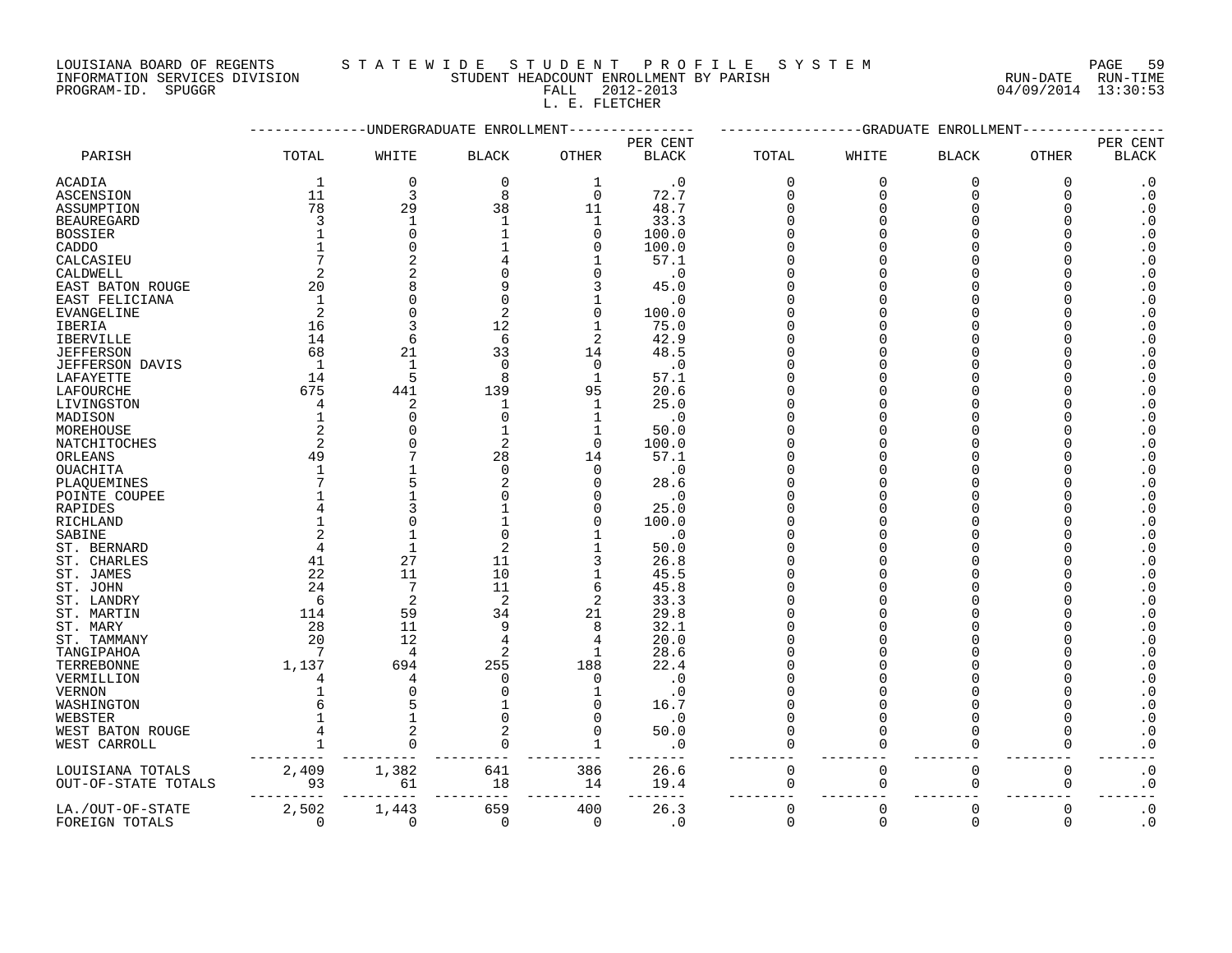### LOUISIANA BOARD OF REGENTS S T A T E W I D E S T U D E N T P R O F I L E S Y S T E M PAGE 60 INFORMATION SERVICES DIVISION STUDENT HEADCOUNT ENROLLMENT BY PARISH RUN-DATE RUN-TIME PROGRAM-ID. SPUGGR FALL 2012-2013 04/09/2014 13:30:53 FALL 2012-2013<br>L. E. FLETCHER

|                       |       |       |              | --UNDERGRADUATE ENROLLMENT--------------- |                          | ---------------- | -GRADUATE |              | ENROLLMENT----------------- |                      |
|-----------------------|-------|-------|--------------|-------------------------------------------|--------------------------|------------------|-----------|--------------|-----------------------------|----------------------|
| PARISH                | TOTAL | WHITE | <b>BLACK</b> | OTHER                                     | PER CENT<br><b>BLACK</b> | TOTAL            | WHITE     | <b>BLACK</b> | OTHER                       | CENT<br><b>BLACK</b> |
| INSTITUTION<br>TOTALS | 2,502 | 1,443 | 659          | 400                                       | 26.3                     |                  |           |              |                             |                      |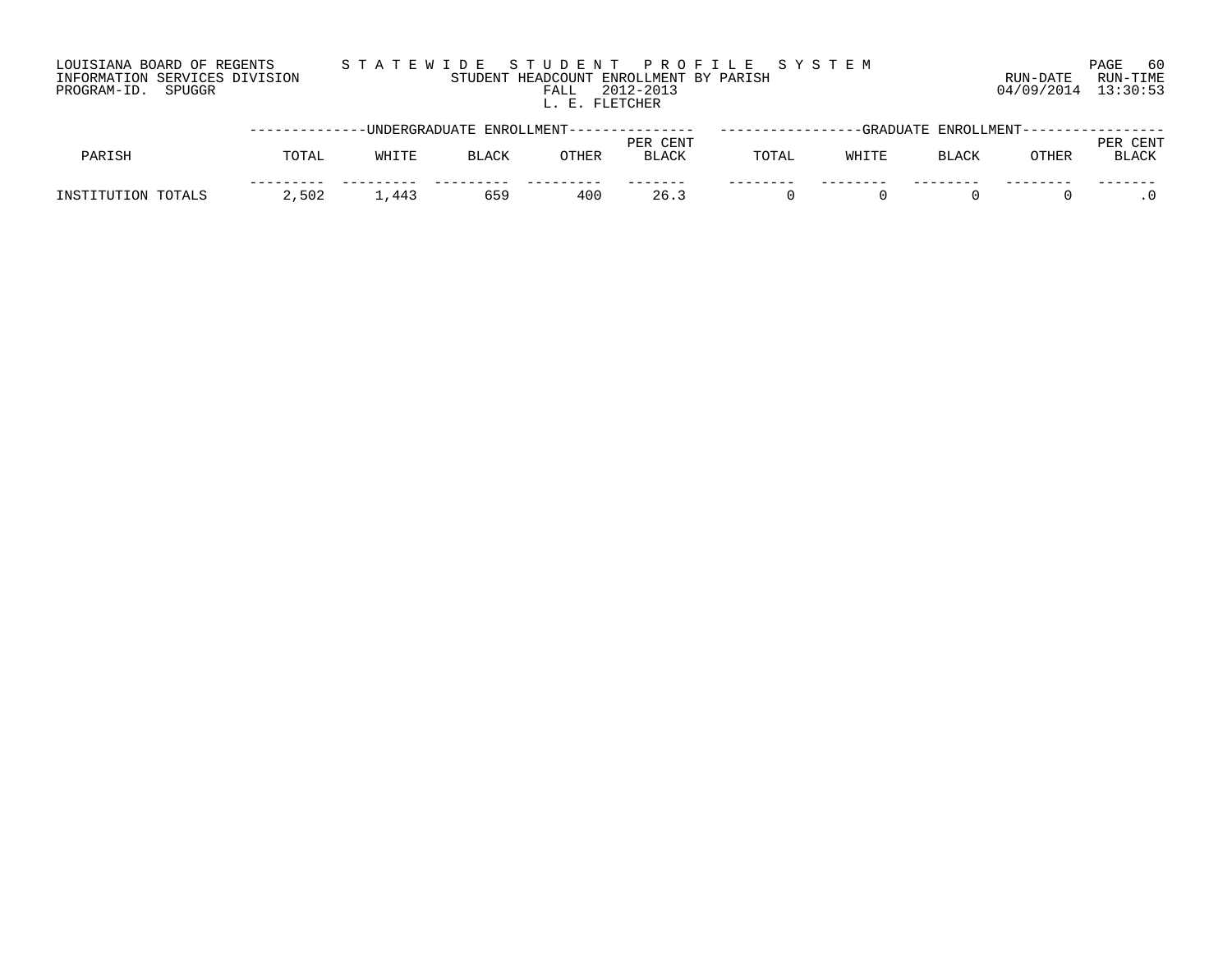#### LOUISIANA BOARD OF REGENTS S T A T E W I D E S T U D E N T P R O F I L E S Y S T E M PAGE 61

INFORMATION SERVICES DIVISION STUDENT HEADCOUNT ENROLLMENT BY PARISH RUN-DATE RUN-TIME

### PROGRAM-ID. SPUGGR FALL 2012-2013 04/09/2014 13:30:53 SOWELA

|                     |                         |                | -UNDERGRADUATE ENROLLMENT |                         | -GRADUATE ENROLLMENT               |             |             |              |              |                          |
|---------------------|-------------------------|----------------|---------------------------|-------------------------|------------------------------------|-------------|-------------|--------------|--------------|--------------------------|
| PARISH              | TOTAL                   | WHITE          | $\operatorname{BLACK}$    | <b>OTHER</b>            | PER CENT<br>$\operatorname{BLACK}$ | TOTAL       | WHITE       | <b>BLACK</b> | <b>OTHER</b> | PER CENT<br><b>BLACK</b> |
| ACADIA              | 38                      | 28             | 8                         | $\overline{2}$          | 21.1                               | $\Omega$    | $\mathbf 0$ | $\mathbf 0$  | $\Omega$     | $\cdot$ 0                |
| ALLEN               | 55                      | 39             | 12                        | 4                       | 21.8                               | U           | $\Omega$    | $\Omega$     | ∩            | $\cdot$ 0                |
| ASSUMPTION          | <sup>1</sup>            | $\Omega$       | 1                         | 0                       | 100.0                              |             | 0           |              |              | $\cdot$ 0                |
| BEAUREGARD          | 154                     | 115            | 25                        | 14                      | 16.2                               |             |             |              |              | $\cdot$ 0                |
| <b>BOSSIER</b>      |                         | 4              | $\Omega$                  | $\Omega$                | $\cdot$ 0                          |             |             |              |              | $\boldsymbol{\cdot}$ 0   |
| CADDO               |                         | $\Omega$       | 2                         | $\Omega$                | 100.0                              |             |             |              |              | $\cdot$ 0                |
| CALCASIEU           | 2,033                   | 1,231          | 645                       | 157                     | 31.7                               |             |             |              |              | $\cdot$ 0                |
| CALDWELL            | -1                      | 1              | $\Omega$                  | $\Omega$                | $\cdot$ 0                          |             |             |              |              | . 0                      |
| CAMERON             | 40                      | 37             | 1                         |                         | 2.5                                |             |             |              |              | $\cdot$ 0                |
| CLAIBORNE           |                         |                | $\Omega$                  |                         | $\cdot$ 0                          |             |             |              |              | $\cdot$ 0                |
| EAST BATON ROUGE    |                         |                |                           |                         | . 0                                |             |             |              |              | $\cdot$ 0                |
| EAST CARROLL        |                         | $\Omega$       |                           |                         | 100.0                              |             |             |              |              | $\cdot$ 0                |
| EVANGELINE          | 16                      | 10             |                           |                         | 31.3                               |             |             |              |              | . 0                      |
| GRANT               |                         |                |                           |                         | $\cdot$ 0                          |             |             |              |              | $\cdot$ 0                |
| IBERIA              |                         |                |                           |                         | 50.0                               |             |             |              |              | $\cdot$ 0                |
| IBERVILLE           |                         |                | $\Omega$                  |                         | $\cdot$ 0                          |             |             |              |              | $\cdot$ 0                |
| JEFFERSON           | -1                      | $\Omega$       | 1                         |                         | 100.0                              |             |             |              |              | $\cdot$ 0                |
| JEFFERSON DAVIS     | 242                     | 165            | 69                        |                         | 28.5                               |             |             |              |              | $\cdot$ 0                |
| LAFAYETTE           | 17                      | 6              | 10                        |                         | 58.8                               |             |             |              |              | $\cdot$ 0                |
| LAFOURCHE           |                         |                | $\mathbf{1}$              |                         | 100.0                              |             |             |              |              | . 0                      |
| LIVINGSTON          |                         |                | $\Omega$                  |                         | $\cdot$ 0                          |             |             |              |              | $\cdot$ 0                |
|                     |                         |                |                           |                         | 33.3                               |             |             |              |              | $\cdot$ 0                |
| NATCHITOCHES        |                         |                |                           |                         | 80.0                               |             |             |              |              |                          |
| ORLEANS             |                         |                | $\Omega$                  |                         |                                    |             |             |              |              | . 0                      |
| OUACHITA            |                         |                |                           |                         | $\cdot$ 0                          |             |             |              |              | $\cdot$ 0                |
| RAPIDES             |                         |                | $\Omega$                  |                         | 25.0                               |             |             |              |              | $\cdot$ 0                |
| SABINE              |                         |                |                           |                         | $\cdot$ 0                          |             |             |              |              | $\boldsymbol{\cdot}$ 0   |
| ST. CHARLES         |                         |                |                           |                         | 100.0                              |             |             |              |              | . 0                      |
| ST. JOHN            |                         |                |                           |                         | 100.0                              |             |             |              |              | $\boldsymbol{\cdot}$ 0   |
| ST. LANDRY          | 10                      |                |                           |                         | 60.0                               |             |             |              |              | . 0                      |
| ST. MARTIN          |                         |                |                           |                         | 100.0                              |             |             |              |              | $\cdot$ 0                |
| ST. MARY            |                         |                |                           |                         | 100.0                              |             |             |              |              | . 0                      |
| ST. TAMMANY         |                         |                |                           |                         | 33.3                               |             |             |              |              | $\cdot$ 0                |
| TANGIPAHOA          |                         |                |                           |                         | $\cdot$ 0                          |             |             |              |              | $\cdot$ 0                |
| TENSAS              |                         |                |                           |                         |                                    |             |             |              |              | $\cdot$ 0                |
| TERREBONNE          |                         | $\Omega$       |                           |                         | . 0                                |             |             |              |              | $\cdot$ 0                |
| VERMILLION          | 17                      | 17             |                           |                         | . 0                                |             |             |              |              | $\cdot$ 0                |
| VERNON              | 25                      | 20             |                           |                         | 12.0                               |             |             |              |              | $\cdot$ 0                |
| WEBSTER             | 1                       |                | $\Omega$                  |                         | $\cdot$ 0                          |             | U           |              |              | $\boldsymbol{\cdot}$ 0   |
| WEST FELICIANA      | 19                      |                |                           |                         | 47.4                               |             | O           |              |              | $\cdot$ 0                |
| WINN                | $\mathbf{1}$            |                | $\Omega$                  |                         | $\cdot$ 0                          |             | 0           |              |              | . 0                      |
| LOUISIANA TOTALS    | 2,722                   | 1,709          | 813                       | 200                     | 29.9                               | 0           | $\mathbf 0$ | 0            | $\Omega$     | $\cdot$ 0                |
| OUT-OF-STATE TOTALS | 17                      | 9<br>--------- | 5                         | $\overline{\mathbf{3}}$ | 29.4<br>$- - - - -$                | 0           | 0           | 0            | 0            | $\cdot$ 0                |
| LA./OUT-OF-STATE    | 2,739                   | 1,718          | 818                       | 203                     | 29.9                               | $\mathbf 0$ | $\mathbf 0$ | $\mathbf 0$  | $\Omega$     | $\cdot$ 0                |
| FOREIGN TOTALS      | $\overline{\mathbf{c}}$ | $\mathbf 0$    | $\overline{0}$<br>----    | $\overline{c}$<br>----  | $\cdot$ 0                          | 0           | $\mathbf 0$ | 0            | $\Omega$     | $\cdot$ 0                |
| INSTITUTION TOTALS  | 2,741                   | 1,718          | 818                       | 205                     | 29.8                               | $\Omega$    | $\mathbf 0$ | $\Omega$     | $\Omega$     | $\cdot$ 0                |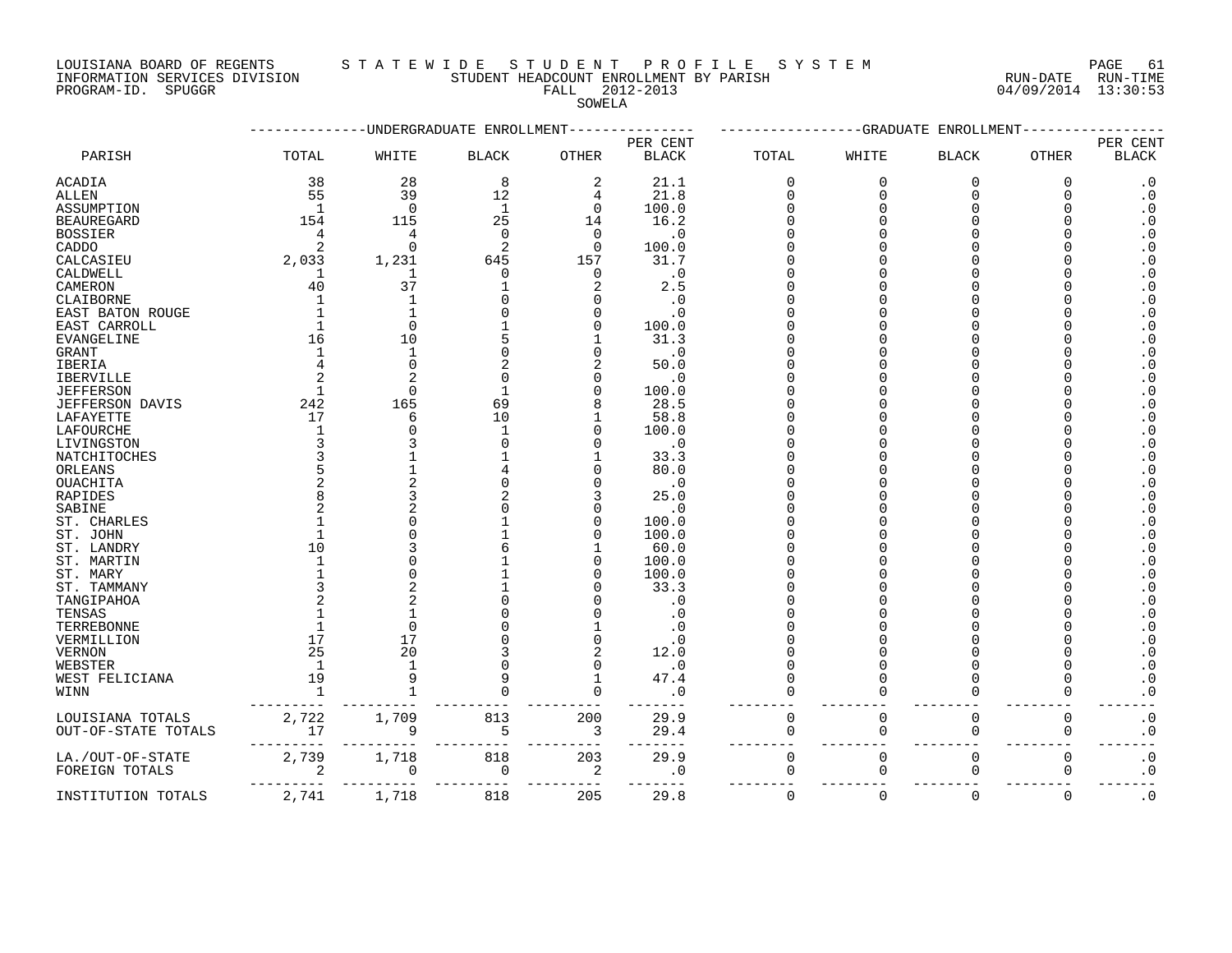INFORMATION SERVICES DIVISION STUDENT HEADCOUNT ENROLLMENT BY PARISH RUN-DATE RUN-TIME PROGRAM-ID. SPUGGR FALL 2012-2013 04/09/2014 13:30:53

### LOUISIANA BOARD OF REGENTS S T A T E W I D E S T U D E N T P R O F I L E S Y S T E M PAGE 62

UNIVERSITY OF LA. SYSTEM TOTALS

|                        |                                             | ----------UNDERGRADUATE ENROLLMENT-------------- |                          |                |              |       | ------------GRADUATE | ENROLLMENT-    |             |               |
|------------------------|---------------------------------------------|--------------------------------------------------|--------------------------|----------------|--------------|-------|----------------------|----------------|-------------|---------------|
|                        |                                             |                                                  |                          |                | PER CENT     |       |                      |                |             | PER CENT      |
| PARISH                 | TOTAL                                       | WHITE                                            | <b>BLACK</b>             | OTHER          | <b>BLACK</b> | TOTAL | WHITE                | <b>BLACK</b>   | OTHER       | <b>BLACK</b>  |
| ACADIA                 | 1,004                                       | 863                                              | 105                      | 36             | 10.5         | 99    | 86                   | 10             | 3           | 10.1          |
| ALLEN                  | 423                                         | 327                                              | 64                       | 32             | 15.1         | 46    | 38                   | 5              | 3           | 10.9          |
| ASCENSION              | 1,632                                       | 1,151                                            | 273                      | 208            | 16.7         | 123   | 94                   | 25             | 4           | 20.3          |
| ASSUMPTION             | 338                                         | 244                                              | 80                       | 14             | 23.7         | 24    | 16                   | 7              | 1           | 29.2          |
| <b>AVOYELLES</b>       | 371                                         | 236                                              | 94                       | 41             | 25.3         | 47    | 36                   | 7              | 4           | 14.9          |
| <b>BEAUREGARD</b>      | 741                                         | 589                                              | 86                       | 66             | 11.6         | 67    | 55                   | 10             | 2           | 14.9          |
| <b>BIENVILLE</b>       | 288                                         | 117                                              | 149                      | 22             | 51.7         | 61    | 33                   | 23             | 5           | 37.7          |
| <b>BOSSIER</b>         | 1,436<br>2,660                              | 930                                              | 281                      | 225            | 19.6         | 277   | 198                  | 41             | 38          | 14.8          |
| CADDO                  |                                             | 1,194                                            | 1,187                    | 279            | 44.6         | 515   | 234                  | 224            | 57          | 43.5          |
| CALCASIEU              | 4,537                                       | 3,448                                            | 864                      | 225            | 19.0         | 563   | 453                  | 89             | 21          | 15.8          |
| CALDWELL               | <sup>168</sup>                              | 141                                              | 17                       | 10             | 10.1         | 25    | 22                   | 1              | 2           | 4.0           |
| CAMERON                | 185                                         | 178                                              | $\overline{\phantom{a}}$ | $\overline{4}$ | 1.6          | 20    | 20                   | $\Omega$       | 0           | $\cdot$ 0     |
| CATAHOULA              | 162                                         | 111                                              | 45                       | 6              | 27.8         | 26    | 19                   | 7              | $\Omega$    | 26.9          |
| CLAIBORNE              | 243                                         | 102                                              | 121                      | 20             | 49.8         | 50    | 27                   | 19             | 4           | 38.0          |
| CONCORDIA              | 295<br>288                                  | 175                                              | 103                      | 17             | 34.9         | 35    | 20                   | 12             | 3           | 34.3          |
| DE SOTO                |                                             | 137                                              | 123                      | 28             | 42.7         | 34    | 22                   | 9              | 3           | 26.5          |
| EAST BATON ROUGE       | 3,244                                       | 1,770                                            | 1,126                    | 348            | 34.7         | 525   | 322                  | 156            | 47          | 29.7          |
| EAST CARROLL           | $\frac{102}{141}$                           | 31                                               | 67                       | $\overline{4}$ | 65.7         | 18    | $\overline{3}$       | 15             | $\mathbf 0$ | 83.3          |
| EAST FELICIANA         |                                             | 97                                               | 32                       | 12             | 22.7         | 15    | $\overline{7}$       | 7              | 1           | 46.7          |
| <b>EVANGELINE</b>      | 362                                         | 275                                              | 70                       | 17             | 19.3         | 40    | 32                   | 8              | $\Omega$    | 20.0          |
| FRANKLIN               | 335                                         | 240                                              | 81                       | 14             | 24.2         | 57    | 42                   | 12             | 3           | 21.1          |
| <b>GRANT</b>           | 315                                         | 247                                              | 33                       | 35             | 10.5         | 25    | 22                   | 2              |             | 8.0           |
| IBERIA                 | 1,384                                       | 934                                              | 327                      | 123            | 23.6         | 134   | 85                   | 41             |             | 30.6          |
| <b>IBERVILLE</b>       | $269$<br>$45$                               | 122                                              | 138                      | $\overline{9}$ | 51.3         | 30    | 14                   | 13             | 3           | 43.3          |
| <b>JACKSON</b>         |                                             | 253                                              | 159                      | 39             | 35.3         | 68    | 35                   | 28             | 5           | 41.2          |
| <b>JEFFERSON</b>       | $451$<br>$735$<br>$5,164$<br>$2,037$<br>200 | 2,669                                            | 858                      | 1,159          | 18.3         | 626   | 429                  | 78             | 119         | 12.5          |
| <b>JEFFERSON DAVIS</b> |                                             | 609                                              | 91                       | 35             | 12.4         | 70    | 57                   | 11             | 2           | 15.7          |
| LAFAYETTE              |                                             | 3,850                                            | 828                      | 486            | 16.0         | 481   | 383                  | 66             | 32          | 13.7          |
| LAFOURCHE              |                                             | 1,634                                            | 214                      | 189            | 10.5         | 240   | 199                  | 27             | 14          | 11.3          |
| LA SALLE               | 200                                         | 162                                              | 20                       | 18             | 10.0         | 19    | 16                   | <sup>1</sup>   | 2           | $5.3$<br>57.7 |
| LINCOLN                | 2,147                                       | 1,173                                            | 629                      | 345            | 29.3         | 548   | 183                  | 316            | 49          |               |
| LIVINGSTON             | 2,193                                       | 1,875                                            | 56                       | 262            | 2.6          | 174   | 160                  | 8              | 6           | 4.6           |
| MADISON                | 203                                         | 66                                               | 127                      | 10             | 62.6         | 20    | $5^{\circ}$          | 13             | 2           | 65.0          |
| MOREHOUSE              | 548                                         | 267                                              | 237                      | 44             | 43.2         | 87    | 58                   | 25             | 4           | 28.7          |
| NATCHITOCHES           |                                             | 556                                              | 319                      | 138            | 31.5         | 125   | 88                   | 30             | 7           | 24.0          |
| ORLEANS                | 1,013<br>3,879<br>4,318                     | 1,790                                            | 1,434                    | 655            | 37.0         | 1,049 | 663                  | 227            | 159         | 21.6          |
| OUACHITA               |                                             | 2,911                                            | 1,097                    | 310            | 25.4         | 745   | 489                  | 193            | 63          | 25.9          |
| PLAQUEMINES            | 279                                         | 166                                              | 57                       | 56             | 20.4         | 35    | 21                   | 8              | 6           | 22.9          |
| POINTE COUPEE          | 248                                         | 171                                              | 64                       | 13             | 25.8         | 21    | 14                   | 5              | 2           | 23.8          |
| RAPIDES                | 2,035                                       | 1,307                                            | 517                      | 211            | 25.4         | 282   | 216                  | 46             | 20          | 16.3          |
| RED RIVER              | 167                                         | 89                                               | 63                       | 15             | 37.7         | 23    | 18                   | 5              | $\Omega$    | 21.7          |
| RICHLAND               | 468                                         | 316                                              | 113                      | 39             | 24.1         | 85    | 67                   | 14             | 4           | 16.5          |
| SABINE                 | 448                                         | 265                                              | 67                       | 116            | 15.0         | 89    | 72                   | 2              | 15          | 2.2           |
| ST. BERNARD            | 360                                         | 265                                              | 21                       | 74             | 5.8          | 60    | 47                   | 3              | 10          | 5.0           |
| ST. CHARLES            | 988                                         | 688                                              | 192                      | 108            | 19.4         | 93    | 72                   | 13             | 8           | 14.0          |
| ST. HELENA             | 61                                          | 12                                               | 42                       | $\overline{7}$ | 68.9         | 5     | $\mathbf{1}$         | $\overline{4}$ | $\Omega$    | 80.0          |
| ST. JAMES              | 379                                         | 218                                              | 133                      | 28             | 35.1         | 42    | 26                   | 15             | $\mathbf 1$ | 35.7          |
| ST. JOHN               | 753                                         | 343                                              | 304                      | 106            | 40.4         | 78    | 45                   | 26             |             | 33.3          |
| ST. LANDRY             | 1,174                                       | 754                                              | 359                      | 61             | 30.6         | 129   | 96                   | 27             | 6           | 20.9          |
| ST. MARTIN             | 865                                         | 600                                              | 210                      | 55             | 24.3         | 52    | 29                   | 19             | 4           | 36.5          |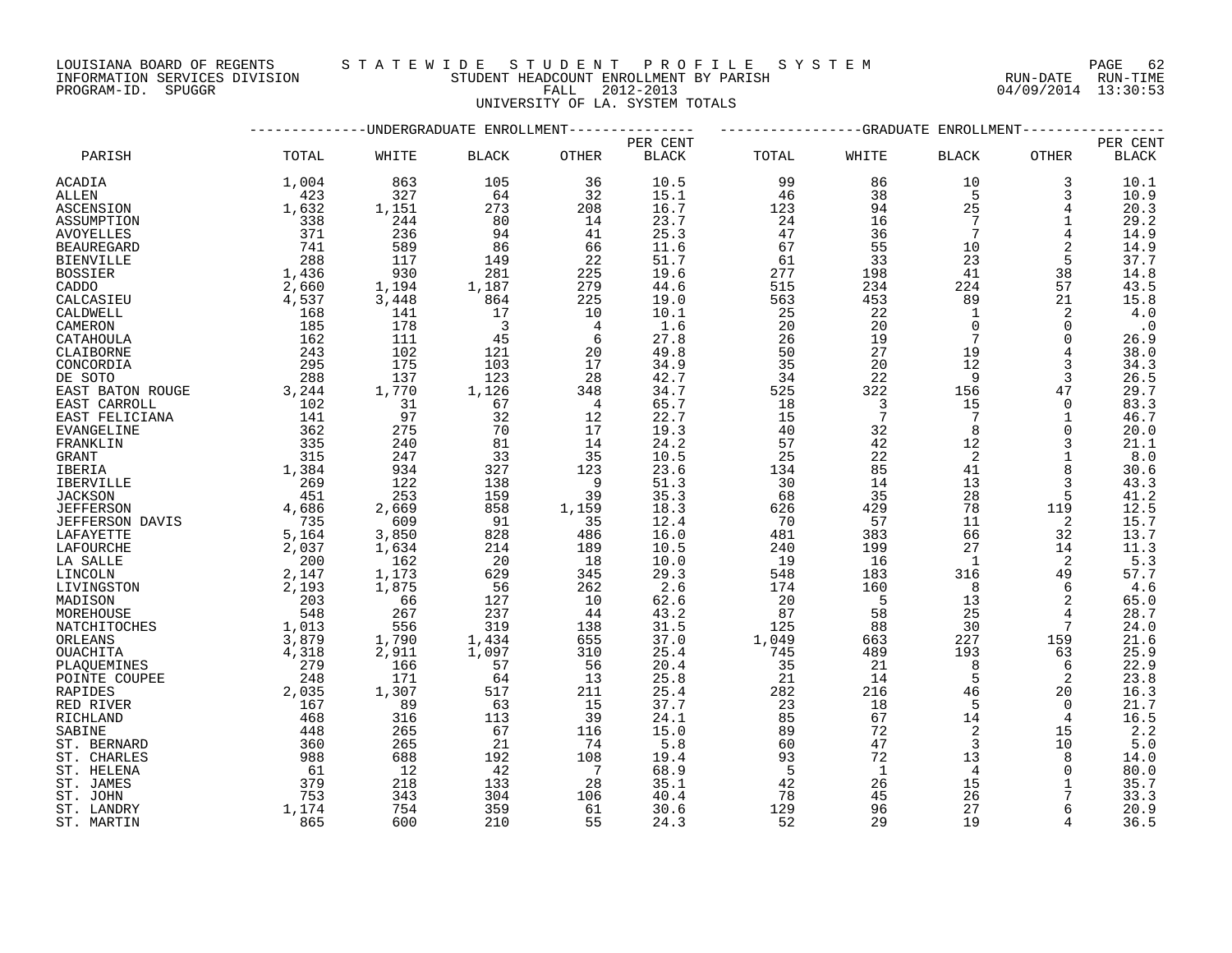### LOUISIANA BOARD OF REGENTS S T A T E W I D E S T U D E N T P R O F I L E S Y S T E M PAGE 63 INFORMATION SERVICES DIVISION STUDENT HEADCOUNT ENROLLMENT BY PARISH RUN-DATE RUN-TIME DOULSIANA BOARD OF REGENIS (2014) INFORMATION SERVICES DIVISION<br>INFORMATION SERVICES DIVISION STUDENT HEADCOUNT ENROLLMENT BY PARISH<br>PROGRAM-ID. SPUGGR (2012-2013 64/09/2014 13:30:53

UNIVERSITY OF LA. SYSTEM TOTALS

|                     |        |        | -UNDERGRADUATE ENROLLMENT----- |        |          |        | -GRADUATE ENROLLMENT-- |              |       |           |
|---------------------|--------|--------|--------------------------------|--------|----------|--------|------------------------|--------------|-------|-----------|
|                     |        |        |                                |        | PER CENT |        |                        |              |       | PER CENT  |
| PARISH              | TOTAL  | WHITE  | BLACK                          | OTHER  | BLACK    | TOTAL  | WHITE                  | <b>BLACK</b> | OTHER | BLACK     |
| ST. MARY            | 1,120  | 696    | 288                            | 136    | 25.7     | 130    | 86                     | 35           | 9     | 26.9      |
| ST. TAMMANY         | 4,979  | 3,861  | 370                            | 748    | 7.4      | 458    | 382                    | 28           | 48    | 6.1       |
| TANGIPAHOA          | 2,254  | 1,520  | 397                            | 337    | 17.6     | 223    | 157                    | 52           | 14    | 23.3      |
| TENSAS              | 63     | 32     | 26                             |        | 41.3     |        |                        |              |       | 62.5      |
| TERREBONNE          | 1,906  | 1,380  | 299                            | 227    | 15.7     | 220    | 173                    | 30           |       | 13.6      |
| UNION               | 374    | 259    | 94                             | 21     | 25.1     | 69     | 52                     | 12           |       | 17.4      |
| VERMILLION          | 1,107  | 908    | 107                            | 92     | 9.7      | 60     | 53                     |              |       | 8.3       |
| VERNON              | 1,001  | 652    | 149                            | 200    | 14.9     | 82     | 68                     |              |       | 3.7       |
| WASHINGTON          | 545    | 343    | 142                            | 60     | 26.1     | 48     | 30                     | 15           |       | 31.3      |
| WEBSTER             | 555    | 338    | 167                            | 50     | 30.1     | 96     | 67                     | 19           | 10    | 19.8      |
| WEST BATON ROUGE    | 152    | 77     | 64                             | 11     | 42.1     | 18     |                        |              |       | 50.0      |
| WEST CARROLL        | 199    | 170    | 24                             |        | 12.1     | 24     | 21                     |              |       | $\cdot$ 0 |
| WEST FELICIANA      | 179    | 125    | 39                             | 15     | 21.8     |        |                        |              |       | 22.2      |
| WINN                | 310    | 208    | 71                             | 31     | 22.9     | 49     | 39                     |              |       | 8.2       |
| LOUISIANA TOTALS    | 71,466 | 47,237 | 15,917                         | 8,312  | 22.3     | 9,596  | 6,534                  | 2,172        | 890   | 22.6      |
| OUT-OF-STATE TOTALS | 6,011  | 2,796  | 2,384                          | 831    | 39.7     | 1,608  | 1,123                  | 236          | 249   | 14.7      |
| LA./OUT-OF-STATE    | 77,477 | 50,033 | 18,301                         | 9,143  | 23.6     | 11,204 | 7,657                  | 2,408        | 1,139 | 21.5      |
| FOREIGN TOTALS      | 2,323  | 78     | 37                             | 2,208  | 1.6      | 1,185  | 25                     |              | 1,153 | . 6       |
| INSTITUTION TOTALS  | 79,800 | 50,111 | 18,338                         | 11,351 | 23.0     | 12,389 | 7,682                  | 2,415        | 2,292 | 19.5      |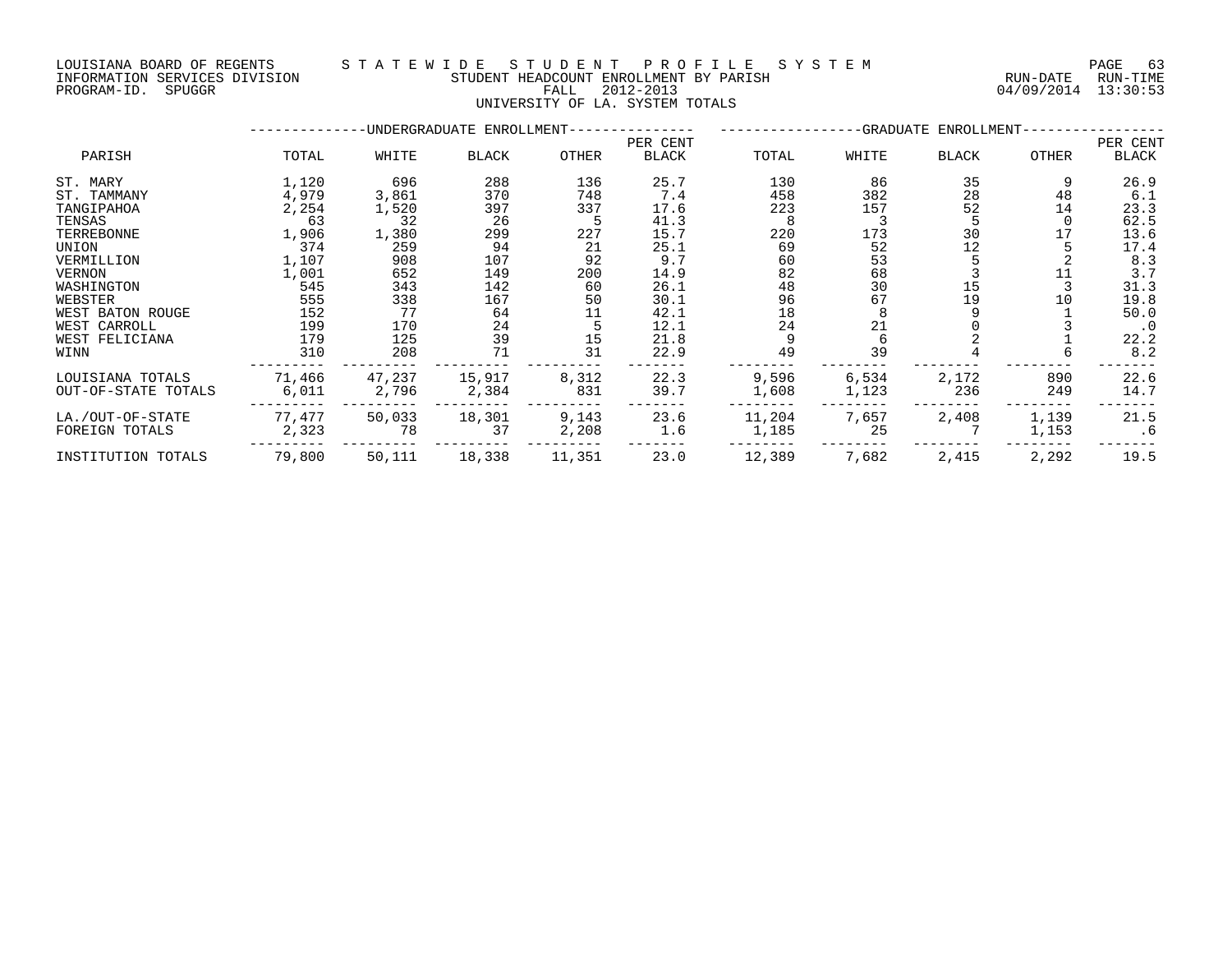LOUISIANA BOARD OF REGENTS S T A T E W I D E S T U D E N T P R O F I L E S Y S T E M PAGE 64

PROGRAM-ID. SPUGGR FALL 2012-2013 04/09/2014 13:30:53

L.S.U. SYSTEM TOTALS

|                         |                |                    | -UNDERGRADUATE ENROLLMENT |                     |              |                |                | -GRADUATE ENROLLMENT       |              |              |
|-------------------------|----------------|--------------------|---------------------------|---------------------|--------------|----------------|----------------|----------------------------|--------------|--------------|
|                         |                |                    |                           |                     | PER CENT     |                |                |                            |              | PER CENT     |
| PARISH                  | TOTAL          | WHITE              | <b>BLACK</b>              | <b>OTHER</b>        | <b>BLACK</b> | TOTAL          | WHITE          | <b>BLACK</b>               | <b>OTHER</b> | <b>BLACK</b> |
| ACADIA                  | 653            | 545                | 83                        | 25                  | 12.7         | 31             | 28             | 2                          | 1            | $6.5$        |
| ALLEN                   | 143            | 102                | 22                        | 19                  | 15.4         | 5              | $\overline{3}$ | 1                          | $\mathbf{1}$ | 20.0         |
| ASCENSION               | 874            | 738                | 76                        | 60                  | 8.7          | 124            | 104            | 8                          | 12           | 6.5          |
| ASSUMPTION              | 51             | 41                 | 10                        | $\overline{0}$      | 19.6         | -5             | $\overline{4}$ | $\mathbf{1}$               | $\Omega$     | 20.0         |
| <b>AVOYELLES</b>        | 523            | 406                | 88                        | 29                  | 16.8         | 15             | 12             | 3                          | $\Omega$     | 20.0         |
| <b>BEAUREGARD</b>       | 92             | 66                 | 15                        | 11                  | 16.3         | 25             | 24             | $\mathbf{1}$               | $\Omega$     | 4.0          |
| <b>BIENVILLE</b>        | 20             | 10                 | 7                         | 3                   | 35.0         | $\overline{3}$ | 1              | $\overline{2}$             | $\Omega$     | 66.7         |
| <b>BOSSIER</b>          | 1,116          | 836                | 125                       | 155                 | 11.2         | 177            | 145            | 17                         | 15           | 9.6          |
| CADDO                   | 2,867          | 1,940              | 601                       | 326                 | 21.0         | 628            | 491            | 77                         | 60           | 12.3         |
| CALCASIEU               | 641            | 515                | 75                        | 51                  | 11.7         | 151            | 129            | 7                          | 15           | 4.6          |
| CALDWELL                | 12             | 10                 | 2                         | 0                   | 16.7         | 3              | 3              | $\mathbf 0$                | 0            | $\cdot$ 0    |
| CAMERON                 | 14             | 11                 | 2                         | 1                   | 14.3         | $\mathbf{1}$   |                | $\Omega$                   | $\Omega$     | $\cdot$ 0    |
| CATAHOULA               | 55             | 39                 | 14                        | 2                   | 25.5         | 5              |                | $\mathbf{1}$               | $\Omega$     | 20.0         |
| CLAIBORNE               | 19             | 13                 | $\overline{4}$            | 2                   | 21.1         | 9              |                | $\overline{a}$             | $\Omega$     | 22.2         |
| CONCORDIA               | 78             | 58                 | 15                        | 5                   | 19.2         |                |                | 1                          | 1            | 14.3         |
| DE SOTO                 | 199            | 125                | 49                        | 25                  | 24.6         | 10             | 7              | 3                          | 0            | 30.0         |
| EAST BATON ROUGE        | 5,493          | 4,213              | 670                       | 610                 | 12.2         | 1,377          | 983            | 226                        | 168          | 16.4         |
| EAST CARROLL            | 10             | 6                  | 2                         | 2                   | 20.0         | 5              | 3              | $\Omega$                   | 2            | $\cdot$ 0    |
| EAST FELICIANA          | 67             | 45                 | 17                        | 5                   | 25.4         | 18             | 10             | 7                          | 1            | 38.9         |
| EVANGELINE              | 523            | 414                | 84                        | 25                  | 16.1         | 20             | 17             |                            | 1            | 10.0         |
| FRANKLIN                | 12             | 12                 | $\Omega$                  | $\Omega$            | $\cdot$ 0    | 12             | 10             | $\overline{a}$             | $\Omega$     | 16.7         |
| <b>GRANT</b>            | 140            | 122                | 9                         | 9                   | 6.4          | 5              | 5              | $\Omega$                   | $\Omega$     | $\cdot$ 0    |
| IBERIA                  | 303            | 205                | 74                        | 24                  | 24.4         | 61             | 47             | 8                          | 6            | 13.1         |
| IBERVILLE               | 131            | 95                 | 24                        | 12                  | 18.3         | 31             | 23             | 8                          | 0            | 25.8         |
| <b>JACKSON</b>          | 8              | - 5                | $\mathbf{1}$              | 2                   | 12.5         | 4              | 4              | $\Omega$                   | $\Omega$     | $\cdot$ 0    |
| <b>JEFFERSON</b>        | 1,403          | 951                | 155                       | 297                 | 11.0         | 625            | 440            | 54                         | 131          | 8.6          |
| <b>JEFFERSON DAVIS</b>  | 128            | -90                | 24                        | 14                  | 18.8         | 10             | 10             | $\Omega$                   | $\Omega$     | $\cdot$ 0    |
| LAFAYETTE               | 1,151          | 899                | 170                       | 82                  | 14.8         | 248            | 204            | 17                         | 27           | $6.9$        |
| LAFOURCHE               | 264            | 237                | 13                        | 14                  | 4.9          | 90             | 79             | 3                          | 8            | 3.3          |
| LA SALLE                | 61             | 53                 | 3                         | 5                   | 4.9          | -5             | $\overline{4}$ | $\Omega$                   | $\mathbf{1}$ | $\cdot$ 0    |
| LINCOLN                 | 99             | 74                 | 18                        | 7                   | 18.2         | 29             | 27             | $\overline{a}$             | $\Omega$     | 6.9          |
| LIVINGSTON              | 588            | 549                | 10                        | 29                  | 1.7          | 104            | 94             | $\mathbf{1}$               | 9            | 1.0          |
| MADISON                 | $\overline{4}$ | $\overline{1}$     | 2                         | 1                   | 50.0         | 4              |                | $\Omega$                   | $\Omega$     | $\cdot$ 0    |
| MOREHOUSE               | 25             | 12                 | 10                        | 3                   | 40.0         | 4              | 2              | $\overline{2}$             | $\Omega$     | 50.0         |
|                         | 217            | 147                | 21                        | 49                  | 9.7          | 59             | 41             | 9                          | 9            | 15.3         |
| NATCHITOCHES<br>ORLEANS | 2,889          | 2,115              | 413                       | 361                 | 14.3         | 632            | 456            | 81                         | 95           | 12.8         |
| <b>OUACHITA</b>         | 382            | 309                | 40                        | 33                  | 10.5         | 107            | 85             | 8                          | 14           | 7.5          |
|                         |                |                    |                           |                     |              |                |                | $\mathbf{1}$               | 1            |              |
| PLAQUEMINES             | 125<br>134     | 81<br>103          | 20<br>27                  | 24<br>4             | 16.0<br>20.1 | 15<br>25       | 13<br>19       | 3                          | 3            | 6.7<br>12.0  |
| POINTE COUPEE           |                |                    | 344                       |                     | 18.6         | 152            | 117            | 18                         | 17           | 11.8         |
| RAPIDES<br>RED RIVER    | 1,847<br>26    | 1,341<br>12        | 13                        | 162<br>$\mathbf{1}$ | 50.0         | $\overline{4}$ | 4              | $\Omega$                   | $\Omega$     | $\cdot$ 0    |
|                         | 22             | 14                 |                           | 0                   | 36.4         | 7              |                | $\Omega$                   | $\Omega$     | $\cdot$ 0    |
| RICHLAND                |                |                    | 8                         |                     |              |                |                |                            |              |              |
| SABINE                  | 63             | 33                 | 11                        | 19                  | 17.5         | 7              | 5              | $\Omega$<br>$\overline{2}$ |              | $\cdot$ 0    |
| ST. BERNARD             | 108<br>276     | 88                 | 3                         | 17                  | 2.8          | 22             | 20             | 4                          | $\Omega$     | 9.1          |
| ST. CHARLES             |                | 215<br>$\mathbf 0$ | 27                        | 34                  | 9.8          | 51             | 41<br>3        | $\Omega$                   | 6            | 7.8          |
| ST. HELENA              | $-5$<br>72     |                    | 5<br>27                   | $\overline{0}$      | 100.0        | 3              |                |                            | O            | $\cdot$ 0    |
| ST. JAMES               |                | 44                 |                           | 1                   | 37.5         | 12             | 8              | 4                          |              | 33.3         |
| ST. JOHN                | 184            | 120                | 43                        | 21                  | 23.4         | 26             | 16             | 9                          |              | 34.6         |
| ST. LANDRY              | 1,067          | 725                | 288                       | 54                  | 27.0         | 59             | 44             | 10                         |              | 16.9         |
| ST. MARTIN              | 181            | 120                | 52                        | 9                   | 28.7         | 24             | 20             | 3                          | $\mathbf{1}$ | 12.5         |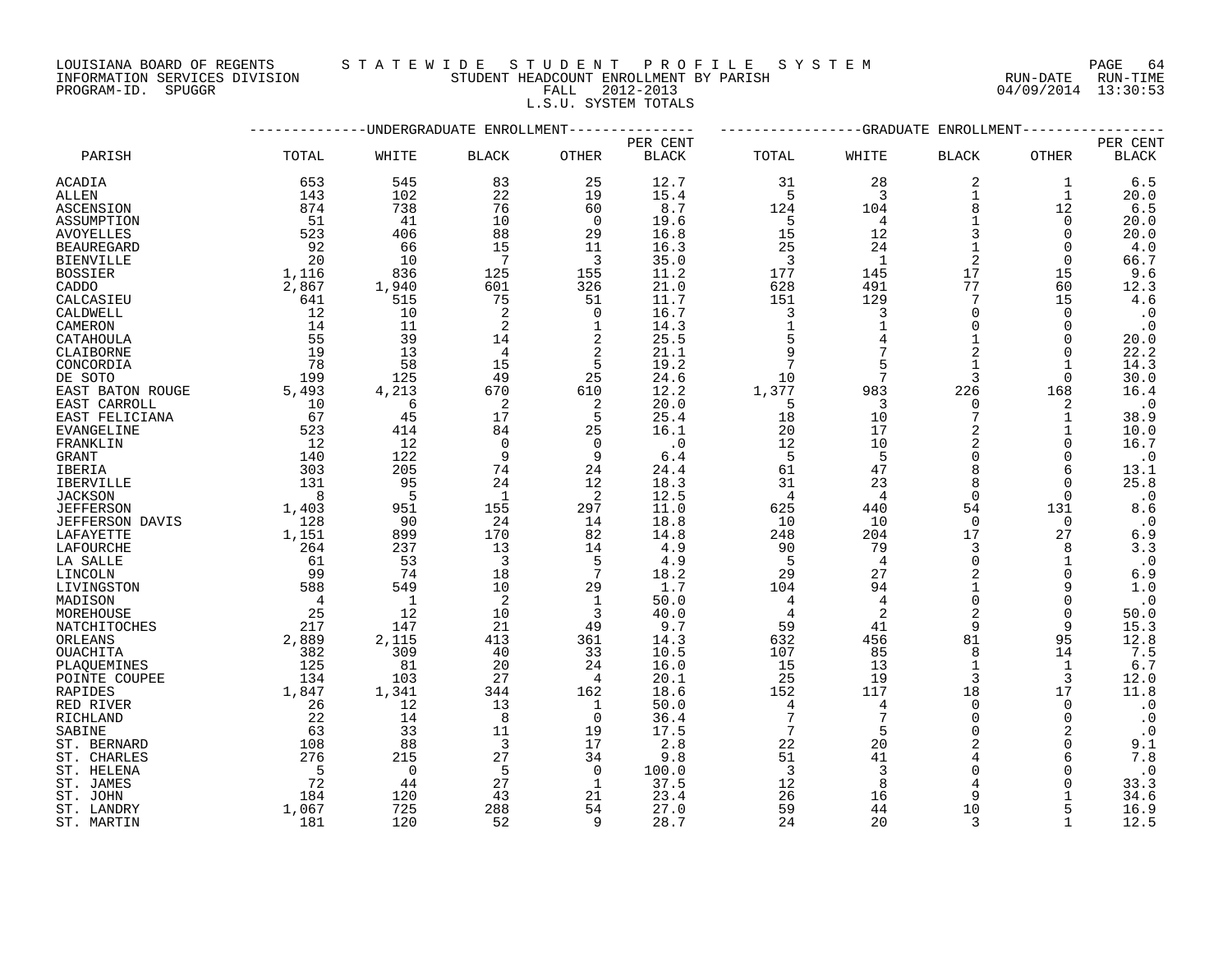LOUISIANA BOARD OF REGENTS S T A T E W I D E S T U D E N T P R O F I L E S Y S T E M PAGE 65 INFORMATION SERVICES DIVISION STUDENT HEADCOUNT ENROLLMENT BY PARISH RUN-DATE RUN-TIME

### PROGRAM-ID. SPUGGR FALL 2012-2013 04/09/2014 13:30:53 L.S.U. SYSTEM TOTALS

|                     | -------- |        | -UNDERGRADUATE ENROLLMENT-              |       |                          |       |       | -GRADUATE ENROLLMENT- |       |                   |
|---------------------|----------|--------|-----------------------------------------|-------|--------------------------|-------|-------|-----------------------|-------|-------------------|
| PARISH              | TOTAL    | WHITE  | <b>BLACK</b>                            | OTHER | PER CENT<br><b>BLACK</b> | TOTAL | WHITE | <b>BLACK</b>          | OTHER | PER CENT<br>BLACK |
| ST. MARY            | 227      | 124    | 75                                      | 28    | 33.0                     | 24    | 15    |                       | 4     | 20.8              |
| ST. TAMMANY         | 2,452    | 2,156  | 72                                      | 224   | 2.9                      | 370   | 315   | 10                    | 45    | 2.7               |
| TANGIPAHOA          | 300      | 230    | 42                                      | 28    | 14.0                     | 94    | 73    |                       | 12    | 9.6               |
| TENSAS              | 13       | 12     |                                         |       | 7.7                      |       |       |                       |       | 25.0              |
| TERREBONNE          | 368      | 287    | 42                                      | 39    | 11.4                     | 78    |       |                       |       | 2.6               |
| UNION               |          | 6      |                                         |       | 12.5                     |       |       |                       |       | $\cdot$ 0         |
| VERMILLION          | 194      | 153    | 22                                      | 19    | 11.3                     | 25    | 18    |                       |       | $\cdot$ 0         |
| VERNON              | 105      | 76     | 14                                      | 15    | 13.3                     | 21    | 16    |                       |       | 4.8               |
| WASHINGTON          | 73       | 59     | 9                                       |       | 12.3                     | 16    | 13    |                       |       | 6.3               |
| WEBSTER             | 119      | 76     |                                         |       | 28.6                     | 27    | 22    |                       |       | 7.4               |
| WEST BATON ROUGE    | 162      | 127    | $\begin{array}{c} 34 \\ 26 \end{array}$ |       | 16.0                     | 21    | 12    |                       |       | 38.1              |
| WEST CARROLL        | 12       | 10     |                                         |       | 8.3                      |       |       |                       |       | 20.0              |
| WEST FELICIANA      | 74       | 59     | 11                                      |       | 14.9                     |       | 14    |                       |       | 11.8              |
| WINN                | 43       | 31     |                                         |       | 20.9                     |       |       |                       |       | $\cdot$ 0         |
| LOUISIANA TOTALS    | 29,515   | 22,311 | 4,175                                   | 3,029 | 14.1                     | 5,766 | 4,419 | 652                   | 695   | 11.3              |
| OUT-OF-STATE TOTALS | 5,115    | 3,767  | 589                                     | 759   | 11.5                     | 1,731 | 1,274 | 181                   | 276   | 10.5              |
| LA./OUT-OF-STATE    | 34,630   | 26,078 | 4,764                                   | 3,788 | 13.8                     | 7,497 | 5,693 | 833                   | 971   | 11.1              |
| FOREIGN TOTALS      | 564      |        | $\Omega$                                | 563   | $\cdot$ 0                | 1,251 |       | 0                     | 1,251 | $\cdot$ 0         |
| INSTITUTION TOTALS  | 35,194   | 26,079 | 4,764                                   | 4,351 | 13.5                     | 8,748 | 5,693 | 833                   | 2,222 | 9.5               |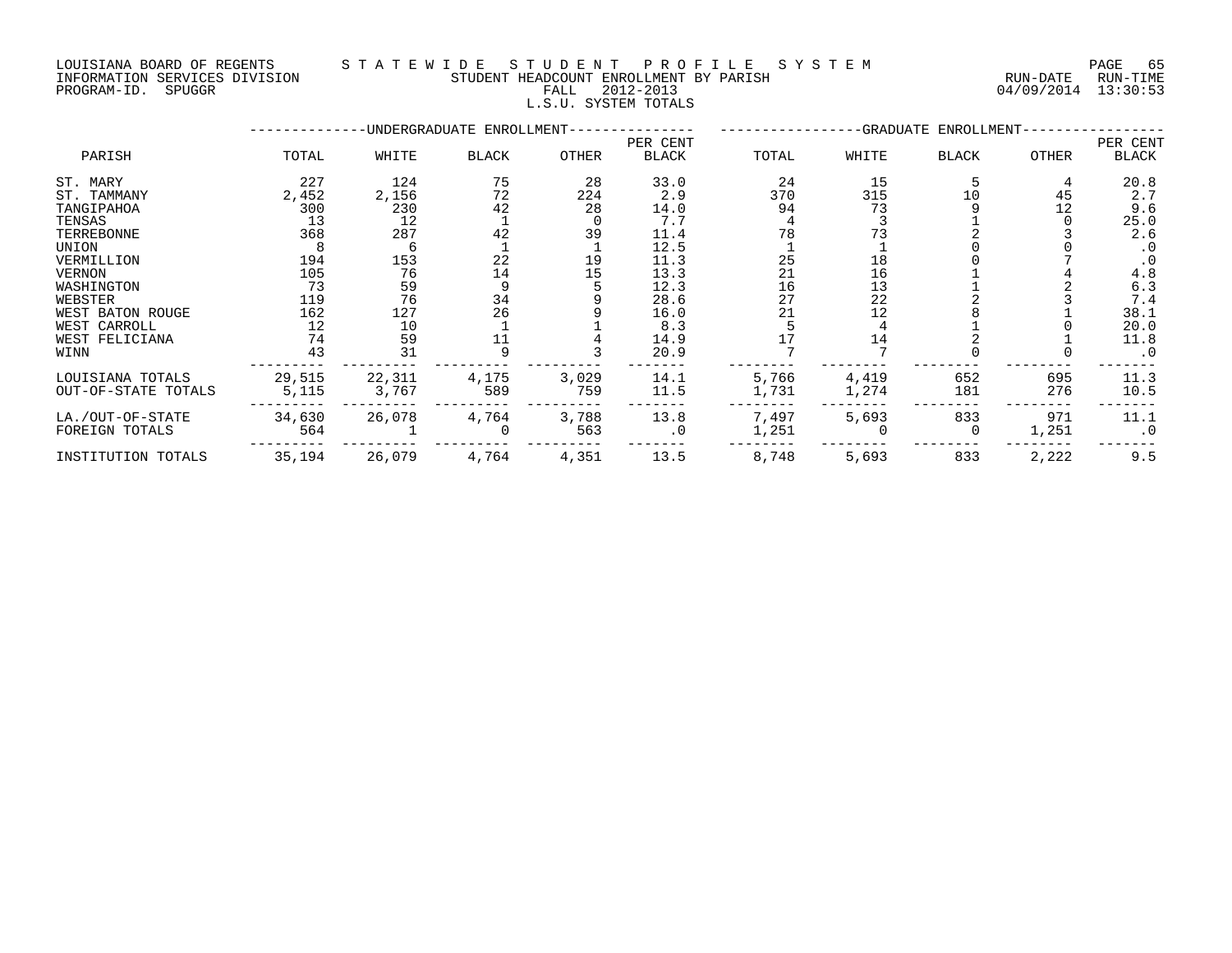INFORMATION SERVICES DIVISION STUDENT HEADCOUNT ENROLLMENT BY PARISH RUN-DATE RUN-TIME DOUISIANA BOARD OF REGENIS (SUITE IN THE READCOUNT ENROLLMENT BY PARISH (RUN-DATE RUN-DATE RUN-TIME STUDENT HEADCOUNT ENROLLMENT BY PARISH (RUN-DATE RUN-TIME PROGRAM-ID. SPUGGR (13:30:53)

#### LOUISIANA BOARD OF REGENTS S T A T E W I D E S T U D E N T P R O F I L E S Y S T E M PAGE 66

SOUTHERN UNIV. SYSTEM TOTALS

|                        |                 |                | UNDERGRADUATE ENROLLMENT |                | PER CENT     |                | -GRADUATE      | ENROLLMENT   |              | PER CENT     |
|------------------------|-----------------|----------------|--------------------------|----------------|--------------|----------------|----------------|--------------|--------------|--------------|
| PARISH                 | TOTAL           | WHITE          | <b>BLACK</b>             | OTHER          | <b>BLACK</b> | TOTAL          | WHITE          | BLACK        | OTHER        | <b>BLACK</b> |
| ACADIA                 | 55              | 4              | 49                       | 2              | 89.1         | 37             | 11             | 25           | 1            | 67.6         |
| ALLEN                  | -6              | 4              | 2                        | $\Omega$       | 33.3         | <sup>1</sup>   | $\Omega$       | 1            | $\Omega$     | 100.0        |
| ASCENSION              | 105             | $\mathbf{1}$   | 102                      | 2              | 97.1         | 25             | 9              | 14           | 2            | 56.0         |
| ASSUMPTION             | 17              | $\Omega$       | 16                       | $\mathbf{1}$   | 94.1         | 6              | 3              | 3            | $\Omega$     | 50.0         |
| <b>AVOYELLES</b>       | 22              |                | 20                       | $\Omega$       | 90.9         | 13             |                | 8            |              | 61.5         |
| <b>BEAUREGARD</b>      | 7               | $\Omega$       | -7                       | $\Omega$       | 100.0        | $\mathbf{1}$   | $\Omega$       | $\mathbf{1}$ | $\Omega$     | 100.0        |
| <b>BIENVILLE</b>       | 14              | $\mathbf{1}$   | 13                       | $\Omega$       | 92.9         | $\Omega$       |                | $\Omega$     |              | $\cdot$ 0    |
| <b>BOSSIER</b>         | 326             | 96             | 223                      | 7              | 68.4         | 4              |                | 3            |              | 75.0         |
| CADDO                  | 1,944           | 180            | 1,728                    | 36             | 88.9         | 28             |                | 23           | $\Omega$     | 82.1         |
| CALCASIEU              | 94              | 3              | 91                       | $\Omega$       | 96.8         | 15             |                | 12           | $\Omega$     | 80.0         |
| CALDWELL               | $\overline{4}$  | $\Omega$       | $\overline{4}$           | $\Omega$       | 100.0        | $\Omega$       | $\Omega$       | $\Omega$     | $\Omega$     | $\cdot$ 0    |
| CATAHOULA              | 12              | $\mathbf 0$    | 12                       | $\Omega$       | 100.0        | 3              | $\Omega$       | 3            | $\mathbf 0$  | 100.0        |
| CLAIBORNE              | 22              | $\overline{2}$ | 20                       | $\Omega$       | 90.9         | $\mathbf 0$    | $\Omega$       |              | $\Omega$     | $\cdot$ 0    |
| CONCORDIA              | 30              | $\mathbf 0$    | 30                       | $\Omega$       | 100.0        | 6              |                | 5            | 0            | 83.3         |
| DE SOTO                | 203             | 16             | 186                      | $\mathbf{1}$   | 91.6         |                | $\Omega$       |              | $\Omega$     | 100.0        |
| EAST BATON ROUGE       | 2,187           | 51             | 2,086                    | 50             | 95.4         | 1,020          | 185            | 782          | 53           | 76.7         |
| EAST CARROLL           | 13              | $\mathbf 0$    | 13                       | $\Omega$       | 100.0        | 4              | $\Omega$       | 4            | 0            | 100.0        |
|                        | 69              | $\overline{2}$ | 67                       | $\Omega$       | 97.1         | 22             | $\overline{4}$ | 18           | $\Omega$     | 81.8         |
| EAST FELICIANA         | 9               |                | 8                        | $\Omega$       |              | $\mathbf 0$    | $\Omega$       | $\Omega$     |              |              |
| EVANGELINE             | 25              | $\mathbf{1}$   |                          |                | 88.9         |                |                | 6            | $\Omega$     | $\cdot$ 0    |
| FRANKLIN               |                 | $\Omega$       | 23                       | 2              | 92.0         | $\epsilon$     | $\Omega$       |              | $\Omega$     | 100.0        |
| GRANT                  | $\overline{4}$  | $\mathbf 0$    | $\overline{4}$           | $\mathbf 0$    | 100.0        | $\mathbf{1}$   | $\Omega$       | $\mathbf{1}$ | $\Omega$     | 100.0        |
| IBERIA                 | 54              | $\Omega$       | 54                       | $\Omega$       | 100.0        | 9              |                | 8            | $\Omega$     | 88.9         |
| <b>IBERVILLE</b>       | 149             |                | 143                      | 3              | 96.0         | 43             |                | 43           | $\Omega$     | 100.0        |
| <b>JACKSON</b>         | $\overline{4}$  | $\overline{0}$ | $\overline{3}$           | 1              | 75.0         | $\mathbf 0$    | $\Omega$       | $\Omega$     | $\Omega$     | $\cdot$ 0    |
| <b>JEFFERSON</b>       | 617             | 19             | 530                      | 68             | 85.9         | 109            | 15             | 77           | 17           | 70.6         |
| <b>JEFFERSON DAVIS</b> | 45              | 2              | 39                       | 4              | 86.7         | 10             | $\mathbf{1}$   | 9            | $\Omega$     | 90.0         |
| LAFAYETTE              | 78              | $\overline{2}$ | 75                       | $\mathbf{1}$   | 96.2         | 28             | 10             | 16           | 2            | 57.1         |
| LAFOURCHE              | 20              | 3              | 16                       | 1              | 80.0         | 13             | 3              | 10           | 0            | 76.9         |
| LA SALLE               | $7\overline{ }$ | $\Omega$       | 6                        | 1              | 85.7         | $\mathbf{1}$   | $\Omega$       | 1            | 0            | 100.0        |
| LINCOLN                | 18              | $\mathbf{1}$   | 16                       | $\mathbf{1}$   | 88.9         | $\overline{3}$ | $\Omega$       | 3            | $\Omega$     | 100.0        |
| LIVINGSTON             | 42              | 10             | 31                       | $\mathbf 1$    | 73.8         | 21             | 14             |              | 2            | 23.8         |
| MADISON                | 28              | $\Omega$       | 27                       | $\mathbf 1$    | 96.4         | $\mathbf{1}$   | $\Omega$       |              | 0            | 100.0        |
| MOREHOUSE              | 20              | $\Omega$       | 19                       | $\mathbf 1$    | 95.0         | $\overline{3}$ | $\Omega$       |              | $\Omega$     | 100.0        |
| NATCHITOCHES           | 36              | 7              | 26                       | 3              | 72.2         | 5              | $\mathbf{1}$   | 3            | $\mathbf{1}$ | 60.0         |
| ORLEANS                | 2,087           | 16             | 1,917                    | 154            | 91.9         | 372            | 17             | 299          | 56           | 80.4         |
| OUACHITA               | 123             | 2              | 119                      | 2              | 96.7         | 9              | 1              | 8            | 0            | 88.9         |
| PLAQUEMINES            | 31              | $\mathbf{1}$   | 27                       | 3              | 87.1         | 9              | 2              | 7            | 0            | 77.8         |
| POINTE COUPEE          | 68              |                | 61                       | $\Omega$       | 89.7         | 18             |                | 16           | $\Omega$     | 88.9         |
| RAPIDES                | 104             | 5              | 98                       | 1              | 94.2         | 13             | $\mathbf{1}$   | 11           |              | 84.6         |
| RED RIVER              | 11              | $\mathbf{1}$   | 10                       | $\Omega$       | 90.9         | $\mathbf 0$    | $\Omega$       | $\Omega$     | $\Omega$     | $\cdot$ 0    |
| RICHLAND               | 15              | $\Omega$       | 15                       | $\Omega$       | 100.0        | $\overline{2}$ |                | $\Omega$     |              | $\cdot$ 0    |
| SABINE                 | 15              | $\Omega$       | 14                       | 1              | 93.3         | $\Omega$       |                | $\Omega$     | $\Omega$     | $\cdot$ 0    |
| ST. BERNARD            | 27              | 3              | 20                       |                | 74.1         | $\overline{c}$ |                | $\mathbf{1}$ | $\Omega$     | 50.0         |
| ST. CHARLES            | 72              |                | 63                       | 7              | 87.5         | 19             |                | 15           | 3            | 78.9         |
| ST. HELENA             | 40              | $\Omega$       | 39                       | 1              | 97.5         | 5              | $\Omega$       | 5            | $\Omega$     | 100.0        |
| ST. JAMES              | 55              |                | 52                       | $\overline{2}$ | 94.5         | 10             |                | $\mathsf{R}$ |              | 80.0         |
| ST. JOHN               | 107             | $\Omega$       | 98                       | 9              | 91.6         | 19             | 3              | 11           |              | 57.9         |
| ST. LANDRY             | 155             |                | 152                      |                | 98.1         | 24             |                | 19           |              | 79.2         |
| ST. MARTIN             | 47              | $\Omega$       | 46                       | 1              | 97.9         | 5              | $\Omega$       | 5            |              | 100.0        |
| ST. MARY               | 38              |                | 36                       | $\mathbf{1}$   | 94.7         | 10             |                | $\mathsf{R}$ |              | 80.0         |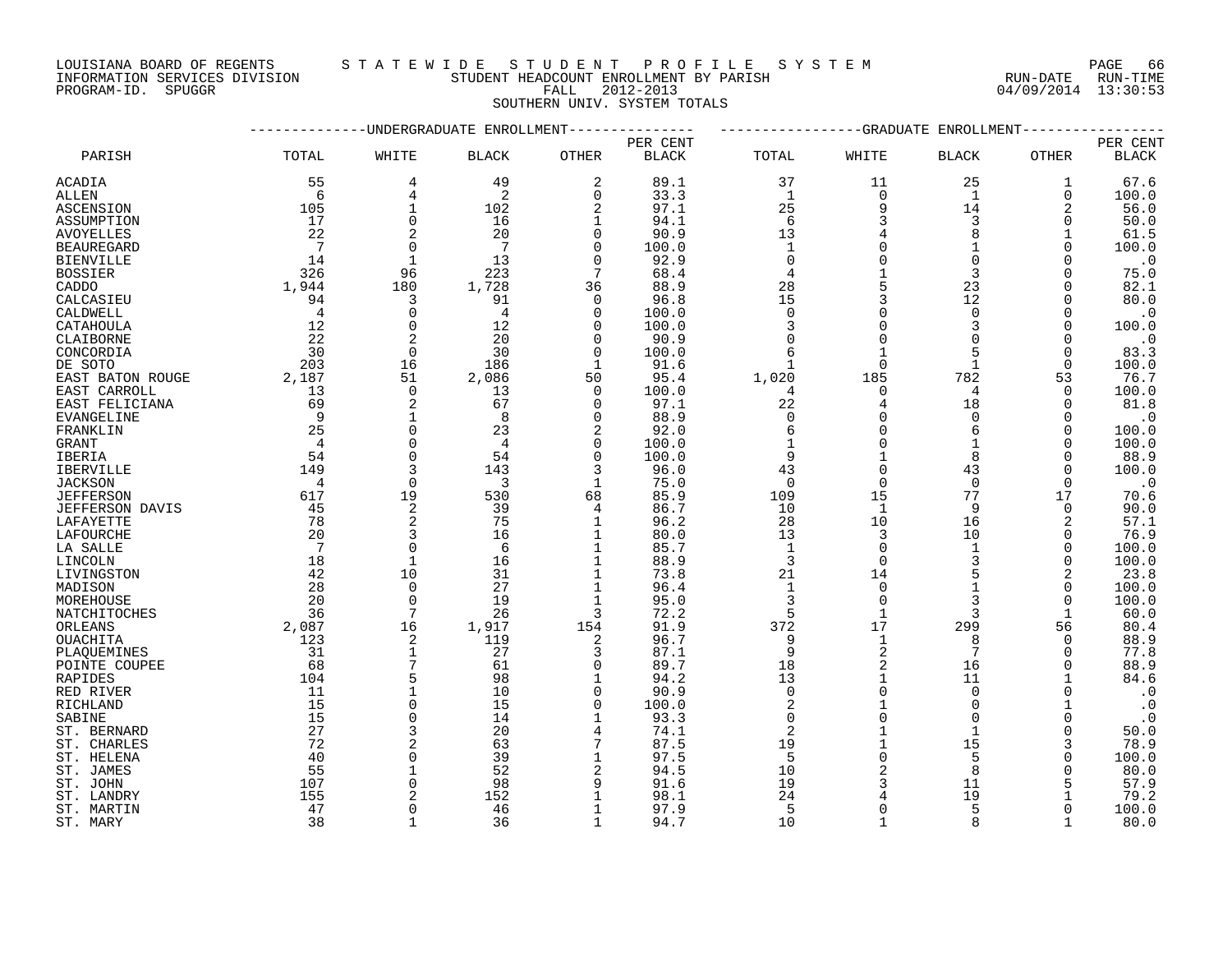INFORMATION SERVICES DIVISION STUDENT HEADCOUNT ENROLLMENT BY PARISH RUN-DATE RUN-TIME NOULSIANA BOARD OF REGENISMENT BY A CHANNEL AND RESERVE THE STUDENT HEADCOUNT ENROLLMENT BY PARISH THE THE CHANNEL RUN-DATE RUN-TIME<br>INFORMATION SEVICES DIVISION FALL 2012-2013 PALL 2012-2013 04/09/2014 13:30:53

### LOUISIANA BOARD OF REGENTS S T A T E W I D E S T U D E N T P R O F I L E S Y S T E M PAGE 67

SOUTHERN UNIV. SYSTEM TOTALS

|                     |        |       | -UNDERGRADUATE ENROLLMENT- |       | -GRADUATE ENROLLMENT- |       |       |       |              |           |
|---------------------|--------|-------|----------------------------|-------|-----------------------|-------|-------|-------|--------------|-----------|
|                     |        |       |                            |       | PER CENT              |       |       |       |              | PER CENT  |
| PARISH              | TOTAL  | WHITE | <b>BLACK</b>               | OTHER | BLACK                 | TOTAL | WHITE | BLACK | <b>OTHER</b> | BLACK     |
| ST. TAMMANY         | 74     |       | 61                         |       | 82.4                  | 20    |       | 10    |              | 50.0      |
| TANGIPAHOA          | 125    |       | 115                        |       | 92.0                  | 36    | 10    | 22    |              | 61.1      |
| TENSAS              | 14     |       | 14                         |       | 100.0                 |       |       |       |              | 100.0     |
| TERREBONNE          | 70     |       | 65                         |       | 92.9                  | 16    |       |       |              | 68.8      |
| UNION               |        |       |                            |       | 100.0                 |       |       |       |              | $\cdot$ 0 |
| VERMILLION          |        |       |                            |       | 88.9                  |       |       |       |              | 50.0      |
| VERNON              |        |       |                            |       | 75.0                  |       |       |       |              | $\cdot$ 0 |
| WASHINGTON          |        |       | 40                         |       | 97.6                  |       |       |       |              | 83.3      |
| WEBSTER             | 112    |       | 99                         |       | 88.4                  |       |       |       |              | 100.0     |
| WEST BATON ROUGE    | 107    |       | 99                         |       | 92.5                  |       |       |       |              | 87.1      |
| WEST CARROLL        |        |       |                            |       | 100.0                 |       |       |       |              | .0        |
| WEST FELICIANA      | 36     |       | 33                         |       | 91.7                  |       |       |       |              | 66.7      |
| WINN                |        |       |                            |       | 87.5                  |       |       |       |              | $\cdot$ 0 |
| LOUISIANA TOTALS    | 9,893  | 483   | 9,011                      | 399   | 91.1                  | 2,079 | 336   | 1,587 | 156          | 76.3      |
| OUT-OF-STATE TOTALS | 937    | 29    | 829                        | 79    | 88.5                  | 301   | 40    | 234   | 27           | 77.7      |
| LA./OUT-OF-STATE    | 10,830 | 512   | 9,840                      | 478   | 90.9                  | 2,380 | 376   | 1,821 | 183          | 76.5      |
| FOREIGN TOTALS      | 62     |       | 34                         | 25    | 54.8                  | 71    |       | 29    | 38           | 40.8      |
| INSTITUTION TOTALS  | 10,892 | 515   | 9,874                      | 503   | 90.7                  | 2,451 | 380   | 1,850 | 221          | 75.5      |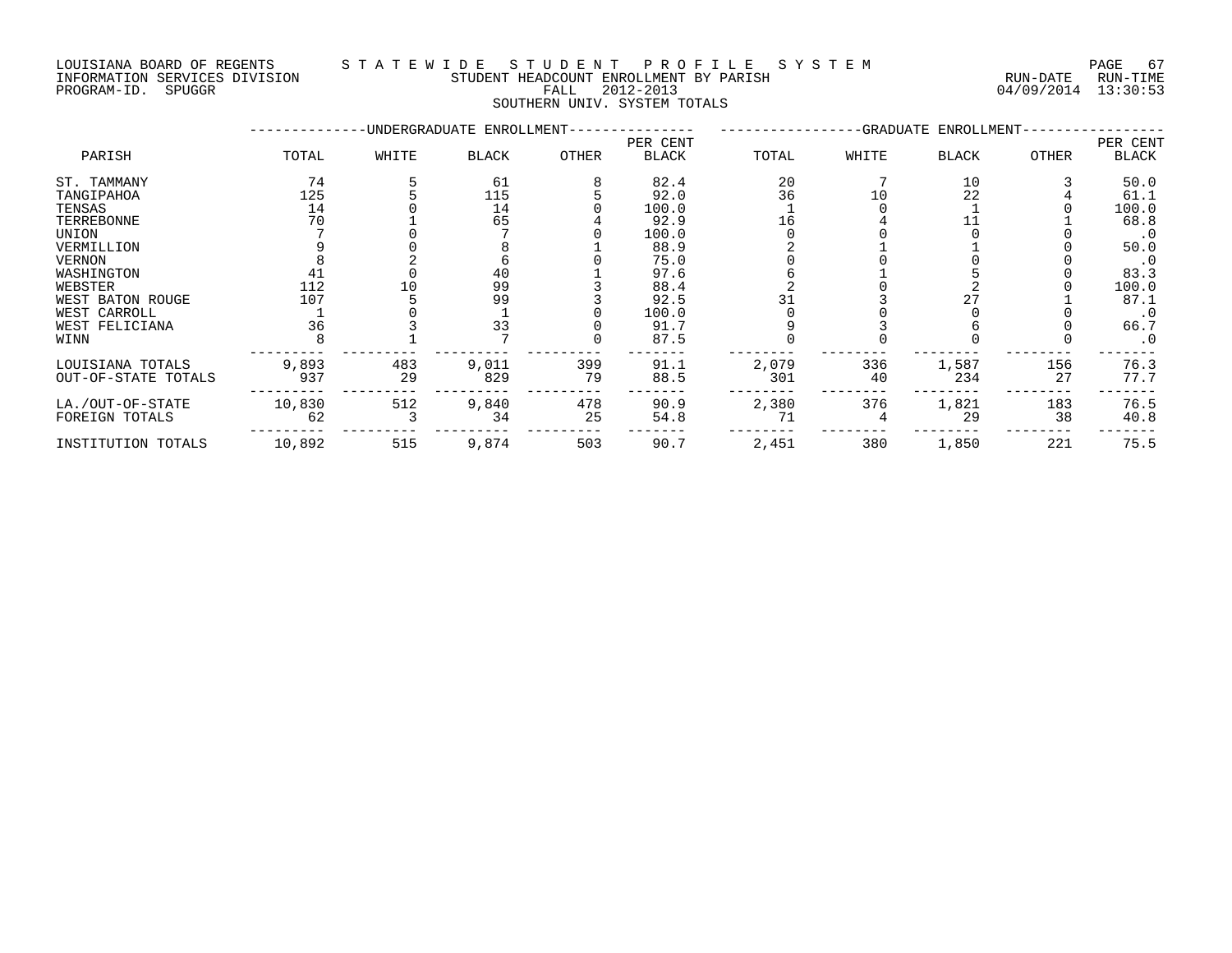### LOUISIANA BOARD OF REGENTS STATEWIDE STUDENT PROFILE SYSTEM PAGE 68<br>INFORMATION SERVICES DIVISION STUDENT HEADCOUNT ENROLLMENT BY PARISH NUN-DATE RUN-TIME INFORMATION SERVICES DIVISION STUDENT HEADCOUNT ENROLLMENT BY PARISH RUN-DATE RUN-TIME PROGRAM-ID. SPUGGR FALL 2012-2013 04/09/2014 13:30:53

L.C.T.C.S. SYSTEM TOTALS

|                        |                                           |       | UNDERGRADUATE ENROLLMENT |                         | <b>GRADUATE</b><br>ENROLLMENT |          |             |              |             |                        |
|------------------------|-------------------------------------------|-------|--------------------------|-------------------------|-------------------------------|----------|-------------|--------------|-------------|------------------------|
|                        |                                           |       |                          |                         | PER CENT                      |          |             |              |             | PER CENT               |
| PARISH                 | TOTAL                                     | WHITE | <b>BLACK</b>             | OTHER                   | <b>BLACK</b>                  | TOTAL    | WHITE       | <b>BLACK</b> | OTHER       | <b>BLACK</b>           |
| ACADIA                 | 534                                       | 371   | 125                      | 38                      | 23.4                          | $\Omega$ | $\mathbf 0$ | $\mathbf 0$  | $\mathbf 0$ | $\cdot$ 0              |
| ALLEN                  | 291                                       | 134   | 85                       | 72                      | 29.2                          | $\Omega$ | $\Omega$    | $\Omega$     | $\Omega$    | $\cdot$ 0              |
| ASCENSION              | 2,830                                     | 1,778 | 781                      | 271                     | 27.6                          | $\Omega$ | $\Omega$    | $\Omega$     | $\Omega$    | $\cdot$ 0              |
| ASSUMPTION             | 430                                       | 223   | 180                      | 27                      | 41.9                          | $\Omega$ | $\Omega$    | $\Omega$     | 0           | $\cdot$ 0              |
| <b>AVOYELLES</b>       | 687                                       | 233   | 256                      | 198                     | 37.3                          | $\Omega$ | $\Omega$    | $\Omega$     |             | $\cdot$ 0              |
| <b>BEAUREGARD</b>      | 288                                       | 199   | 55                       | 34                      | 19.1                          | $\Omega$ | $\Omega$    | $\Omega$     |             | $\cdot$ 0              |
|                        | 283                                       | 94    | 161                      | 28                      | 56.9                          | $\Omega$ | $\Omega$    | $\Omega$     |             | $\cdot$ 0              |
| <b>BIENVILLE</b>       |                                           |       |                          |                         |                               |          |             |              |             |                        |
| <b>BOSSIER</b>         | 2,911                                     | 1,678 | 640                      | 593                     | 22.0                          | $\Omega$ | $\Omega$    | $\Omega$     |             | $\cdot$ 0              |
| CADDO                  | 3,481                                     | 1,337 | 1,581                    | 563                     | 45.4                          | $\Omega$ | $\Omega$    | $\Omega$     |             | $\cdot$ 0              |
| CALCASIEU              | 2,237                                     | 1,343 | 709                      | 185                     | 31.7                          | $\Omega$ | $\cap$      | $\Omega$     |             | $\cdot$ 0              |
| CALDWELL               | 149                                       | 112   | 20                       | 17                      | 13.4                          | $\Omega$ | $\Omega$    | $\Omega$     |             | $\cdot$ 0              |
| CAMERON                | 41                                        | 37    | $\mathbf{1}$             | $\overline{\mathbf{3}}$ | 2.4                           | $\Omega$ | $\Omega$    | $\Omega$     |             | $\cdot$ 0              |
| CATAHOULA              | 102                                       | 61    | 33                       | 8                       | 32.4                          | $\Omega$ | $\Omega$    | $\Omega$     |             | $\cdot$ 0              |
| CLAIBORNE              | 347                                       | 123   | 204                      | 20                      | 58.8                          | $\Omega$ | $\Omega$    | $\Omega$     |             | $\cdot$ 0              |
| CONCORDIA              | 239                                       | 118   | 106                      | 15                      | 44.4                          | $\Omega$ | $\Omega$    | $\Omega$     |             | $\cdot$ 0              |
| DE SOTO                | 459                                       | 216   | 188                      | 55                      | 41.0                          | $\Omega$ | $\Omega$    | $\Omega$     |             | $\cdot$ 0              |
| EAST BATON ROUGE       | 6,827                                     | 2,031 | 3,661                    | 1,135                   | 53.6                          | $\Omega$ | $\Omega$    | $\Omega$     |             | $\cdot$ 0              |
| EAST CARROLL           |                                           | 17    | 115                      | - 9                     | 81.6                          | $\Omega$ | $\Omega$    | $\Omega$     |             | $\boldsymbol{\cdot}$ 0 |
| EAST FELICIANA         | $\begin{array}{c} 141 \\ 363 \end{array}$ | 111   | 222                      | 30                      | 61.2                          | $\Omega$ | $\Omega$    | $\Omega$     |             | $\cdot$ 0              |
| <b>EVANGELINE</b>      | 318                                       | 181   | 118                      | 19                      | 37.1                          | $\Omega$ | $\Omega$    | $\Omega$     |             | $\cdot$ 0              |
|                        |                                           |       |                          |                         |                               | $\Omega$ | $\Omega$    | $\Omega$     |             |                        |
| FRANKLIN               | 258                                       | 137   | 78                       | 43                      | 30.2                          |          |             |              |             | $\cdot$ 0              |
| <b>GRANT</b>           | 127                                       | 59    | 41                       | 27                      | 32.3                          | $\Omega$ | $\Omega$    | $\Omega$     |             | $\boldsymbol{\cdot}$ 0 |
| IBERIA                 | 978                                       | 458   | 403                      | 117                     | 41.2                          | $\Omega$ | $\Omega$    | $\Omega$     |             | $\cdot$ 0              |
| <b>IBERVILLE</b>       | 1,070                                     | 400   | 577                      | 93                      | 53.9                          | $\Omega$ | $\Omega$    | $\Omega$     |             | $\cdot$ 0              |
| <b>JACKSON</b>         | 166                                       | 73    | 50                       | 43                      | 30.1                          | $\Omega$ | $\Omega$    | $\Omega$     |             | $\cdot$ 0              |
| <b>JEFFERSON</b>       | 6,832                                     | 2,616 | 2,327                    | 1,889                   | 34.1                          | $\Omega$ | $\Omega$    | $\Omega$     |             | $\cdot$ 0              |
| <b>JEFFERSON DAVIS</b> | 286                                       | 197   | 79                       | 10                      | 27.6                          | $\Omega$ | $\Omega$    | $\Omega$     |             | $\cdot$ 0              |
| LAFAYETTE              | 2,740                                     | 1,432 | 903                      | 405                     | 33.0                          | $\Omega$ | $\Omega$    | $\Omega$     |             | $\cdot$ 0              |
| LAFOURCHE              | 1,108                                     | 726   | 235                      | 147                     | 21.2                          | $\Omega$ | $\Omega$    | $\Omega$     |             | $\cdot$ 0              |
| LA SALLE               | 79                                        | 57    | 16                       | - 6                     | 20.3                          | $\Omega$ | $\Omega$    | $\Omega$     |             | $\cdot$ 0              |
| LINCOLN                | 364                                       | 175   | 147                      | 42                      | 40.4                          | $\Omega$ | $\Omega$    | $\Omega$     |             | $\cdot$ 0              |
| LIVINGSTON             | 1,597                                     | 1,001 | 101                      | 495                     | 6.3                           | $\Omega$ | $\Omega$    | $\Omega$     |             | $\cdot$ 0              |
| MADISON                | 139                                       | 22    | 99                       | 18                      | 71.2                          | $\Omega$ | $\Omega$    | $\Omega$     |             | $\cdot$ 0              |
| MOREHOUSE              | 395                                       | 166   | 168                      | 61                      | 42.5                          | $\Omega$ | $\Omega$    | $\Omega$     |             | $\cdot$ 0              |
| NATCHITOCHES           | 674                                       | 228   | 346                      | 100                     | 51.3                          | $\Omega$ | $\Omega$    | $\Omega$     |             | $\cdot$ 0              |
|                        |                                           |       |                          | 921                     | 69.1                          | $\cap$   | $\cap$      | $\Omega$     |             | $\cdot$ 0              |
| ORLEANS                | 6,614                                     | 1,121 | 4,572                    |                         |                               | $\Omega$ | $\Omega$    |              |             | $\cdot$ 0              |
| OUACHITA               | 2,187                                     | 1,039 | 835                      | 313                     | 38.2                          |          |             | $\Omega$     |             |                        |
| PLAOUEMINES            | 444                                       | 239   | 123                      | 82                      | 27.7                          | $\Omega$ | $\Omega$    | $\Omega$     |             | $\cdot$ 0              |
| POINTE COUPEE          | 471                                       | 223   | 184                      | 64                      | 39.1                          | $\cap$   | $\Omega$    | $\Omega$     |             | $\cdot$ 0              |
| RAPIDES                | 736                                       | 293   | 244                      | 199                     | 33.2                          | $\Omega$ | $\Omega$    | $\Omega$     |             | $\cdot$ 0              |
| RED RIVER              | 183                                       | 66    | 102                      | 15                      | 55.7                          | $\Omega$ | $\Omega$    | $\Omega$     |             | $\cdot$ 0              |
| RICHLAND               | 288                                       | 156   | 92                       | 40                      | 31.9                          | $\Omega$ | $\Omega$    | $\Omega$     |             | $\cdot$ 0              |
| SABINE                 | 282                                       | 142   | 58                       | 82                      | 20.6                          | $\cap$   | $\Omega$    | $\Omega$     |             | $\cdot$ 0              |
| ST. BERNARD            | 1,114                                     | 726   | 196                      | 192                     | 17.6                          | $\Omega$ | $\Omega$    | $\Omega$     |             | $\cdot$ 0              |
| ST. CHARLES            | 1,180                                     | 657   | 389                      | 134                     | 33.0                          | $\Omega$ | $\Omega$    | $\Omega$     |             | $\cdot$ 0              |
| ST. HELENA             | 125                                       | 15    | 86                       | 24                      | 68.8                          | $\Omega$ | $\Omega$    | $\Omega$     |             | $\cdot$ 0              |
| ST. JAMES              | 749                                       | 329   | 395                      | 25                      | 52.7                          | $\Omega$ | $\Omega$    | $\Omega$     |             | $\cdot$ 0              |
| ST. JOHN               | 1,026                                     | 304   | 602                      | 120                     | 58.7                          | $\Omega$ | $\Omega$    | $\cap$       |             | $\cdot$ 0              |
| ST. LANDRY             | 853                                       | 394   | 398                      | 61                      | 46.7                          | $\Omega$ | $\Omega$    |              |             | $\cdot$ 0              |
| ST. MARTIN             | 1,506                                     | 710   | 590                      | 206                     | 39.2                          | $\Omega$ | $\Omega$    | $\Omega$     | $\Omega$    | $\boldsymbol{\cdot}$ 0 |
|                        |                                           |       |                          |                         |                               |          |             |              |             |                        |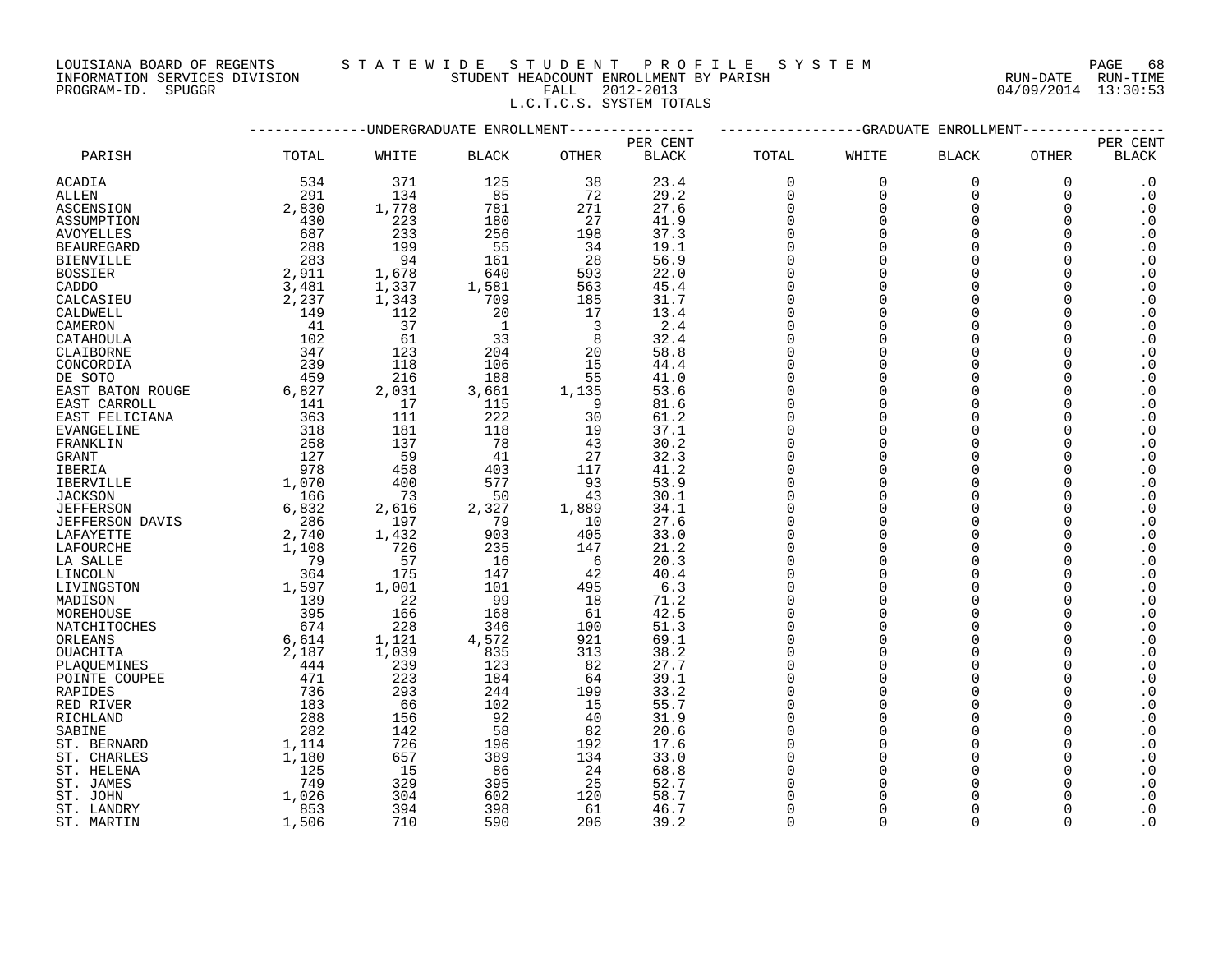### LOUISIANA BOARD OF REGENTS S T A T E W I D E S T U D E N T P R O F I L E S Y S T E M PAGE 69 INFORMATION SERVICES DIVISION STUDENT HEADCOUNT ENROLLMENT BY PARISH RUN-DATE RUN-TIME PROGRAM-ID. SPUGGR FALL 2012-2013 04/09/2014 13:30:53 L.C.T.C.S. SYSTEM TOTALS

|                     |        |        | -UNDERGRADUATE ENROLLMENT- |        | -GRADUATE ENROLLMENT-    |       |       |       |       |                   |
|---------------------|--------|--------|----------------------------|--------|--------------------------|-------|-------|-------|-------|-------------------|
| PARISH              | TOTAL  | WHITE  | BLACK                      | OTHER  | PER CENT<br><b>BLACK</b> | TOTAL | WHITE | BLACK | OTHER | PER CENT<br>BLACK |
| ST. MARY            | 140    | 69     | 53                         | 18     | 37.9                     |       |       |       |       | $\cdot$ 0         |
| ST. TAMMANY         | 4,143  | 2,788  | 661                        | 694    | 16.0                     |       |       |       |       |                   |
| TANGIPAHOA          | 1,371  | 613    | 576                        | 182    | 42.0                     |       |       |       |       |                   |
| TENSAS              | 46     |        | 34                         |        | 73.9                     |       |       |       |       |                   |
| TERREBONNE          | 1,393  | 824    | 347                        | 222    | 24.9                     |       |       |       |       |                   |
| UNION               | 152    | 94     | 41                         | 17     | 27.0                     |       |       |       |       |                   |
| VERMILLION          | 970    | 596    | 172                        | 202    | 17.7                     |       |       |       |       |                   |
| VERNON              | 259    | 178    | 47                         | 34     | 18.1                     |       |       |       |       |                   |
| WASHINGTON          | 1,097  | 552    | 504                        | 41     | 45.9                     |       |       |       |       |                   |
| WEBSTER             | 1,002  | 524    | 369                        | 109    | 36.8                     |       |       |       |       |                   |
| WEST BATON ROUGE    | 469    | 223    | 189                        | 57     | 40.3                     |       |       |       |       |                   |
| WEST CARROLL        | 182    | 136    | 28                         | 18     | 15.4                     |       |       |       |       |                   |
| WEST FELICIANA      | 355    | 139    | 191                        | 25     | 53.8                     |       |       |       |       | $\cdot$ 0         |
| WINN                | 199    | 107    | 57                         | 35     | 28.6                     |       |       |       |       | $\cdot$ 0         |
| LOUISIANA TOTALS    | 69,307 | 31,410 | 26,946                     | 10,951 | 38.9                     |       |       |       |       | $\cdot$ 0         |
| OUT-OF-STATE TOTALS | 1,826  | 819    | 519                        | 488    | 28.4                     |       |       |       |       | $\cdot$ 0         |
| LA./OUT-OF-STATE    | 71,133 | 32,229 | 27,465                     | 11,439 | 38.6                     |       |       |       |       | $\cdot$ 0         |
| FOREIGN TOTALS      | 276    |        |                            | 259    | 2.9                      |       |       |       |       | $\cdot$ 0         |
| INSTITUTION TOTALS  | 71,409 | 32,238 | 27,473                     | 11,698 | 38.5                     |       |       |       |       | $\cdot$ 0         |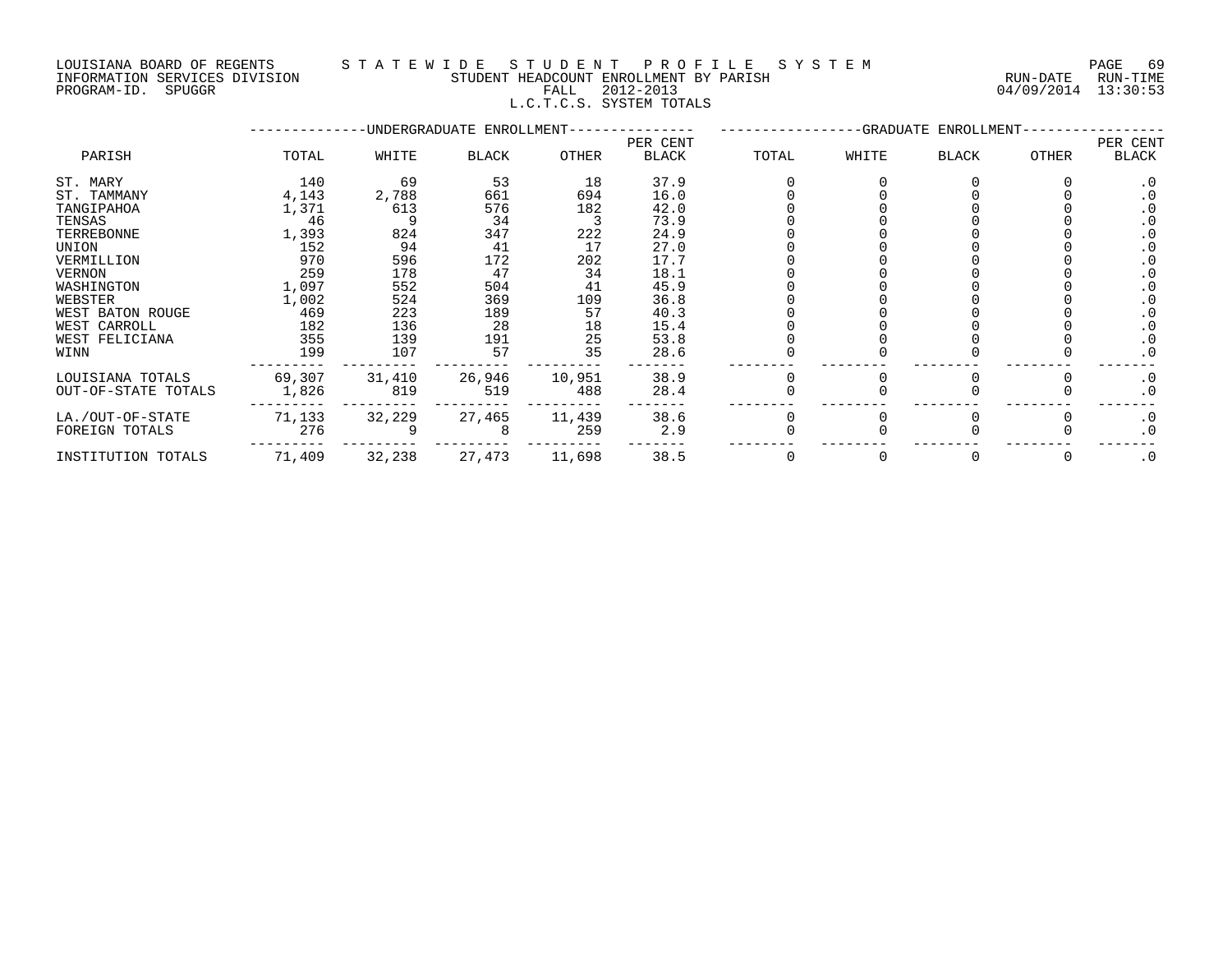LOUISIANA BOARD OF REGENTS S T A T E W I D E S T U D E N T P R O F I L E S Y S T E M PAGE 70 PROGRAM-ID. SPUGGR FALL 2012-2013 04/09/2014 13:30:53

INFORMATION SERVICES DIVISION STUDENT HEADCOUNT ENROLLMENT BY PARISH RUN-DATE RUN-TIME

## PUBLIC INSTITUTIONAL TOTALS

|                   |                                                    | ---------UNDERGRADUATE ENROLLMENT- |              |                 |              |       |                | ----------------GRADUATE ENROLLMENT- |                |                         |  |  |
|-------------------|----------------------------------------------------|------------------------------------|--------------|-----------------|--------------|-------|----------------|--------------------------------------|----------------|-------------------------|--|--|
|                   |                                                    |                                    |              |                 | PER CENT     |       |                |                                      |                | PER CENT                |  |  |
| PARISH            | TOTAL                                              | WHITE                              | <b>BLACK</b> | OTHER           | <b>BLACK</b> | TOTAL | WHITE          | <b>BLACK</b>                         | OTHER          | <b>BLACK</b>            |  |  |
| ACADIA            | 2,246                                              | 1,783<br>$-7/83$<br>567<br>3       | 362          | 101             | 16.1         | 167   | 125            | 37                                   | 5              | 22.2                    |  |  |
| ALLEN             | 863                                                |                                    | 173          | 123             | 20.0         | 52    | 41             | $\overline{7}$                       | $\overline{4}$ | 13.5                    |  |  |
| ASCENSION         | 5,441                                              |                                    | 1,232        | 541             | 22.6         | 272   | 207            | 47                                   | 18             | 17.3                    |  |  |
| ASSUMPTION        | 836                                                | 508                                | 286          | 42              | 34.2         | 35    | 23             | 11                                   | 1              | 31.4                    |  |  |
| AVOYELLES         | 1,603                                              | 877                                | 458          | 268             | 28.6         | 75    | 52             | 18                                   | 5              | 24.0                    |  |  |
| <b>BEAUREGARD</b> | 1,128                                              | 854                                | 163          | 111             | 14.5         | 93    | 79             | 12                                   |                | 12.9                    |  |  |
| <b>BIENVILLE</b>  | 605                                                | 222                                | 330          | 53              | 54.5         | 64    | 34             | 25                                   | 5              | 39.1                    |  |  |
| <b>BOSSIER</b>    | 5,789                                              | 3,540                              | 1,269        | 980             | 21.9         | 458   | 344            | 61                                   | 53             | 13.3                    |  |  |
| CADDO             | 10,952                                             | 4,651                              | 5,097        |                 | 46.5         | 1,171 | 730            | 324                                  | 117            | 27.7                    |  |  |
| CALCASIEU         | 7,509                                              | 5,309                              | 1,739        | $\frac{1}{461}$ | 23.2         | 729   | 585            | 108                                  | 36             | 14.8                    |  |  |
| CALDWELL          | 333                                                | 263                                | 43           |                 | 12.9         | 28    | 25             | $\overline{1}$                       | 2              | 3.6                     |  |  |
| CAMERON           | 240                                                | 226                                | 6            | 8               | 2.5          | 21    | 21             | $\overline{0}$                       | $\Omega$       | $\ddot{\phantom{0}}$ .0 |  |  |
|                   | 331                                                | 211                                |              |                 | 31.4         | 34    | 23             | 11                                   | $\Omega$       |                         |  |  |
| CATAHOULA         |                                                    |                                    | 104<br>349   | 16              |              |       | 34             | 21                                   |                | 32.4                    |  |  |
| CLAIBORNE         | 631                                                | 240                                |              | 42              | 55.3         | 59    |                |                                      | 4              | 35.6                    |  |  |
| CONCORDIA         | 642<br>1,149                                       | 351                                | 254          | 37              | 39.6         | 48    | 26             | 18                                   |                | 37.5                    |  |  |
| DE SOTO           | 17,751                                             | 494                                | 546          | 109             | 47.5         | 45    | 29             | 13                                   | 3              | 28.9                    |  |  |
| EAST BATON ROUGE  |                                                    | 8,065                              | 7,543        | 2,143           | 42.5         | 2,922 | 1,490          | 1,164                                | 268            | 39.8                    |  |  |
| EAST CARROLL      |                                                    | 54                                 | 197          | 15              | 74.1         | 27    | 6              | 19                                   | 2              | $70.4\,$                |  |  |
| EAST FELICIANA    | $\begin{array}{r} 266 \\ 640 \\ 1,212 \end{array}$ | 255                                | 338          | 47              | 52.8         | 55    | 21             | 32                                   | 2              | 58.2                    |  |  |
| <b>EVANGELINE</b> |                                                    | 871                                | 280          | 61              | 23.1         | 60    | 49             | 10                                   | $\mathbf{1}$   | 16.7                    |  |  |
| FRANKLIN          | $\begin{array}{c} 630 \\ 586 \end{array}$          | 389                                | 182          | 59              | 28.9         | 75    | 52             | 20                                   | 3              | 26.7                    |  |  |
| <b>GRANT</b>      |                                                    | 428                                | 87           | 71              | 14.8         | 31    | 27             | $\overline{3}$                       | $\mathbf{1}$   | 9.7                     |  |  |
| <b>IBERIA</b>     | 2,719<br>1,619                                     | 1,597                              | 858          | 264             | 31.6         | 204   | 133            | 57                                   | 14             | 27.9                    |  |  |
| IBERVILLE         |                                                    | $620$                              | 882          | 117             | 54.5         | 104   | 37             | 64                                   | 3              | 61.5                    |  |  |
| <b>JACKSON</b>    | 629                                                | 331                                | 213          | 85              | 33.9         | 72    | 39             | 28                                   | 5              | 38.9                    |  |  |
| JEFFERSON         | 13,538                                             | 6, 255                             | 3,870        | 3,413           | 28.6         | 1,360 | 884            | 209                                  | 267            | 15.4                    |  |  |
| JEFFERSON DAVIS   |                                                    | 898                                | 233          | 63              | 19.5         | 90    | 68             | 20                                   | 2              | 22.2                    |  |  |
| LAFAYETTE         | $1,194$<br>9,133                                   | 6,183                              | 1,976        | 974             | 21.6         | 757   | 597            | 99                                   | 61             | 13.1                    |  |  |
| LAFOURCHE         | 3,429                                              | 2,600                              | 478          | 351             | 13.9         | 343   | 281            | 40                                   | 22             | 11.7                    |  |  |
| LA SALLE          | 347                                                | 272                                | 45           | 30              | 13.0         | 25    | 20             | $\overline{2}$                       | $\overline{3}$ | 8.0                     |  |  |
| LINCOLN           | 2,628                                              | 1,423                              | 810          | 395             | 30.8         | 580   | 210            | 321                                  | 49             | 55.3                    |  |  |
| LIVINGSTON        | 4,420                                              | 3,435                              | 198          | 787             | 4.5          | 299   | 268            | 14                                   | 17             | 4.7                     |  |  |
| MADISON           | 374                                                | 89                                 | 255          | 30              | 68.2         | 25    | $\overline{9}$ | 14                                   | 2              | 56.0                    |  |  |
| MOREHOUSE         | 988                                                | 445                                | 434          | 109             | 43.9         | 94    | 60             | 30                                   | 4              | 31.9                    |  |  |
| NATCHITOCHES      |                                                    | 938                                | 712          | 290             | 36.7         | 189   | 130            | 42                                   | 17             | 22.2                    |  |  |
| ORLEANS           | 1,940<br>15,469                                    | 5,042                              | 8,336        | 2,091           | 53.9         | 2,053 | 1,136          | 607                                  | 310            | 29.6                    |  |  |
| OUACHITA          | 7,010                                              | 4,261                              | 2,091        | 658             | 29.8         | 861   | 575            | 209                                  | 77             | 24.3                    |  |  |
| PLAQUEMINES       | $\begin{array}{c} 879 \\ 921 \end{array}$          | 487                                | 227          | 165             | 25.8         | 59    | 36             | 16                                   | 7              | 27.1                    |  |  |
| POINTE COUPEE     |                                                    | 504                                | 336          | 81              | 36.5         | 64    | 35             | 24                                   | 5              | 37.5                    |  |  |
| RAPIDES           | 4,722                                              | 2,946                              | 1,203        | 573             | 25.5         | 447   | 334            | 75                                   | 38             | 16.8                    |  |  |
| RED RIVER         | 387                                                | 168                                | 188          | 31              | 48.6         | 27    | 22             | - 5                                  | $\Omega$       | 18.5                    |  |  |
| RICHLAND          | 793                                                | 486                                | 228          | 79              | 28.8         | 94    | 75             | 14                                   | 5              | 14.9                    |  |  |
| SABINE            | 808                                                | 440                                | 150          | 218             | 18.6         | 96    | 77             | 2                                    | 17             | 2.1                     |  |  |
| ST. BERNARD       | 1,609                                              | 1,082                              | 240          | 287             | 14.9         | 84    | 68             | 6                                    | 10             | 7.1                     |  |  |
| ST. CHARLES       | 2,516                                              | 1,562                              | 671          | 283             | 26.7         | 163   | 114            | 32                                   | 17             | 19.6                    |  |  |
| ST. HELENA        | 231                                                | 27                                 | 172          | 32              | 74.5         | 13    | $\overline{4}$ | 9                                    | 0              | 69.2                    |  |  |
| ST. JAMES         | 1,255                                              | 592                                | 607          | 56              | 48.4         | 64    | 36             | $2\,7$                               | 1              | 42.2                    |  |  |
| ST. JOHN          | 2,070                                              | 767                                | 1,047        | 256             | 50.6         | 123   | 64             | 46                                   | 13             | 37.4                    |  |  |
| ST. LANDRY        | 3,249                                              | 1,875                              | 1,197        | 177             | 36.8         | 212   | 144            | 56                                   | 12             | 26.4                    |  |  |
| ST. MARTIN        | 2,599                                              | 1,430                              | 898          | 271             | 34.6         | 81    | 49             | 27                                   | -5             | 33.3                    |  |  |
|                   |                                                    |                                    |              |                 |              |       |                |                                      |                |                         |  |  |